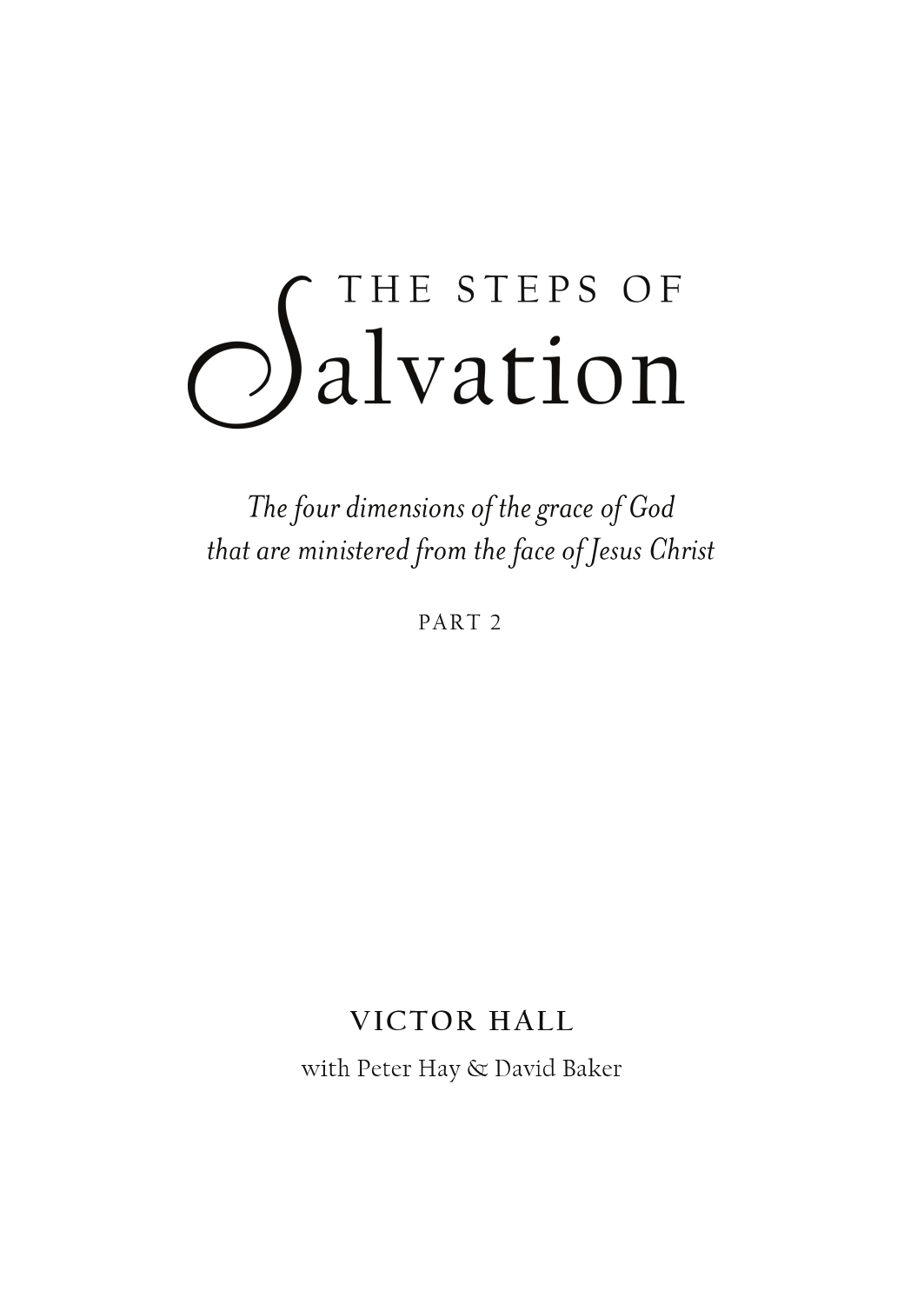# **THE STEPS OF SALVATION**

*The four dimensions of the grace of God that are ministered from the face of Jesus Christ*

PART 2

Victor Hall

with Peter Hay & David Baker

April 2017

Scriptures are quoted from NASB, NKJV, KJV and LITV. Where italicised emphasis is used in Scripture references, this has been added and does not appear in the original translations.

Published by RFI Publishing

© RFI Publishing Inc. 2017

10 Old Goombungee Road Toowoomba QLD 4350 Phone: 1300 885 048 Email: info @ rfipublishing.org

For a full catalogue of our Christian music and publications, please visit:

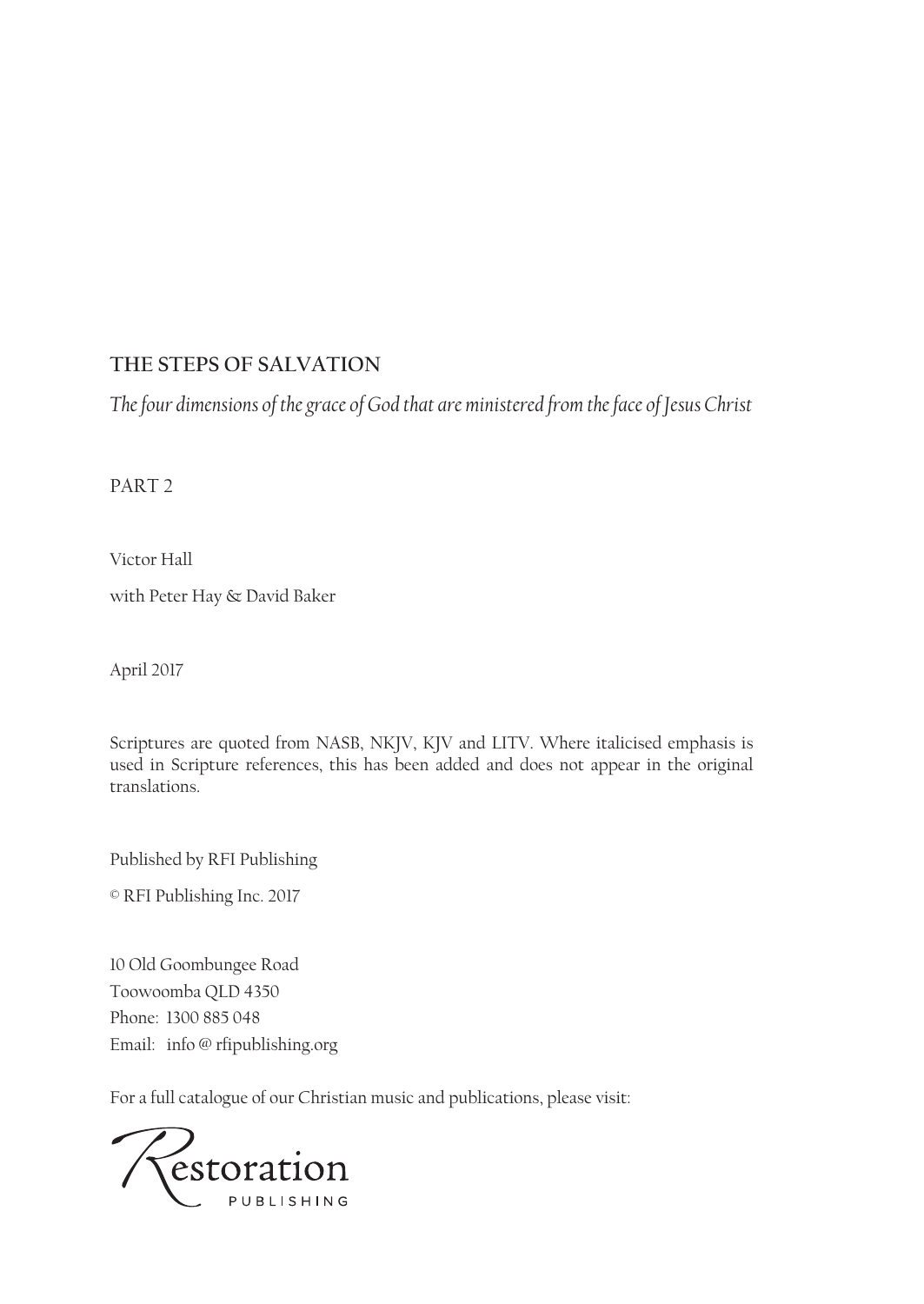# **Contents**

## **CHAPTER 1**

| The glory of Christ shining on us by offering | 5                                                         |
|-----------------------------------------------|-----------------------------------------------------------|
| The light of the glory of Christ              | 6                                                         |
| Ministry of light                             | $\overline{\mathcal{C}}$                                  |
| The light that Paul received                  | $\overline{\mathcal{C}}$                                  |
| The creation of man                           | $\mathcal{G}% _{M_{1},M_{2}}^{\alpha,\beta}(\mathcal{A})$ |
| The incarnation of Christ                     | 10                                                        |
| Becoming a son of God                         | $_{11}$                                                   |
| The gospel preached                           | 12                                                        |
| The adoption                                  | 13                                                        |
| Regeneration and renewing                     | 13                                                        |
| Receiving the incorruptible seed              | 13                                                        |
| The nature of the seed                        | 15                                                        |
| The cry, 'Abba! Father!'                      | 15                                                        |
| Invoking the name of the Lord in baptism      | 16                                                        |
| Changing from glory to glory                  | 17                                                        |
| The priority is sonship                       | 18                                                        |
| Children born in covenant houses              | 19                                                        |
| Grace in a New Covenant household             | 21                                                        |
| <b>CHAPTER 2</b>                              |                                                           |
| Receiving illumination                        | 23                                                        |
| A veil upon the heart                         | 24                                                        |
| The veil of intellectualism                   | 24                                                        |
| Do not say in your heart                      | 27                                                        |
| Repentance                                    | 28                                                        |
| Illumination in the breaking of the bread     | 29                                                        |
| Faith to travail                              | 30                                                        |
| Falling away                                  | 31                                                        |
| <b>CHAPTER 3</b>                              |                                                           |
| The God of all grace                          | 33                                                        |
|                                               |                                                           |
| The revelation of God (Elohim)                |                                                           |
| - Father, Son and Holy Spirit - as Yahweh     | 34                                                        |
| Receiving the glory of God's grace            | 36                                                        |
| Receiving of His fullness                     | 37                                                        |
| The writings of the apostle John              | 38                                                        |
| The glory of sonship                          | 38                                                        |
| Four dimensions of grace                      | 40                                                        |
| The four faces of Christ                      | 41                                                        |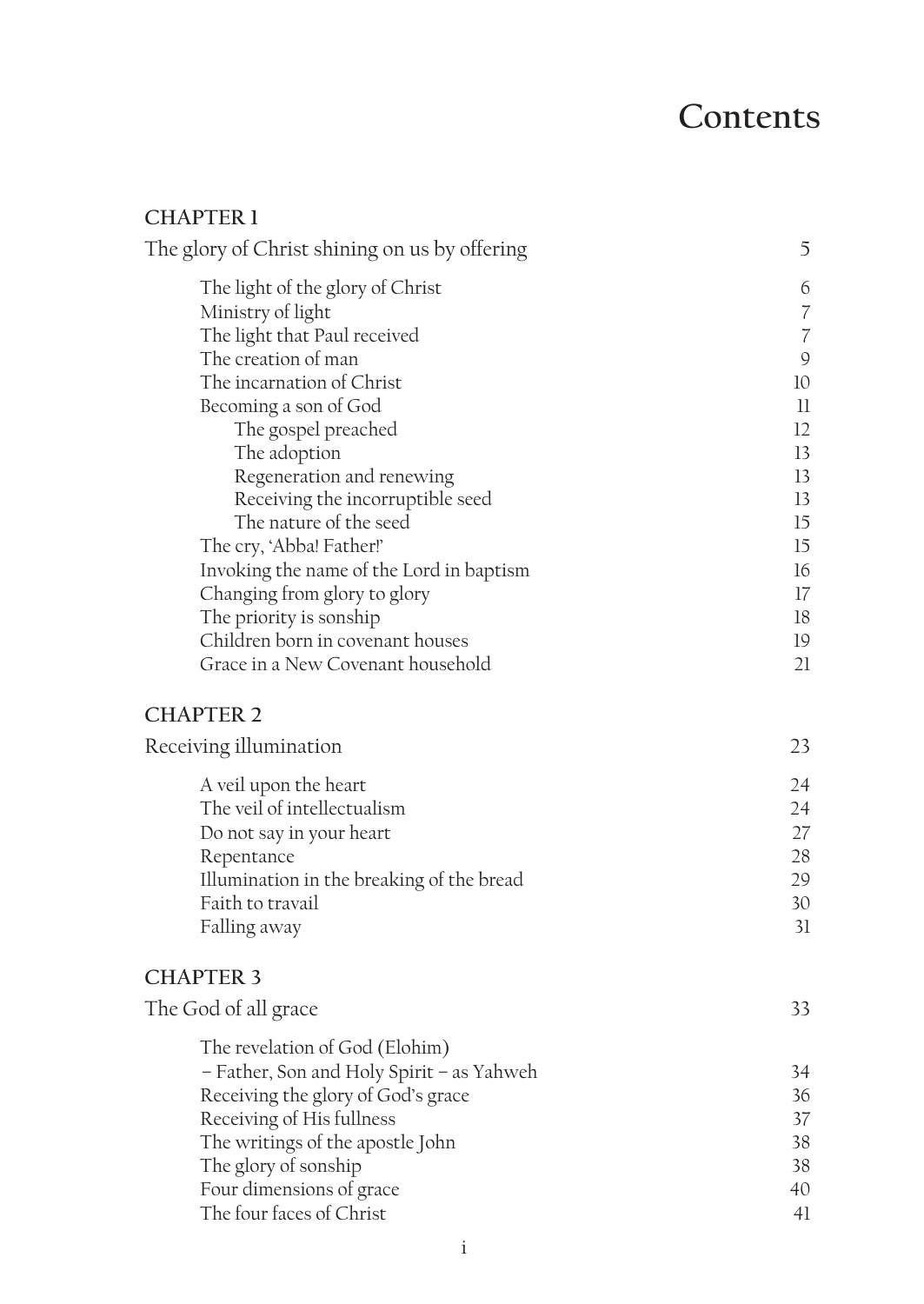# **CHAPTER 4**

| The gospel preached to Abraham               | 45       |
|----------------------------------------------|----------|
| The glory in the face of Christ              | 46       |
| Overview of Christ appearing to Abraham      | 47       |
| The God of glory - the promise of sonship    | 49       |
| Melchizedek - the blessing of sonship        | 50       |
| Becoming a co-heir with Christ               | 50       |
| The possessor of heaven and earth            | 51       |
| The Word of Yahweh – the covenant of sonship | 53       |
| Do not fear                                  | 53       |
| I am your shield                             | 54       |
| I am your reward – exceedingly abundantly    | 55       |
| The covenant established through offering    | 56       |
| God Almighty - the inheritance of sonship    | 58<br>58 |
| A new name<br>Abraham's cry                  | 59       |
| The covenant of circumcision                 | 60       |
| Children of the promise                      | 61       |
| The blessing made sure to all generations    | 62       |
|                                              |          |
| <b>CHAPTER 5</b>                             |          |
| The four faces in Jesus Christ               | 63       |
| The prayer of our great High Priest          | 65       |
| The face of the ox                           | 65       |
| The face of the eagle                        | 66       |
| The face of the man                          | 68       |
| The face of the lion                         | 69       |
| A prophet among His brethren                 | 70       |
| Light from the face of the King-Priest       | 71       |
| Grace flowing from Christ                    | 72       |
| Grace for grace                              | 73       |
| The preaching of the word                    | 74       |
| The word from the beginning                  | 74       |
| The light of life                            | 75       |
| Continuing steadfastly                       | 77       |
| Breaking bread house to house                | 78       |
| <b>CHAPTER 6</b>                             |          |
| The administration in the body of Christ     | 81       |
| The vision in Revelation chapter one         | 82       |
| The vision in Revelation chapter four        | 83       |
| In and around the throne                     | 84       |
| The faces of the four living ones            | 86       |
| Apostles                                     | 86       |
|                                              |          |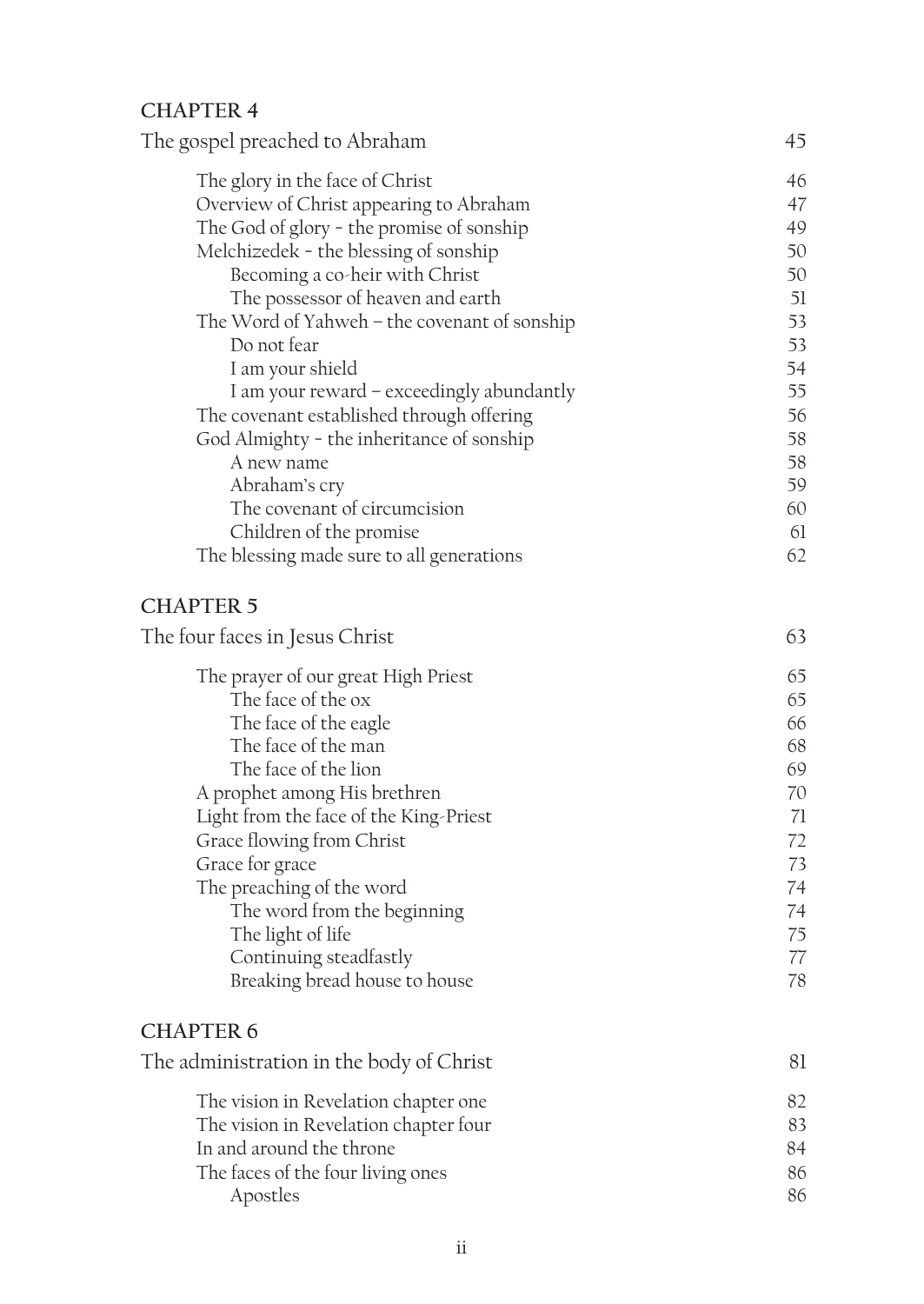| Prophets                                                    | 87  |
|-------------------------------------------------------------|-----|
| Teachers                                                    | 87  |
| Evangelists                                                 | 88  |
| An order of priority                                        | 89  |
| Recognising ministry grace                                  | 90  |
| The work of shepherding or pastoring                        | 90  |
| The beginning of Christ's administration                    | 92  |
| Offering transfer from Stephen to Paul                      | 94  |
| The apostle Paul                                            | 95  |
| The foundation and fellowship of a presbytery               | 98  |
| Four administrations in a lampstand church                  | 101 |
|                                                             |     |
| <b>CHAPTER 7</b>                                            |     |
| The administration under the Old Covenant                   | 105 |
| The four faces in Moses                                     | 106 |
| The face of the lion                                        | 106 |
| The face of the ox                                          | 107 |
| The face of the man                                         | 107 |
| The face of the eagle                                       | 109 |
| The hand of Christ                                          | 109 |
| Four administrations in Israel                              | 111 |
| The face of the ox                                          |     |
| - the ministry of the prophet in Christ's administration    | 111 |
| The Urim and Thummin                                        | 112 |
| Taking hold of the people by the heart                      | 113 |
| The face of the eagle                                       |     |
| - the ministry of the evangelist in Christ's administration | 114 |
| The face of the lion                                        |     |
| - the ministry of the apostle in Christ's administration    | 114 |
| The face of the man                                         |     |
| - the ministry of the teacher in Christ's administration    | 115 |
| <b>CHAPTER 8</b>                                            |     |
| The mode of Christ's administration                         | 117 |
|                                                             |     |
| Paul's ministry to the Corinthians                          | 118 |
| A thorn in the flesh                                        | 118 |
| The effective working of the gift of grace                  | 120 |
| The purpose of Paul's ministry                              | 120 |
| How are we speaking?                                        | 121 |
| Speaking on behalf of Christ                                | 122 |
| Christ Himself speaking and ministering through us in power | 122 |
| Speaking as a son of God, in Christ                         | 123 |
| Speaking from the basis of carnality                        | 125 |
| The fellowship of the word                                  | 126 |
| A fellowship in the light                                   | 126 |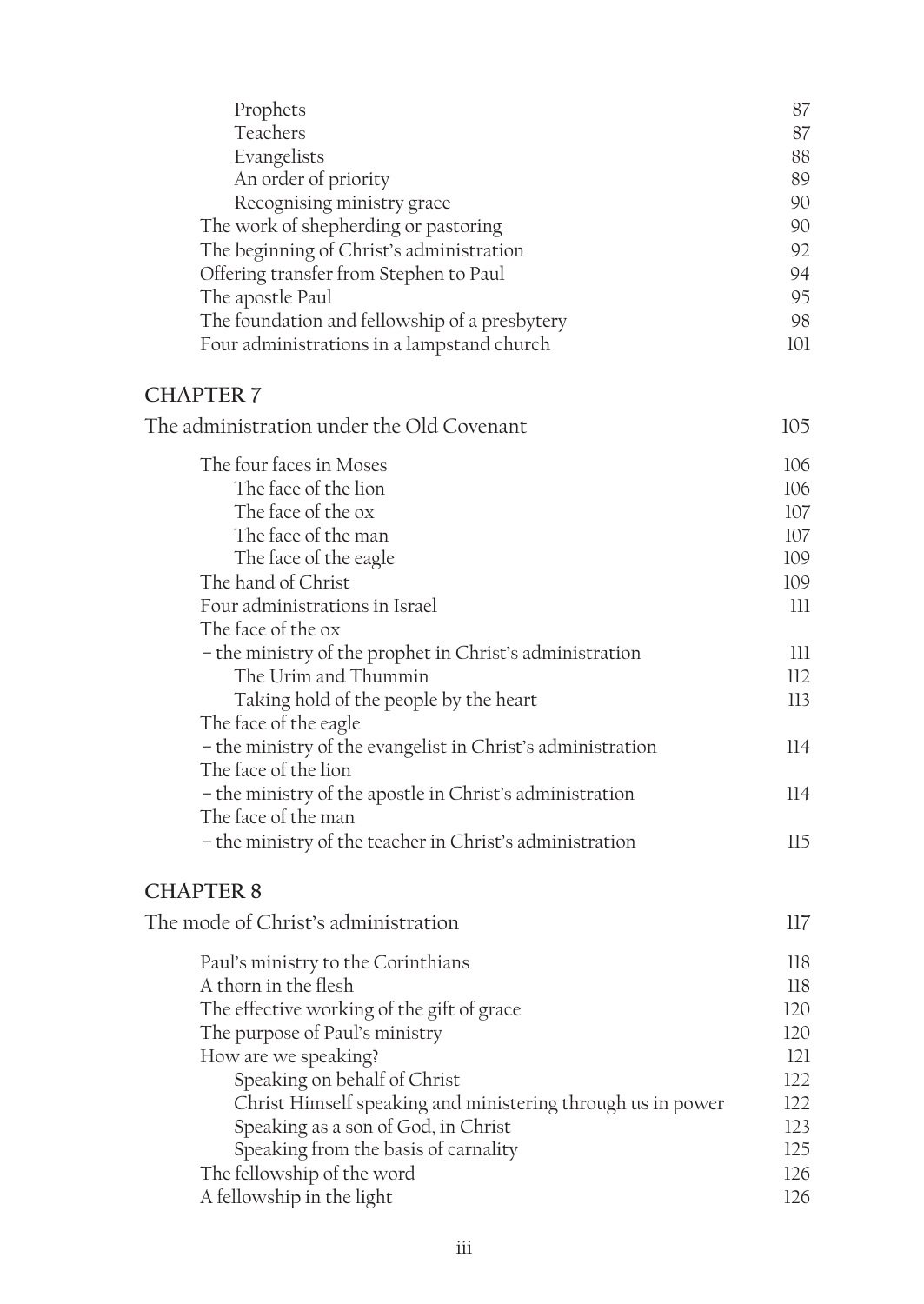| Collegiality                                                   | 127 |
|----------------------------------------------------------------|-----|
| The need for fellowship                                        | 129 |
| The implications of refusing those who speak the word of grace | 130 |
| King/slave                                                     | 131 |
| Priest/offering                                                | 132 |
| Discipleship                                                   | 133 |
| Fatherhood                                                     | 133 |
| Selling all for the gospel                                     | 134 |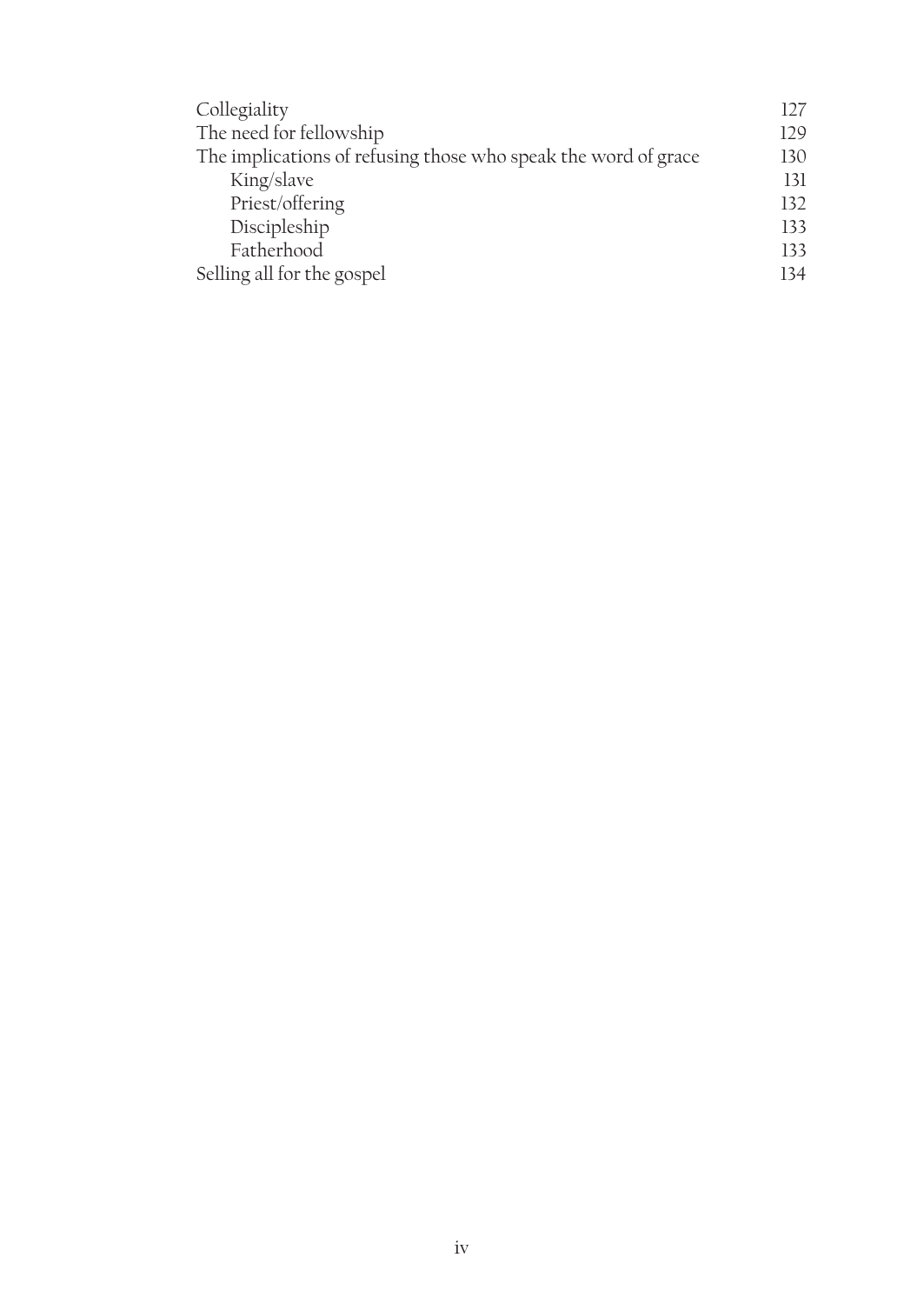# CHAPTER 1 The glory of Christ shining on us by offering

The gospel of sonship is the most amazing message. We, the sons and daughters of men, were predestined by God to be born again as sons of God. The apostle Paul summarised this message as 'the gospel of the glory of Christ'.<sup>1</sup> He explained that, through the preaching of this gospel, the light of God's life is being shone upon a hearer. If they receive this message, the light is shone into their heart by the Holy Spirit, birthing them again with God's own life.

In the first volume of *The Steps of Salvation* we outlined, from the Scriptures, eleven waypoints on the pathway of sonship. As the Spirit has been continuing to illuminate our understanding of the steps of salvation, it has become clear that these eleven points are predicated upon the light of God's life shining from the marred face of Christ into the hearts of men and women. This is, in fact, the first

<sup>1</sup> 2Co 4:4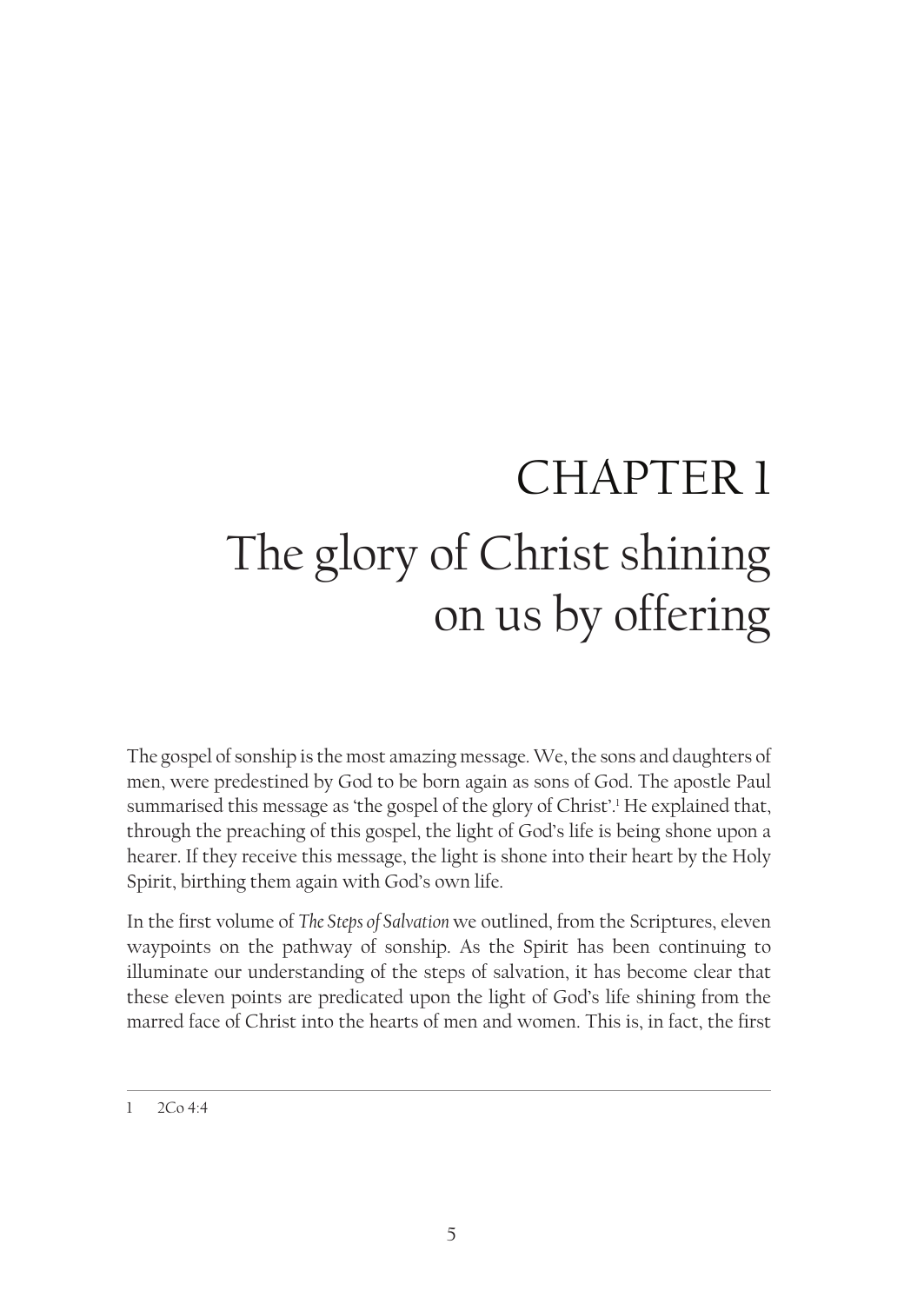waypoint on the pathway of becoming a son of God. We are, therefore, able to identify *twelve, rather than eleven, waypoints* that are fundamental to the process of a believer being brought to glory as a son of God.

# **The light of the glory of Christ**

In his letter to Titus, the apostle Paul wrote, 'For the grace of God that brings salvation has *appeared* [*given light*] *to all men*'.2 This was a work that commenced while we were all sinners.3 The light of the gospel of the glory of Christ began to shine as a beacon from His marred face as He offered Himself, and was lifted up to be crucified on the cross. Through the process of offering, the light of life was revealed and made available to all men.

Paul described the light that shines from the face of Christ as '*the light* of the gospel of the *glory of Christ*'.4 Regarding this glory, the apostle John declared that 'the Word became flesh and dwelt among us, and we beheld His glory, the glory as of the only begotten of the Father, full of grace and truth'.5 John was explaining that the glory of Christ is the substance and expression of new creation sonship that is born of the Father. As a Man who was born of God, *Jesus was full of grace and truth*.

When we receive the light of the knowledge of the glory of God as it is expressed from the face of Christ, we receive of Christ's fullness.<sup>6</sup> This fullness is grace and truth. Through Christ, God ministers His grace from His own being as Yahweh. This is why Jesus said, 'When you lift up the Son of Man [on the cross], then you will know that I am [Yahweh].'7 God's favour is realised, or ministered, from His grace, which is His love, word, life and Spirit. We will develop this point in more detail in chapter three. The grace of God is given to us to make us sons in the image of Christ's sonship.

The grace of God comes to us from the offering of Yahweh that was made *before* time began. The Father, Son, and Holy Spirit covenanted together to create and bring to glory an innumerable company of sons who would be born of Their life and joined to Their fellowship. This was the unmerited favour of God. Through offering, They made the fullness of Their one life and Spirit available for the sons of God. This fullness is the grace of God and was given to the Son.

The offering of God, before time began, was revealed in the realm of time when Christ offered Himself on the cross. As we noted earlier, this was when He was

<sup>2</sup> Tit 2:11 6 2Co 4:6

<sup>3</sup> Rom 5:8 7 Joh 8:28

<sup>4</sup> 2Co 4:4

<sup>5</sup> Joh 1:14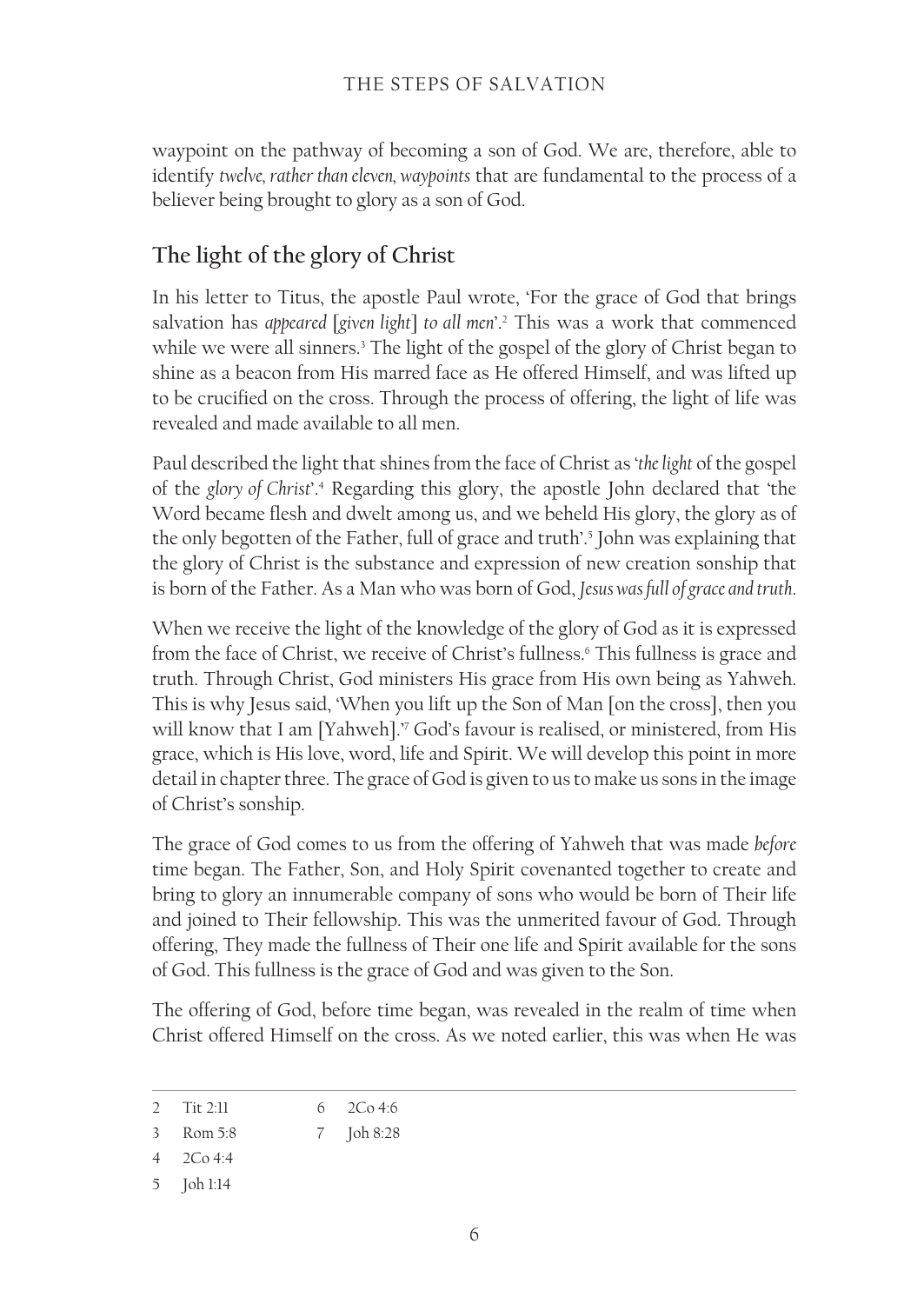revealed as Yahweh.<sup>8</sup> On the cross, the grace of God that was given to the Son by offering, before time, was made available to the sons of men as the light of the glory of Christ that shines from His face. As they receive this light, the sons of men are able to become the sons of God.

As the word of the cross is proclaimed to us by Christ's messengers, the grace (which is Spirit and life, as well as word and love) is reflected from the marred, crucified face of Christ, by the Holy Spirit, into our hearts, as a treasure that we possess. It is a treasure that transforms us into the same image and glory of the sonship that we see in Christ.9 This is the key point of the gospel.

# **Ministry of light**

Paul preached Christ crucified.<sup>10</sup> He ministered this gospel in the weakness of Christ, testifying, 'I was with you in weakness, in fear, and in much trembling. And my speech and my preaching were not with persuasive words of human wisdom, but in demonstration of the Spirit and of power, that your faith should not be in the wisdom of men but in the power of God.'11

Paul was able to minister in this way because the life of God, as light, had been shone into his heart as a treasure that was now in him. This was the life of Jesus that was being formed in him because he had been co-crucified with Christ through baptism.12 In the fellowship of Christ's sufferings, Paul was always carrying about the dying of the Lord Jesus in his own body so that the life of Jesus (for both himself and for others) would be manifested in his body. He summarised this as 'death working in us, but life in you'.13 The implication of this ministry was that the light of the glory of Christ was being shone from the face of Christ *through Paul's preaching* to his hearers.

# **The light that Paul received**

How did Paul come to be a messenger of the gospel of the glory of Christ? Testifying to King Agrippa concerning his own conversion, Paul said that a light from heaven, brighter than the sun, had shone all around him and those who were with him, causing them to fall to the ground. This light was the glory of Christ that was shining from His face. Jesus spoke to Paul, asking him why he was persecuting Him. Paul's response was, 'Who are you, *Lord*?' Jesus introduced Himself to Paul

<sup>8</sup> Joh 8:2 12 Gal 2:20

<sup>9</sup> 2Co 3:18. 13 2Co 4:12

<sup>2</sup>Co 4:6-7

<sup>10</sup> 1Co 1:23

<sup>11</sup> 1Co 2:3-5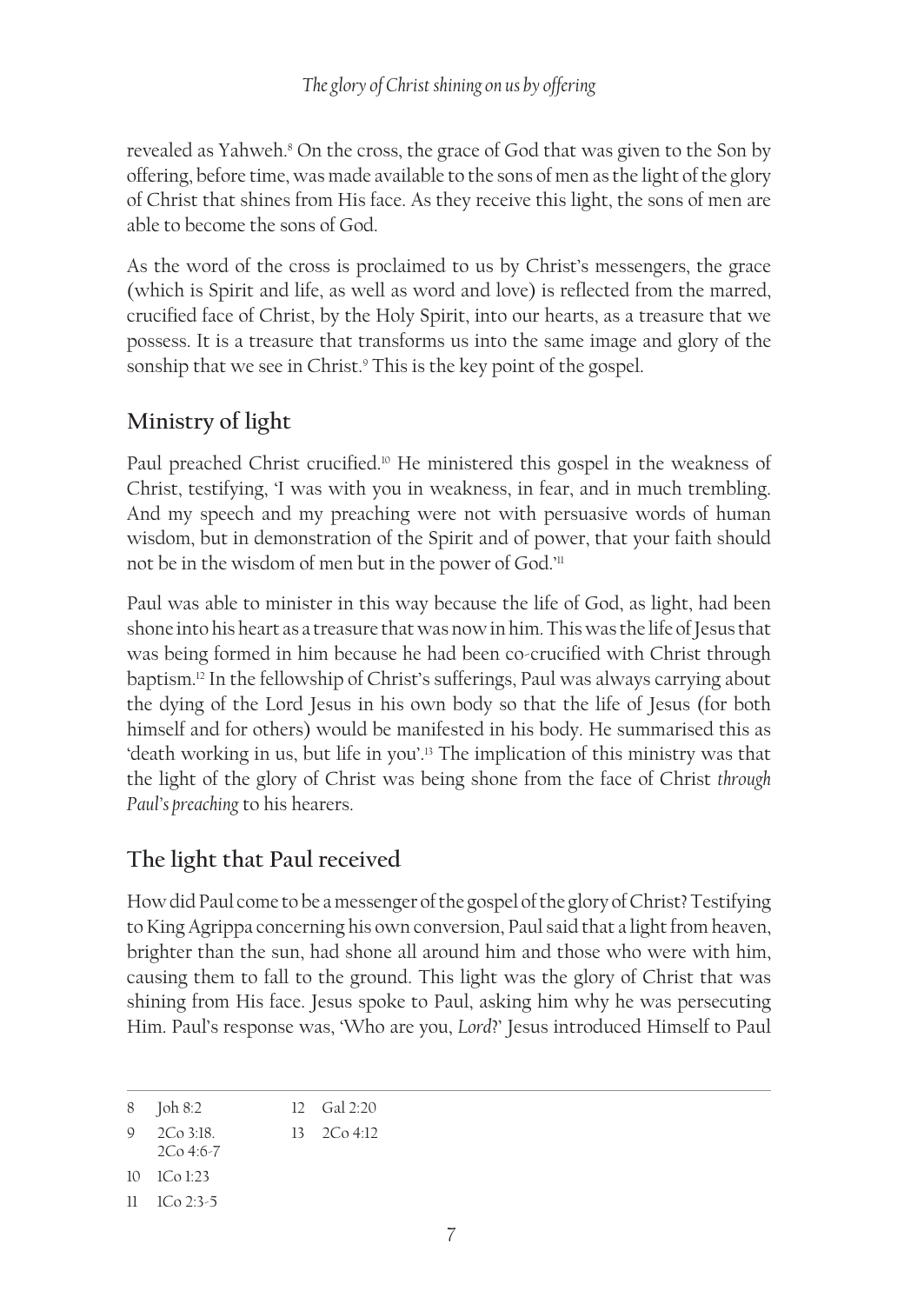by saying, '*I am Jesus* whom you are persecuting.'14 The light that shone around Paul was coming from the marred face of Christ, who had been lifted up on the cross as an offering, and was now seated on a throne in heavenly places.15 This was the light of the knowledge of the glory of God, through which grace and truth were being made available to Paul.

The Lord Jesus then said to Paul, 'But rise and stand on your feet; for I have appeared to you for this purpose, to make you a minister and a witness both of the things which you have seen [You have seen Me.] and of the things which I will yet reveal to you [There is more for you to receive.]. I will deliver you from the Jewish people, as well as from the Gentiles, to whom I now send you, to open their eyes, in order to turn them from darkness to light, and from the power of Satan to God, that they may receive forgiveness of sins and an inheritance among those who are sanctified by faith in Me.'<sup>16</sup>

As the light shone from the face of Christ and into his heart by the Holy Spirit, Paul was converted. He received his name, and was told what the works associated with his name would be. He received the treasure of Christ's life within him. This was the light that he would bear to the Gentiles as a minister of Christ. Jesus said that He would show Paul more of what this would mean for his life. The first step in receiving this further clarification and capacity came through Ananias, who prayed for Paul, and then baptised him into the name of the Lord Jesus Christ.<sup>17</sup>

In his first epistle, John also explained that the message that he and his brethren preached was *light*. It would bring illumination to those who received it, and would establish them in a fellowship. He said, '*This is the message* which we have heard from Him and declare to you, that *God is light* and in Him is no darkness at all … if we *walk in the light* as He is in the light, *we have fellowship* with one another, and the *blood of Jesus Christ His Son cleanses* us from all sin.'18 In summary, their message was *the gospel of light*. It connects a hearer to the *fellowship* of Yahweh in the body of Christ, where the *blood of Christ* is effective in a person's life to cleanse them from the sin of living according to their own desires, and enables them to live as a son of God. This is because His life becomes their life. Moreover, they are able to minister this life to others. We will now consider this process in more detail.

<sup>14</sup> Act 26:13-15 18 1Jn 1:5,7

<sup>15</sup> Eph 1:20-21. Rev 5:6

<sup>16</sup> Act 26:16-18

<sup>17</sup> Act 9:10-18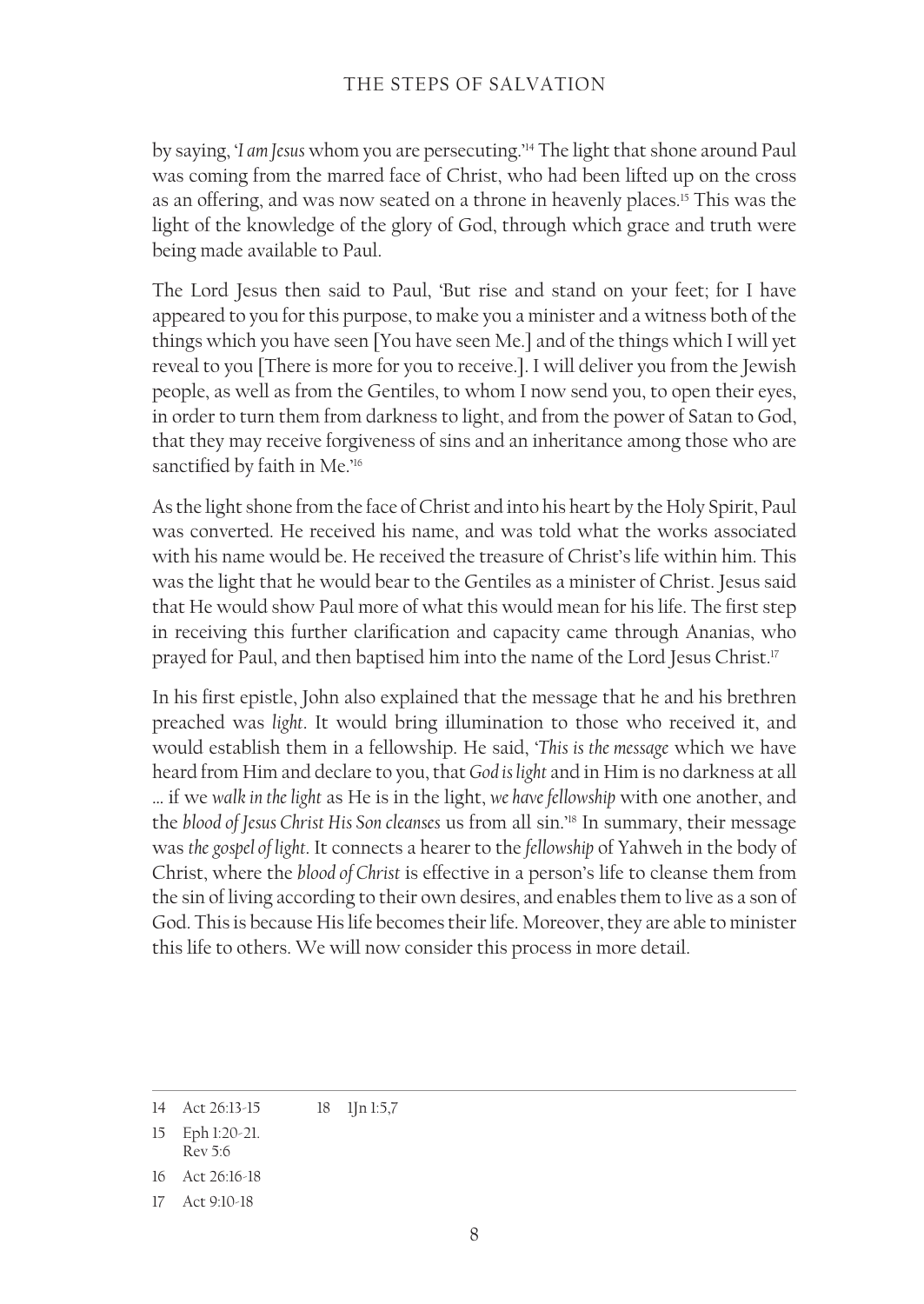# **The creation of man**

A son of God is a person who has been born of God. The apostle James taught that a person is brought forth, or birthed, as a son of God through the exercise of the Father's own will, by the word of truth. He does this in order that they might become a firstfruits of His creatures.<sup>19</sup> A son of God is a new creation.<sup>20</sup> They have become a new humanity with a different life; that is, they have received the *zoe*  life of the Father. The apostle John used the Greek word *zoe* to describe the life of Yahweh, and to distinguish this life from *bios,* which is biological life, and *psuche,* which is soul life. To understand how sons and daughters of men can be born of *zoe* life, which is the life of Yahweh, we need to consider the differences between creation, incarnation, and new creation.

The Son of God, who was the Creator of heaven and earth, formed the physical body of Adam from the clay, and then breathed the breath of lives (plural) into his nostrils.<sup>21</sup> The breath of lives (plural) carried within it the capacity for both male and female. God then formed the spirit of man within him, and man became a living soul.<sup>22</sup> Using the language of the New Testament, Adam became a living soul (*psuche*)*.* 

The identity of Adam was in his spirit, and his spirit expressed itself through the faculties of his soul. The soul of man lives and expresses itself through the energy of his fleshly biological life, which is in his blood.<sup>23</sup>

It is important to recognise that the creation of man occurred in *two stages*. In the first stage, 'God created man in His own image; in the image of God He created him; *male and female* He created them'.<sup>24</sup> However, the creation of mankind in the image of God was not complete until there was a couple. In the second stage, God caused a deep sleep to fall upon Adam, removed a rib from his side, and formed the woman as a helper comparable to him.25

Further to this, it was not until Eve received the word of motherhood that she was able to conceive, and become the mother of all living.<sup>26</sup> The word of motherhood enabled her to become the mother of all the races of mankind.

We know that a person receives their physical body, which includes all the genetic characteristics that they have inherited from their parents and forebears, through the biological process of procreation. However, much more than this, the

| $19$ [as 1:18]       | 23 Lev 17:11         |
|----------------------|----------------------|
| $20\quad 2Co\ 5:17$  | 24 Gen 1:27          |
| 21 Gen $2:7$         | $25$ Gen $2.20 - 22$ |
| 22 Gen 2:7. Zec 12:1 | 26 Gen 3:20          |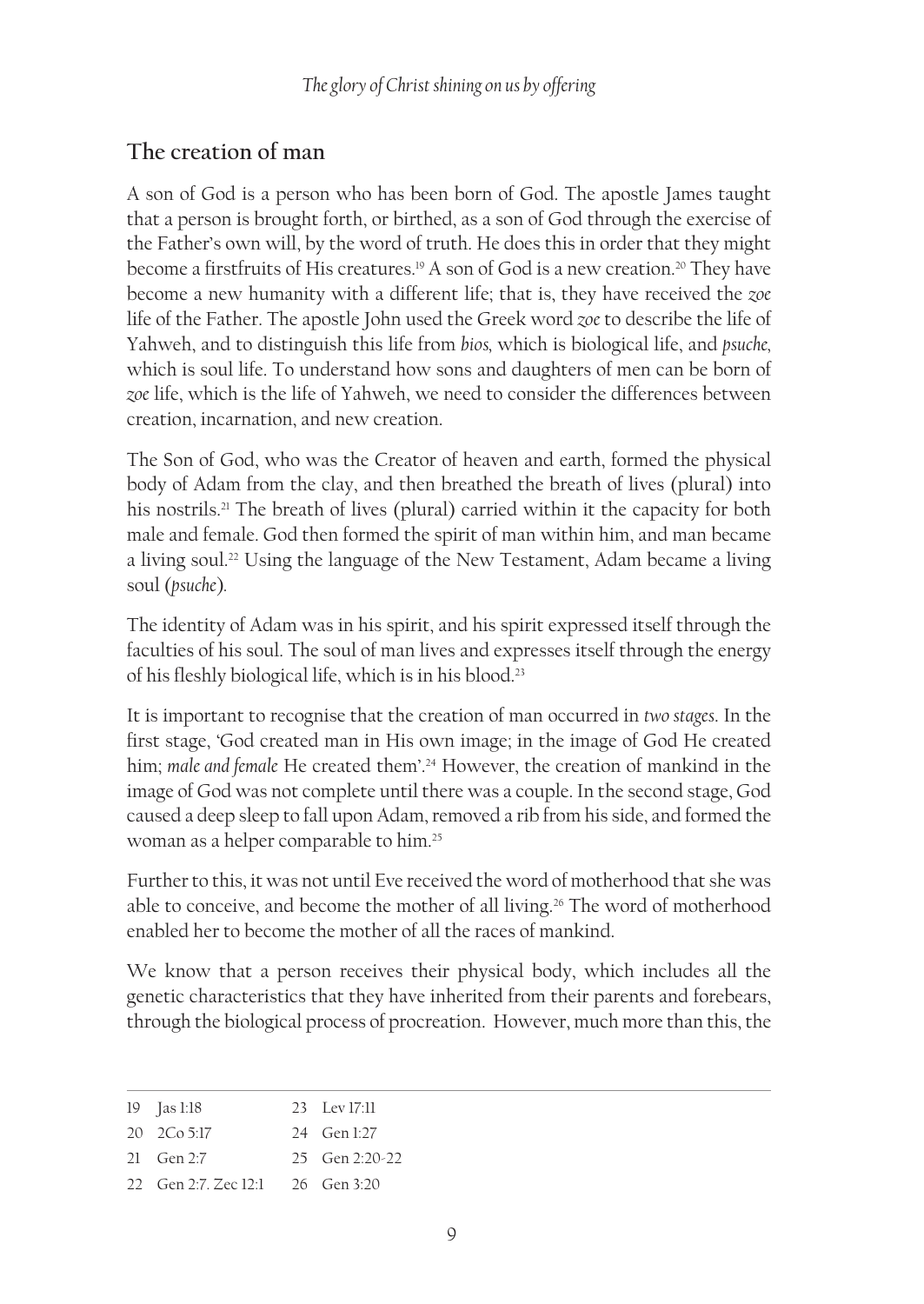spirit and soul of each person were also conceived as a new identity because of the biological union of the sperm from a man, and the egg from a woman.

This is a most remarkable consideration. A person has been given their identity as an eternal possession as the consequence of a biological action. In this way, the spirit of a person has been formed from the flesh. It would be a mistake to assume that God has a multitude of spirits with Him in heaven, one of which He places into the womb of a woman when a new child is conceived. When a child is conceived in the womb, they receive their natural identity from the fatherhood of Adam by the natural procreative process.

When we consider this reality, we realise that it emphasises the truth that a person is not *spiritual* because they possess a spirit. They have identity as an eternal possession because they possess a spirit, but their spirit was brought forth *from the flesh*. This is why Jesus was so emphatic on this point during His discussion with Nicodemus. He said that a person *must be* born again to become spiritual, because 'that which is born of the flesh is flesh, and that which is born of the Spirit is spirit'.<sup>27</sup>

# **The incarnation of Christ**

Yahweh Son was begotten by God the Father as His Son, before the beginning of creation. He then became the Son of Man, the last Adam, through incarnation, from whom everything for redemption and new creation comes.<sup>28</sup> Christ, forever, is now Yahweh Son, Son of God and Son of Man. Christ is called Immanuel, which means 'God with us'.29 That is, God is manifest in a human body. He is the new creation humanity.30

When Yahweh Son, who was Spirit, became the Father's Son, He was birthed spiritually by the word of the Father. The Father declared, 'You are My Son, today I have begotten You.'31 Yahweh Son was begotten by the word of the Father to be the first Son and the fullness of a new creation.<sup>32</sup> He received a heavenly body from the Father, which was the body of His glory as the Son of God. This happened in the fellowship of the Everlasting Covenant *before* the beginning of the natural creation.

We recognise that the Son had identity before He became a new creation. He was Yahweh the Son before He was begotten as the Son of the Father.<sup>33</sup> Further to this,

| 27 Joh 3:6                                  | 31 Psa 2:7. Heb 1:5    |
|---------------------------------------------|------------------------|
| 28 Heb 1:5, 1Co 15:45 32 Col 1:15, Rev 3:14 |                        |
| 29 Mat 1:23                                 | 33 Joh 17:5. Joh 6:62. |
| 30 Joh 1:14                                 | Joh 8:58               |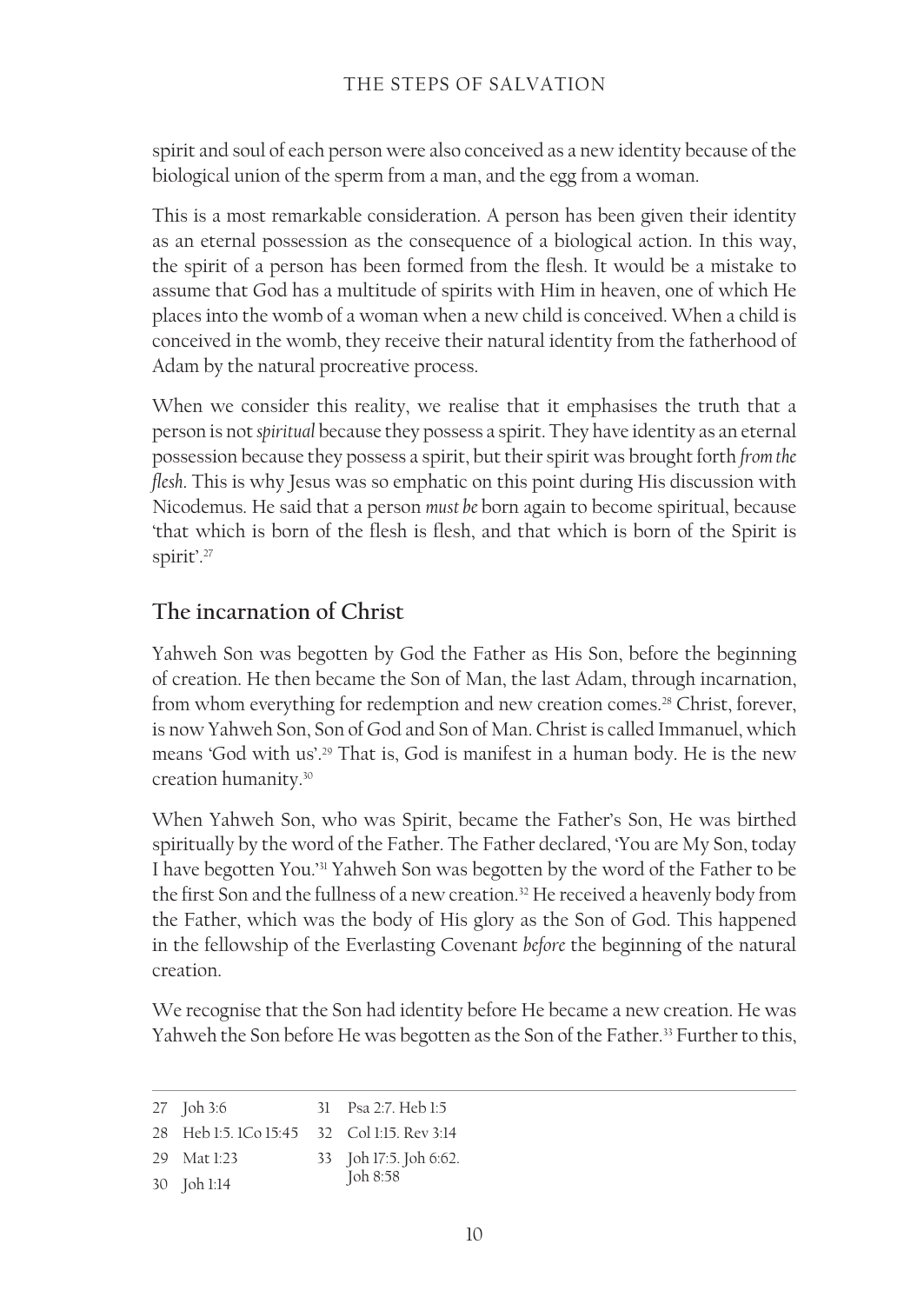the Son was a *new creation* before the *incarnation*. That is, He became the Son of God before He became the Son of Man. In the same way, He possessed a heavenly body before He possessed a physical body.

At the incarnation, the Son of God laid aside His heavenly body and was clothed with His *psuche* and biological body. In his letter to the Philippians, the apostle Paul explained that, even though He existed in the form of God, He emptied Himself to be made in *the likeness of men*. 34 The Son's *psuche* body was prepared for Him by the Father for the purpose of fulfilling the Father's will.<sup>35</sup> The physical body of Christ was formed in the womb of the virgin Mary once the power of the Most High had overshadowed her by the Holy Spirit.36

The *word* as the seed of God that enabled Yahweh the Son to be born as the Son of God and formed His heavenly body is the *same word* that formed His physical body. The seed of God, in conjunction with the egg of Mary, gave to Christ His human body.37 Christ's human form followed the line and appearance of Mary, and the attributes received from her forefathers.<sup>38</sup> The point being emphasised here is that Christ was, in all things, made like His brethren so that He could be a merciful and faithful High Priest.39

Jesus Christ came to give us *zoe* life, and to give it to us *abundantly.*40 This is the fulfilment of the promise to Abraham when Christ said to him that He would be his reward – exceedingly abundantly!<sup>41</sup> The *psuche* life of Christ was in His blood.<sup>42</sup> He said that He laid down His *psuche* life for us. However, His blood contained both His own biological life and Yahweh's *zoe* life. And it is this *zoe* life that He shares with us by offering. We are receiving His *zoe* life when we eat of His flesh and drink of His blood in the fellowship of the communion. Jesus said, 'He who eats My flesh and drinks My blood has eternal [*zoe*] life.'<sup>43</sup>

# **Becoming a son of God**

Jesus Christ was made *like us* by incarnation. The Word became flesh when He became the Son of Man in a biological body.<sup>44</sup> However, He already existed as a spiritual, new creation Son of God before His incarnation.<sup>45</sup> We were predestined to be made *like Him* by new birth.<sup>46</sup> As He was born of God before the foundation of the world by the word of the Father, we also receive this privilege of becoming a son of God when given a *second birth* by the same word.<sup>47</sup>

| 34 Php 2:5-8                       | 38 Mat 1:17-18 | 42 Lev 17:11   | 46 Rom 8:29 |
|------------------------------------|----------------|----------------|-------------|
| 35 Heb 10:5                        | 39 Heb 2:17    | 43 Joh 6:53-54 | 47 IPe 1:23 |
| 36 Luk 1:35. Mat 1:20 40 Joh 10:10 |                | 44 Joh 1:14    |             |
| 37 Joh 1:14                        | 41 Gen 15:1    | 45 Col 1:15    |             |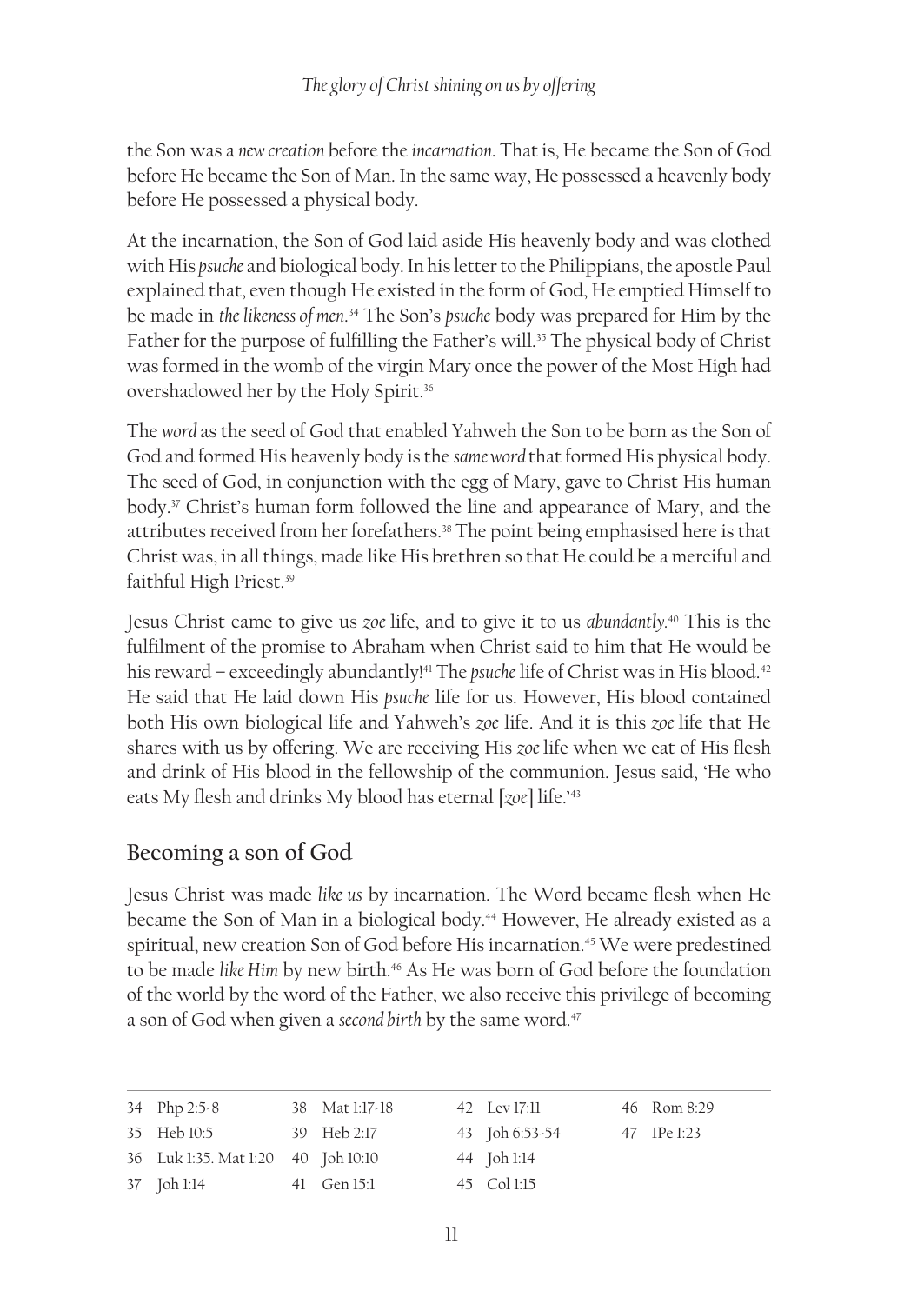Our first birth was by natural means. We need to be born a second time to become spiritual. Until we are born of God, we cannot confess or proclaim that God is our Father.<sup>48</sup> It is through the process of being born again that we are made spiritual. It is after we have become spiritual that we receive the Spirit of Christ.49 We receive Christ, and are then able to receive His divine nature from Him.

## *The gospel preached*

The gospel is preached to an unsaved person by Christ's messengers, who are full of the Holy Spirit. The gospel that they preach is the same gospel that Paul preached among the Gentiles. It is the gospel of sonship.

Through the preaching of the gospel, the *life* of God is made available to a hearer as *light*. That is, as a person receives the preached message, Jesus Christ, who is the true Light, comes and personally reveals Himself to them so that they can be born as a son of God. Jesus said, 'I am the way, the truth, and the life. No-one comes to the Father except through Me.'50

When the Lord speaks through a messenger to a person who is spiritually dead to God because of their sin, He says to them, 'Awake, sleeper, and arise from the dead, and Christ will shine on you.'51 By this means, the Son pours out upon the hearer a spirit of grace and supplication that allows the hearer to look into the face of Christ who was pierced because of their sin.52 That is, if it is not resisted, the prevenient grace of God enables a person to receive the light of the gospel, even though, in themselves, they do not have the capacity to see or receive the things of God.53

As they turn to the Lord, the veil that prevents the light of the gospel from shining on them by the Holy Spirit is taken away.54 This veil represents any influence upon a person that affects their capacity to choose the call of sonship that God is offering to them. These influences may include, for example, their sin and its consequences, their personal history, past hurts, depression, addictions, and so on.

As the Holy Spirit convicts them of sin, righteousness and judgement, they become aware of the bankruptcy of their spirit, and begin to mourn for their sin.<sup>55</sup> They accept the justifying work that Christ accomplished for them as He suffered and died for them on the cross. Because of Christ's acceptable and effective offering, their sins can be forgiven. In answer to their cry for forgiveness, the Father

| 52 Zec 12:10 |
|--------------|
|              |
| 54 2Co 3:16  |
| 55 Mat 5:3-4 |
|              |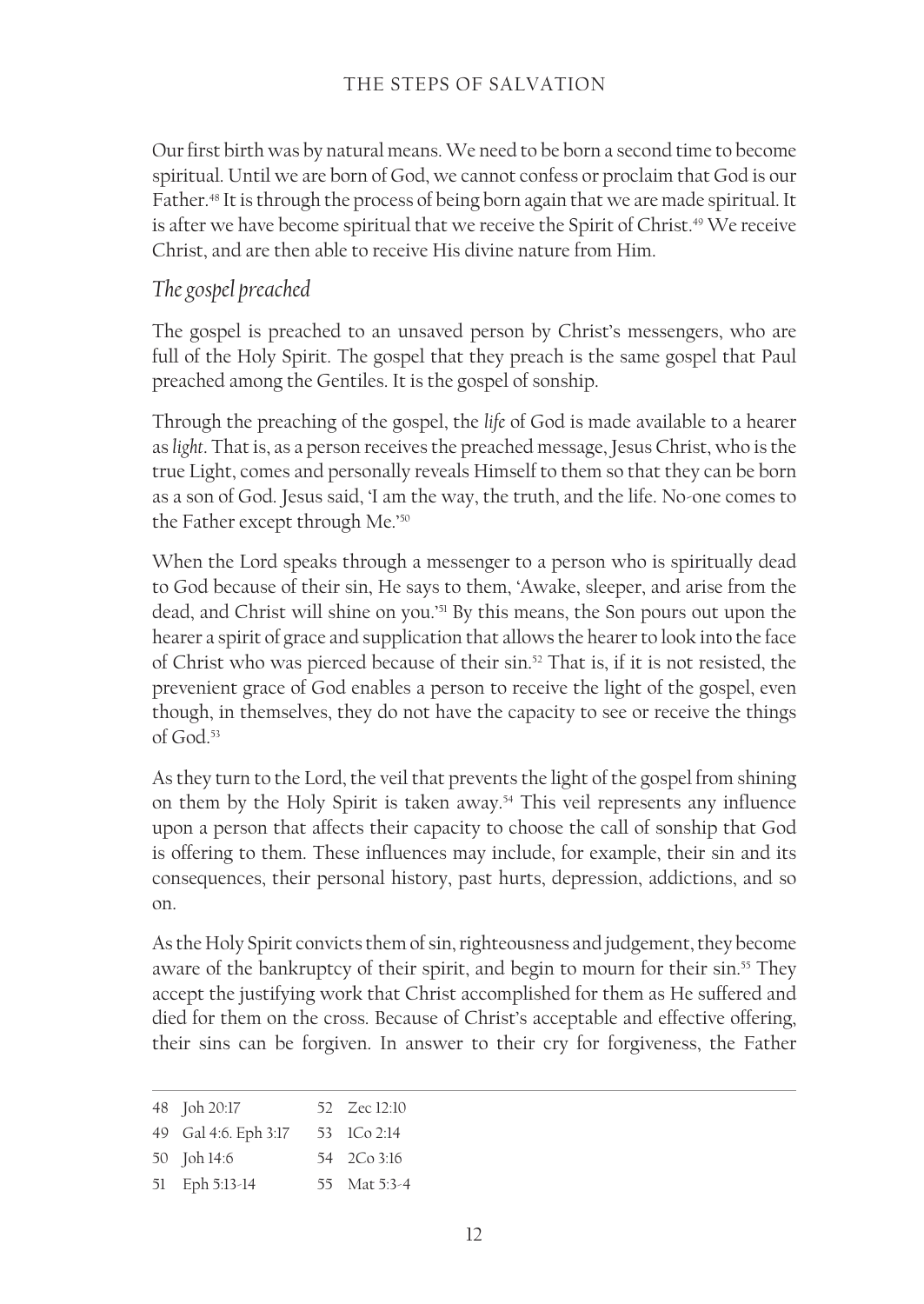forgives them because Christ's blood was shed for them. Through Christ, they have received redemption and justification.

# *The adoption*

At the same time that the hearer asks for forgiveness, they also cry out to God for help to believe to receive the sonship that the gospel is offering to them. The Father imputes to them the faith of God so that they can believe what God Himself believes about them; that is, that they can be a son of God. With this faith, they believe for sonship and cry out to the Father to make them His son or daughter. The Father hears their cry and receives them as His adopted child. Having already forgiven their sin, the Father reckons righteousness to them because they have believed His word and received His invitation to become His child. This means that the Father considers them a son in His house, even though they are not yet born of God. This is the adoption.

# *Regeneration and renewing*

An adopted son or daughter in the Father's house is entitled to the wealth that belongs to the Father. This is the inheritance of the divine nature. The adopted son then receives the Holy Spirit, whom the Father sends to dwell within them.<sup>56</sup> They begin to experience the washing of regeneration and renewing by the Holy Spirit. This involves them in the regeneration and renewing of their natural identity.<sup>57</sup> The process of regeneration will continue for the rest of their Christian pilgrimage.<sup>58</sup>

Having received the Holy Spirit, the new believer is able to confess Christ as Lord.<sup>59</sup> This is most important, because Christ will not direct us to the Father to be born again of His life until we have accepted Him as the Lord of our life. It is Christ who gives a person the right to become a son of God.<sup>60</sup>

# *Receiving the incorruptible seed*

Those who receive the word of Christ are directed to go to the Father to be born a second time.<sup>61</sup> The Father then births them from above by the incorruptible word of God.62 This happens when the seed of God's word germinates in the regenerated heart of a hearer. Their regenerated natural identity (or human spirit) is *reborn* and *made spiritual*. They have been born of water.<sup>63</sup>

| 56 Joh 14:16 | 60 Joh 1:12. Joh 14:6         |
|--------------|-------------------------------|
| 57 Tit 3:5   | 61 Joh 3:3-8. Joh 14:6        |
| 58 Rom 8:23  | $62 \text{ IP} \text{e} 1.23$ |
| 59 ICo 12:3  | 63 Joh 3:5                    |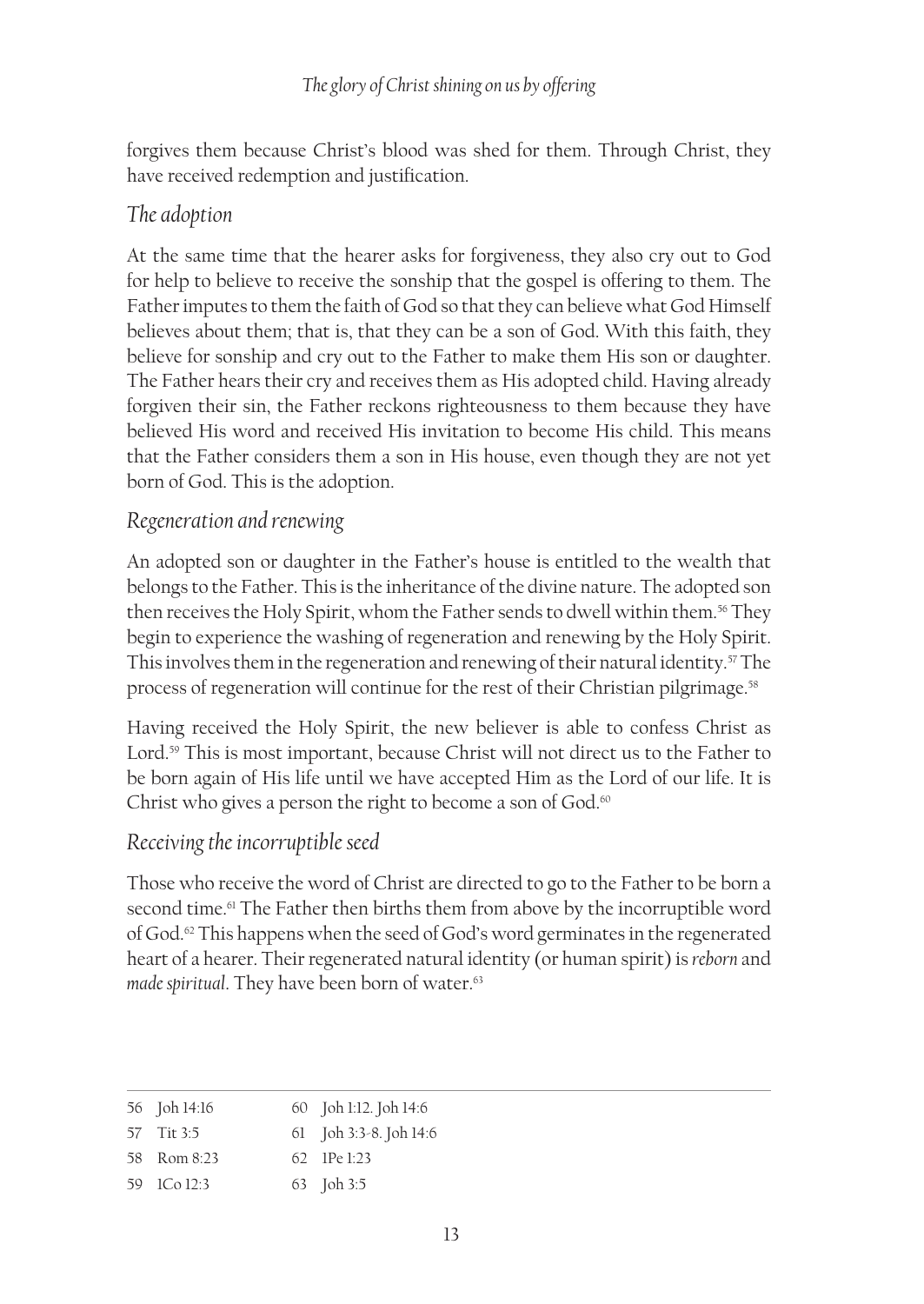Through this birthing process, God the Father has now become the Father of their spirit.64 They are a *new creation* that is spiritual. This makes them a son of God and a spiritual firstfruits of the new creation. For this reason, Jesus taught us to pray, 'Our Father in heaven, hallowed be Your name'.65 We are able to pray this way because He has become *our* Father, the Father of our identity.

The planting of the Father's seed within the heart of a believer specifically involves the Father writing the name of Yahweh into the believer's natural, regenerated identity. This principle was revealed, in type, when God renamed Abraham and Sarah. He placed His own name within their natural name. By this means, they received a new name and were joined to God's covenant purpose. They were able to bring forth Isaac, the child of promise, whom Paul said was born 'according to the Spirit'.<sup>66</sup> We will consider this further in chapter four, 'The gospel preached to Abraham'.

When the Father writes the name of Yahweh into the natural identity of a son of man, they are named with the capacities of Yahweh's own nature, causing them to be born of God, and redefined as a spiritual man. These capacities will include love, word, life/light and Spirit. Moreover, the name received by a new son of God contains the works that God predestined for them to do in this age and in the new heavens and earth.

Then, because they are a son, God sends forth the Spirit of His Son into their heart. By this means, they are able to express sonship, which is evidenced by their cry of 'Abba! Father!'67 This is because the Spirit of the Son is the divine nature of the seed of God. He is the nature of new creation sonship. When this happens, they have been born of the Spirit.<sup>68</sup> Paul made it clear that unless we have the Spirit of Christ, we are not sons of God.<sup>69</sup> We are made spiritual when we are born of God. Those who are spiritual have been given the capacity to understand and receive the things that belong to the Spirit of God. This is what Jesus meant when He said, 'That which is born of Spirit is spirit.'70

It is helpful to note that, when the Father sends the Spirit of the Son into the heart of a believer, it is Christ the Person who comes to *dwell* within them. This is not the same as Christ being *formed* within them. Christ is formed within a person through a travailing process.<sup>71</sup> A believer is joined to this travail when they are baptised. Through baptism, they are joined to the fellowship of Christ's offering and sufferings. In this fellowship, His life becomes their life.<sup>72</sup>

| 64 Heb 12:9    | 68 Joh 3:5     | 72 Gal 2:20 |
|----------------|----------------|-------------|
| 65 Mat 6:9     | 69 Rom 8:9     |             |
| 66 Gal 4:28-29 | 70 Joh 3:6     |             |
| 67 Gal 4:6     | 71 $Gal(4:19)$ |             |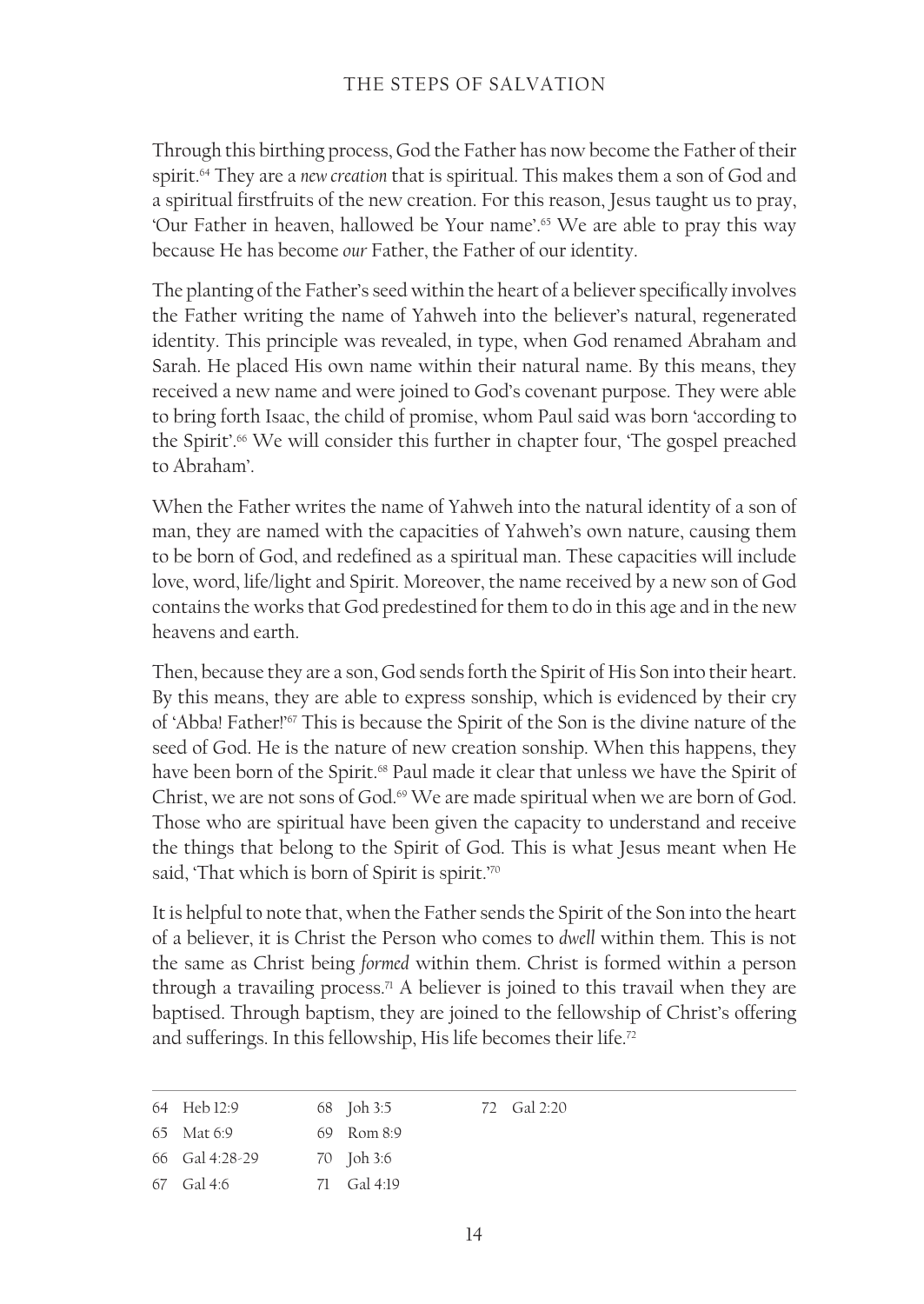# *The nature of the seed*

Another important clarification to make is that there is only one seed. In Part 1 of *The Steps of Salvation*, we identified two seeds in the process of new birth. We identified the first seed as the word of the Father, which gives a new believer their name as a son of God. We then proposed that the Person of Christ, the Seed of Abraham, is a second seed that the new believer receives. We made this distinction so that we could distinguish between being 'born of water' and 'born of the Spirit'.

There certainly is a distinction between these two elements of new birth. However, they both come from the Father. In reality, there is only one seed of the Father, which has two dimensions. The seed is the word of God. It contains the *name of Yahweh* from the Father, and the *nature of sonship* from Yahweh Son. Consequently, when a person receives this seed from the Father, they are 'born of water and the Spirit'.<sup>73</sup>

# **The cry, 'Abba! Father!'**

When the Father sends forth the Spirit of the Son into the heart of a believer, Christ becomes their life. The Spirit of the Son cries out within them, 'Abba! Father!'74 Christ is speaking *in them* to the Father. He is also speaking *to them* and illuminating them regarding their sonship. Because a son of God has received the Spirit of Christ, they are able to express their joyous conviction that God is their Father. Every son of God should receive this illumination and know this conviction in their life.

A person who receives the Spirit of Christ is able to express their sonship. They also now belong to Christ.<sup>75</sup> The acknowledgement of the fatherhood of God in their life can be a point of crisis. This is because the fatherhood of God must take priority in their life over their natural fatherhood. This will involve letting go of the fallen traditions and cultures of their natural fathers and mothers so that they can be established in the culture of God's house. Furthermore, as God is their Father, and they belong to Christ, they must relinquish the right to define their own life and works. This is what it means to put off the deeds of the flesh.<sup>76</sup> As a son of God, they are to be led by the Spirit of God.<sup>77</sup>

In his letter to the Romans, Paul reiterated that a son of God is a person who has received the Spirit of Christ.<sup>78</sup> He then encouraged believers by writing, 'You

<sup>73</sup> Joh 3:5 77 Rom 8:14

<sup>74</sup> Gal 4:6 78 Rom 8:9,14

<sup>75</sup> Rom 8:9

<sup>76</sup> Rom 8:13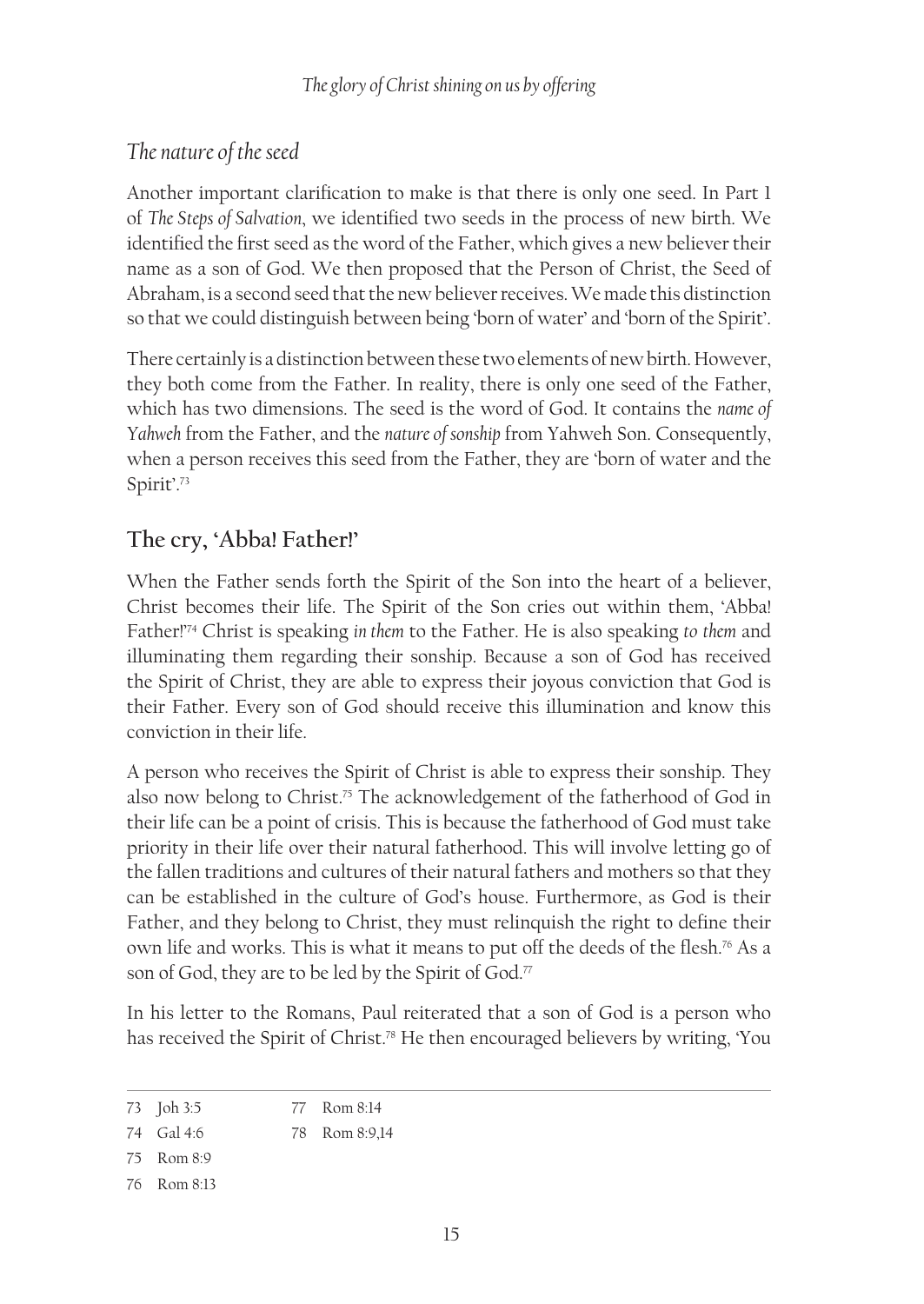did not receive the spirit of bondage again to fear, but you received the *spirit of adoption* by whom *we* cry out, "Abba! Father!" ' 79 Paul's statement is notable because a person receives the adoption before they are born of the Spirit. They are adopted into the Father's house when they become bankrupt in spirit and receive the faith of God to believe for sonship. With this faith, they personally cry out to the Father to make them a son of God.

In light of Paul's encouragement, we recognise that the cry, 'Abba! Father!', as an adopted son, does not cease once a person has received the inheritance of the divine nature. Instead, because they are a son and belong to Christ, they are personally able to express their acknowledgement of the fatherhood of God in their life. In doing so, they acknowledge that they have been set free from their bondage to sin and have received the faith of the Son that enables them to confidently enter into all that God has prepared for them as His son. In summary, while Christ cries out, 'Abba! Father!' within them, they are also personally able to cry out, 'Abba! Father!', in Christ.

# **Invoking the name of the Lord in baptism**

Having been born of the Spirit, a newborn son of God will say to the elders, 'What must I do to be saved?'80 Their entreaty of the elders in this way demonstrates that, as one who is born of God, they are already seeking fellowship. The motivation to fellowship is characteristic of God's nature. *True elders* will call them to be baptised into the fellowship of the offering of Christ, and also into the fellowship of Yahweh's name as Father, Son and Holy Spirit. Through baptism, they are joined to the fellowship and offering from which they have been receiving illumination as they have looked into the marred face of Jesus.

In the waters of baptism, the elders invoke the name of the Lord *upon the believer*. They do this by laying their hands upon them and baptising them into Christ. At the same time, the new believer is calling His name *upon themselves*. Paul said that a person *clothes themselves* with Christ when they are baptised.<sup>81</sup> This is their confession, and it joins them to the death, burial, and resurrection of the Lord Jesus Christ. They rise to walk in newness of life. Newness of life is accomplished by 'offering transfer'. Offering transfer happens when a person is joined to the death, burial and resurrection of Jesus Christ. Christ's offering delivers them from

<sup>79</sup> Rom 8:15

<sup>80</sup> Act 2:37. Act 16:30

<sup>81</sup> Gal 3:27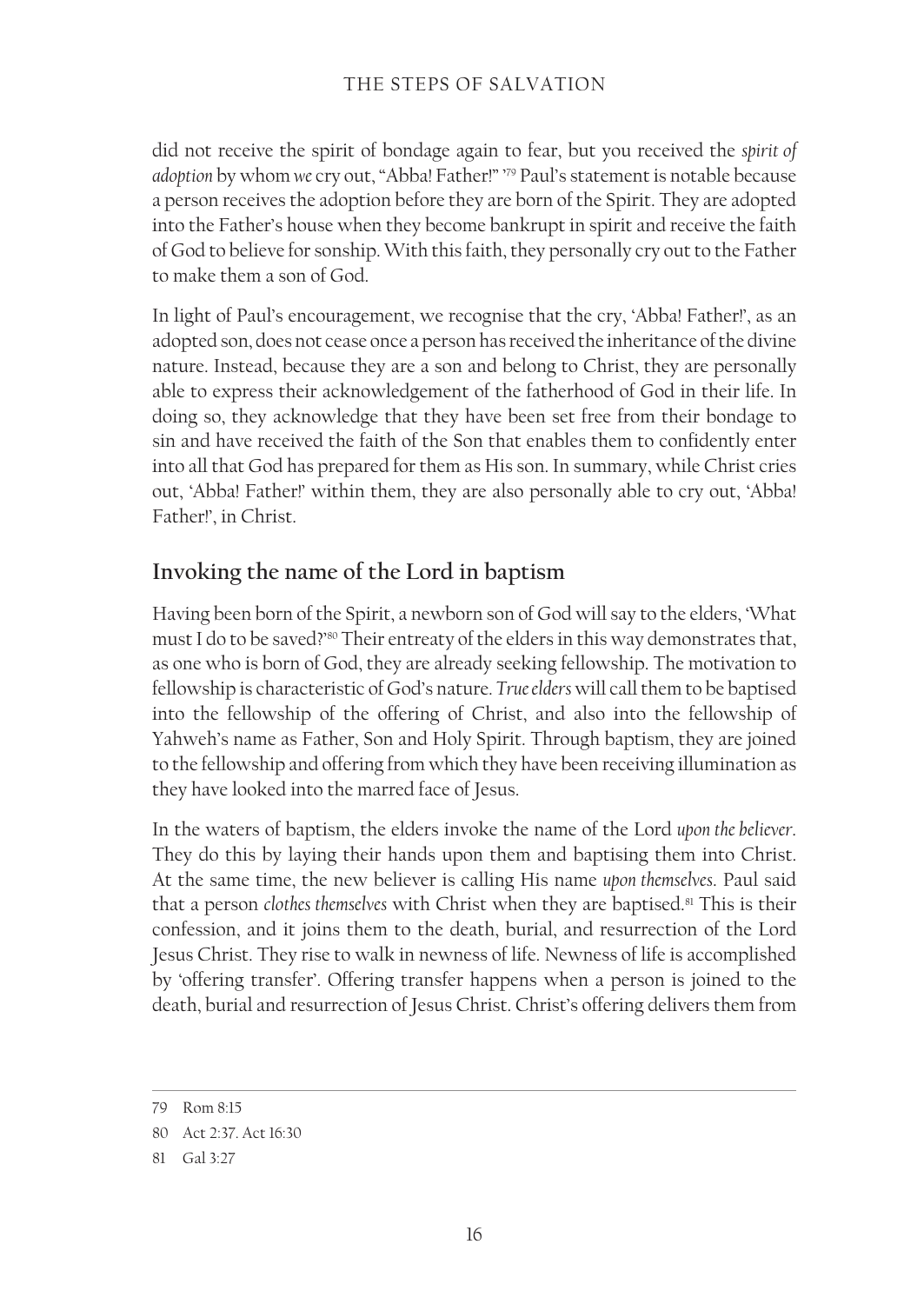their propensity to sin, and they receive the life that He made available through the shedding of His blood. It is transferred to them and becomes their life.

Both elements of invocation are necessary. A person cannot baptise themselves. Moreover, a person has not been baptised into Christ if they do not possess the faith to join the offering of Christ. For this reason, when a person is being baptised, it would be appropriate to say that it is upon their faith as a believer that they are being baptised into the name of the Lord Jesus Christ. Their faith for baptism is their willingness to be joined to the fellowship of Christ's offering and sufferings.

The name that is invoked upon a believer is no different from the name that they received in the new birth, by the word of the Father. What, then, is the point of being baptised into the name? Through baptism into the Lord Jesus Christ, the believer's name is being activated and empowered by the love of God as they are joined to the death, burial and resurrection of Christ.<sup>82</sup> This is the context for their sanctification and the expression of their sonship, the outcome of which is eternal life.<sup>83</sup> They are joined to the fellowship of Christ's sufferings so that His life is transferred to them by offering. According to their name, which defines their predestination and ministry, His life is now also able to be transferred through them to others in the body of Christ. The life of Jesus that they have received is also able to be ministered as life and light to those who are in darkness.

We recall from the account of Abraham's life that he received his new name from Yahweh before he received circumcision as the sign of the covenant.<sup>84</sup> Likewise, we receive our name when we are born again. Then this name is activated through baptism, which Paul called 'the circumcision of Christ'.<sup>85</sup> Like Abraham, as we receive this circumcision, we are able to walk in resurrection life.

# **Changing from glory to glory**

The life of Jesus is an immortal treasure. Once this treasure is shone into our heart, it also resides in our physical, mortal bodies.<sup>86</sup> This life has power in it. It joins us to the offering and sufferings of Christ, giving us the capacity to endure in the fellowship of His sufferings and to demonstrate the dying of Jesus in our mortal bodies. This life is also resurrection life. It gives us power to overcome the difficulties that we face in our mortality. Moreover, the life of Jesus enables us to

<sup>82</sup> Joh 17:26 86 2Co 4:7

<sup>83</sup> Rom 6:22

<sup>84</sup> Gen 17:11

<sup>85</sup> Col 2:11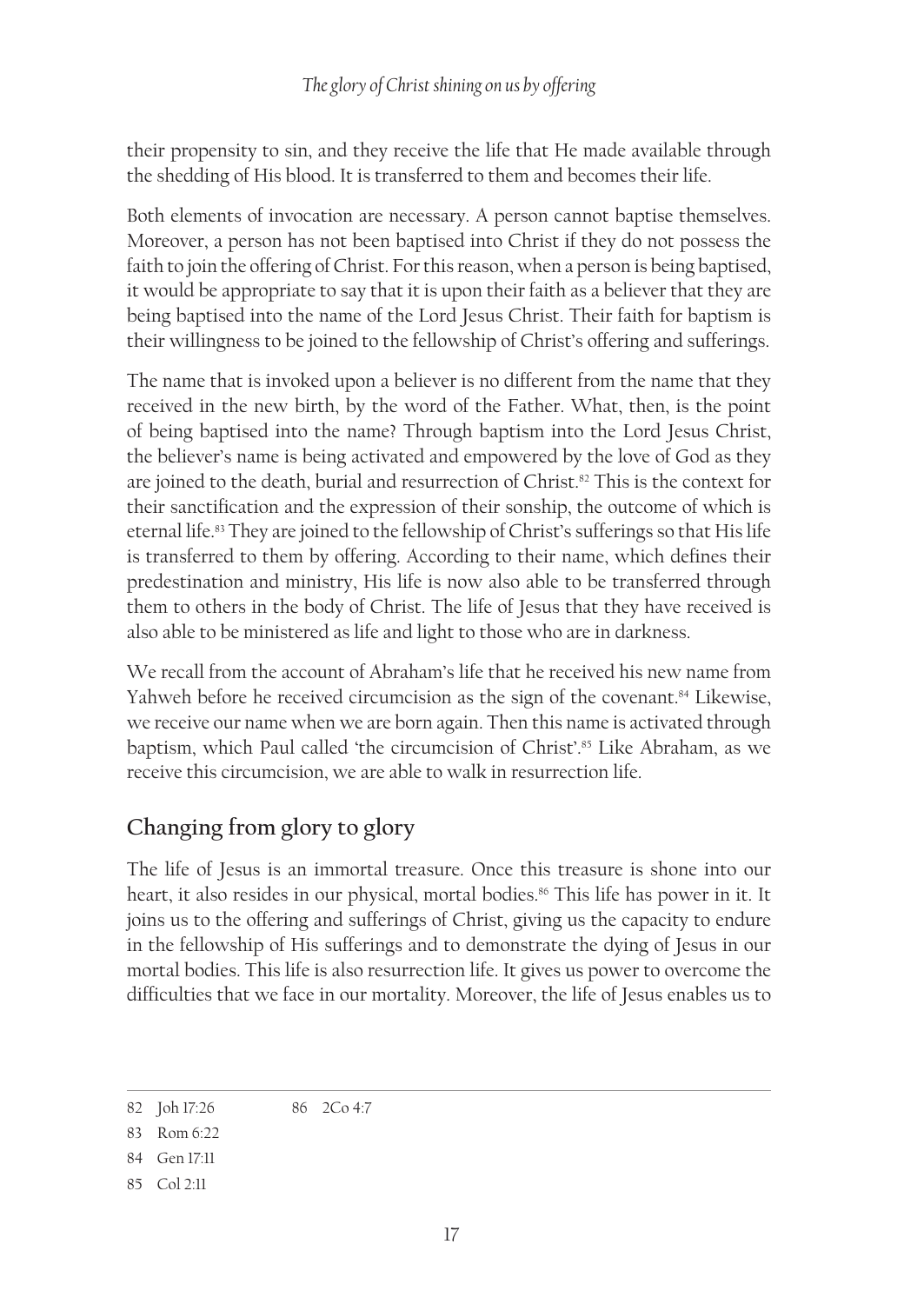live our lives as sons of God in this world.87 Christ is our life. We do not become the Person of Christ; rather, He shares His life with us.

Christ is also the image of our sonship. The apostle John declared this when he wrote, 'Beloved, now we are the sons of God; and it has not yet been revealed what we shall be, but we know that *when He is revealed, we shall be like Him*, for we shall *see Him* as He is'.<sup>88</sup> As a person continues to turn their face to Christ, they are able to receive the light of His word that is spoken by the faithful messengers who are in His hand. By this means, the glory of their sonship will be progressively obtained. Paul was explaining this when he wrote, 'We all, with unveiled face, beholding as in a mirror the glory of the Lord, are being transformed into the same image from glory to glory, just as by the Spirit of the Lord'.89

When a person is born again of the seed of the divine nature, the substance of their new creation sonship has been conceived within their being. However, they are not brought forth to full stature as a son of God through this initial birthing action. Rather, there is a process of gestation and formation that brings a Christian to a firstfruits expression.

This raises the question, 'What does a firstfruits son of God look like?' A firstfruits Christian makes offering in the fellowship of the body of Christ. This is because offering is the nature of God's life. The initiatives that they take as a son of God are in accordance with their name, which is made known as they have fellowship with their brethren. We note that this fruitfulness can be demonstrated by sons of God from an early age. We remember, for example, that Jesus was about His Father's business in the house of God at the age of twelve.<sup>90</sup>

# **The priority is sonship**

A person's new creation sonship should take priority over the priorities and goals of their natural humanity once they have been born again. It was for this reason that Jesus said, 'Do not worry, saying, "What shall we eat?" or "What shall we drink?" or "What shall we wear?" For after all these things the Gentiles seek [those who have not received the New Covenant]. For *your heavenly Father* knows that you need all these things. But *seek first the kingdom of God and His righteousness* [seek to live as a son of God], and all these things shall be added to you.'91

<sup>87</sup> 2Co 4:7-11 91 Mat 6:31-33

<sup>88</sup> 1Jn 3:2

<sup>89</sup> 2Co 3:18

<sup>90</sup> Luk 2:49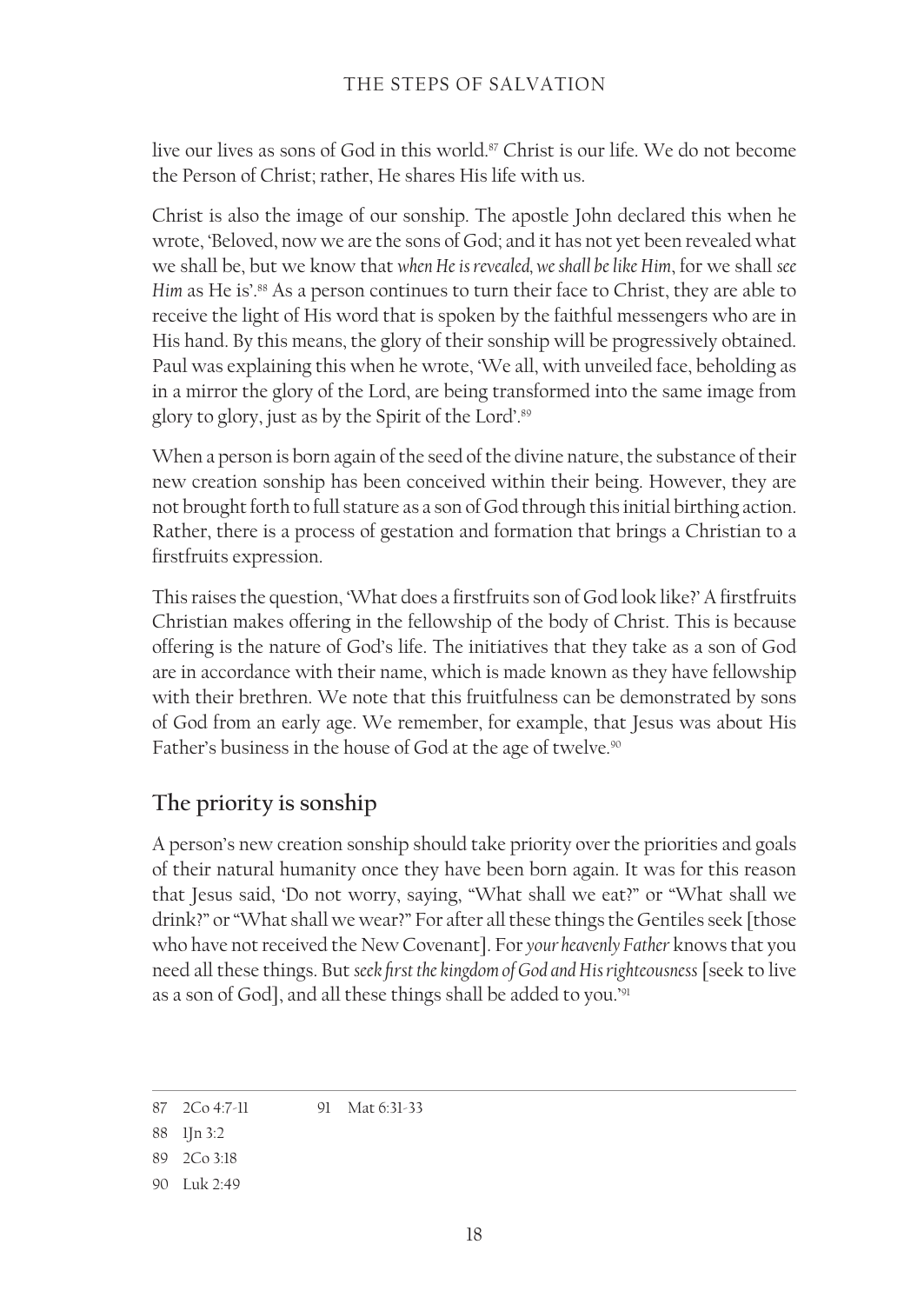Regarding the distinction between flesh and Spirit, Paul explained that 'you are not in the flesh but in the Spirit, if indeed the Spirit of God dwells in you'.92 This is true, even though, at times, the fears and priorities that drive our fallen, carnal motivations seem to overwhelm us. The body, in relation to spiritual things, is dead and lifeless because of sin; however, the Spirit is life within us because of righteousness.93

Paul explained that the Spirit of the Father and the Holy Spirit raised Christ from the dead. Jesus Christ suffered the death of our sin in His physical, mortal body. As we are joined to Christ's death, the Spirit of God will give life to our mortal and physical bodies because we are now sons of God.<sup>94</sup>

Through the process of new birth, the reborn spirit of a person receives some new capacities. These capacities are not available to a person who is born only of flesh, even if they are trying to be religious and spiritual. The born-again Christian possesses the Spirit of God and the life of God. Having received the Spirit and life of God, they have the capacity to see and perceive the things that are spiritual and that belong to God.95

A spiritual person has received the treasure of God's life in their mortal body. Consequently, in the midst of suffering, they are not destroyed.<sup>96</sup> Instead, through suffering, the deeds of the flesh are being put to death, and they are able to bear the fruits of the Spirit, which include 'love, joy, peace, longsuffering, kindness, goodness, faithfulness, gentleness, self-control'.97

# **Children born in covenant houses**

In recent years, the Holy Spirit has been restoring to us the wonderful truth that children who are born into covenant households are born of the Spirit in the womb of their mothers. This means that the Holy Spirit, the Spirit of the Father, and the Spirit of the Son come to dwell within them following their conception.

However, the natural human identity that is formed within the womb of a believing mother through procreation is *not* the seed of new creation sonship. Christ was the only Person who was conceived in the flesh with His identity as the new creation Son. This is because Christ's identity was not from the fatherhood of Adam. He already possessed His own identity, and was birthed in the womb of Mary by the word of the Father. Unlike us, Christ did not need to be born a second time to

94 Rom 8:11

<sup>92</sup> Rom 8:9 96 2Co 4:7-8

<sup>93</sup> Rom 8:10 97 Gal 5:22-24

<sup>95</sup> 1Co 2:14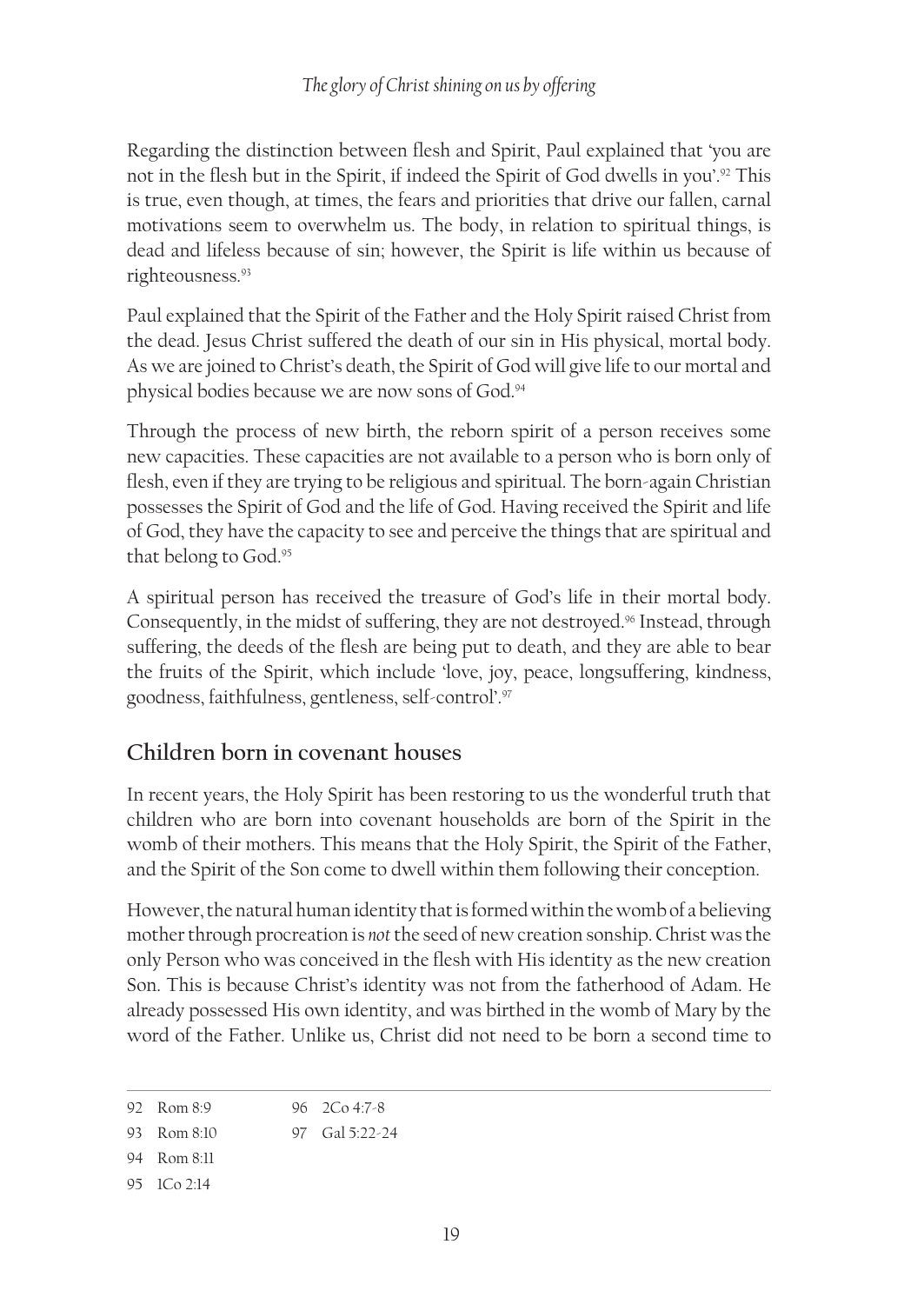become a spiritual son of God. Moreover, there was no other law within Him that would be susceptible to the manipulations of the law of sin that reside within the fallen, human heart.

Why do the sons and daughters of men need to be born a second time? It is because, as Paul explained, 'The spiritual is not first, but the natural, and afterward the spiritual'.<sup>98</sup> Every person is first conceived as a natural identity. This natural identity is then born again in the womb of a believing mother by the word of God the Father. When Jesus said to Nicodemus, 'That which is born of the flesh is flesh, and that which is born of the Spirit is spirit', He was drawing attention to the distinction between these two dimensions of life.<sup>99</sup>

Let us first consider the conception of the natural man. Conception is the point at which a sperm is joined to an egg in the womb of a woman. As we noted earlier, it is through this process of procreation that an identity is conceived. This child has a soul and spirit that are clothed with a biological body. However, at this point, they have not received anything of God, from above. Their body, soul and spirit come from their natural father and mother. This is what it means to be born of the flesh.

A child who is conceived in a covenant house is then *adopted* by the Father as one of His sons. This occurs immediately following their conception. On account of the faith of at least one of their parents, the Father brings the child into the *position* of a son within His house. As an adopted son in the Father's house, they are entitled to an inheritance. This inheritance is all the wealth that belongs to the Father. It is the divine nature, which is also described as 'the riches of His glory'.100

The Father sends the Holy Spirit to dwell in the heart of the child, and they begin to receive the washing of regeneration and renewing by the Holy Spirit. This enables their heart to receive the seed of God's word from the Father so that their natural identity is *born again* in the womb. When the word of their name as a son of God is planted in their heart, they are born from above as a spiritual son of God. God has become the Father of their spirit.101 The Father also sends forth the Spirit of His Son into their heart. At this point, they have been born of water and the Spirit.<sup>102</sup> They have become a new creation who is 'of God'.

<sup>98</sup> 1Co 15:46 102 Joh 3:5

<sup>99</sup> Joh 3:6

<sup>100</sup> Eph 3:16

<sup>101</sup> Heb 12:9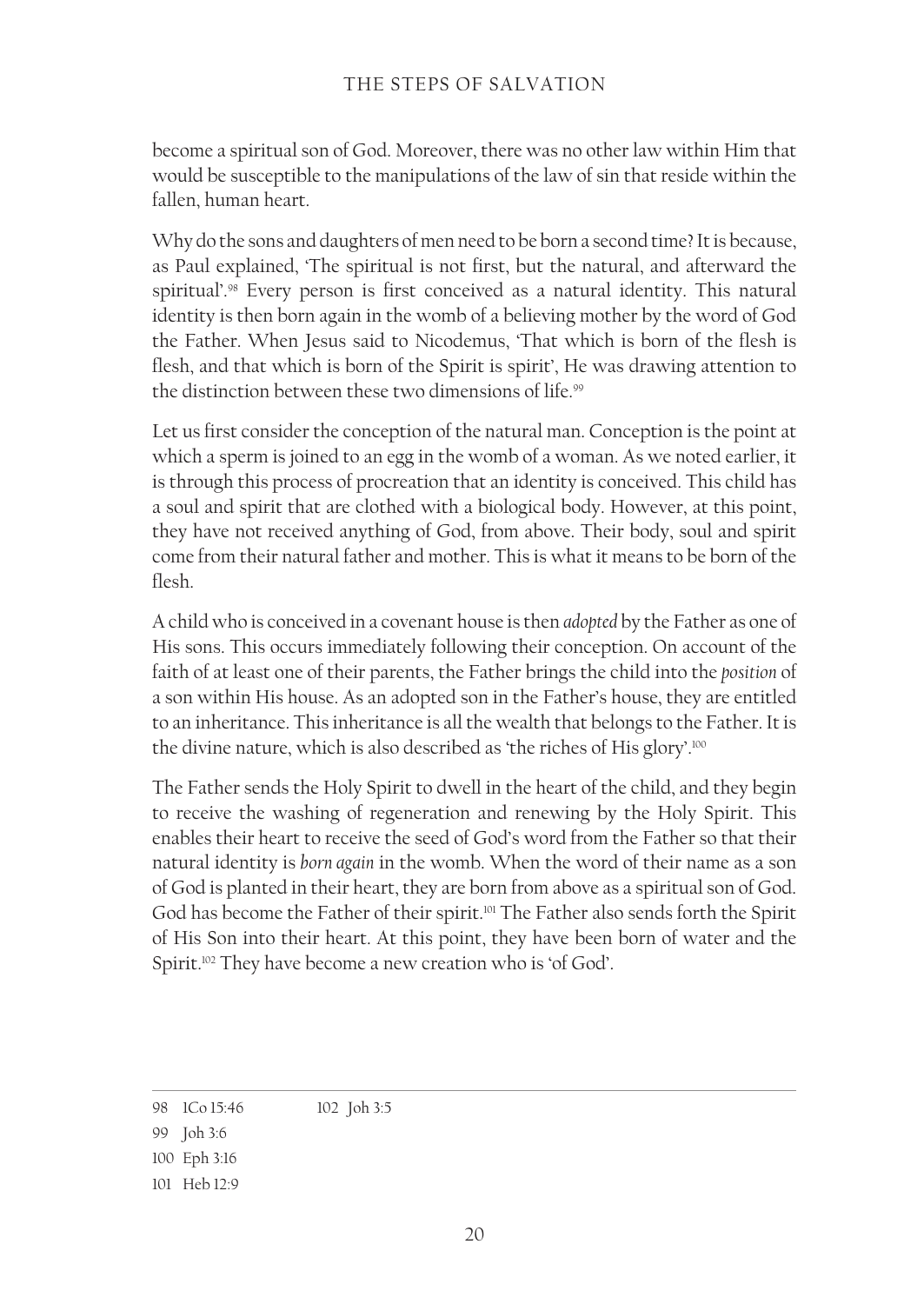# **Grace in a New Covenant household**

Within a New Covenant household, Christian parents, under the headship of Christ, receive grace from the Lord for the nurture and admonition of their children. The nurture and admonition of the Lord addresses both the regeneration of their child's 'inner man' and the cultivation of their new creation sonship. The grace that parents receive from the Lord is also for the purpose of helping their children to put off 'the old man'. That is, the children receive the circumcision of Christ through the discipline of their parents to deliver them of the other law that is within them.

Because they come from the seed of Adam, children inherit the natural dispositions that belong to their parents. These physical, psychological, emotional and spiritual dispositions have been impacted upon by the fall of mankind. The washing of regeneration and renewing by the Holy Spirit addresses the inevitable dysfunctions associated with these dimensions of their being. For the whole of their lives, until the day of resurrection, when they receive an immortal body, the process of regeneration is to be at work in their mortal body.103

The washing of regeneration and renewing by the Holy Spirit, which children receive through the discipline and instruction of their parents, also addresses the natural identity of the child. This includes the development of their child's abilities that are associated with their identity. It is in relation to these abilities that grace is given to them by God as 'talents'.104 Through regeneration and renewing, the child is becoming aware of themselves, and is able to clearly recognise and receive the kingdom of God. As they grow, they will begin to present themselves and their capacities for service in the house of the Lord.

The attention of parents to the natural identity of the child must be in harmony with the cultivation of the child's new creation sonship. That is, Christian parents must accept that when their child was born from above in the womb of the mother, the fatherhood of God took priority over their fatherhood and motherhood of the child. They acknowledge this reality by training their children to seek the Father in the secret place; to receive and love the word of God; and to follow the leading of the Holy Spirit. By this means, the child is growing up in their sonship and becoming a viable and functioning member of the body of Christ.

<sup>103</sup> Rom 8:23

<sup>104</sup> Mat 25:15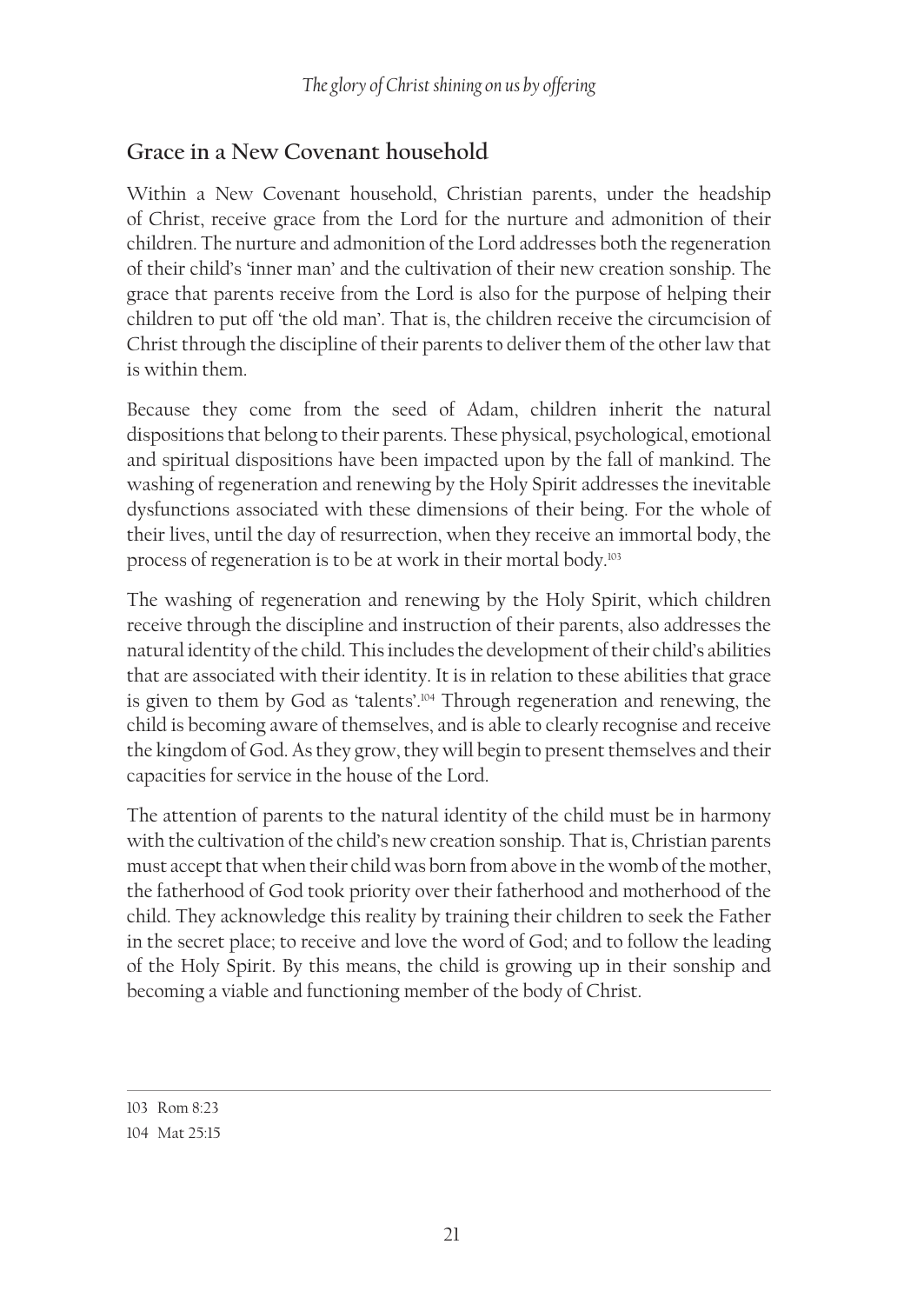### THE STEPS OF SALVATION

Practically, parents will personally be seeking God for grace to instruct and discipline their children in the way of sonship. Furthermore, they will prioritise the culture and activities of the house of God over their own initiatives to develop the child's natural interests and capacities. Prioritising their own fatherhood and motherhood over the fatherhood of God is likely to orientate the child towards 'the cares of this world, the deceitfulness of riches and the desires for other things'. Jesus likened these orientations to thorns that grow up in a person's life and choke the word within them so that it is unfruitful in their life.<sup>105</sup>

As they grow and mature, children who have been born with the divine nature must themselves choose the sonship that was gifted to them on account of the faith of their parents. In order to fully possess the blessing of sonship that is rightfully theirs, they must prioritise their sonship over the priorities and goals of a fallen humanity. In this way, they are standing up in their own sonship and getting about their heavenly Father's business.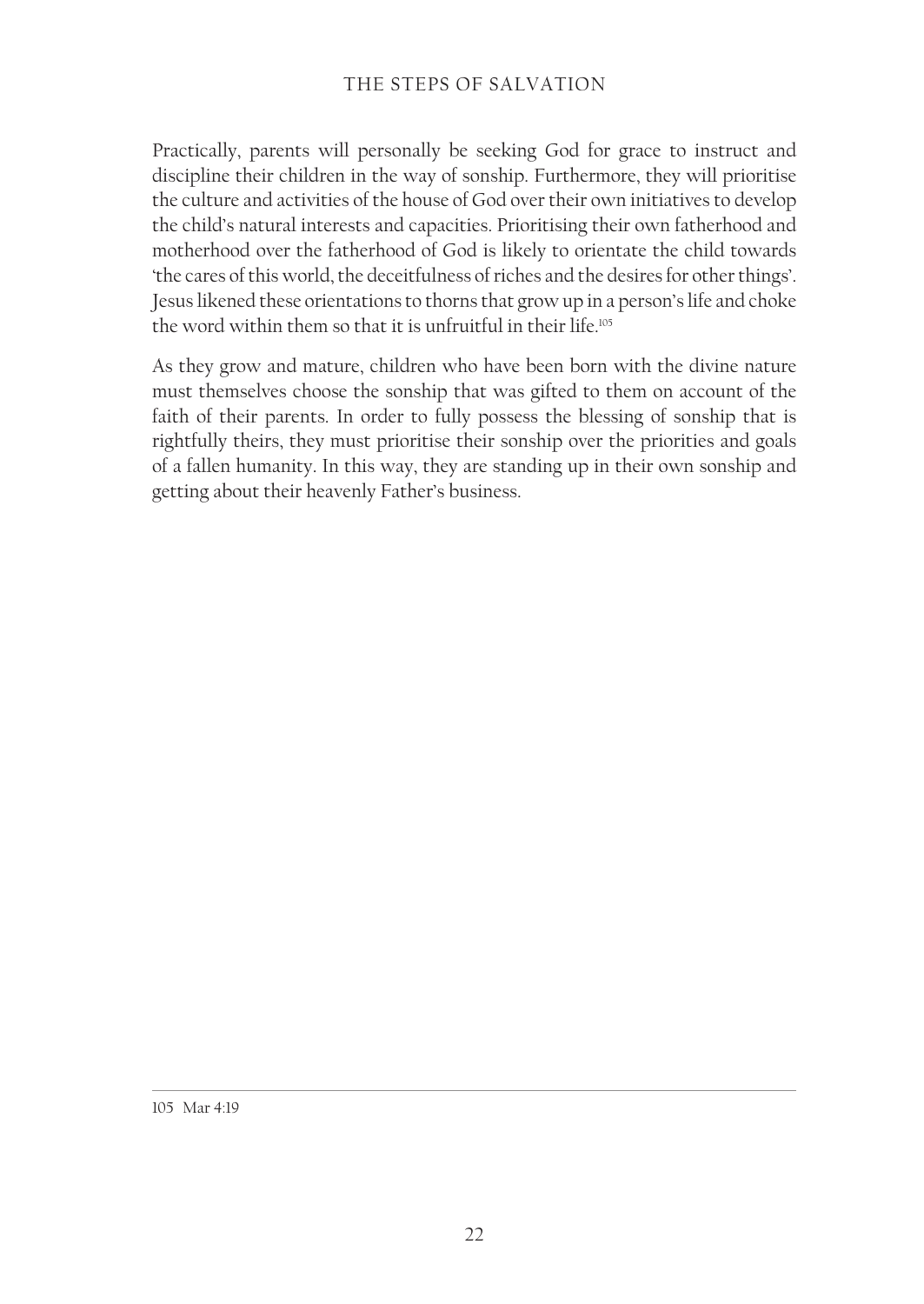# CHAPTER 2 Receiving illumination

In the introduction to his Gospel, the apostle John noted that Jesus was in the world, and the world did not know Him.1 This was because the god of this age had blinded their eyes.<sup>2</sup> Jesus came to His own – the Jews – and even they did not receive Him. However, as many as did receive Him, 'to them He gave the right to become children of God, even to those who believe in His name, who were born, not of blood nor of the will of the flesh nor of the will of man, but of God'.<sup>3</sup>

Although the light from Christ's marred face now shines on every person, not all receive the light. Paul explained that the reason for this is because the gospel is veiled 'to those who are perishing, whose minds the god of this age has blinded, who do not believe, lest the light of the gospel of the glory of Christ, who is the image of God, should shine on them'.4

- 3 Joh 1:12-13
- 4 2Co 4:3-4

<sup>1</sup> Joh 1:10

<sup>2</sup> 2Co 4:3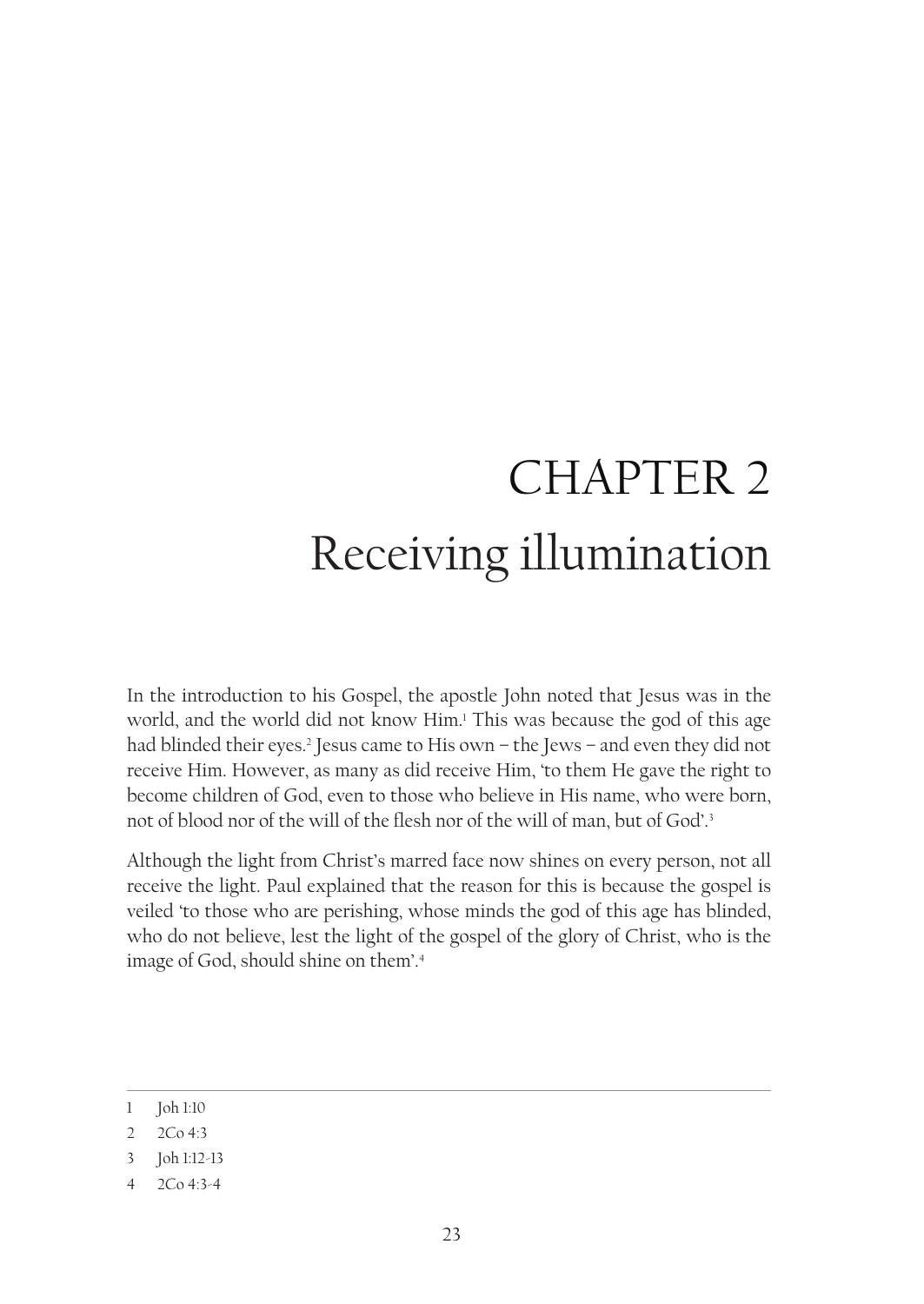# **A veil upon the heart**

Even after a person has been illuminated by the gospel of the glory of Christ, they can place a veil back over their heart. They do this when they stop receiving the word of God that is preached by Christ's messengers. This veil upon their heart refers to anything that substitutes for the illumination that comes from the face of Christ, by the Holy Spirit. It represents a person's unwillingness to turn their face to the Lord and to continue to walk in the light of life that is shining upon them through the preaching of graced messengers.5 In essence, the veil is a person's desire to enhance or perfect themselves by pursuing good Christian principles, instead of continuing in the fellowship of Christ's offering, through which the divine nature is formed within them.

We recall, for example, that the apostle Paul admonished the Christians in Galatia for seeking to be made perfect through the efforts of their flesh, having previously been born of the Spirit.<sup>6</sup> Paul noted that they were returning to the way of life from which they had been delivered when they had been born from above. They were setting aside the grace of God and seeking, instead, to be made righteous by keeping the law through their natural capacities.7 There was nothing wrong with the light that was shining on them through Paul's preaching, and neither was there anything wrong with their spiritual eyes. Their problem was a veil that lay over their heart, which was causing them to fall away from the truth.

What will be the indication that a veil lies over the heart of a believer? The first indication will be their inability to understand the word of God and its implications for their life. This is because they have received no illumination. The word is not in their mouth, nor in their heart, as an expression of personal faith.<sup>8</sup> Consequently, they are unable to know how and where to walk as a son of God. Furthermore, because of the pressures of life, they may become fearful, easily frustrated, reactive, envious, divisive, or beset by sin. Paul described these responses as 'the deeds of the flesh'.<sup>9</sup> They are the fruit of pursuing righteousness through one's own efforts, instead of walking by the Spirit in the light that the word of God provides.

# **The veil of intellectualism**

Another significant veil that has affected Christians for the whole of the church age is the problem of *intellectualism*. Intellectualism, when engaging with the word

<sup>5</sup> 2Co 4:1,7 9 Gal 5:19-21

<sup>6</sup> Gal 3:3

<sup>7</sup> Gal 2:21

<sup>8</sup> Rom 10:8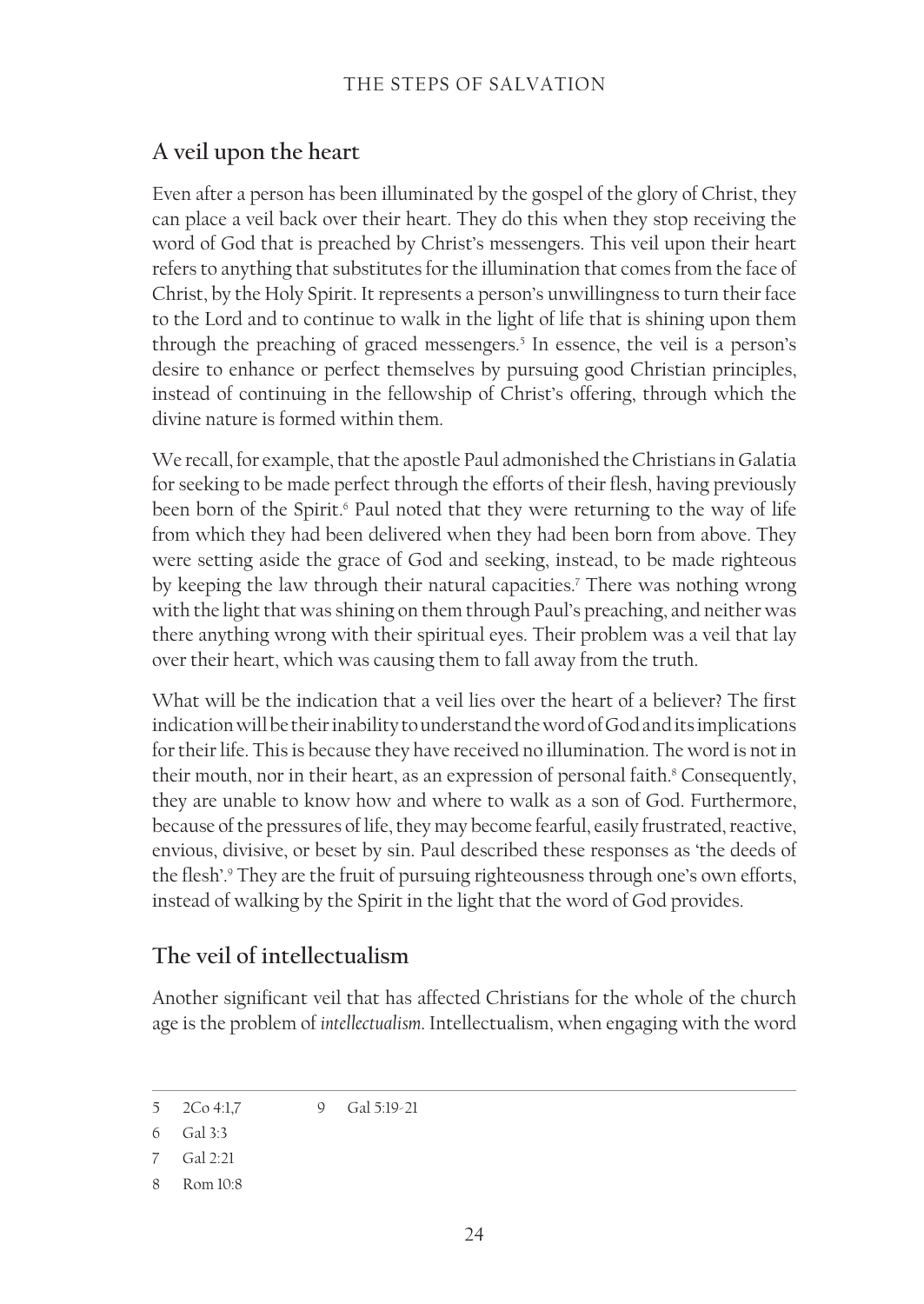of God, presumes that a person can find enlightenment through the pursuit of knowledge. This is, in fact, the basis of the philosophies and religions of the world. Their many adherents claim that their own system of knowledge is the truth. However, Jesus was clear that this is a broad way that only leads to destruction.<sup>10</sup>

Scientific, linguistic principles, upon which these systems of knowledge are based, are not sourced from the Spirit of God. Rather, the science of interpretation finds its origin in the speculations of the human mind. The mind has the capacity for speculation. This is called, in Scripture, 'the law of my mind'.<sup>11</sup> When the Scriptures refer to the mind of a person, they are not referring to the brain. That is an organ that belongs to our physical body. The mind is a faculty of a person's soul and is, therefore, an element of their heart. It is for this reason that a person is able to believe with their heart.<sup>12</sup>

The knowledge and thought systems derived from the heart of man are only as sound as the source from which they come. A fallen person's spirit is in darkness. Consequently, their knowledge can only be collected through their natural senses. Truth, for these people, is based on their own perspective. To them, the importance of truth is in understanding how it will affect their lives.

It is evident that a person has received revelation, or insight, when they confess that 'truth' is what God says it is. The apostle John declared, 'The Word became flesh and dwelt among us, and we beheld [or were able to see] His glory, the glory as of the only begotten of the Father, full of grace and truth.'13 The 'truth' is referring to the Holy Spirit. As John wrote in his first letter, 'It is the Spirit who bears witness, because the Spirit is truth'.14 Jesus said that it is the work of the Holy Spirit to guide us into all truth.15

A prominent theological educator once claimed that no-one has the right to say, 'The Spirit has shown me thus and so.' He asserted that this is because the only true interpretation of the Scriptures is the linguistic meaning of the words. However, his assertions imply that a believer does not possess the capacity to discern between the Holy Spirit and a spirit of delusion unless they are skilled in the science of interpretation. To say this insults the Spirit of grace, and places the presumptions of science above the wisdom of God.

The Spirit of God is the source of the Scriptures, for the Spirit is the Truth itself.16 John taught that it is possible to test whether a spirit is true or not.

| 10 Mat 7:13      | $14$ 1 [n 5:6]           |
|------------------|--------------------------|
| $11$ Rom $7:23$  | 15 Joh 16:13             |
| $12$ Rom $10:10$ | $16$ $1\overline{1}n5.6$ |

13 Joh 1:14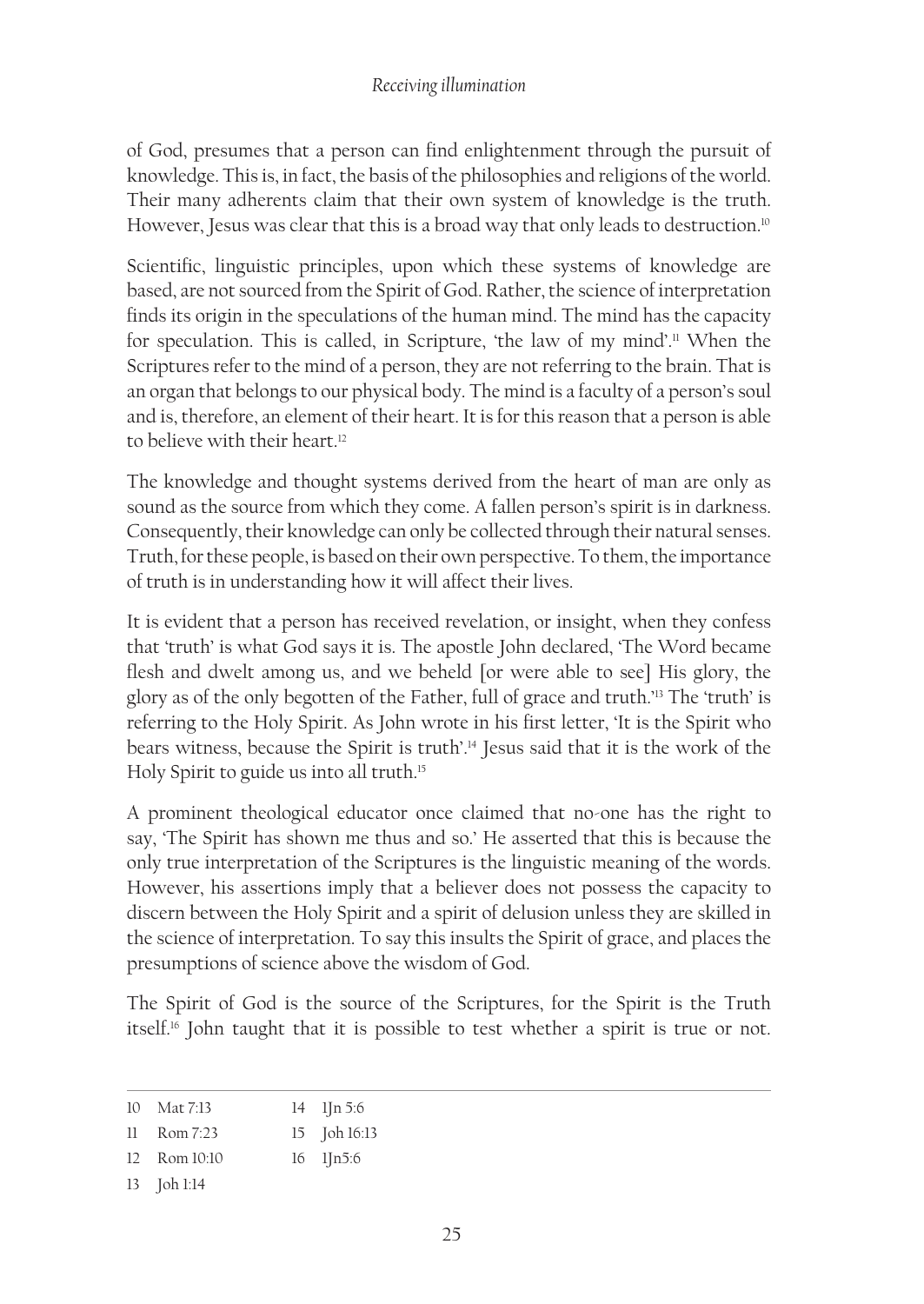He wrote, 'Beloved, do not believe every spirit, but test the spirits, whether they are of God; because many false prophets have gone out into the world. By this you know the Spirit of God: every spirit that confesses that Jesus Christ has come in the flesh is of God, and every spirit that does not confess that Jesus Christ has come in the flesh is not of God.'<sup>17</sup>

The theologians and philosophers such as Thomas Aquinas, Augustine, Origen and all those who hold to their teachings, deny that Christ is coming in the flesh of believers by revelation. We know that their hermeneutics are false, because they are not from the Spirit of truth. We learn this from the Scriptures. This is because the Spirit and the word of God are in agreement. The Scriptures themselves tell us that the Spirit is the revelator and guide into all truth, and that the Spirit gives us understanding in relation to what is written.<sup>18</sup>

The Spirit of revelation goes beyond the deductive capacities of the human mind, which analyses the information that it receives through the agency of the five senses. The capacity for human reasoning cannot be the final authority or check on revelation. When Christ, the Word, became flesh, people were able to receive of His fullness (grace and truth) and become a spiritual new creation like Him. Moreover, they could be joined to His administration, through which His grace is ministered to others by the Spirit.

The writers of the New Testament teach that it is not what a person believes that saves them but, rather, *knowing Him* in whom they have believed. As He prayed to the Father prior to His passion, Jesus said, 'And this is eternal life, that they may know You, the only true God, and Jesus Christ whom You have sent.<sup>19</sup>

The apostle Paul proclaimed this same truth. He explained that the purpose and grace of God has been revealed by the appearing of Jesus Christ, who has abolished death, and brought life and immortality to light through the gospel. Paul testified that it was for this reason that he suffered many things. Yet, he was not ashamed of the gospel, nor of his fellowship in the sufferings of Christ, for he knew the One in whom he believed.<sup>20</sup> Likewise, the apostle John concluded his first epistle, writing, 'And we know that the Son of God has come, and has given us understanding so that we may know Him who is true; and we are in Him who is true, in His Son Jesus Christ. This is the true God and eternal life.'21

<sup>17</sup> 1Jn 4:1-3 21 1Jn 5:20

<sup>18</sup> Joh 16:13. Joh 7:17.

<sup>1</sup>Co 2:12-13

<sup>19</sup> Joh 17:3

<sup>20</sup> 2Ti 1:10-12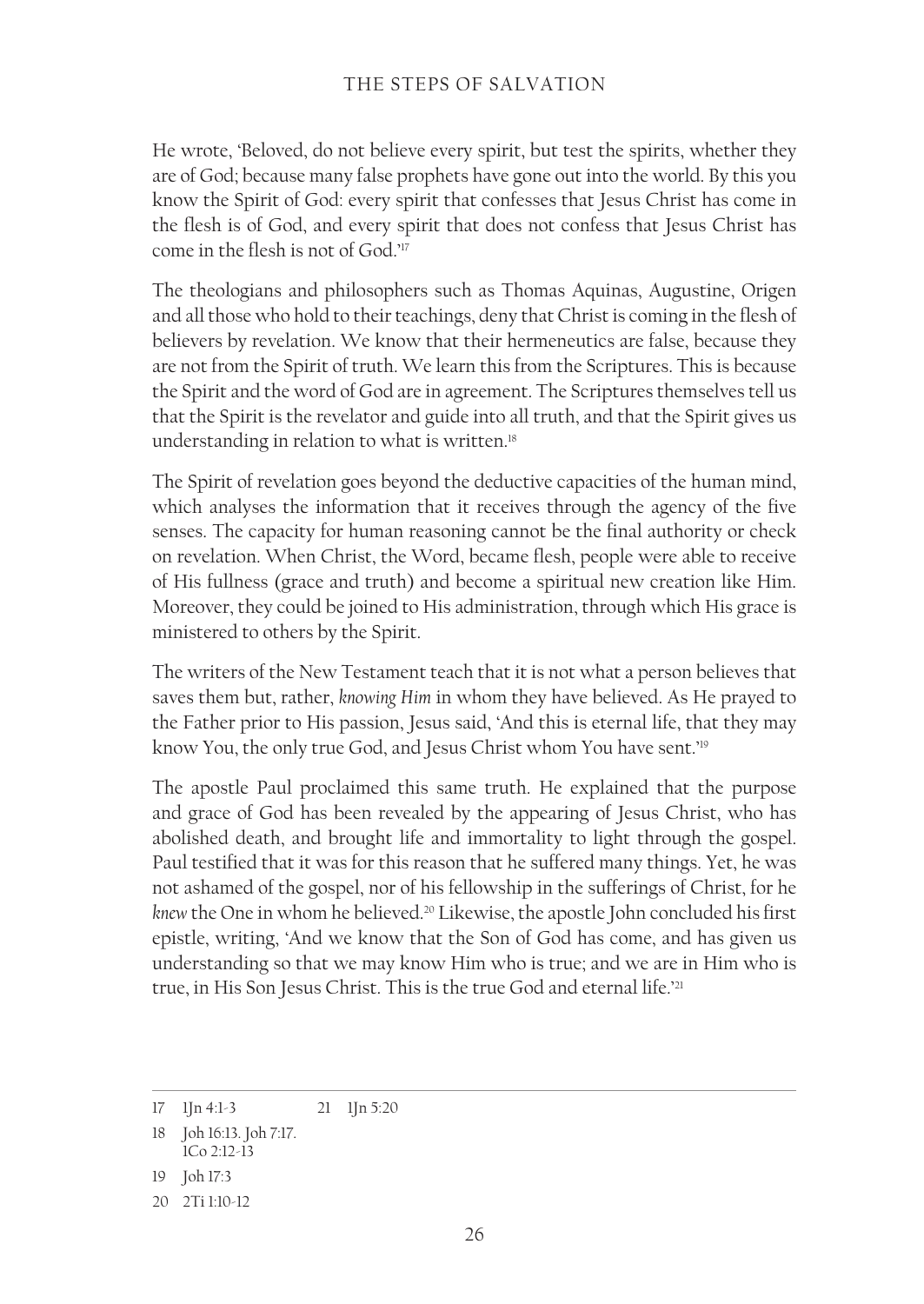# **Do not say in your heart**

In his letter to the Romans, Paul summarised two common and significant alternatives to turning our face to the face of Christ. He wrote, 'Do not say in your heart, "Who will ascend into heaven?" (that is, to bring Christ down from above) or, "Who will descend into the abyss?" (that is, to bring Christ up from the dead).'22 To understand how these responses serve as veils upon the eyes of a believer's heart, it is helpful to consider what happens when a person first receives the light of life.

A person in whom the seed of the Father has germinated will begin to experience suffering 'because of the word'.<sup>23</sup> Paul noted this principle when he wrote, 'Recall the former days in which, after you were illuminated [i.e. after the seed germinated in your heart and you were born from above], you endured a great struggle with sufferings: partly while you were made a spectacle both by reproaches and tribulations, and partly while you became companions of those who were so treated'.24 Paul was drawing attention to the nature of the travail through which Christ is formed in the heart of a believer.<sup>25</sup> Christ's sufferings were a travail. When a person receives the word of the gospel of sonship and is born of God, they are joined to the fellowship of Christ's travail. It is through His travail that Christ is formed in their life.

Because of the suffering associated with this travail, the new believer may become weary, and even depressed. Under the pressures that they are experiencing, they may be tempted to seek an *alternative* way to the narrow and difficult pathway of sonship that Christ has pioneered for them. This is what it means to draw back in unbelief. Paul reminded his readers of the words of Jesus, who said, 'But if anyone draws back, My soul has no pleasure in him.'26

A person who draws back from the travail and process through which Christ is being formed within them will have no access to the life of Christ that is available in the fellowship of His sufferings. Furthermore, they will begin to isolate themselves from their brethren in the body of Christ. A believer's withdrawal from fellowship in the body of Christ, and their unwillingness to join the sufferings of Christ, demonstrate that they are not discerning the elements of the communion. Paul explained that a person's failure to rightly judge the elements of the body and blood of Christ brings them under the judgement of God. He said that it is for this reason that many are weak, sick and even die before their time.<sup>27</sup> Unless they find

<sup>22</sup> Rom 10:6-7 26 Heb 10:38

<sup>23</sup> Mat 13:21 27 1Co 11:29-30

<sup>24</sup> Heb 10:32-33

<sup>25</sup> Gal 4:19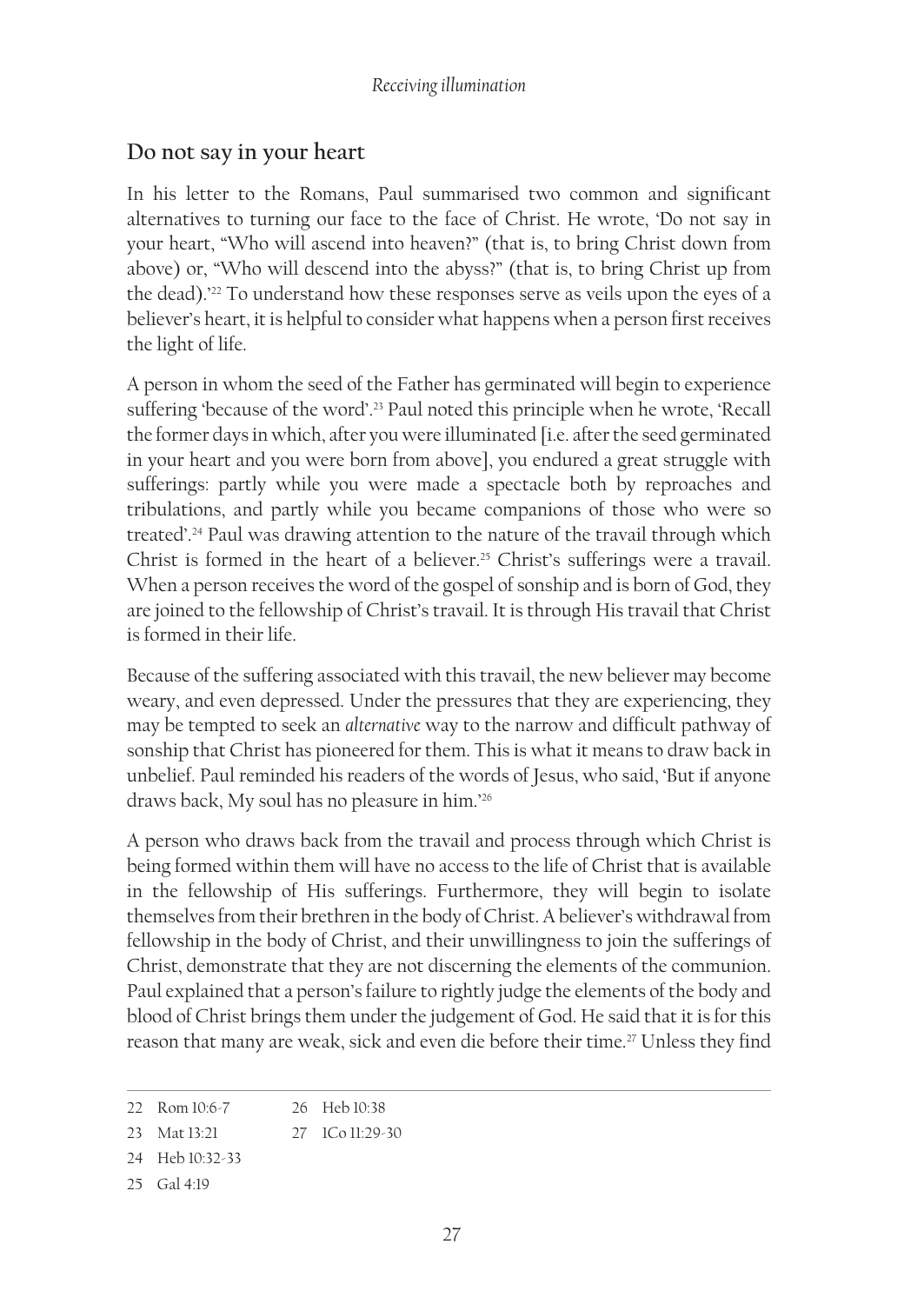### THE STEPS OF SALVATION

repentance, they will proceed to destruction. The imagery of stony ground that Jesus described in the parable of the sower and the seed teaches us this principle.<sup>28</sup>

A person who asks, 'Who will ascend into heaven? (that is, to bring Christ down from above)' is seeking an alternative to the pathway of sonship. They want a clergy-style leader to 'ascend into heaven' on their behalf and bring Christ down to them through doctrinal prescription or patriarchy. In return for their allegiance to the leader and their ministry, the believer assumes that they will be acceptable to God. Their loyalty to the leader becomes a substitute for their own accountability to live as a son of God and to be joined to the fellowship of the Father and the Son.

The outcome of receiving, believing and obeying the word of God should be accountable living. A son of God who lives by the proceeding word that is proclaimed by graced messengers will be illuminated regarding the implications of the word for their life. Furthermore, they will be committed to a fellowship in one Spirit with the Lord and their brethren.29 Only the word that proceeds as light from a functioning presbytery is able to join a believer to the fellowship of the Father and the Son. The word of God that brings illumination does not proceed from independent leadership figures.

A person who asks, 'Who will descend into the abyss? (that is, to bring Christ up from the dead)' is seeking to be delivered from their suffering, from their weakness, and from their condemnation, through a miraculous ministry of the Spirit of God. It is clear that they have no faith for participation in the sufferings of Christ. They do not understand that the Spirit has been given to them to help them to join the travail of Christ, through which they are brought to glory as a son of God.

# **Repentance**

A person can receive illumination *if they turn to the Lord*. God is shining upon them as His word is being proclaimed to them. However, they must turn to Him to receive the light. Paul said that 'when one turns to the Lord, the veil is taken away'.<sup>30</sup> It is the veil upon the face of a person that hinders the light coming to them. We have the opportunity to remove the veil and turn to the light. This is called 'repentance from dead works'.31

If a person desires to know the doctrine of Christ, which is the way of sonship that He has authored, God will reveal it to them through the Spirit.<sup>32</sup> For this reason, a

<sup>28</sup> Mar 4:16-17 32 Joh 7:16-18

<sup>29</sup> 1Jn 1:1-3

<sup>30</sup> 2Co 3:16

<sup>31</sup> Heb 6:1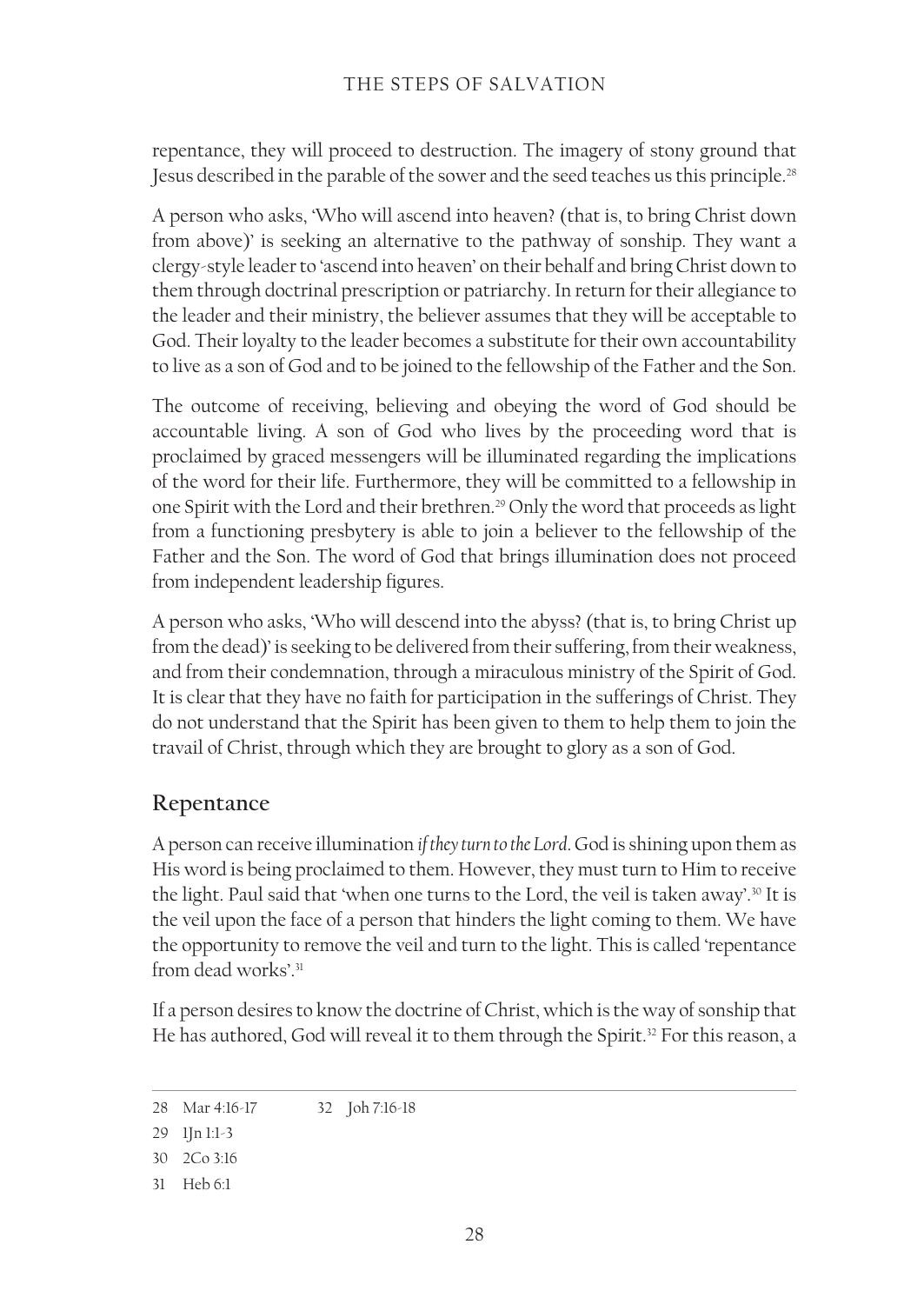believer needs to continue to set their mind on the Spirit. We do this by praying in the Spirit and accepting that we are to suffer with Christ. Those who suffer with Christ are the sons of God, and the divine nature is being formed in them.<sup>33</sup>

# **Illumination in the breaking of the bread**

The interaction of Jesus with Cleopas and his friend on the road to Emmaus provides helpful instruction regarding the way of illumination. These two men were travelling away from Jerusalem following Christ's crucifixion. As they walked, they were discussing the events that had just taken place. Jesus *approached* them and began to travel *with them*; however, their eyes were prevented from recognising Him.34 They were sad, even depressed, because they viewed Christ's crucifixion as the disappointment of their hope.<sup>35</sup> They said to Jesus, 'The chief priests and our rulers delivered Him to the sentence of death, and crucified Him. But we were hoping that it was He who was going to redeem Israel.<sup>36</sup>

The inability of Cleopas and his friend to see the risen Son of God demonstrated that a veil lay over their hearts. This veil represented their own expectations regarding the ministry of Christ and their attempts, together, to make sense of, or rationalise, what had happened. In other words, they had their own gospel concerning the work of the Messiah. The impact of this veil upon them was that their hope had been deferred and their hearts were becoming sick with depression.<sup>37</sup> Furthermore, they were unable to perceive that which was spiritual, namely Jesus.

Jesus noted their condition and said to them, 'Foolish men and slow of heart to believe in all that the prophets have spoken! Was it not necessary for the Christ to suffer these things and to enter into His glory?'<sup>38</sup> Then, beginning with Moses and the prophets, He explained to them the things concerning Himself in the Scriptures. The impact of Jesus' explanation was that their hearts burned within them.39 This was the evidence that their minds were being opened to perceive something beyond their own comprehension or opinions regarding the meaning of the Scriptures. This is amazing, yet they were still unable to recognise Jesus.

As they supped together, Jesus took the bread, blessed it, broke it, and gave it to them. It was then that their eyes were opened and they were able to recognise 'the Lord'.40 Christ was ministering to them as Melchizedek, the Priest of God

| 33 Rom 8:17         | 37 Pro 13:12                                     |
|---------------------|--------------------------------------------------|
| 34 Luk 24:15-16     | $38$ Ink $24.25-26$                              |
| 35 Luk 24:17.21     | $39 \text{ I}$ 1 $\frac{1}{2}$ $\frac{24.32}{2}$ |
| $36$ Tuk $24:20-21$ | 40 Luk 24:30-31.34                               |
|                     |                                                  |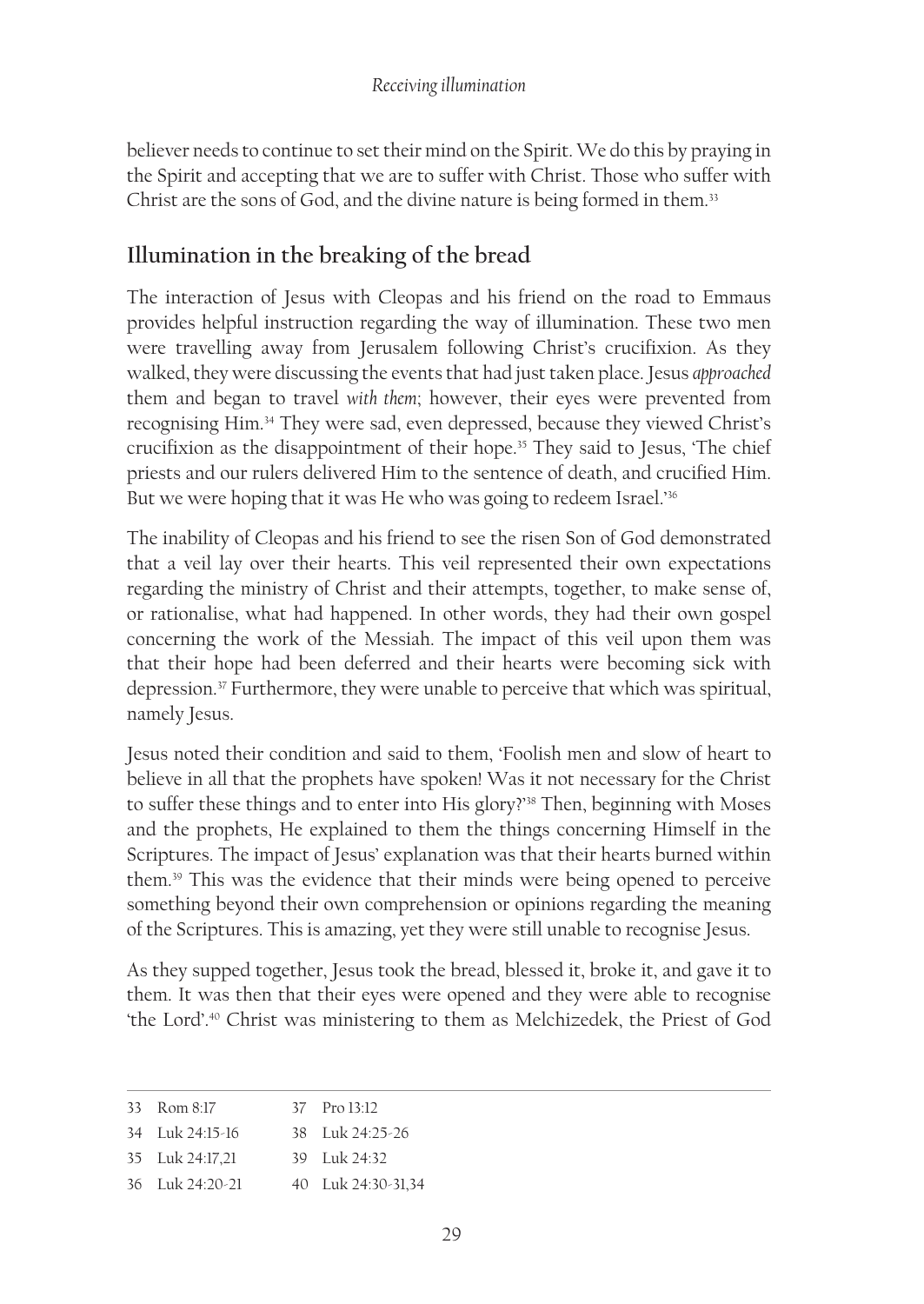Most High. He was made known to them as He ministered His life to them in the elements of the communion.

The way of illumination is the same for us. Our hearts will burn within us as we receive the word that is ministered by graced messengers. However, this should lead us to the communion, where we eat and drink in faith for participation in the body and blood of the Lord Jesus Christ. As we partake of His life, we are illuminated concerning our sonship. We know that we are sons of God because we know Christ and the Father who sent Him.<sup>41</sup> Moreover, the Holy Spirit bears witness with our spirit that we are sons of God.<sup>42</sup> This is the assurance of eternal  $life.43$ 

There is a travail and fight of affliction that results from illumination. As Paul observed, 'After you were illuminated, you endured a great struggle with sufferings'.<sup>44</sup> This travail joins us to the sufferings that belong to Christ's offering, so that the divine nature can be formed within us. Paul explained this when he wrote that we are 'heirs of God and fellow heirs with Christ, *if indeed we suffer with Him* [in order] that we may also be glorified with Him'.45 This is what it means for the body and blood of the Lord Jesus Christ to be a participation, or fellowship.

Prayer is a fundamental element of this travail. The Holy Spirit enables us to participate in the prayer meeting of the Father, Son and Holy Spirit.<sup>46</sup> Through this fellowship of prayer, and our ongoing participation in the sufferings that belong to Christ's offering, all things are working together for our good.<sup>47</sup> We are able to see and fulfil the purpose of the Lord for our life as we go through the valley of suffering and death. Like King David, we do not fear evil in these times.<sup>48</sup> Let's consider this further.

# **Faith to travail**

A believer who has received the faith of the Son will testify that '*we are not* of those *who draw back* to perdition [destruction], but of those who believe to the *saving of the soul*'.49 'The saving of the soul' speaks of the process through which a believer is being transformed as a spiritual son of God from glory to glory.50 As sons of God receive the word of faith that is preached to them, they are illuminated by the Spirit. The word, then, is in their mouth and in their heart.<sup>51</sup> Sons of God are not seeking for someone to ascend into heaven or to descend into the abyss, on their behalf.

41 Joh 17:3 42 Rom 8:16 43 1Jn 5:11-13 44 Heb 10:32 45 Rom 8:17 46 Rom 8:26-27 47 Rom 8:28 48 Psa 23:4 49 Heb 10:39 50 2Co 3:18 51 Rom 10:8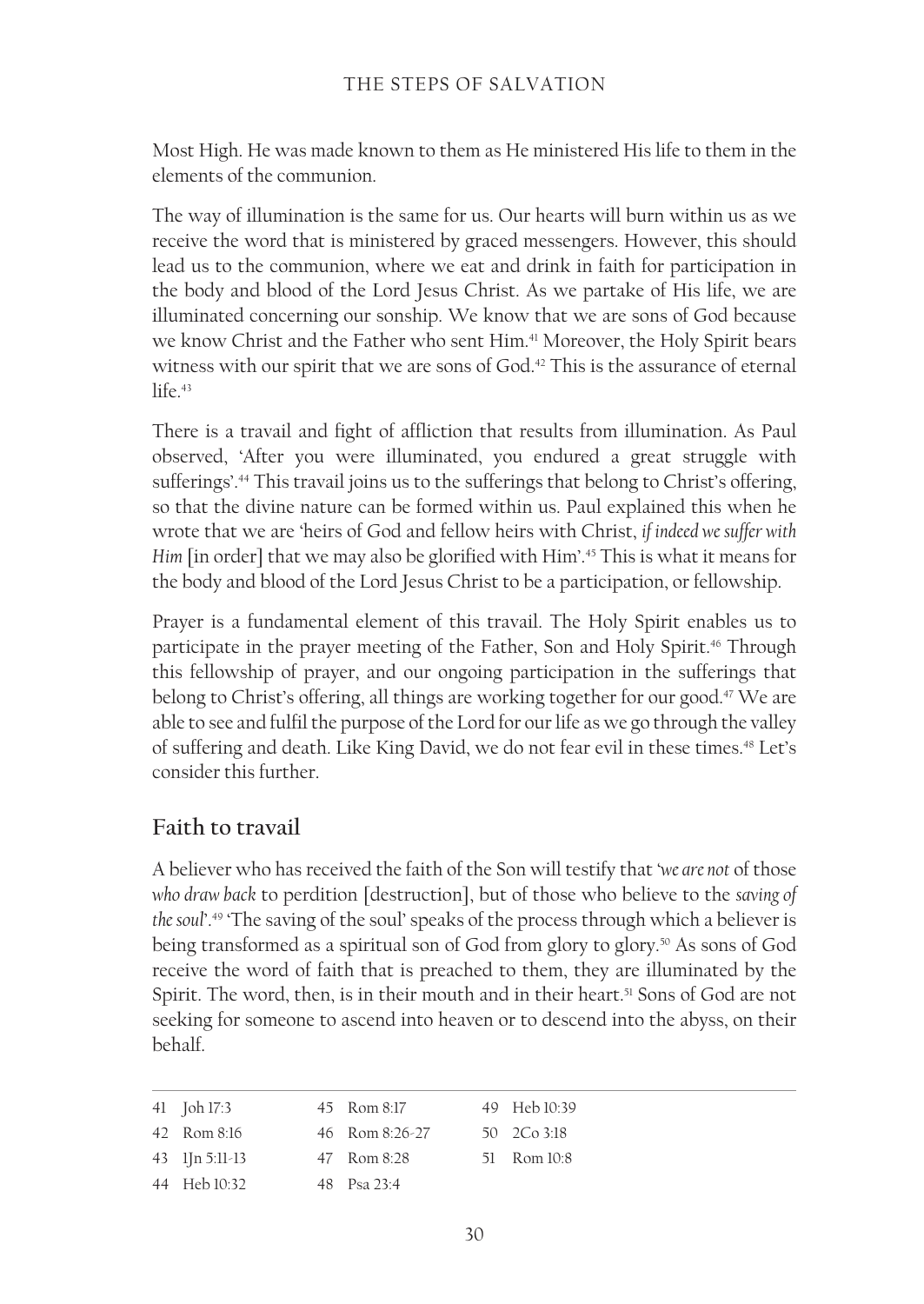#### *Receiving illumination*

Illumination joins a believer to the sufferings of Christ. A person who has received the faith of the Son of God accepts that they have been given a participation in the sufferings of Christ. This is for their benefit. They understand that those who suffer in the flesh cease from sin.<sup>52</sup> They know that, as they are conformed to the likeness of Christ's death, they will also be found in the likeness of His resurrection.53 Resurrection life is the life that is in Christ's blood, even though it has been poured out. It gives a person the capacity to endure in the midst of suffering. It also gives them the capacity to be the son of God that the Father named them to be. This is what it means for Christ to live in them, and for them to live by the faith of the Son of God.<sup>54</sup>

Because of sin, the whole world is in travail. It is groaning, waiting for the revealing of the sons of God.55 The earth is full of pain and suffering because it has been made subject to the conditions of time and chance. A person who has been born of the Spirit and then baptised into Christ is no longer subject to time and chance. They still experience the groanings that result from suffering. However, because they have received the firstfruits of the Holy Spirit, their groanings are no longer an expression of hopelessness, pain and despair. It is the expression of a son of God who is joined to the fellowship of Christ's offering. Having been joined to the offering of Christ, sons of God recognise that their sufferings are 'momentary and light afflictions'. These sufferings are working for them an eternal weight of glory.56

The Spirit helps us by making our groanings a prayer. They become an intercession for us to the Son − an intercession that is too deep for words. The Son Himself hears our prayer as He searches our heart. Through His own intercession as our High Priest, He then articulates our needs to the Father. Most often, in our distress, we don't know how to pray. However, the outcome of the Spirit and the Son's intercession is that everything we experience each day is contained within its limits by the Father, and is according to His will for our lives. All things, therefore, are working together for our good as sons of God.<sup>57</sup>

# **Falling away**

It is extraordinary to consider that a person who has been born from above could turn and fall away from the high calling of sonship. However, the apostle Paul lamented that, by the end of his ministry, this very thing had happened in the

<sup>52</sup> 1Pe 4:1 56 2Co 4:17

<sup>53</sup> Rom 6:5 57 Rom 8:26-28

<sup>54</sup> Gal 2:20

<sup>55</sup> Rom 8:22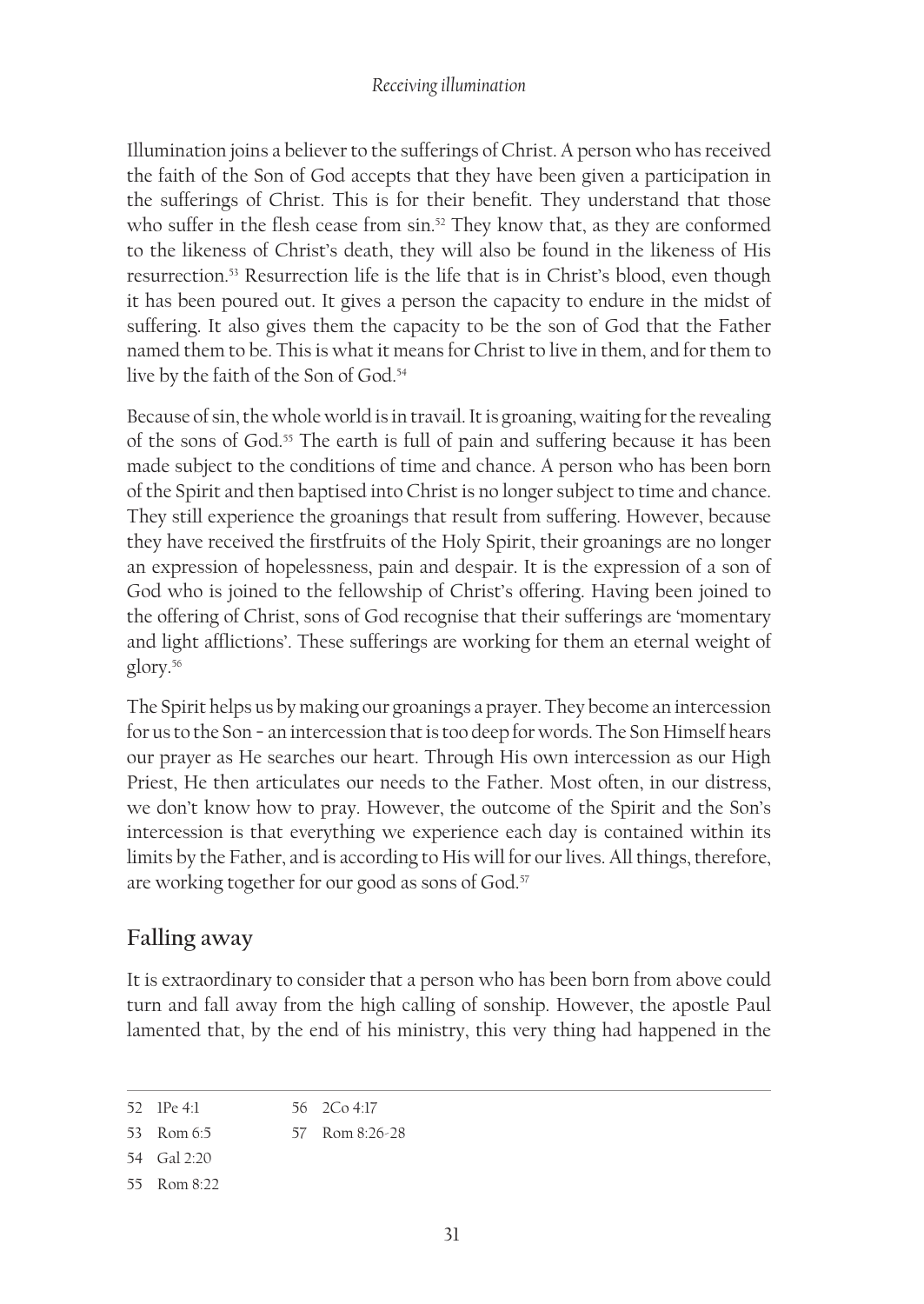churches throughout Asia. He said to Timothy that '*all* who are in Asia turned away from me'.<sup>58</sup> Although, initially, they had all been born of the Spirit as new creation sons of God, they had turned away from the messenger and his message.

Why did these churches fall away? It was because they began to believe a gospel other than the one that Paul was delivering to them. This alternative gospel was not the gospel of sonship. The Galatian church epitomised this decline. Paul admonished the Christians in Galatia for seeking to be perfected through fleshly principles rather than by continuing to live and walk in the Spirit.

Tellingly, their affections for Paul had waned, and they had begun to withdraw from the 'first love' fellowship that he had established with them. Paul reminded them that, when he first preached the gospel of sonship to them, they had received him as an angel of God, even as Christ Jesus. He noted that they would have plucked out their own eyes and given them to him, such was their affection for him<sup>59</sup>

Paul also needed to call the Christians in Corinth back to the simplicity and purity of fellowship that is in Christ.<sup>60</sup> Their departure from the gospel of sonship was evident in their cultural degeneration. Paul noted the strife, jealousy, angry tempers, disputes, slanders, gossip, arrogance, disturbances, impurity, immorality and sensuality that were among them.<sup>61</sup> And yet, because they came behind in no gift, they expected Paul to demonstrate his authority to speak to them through the manifestation of signs. However, Paul explained that *he* was speaking to them *in Christ*. 62 As he came in the weakness of Christ, the life and power of God was effective towards them.<sup>63</sup> He challenged them to prove that Christ was in them by joining and continuing in the fellowship of Christ's offering with him.<sup>64</sup> We will develop this point further in chapter eight.

It is no surprise that the gospel of sonship is being restored to Christ's church as leaders join the fellowship of Christ's offering and sufferings. Paul had suffered many things to lay the foundation of the gospel, and the administration for its proclamation.<sup>65</sup> Likewise, those who are building on this foundation are doing so in the fellowship of Christ's offering and suffering.

| 58 2Ti 115                  | $622C_012:19$                 |
|-----------------------------|-------------------------------|
| 59 Gal 4:13-15              | $63 \quad 2 \text{Co} 13:3-4$ |
| $60 \quad 2 \text{Co} 11.3$ | $64$ $2$ Co 13.5              |
| $61 - 2C_0 12.20 - 21$      | $65 - 2$ Co 11:22-29          |
|                             | 1Co3:10                       |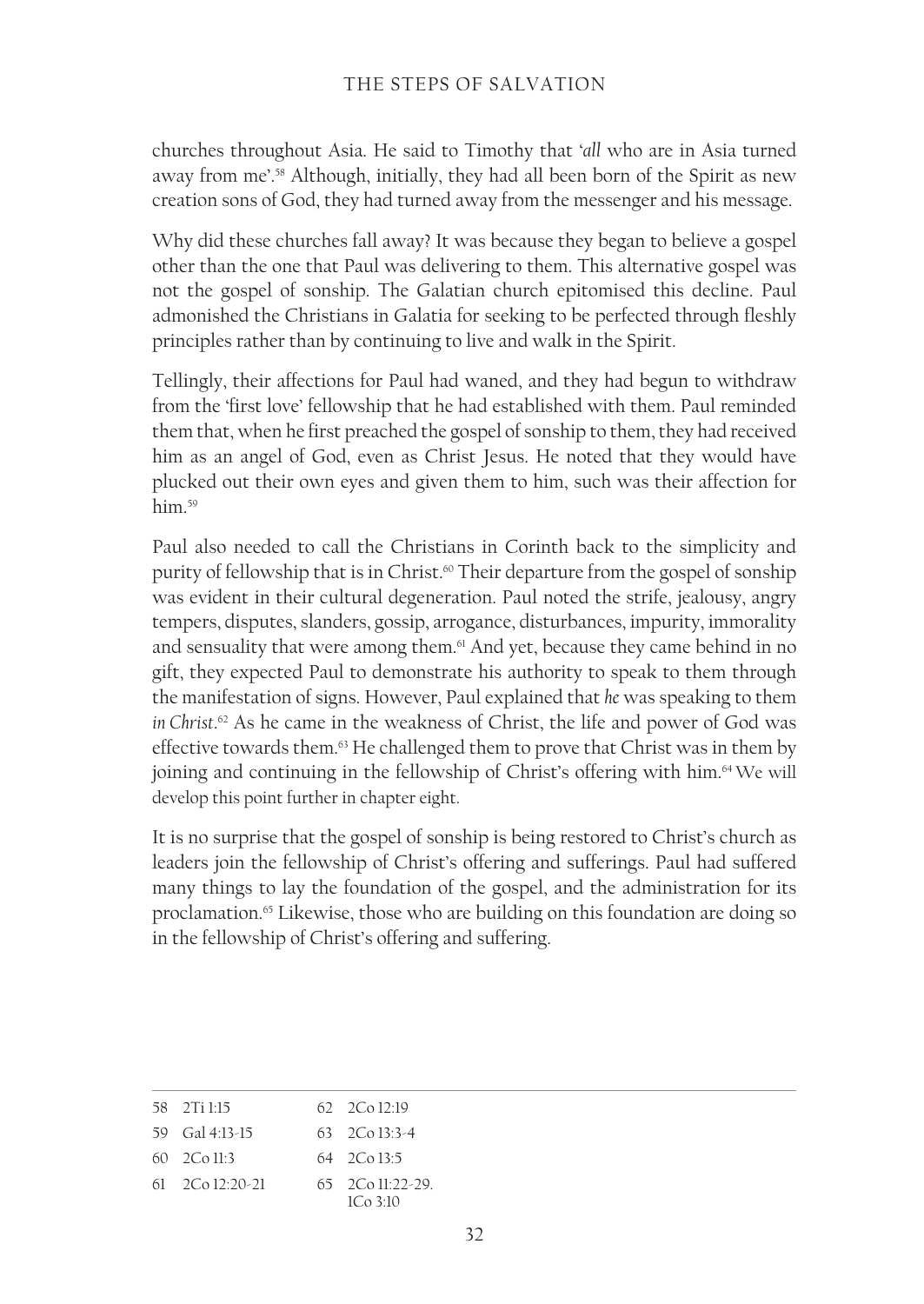# CHAPTER 3 The God of all grace

The apostle Peter wrote that it is 'the God of all grace' who called us to His eternal glory.1 The grace of God is so much more than God's willingness to forgive us for our sins. It is far more than the help that He gives to believers who are feeling weak. As we will consider in this chapter, grace is the fullness of God's own life that He wants every person to receive, and then express, as a son of God. This is what it means to be called as a son of God to His eternal glory.

A son of God is born of God. Just as a natural child receives the life of their natural parents, a person who is born again from above receives the life of God. To truly appreciate what this means, and the implications for how a son of God lives, we need to understand who God is and how He makes His life available to us. King David called this 'the secret of the Lord'. He wrote, 'The secret of the Lord is with those who fear Him, and He will show them His covenant'.<sup>2</sup>

<sup>1</sup> 1Pe 5:10

<sup>2</sup> Psa 25:14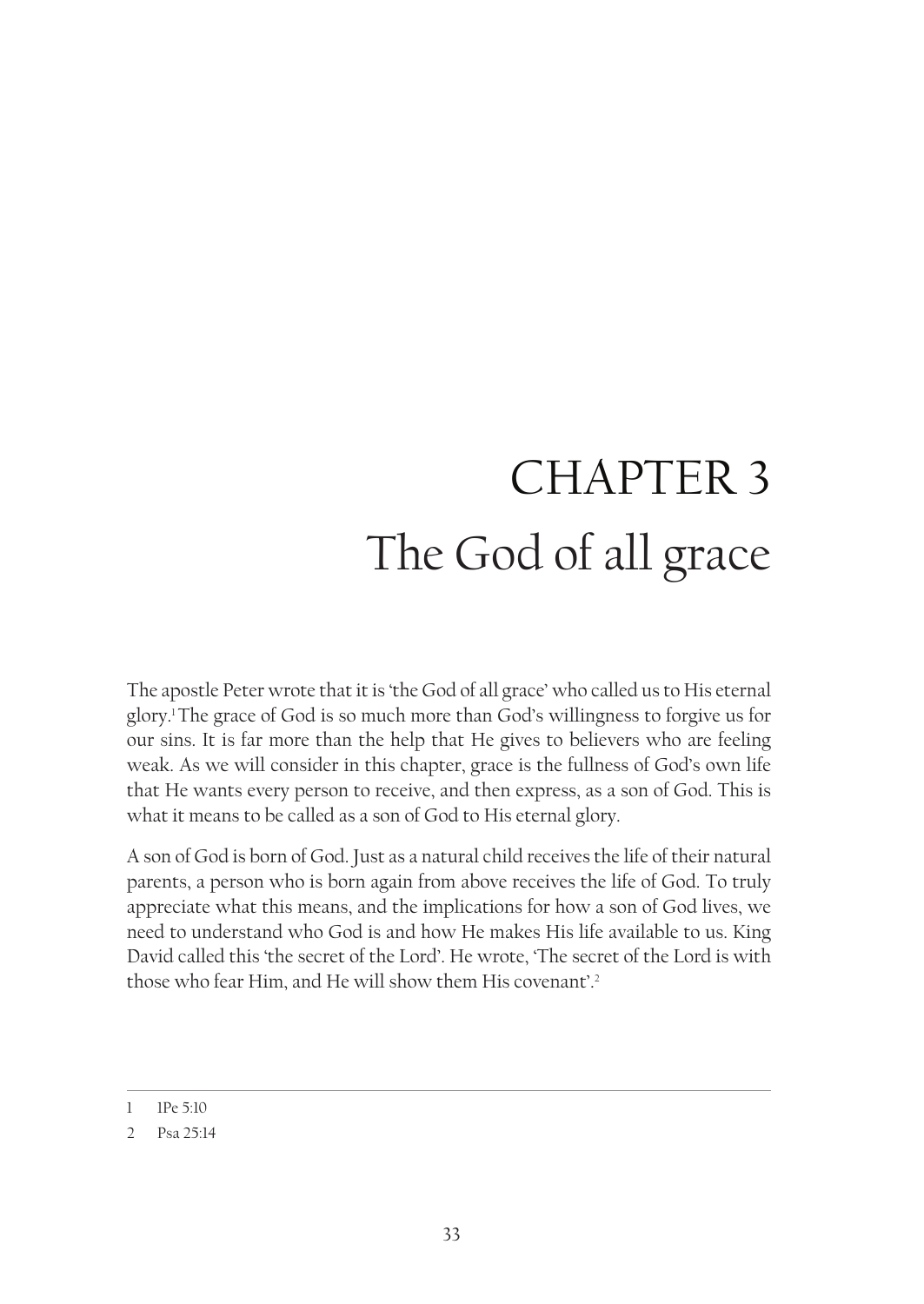# **The revelation of God (Elohim) – Father, Son and Holy Spirit – as Yahweh**

God (Elohim) the Father, Son and Holy Spirit are three Persons who are, and who possess together, the substance of one Spirit and one life (Gr. *zoe*). They exist and express themselves as one God, by offering. What is the nature of Their offering? Each Person in the Godhead lays down His life to reveal the other two, and the other two lay down Their lives to reveal the one. This demonstrates that there is no self-centredness in God (Elohim). If each Person was seeking to reveal themselves, then Their end would be in Themselves.

As each one, in turn, lays down His life to reveal the other two, and the two reveal the one, Their offering is so complete that the Father, Son and Holy Spirit are one. In other words, the Father, Son and Holy Spirit are fully manifest as one God, whose name is Yahweh. As Moses declared to Israel, 'The Lord our God, the Lord [Yahweh] is one!'3 God said to Moses that 'Yahweh' is His memorial name to all generations.4 He is Lord of all.

Offering is the means by which the grace of God, and all of Yahweh's attributes, are revealed. Let us first consider the grace of God. The apostle Paul explained that, in Christ, the *fullness of the Godhead* dwells in bodily form.5 The apostle John taught that Christ is '*full of grace and truth*', and also described the fullness that we receive from Christ as 'grace for grace'.6 This means that grace is the fullness of God who is Yahweh. When the Scriptures reveal that God is word, life, Spirit and love, they are describing dimensions of God's grace that are revealed, multiplied, and given, by offering.

Let us now consider the manifestation of the attributes or capacities of Elohim, which are also revealed through offering. God the Father, Son and Holy Spirit are the sum of all wisdom and diversity. By offering, They multiply and reveal Their capacities together in one Spirit and life as Yahweh. These attributes are expressed in omniscience (all knowing), omnipotence (all, or unlimited, power), omnipresence (present everywhere), and so on. While these Greek concepts provide some explanation of the attributes of God, the Scriptures themselves more fully reveal the attributes of God through variations of the name 'Yahweh'. For example, Yahweh-Yireh means 'The Lord Will Provide'; Yahweh-Shalom means 'The Lord is Peace'; and Yahweh-Sabaoth means 'The Lord of Hosts'.

<sup>3</sup> Deu 6:4

<sup>4</sup> Exo 3:15

<sup>5</sup> Col 2:9

<sup>6</sup> Joh 1:14,16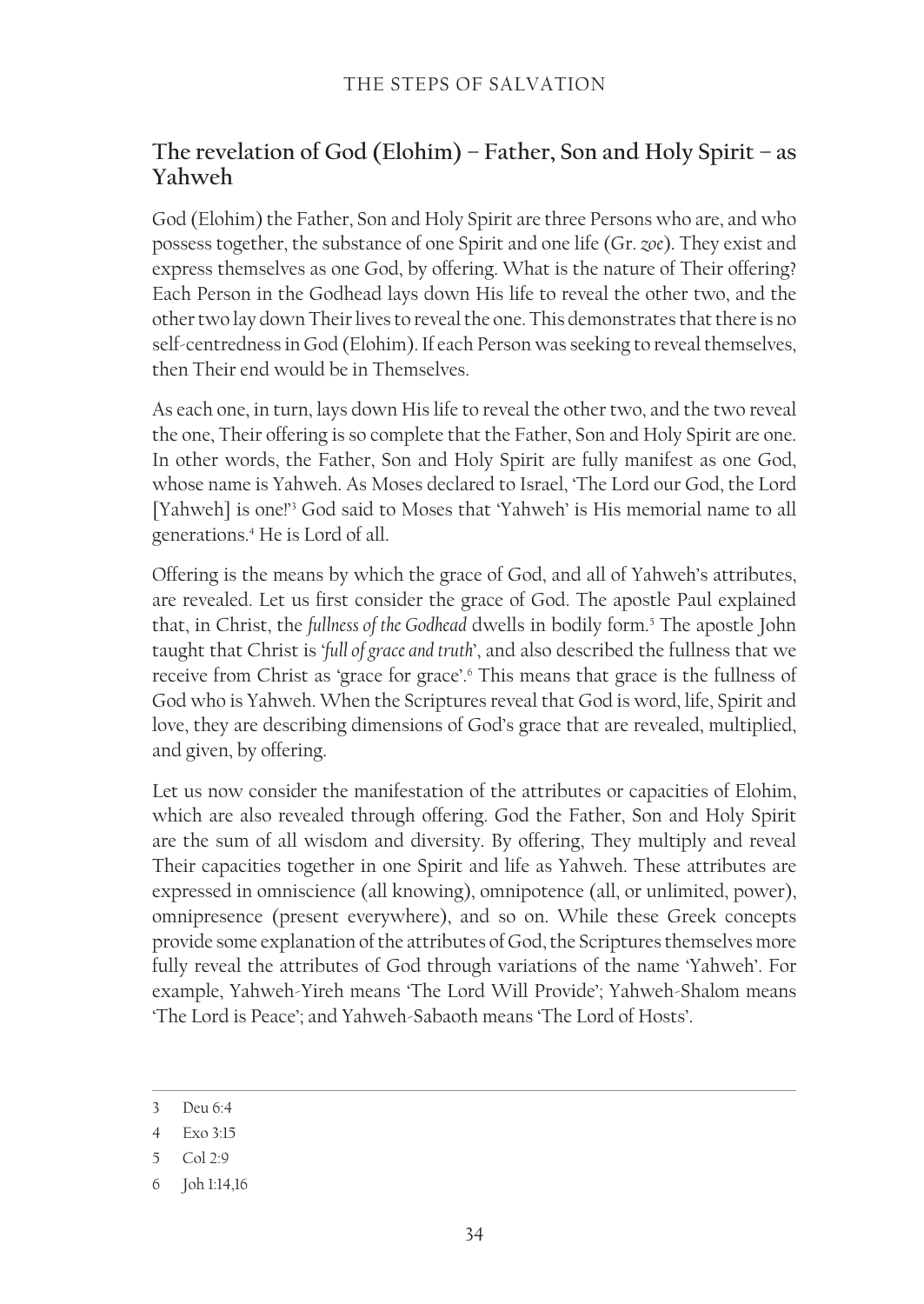The life of offering of the Father, Son and Holy Spirit establishes that *God is love*. He is revealed in the giving of Himself without reservation or limit. Their love is seen in all its diversity through Their capacity, by offering, not only to reveal one another, but also to empty Themselves to a beginning and bring forth new creation.

We are exhorted by the apostle John to behold the nature of God's love by which we are called to be sons of God.7 In love, the Father, Son and Holy Spirit covenanted together to make man in Their image and likeness.<sup>8</sup> Sons of God would be created and then birthed in the image and likeness of God, and given a place in Their fellowship. They would become one Spirit with Yahweh and receive of the one life of Yahweh. This would enable each person to be unique in identity and expression as a son of God in the fellowship of Yahweh. Anything less than this predestination for the sons of God would not have been the expression of God's love. This is because God's love is revealed through the perfect giving of Himself without reservation or limit.

Yahweh reveals Himself to the sons of men by declaring 'I AM'. He does this by offering. When Moses turned to see the great light of the burning bush, God called him and spoke to him concerning the works that he was to do. In response to Moses' desire to know who was speaking to him, God revealed His name as I AM from the burning bush.9 The burning bush represented the fire of offering. God was saying, 'I AM here to make Myself known to you, by offering, so that you may join Us in the fellowship of Yahweh'.

Why does God reveal Himself as I AM? It is because, as I AM, He is able to meet us and be met by us. Without this initiative of Yahweh to make Himself known to us by revelation, it is impossible for man, who is a finite creature, to know and understand who God is. As we receive Him as I AM, we are able to perceive and receive all that He is as Yahweh.10

The proclamation of the name of God in Christ revealed that the fullness of the Godhead is in bodily form.11 Jesus Christ, who is also the Word of God, makes Himself known to us as the full revelation of God as Father, Son and Holy Spirit. He does this by saying, 'I AM'.12 He means that He is the full revelation and expression of Yahweh in the flesh. Jesus said that we would know that He is I AM when He was lifted up as an offering to be crucified on the cross.13 He invites us to behold His glory, which is the full revelation of grace and truth.<sup>14</sup> This glory shines from

| 7 $\text{I}$ 1 [n 3:1]<br>8 Gen 1:26 | $11$ Php 2:9.<br>Eph 1:21-23.<br>$Col 2:9-10$ | 13 Joh 8:28<br>14 Joh 1:14 |
|--------------------------------------|-----------------------------------------------|----------------------------|
| 9 Exo3:4-15                          | 12 Joh 1:1,14.                                |                            |
| 10 Eph 3:19                          | Joh 8:28,58                                   |                            |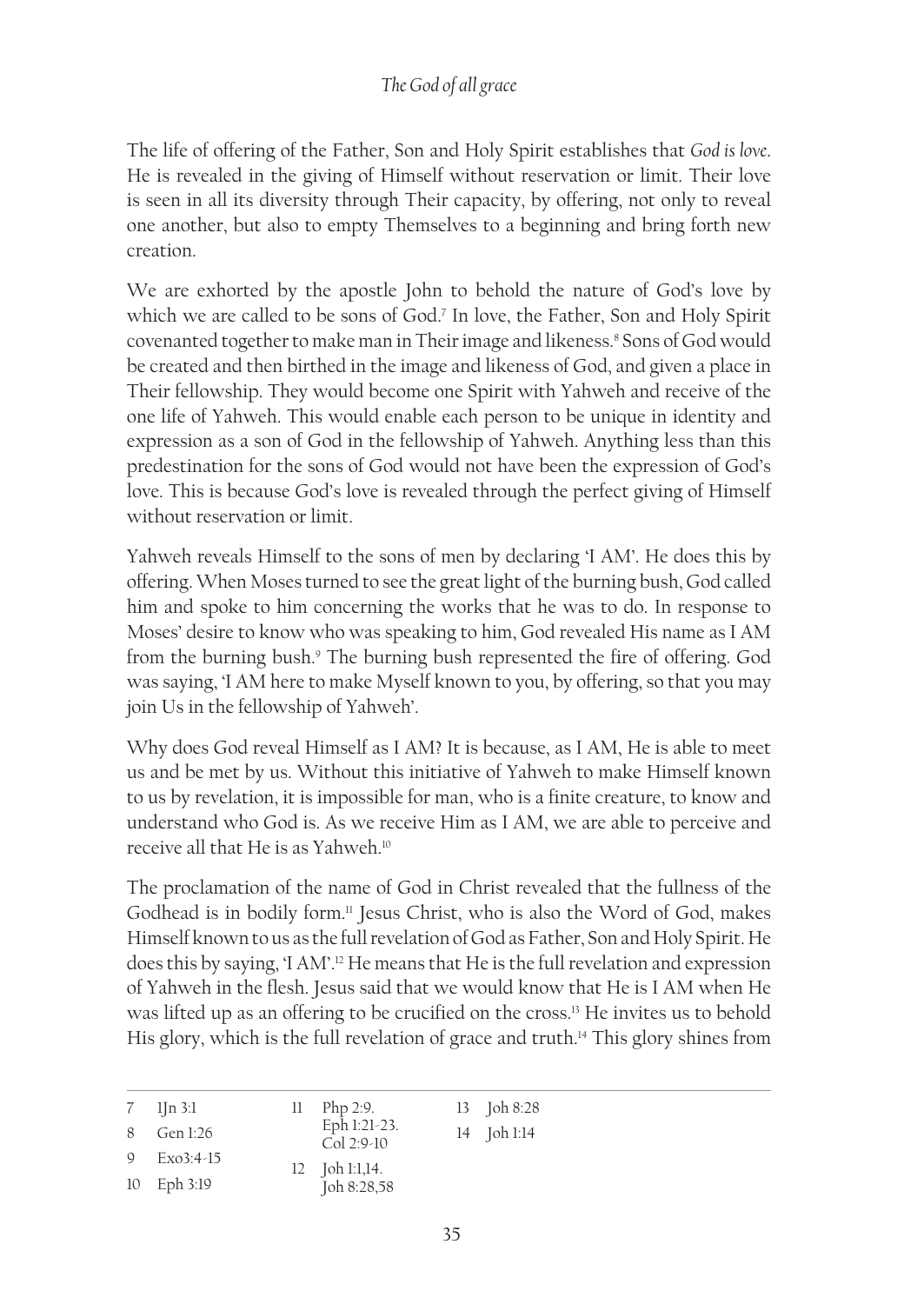His face, which was marred as a consequence of the sufferings He experienced as He offered Himself.15

As we behold Christ's glory, we receive the substance of who He is, and are born again as sons of God.<sup>16</sup> He then invites us into the fellowship of Yahweh so that we can join the fellowship of Their offering. Christ is the door to the fellowship of Yahweh.<sup>17</sup> When we are baptised into Christ, we are given the privilege of joining the fellowship of Their offering so that we can grow up in Christ and be made complete as sons of God in Him.18

## **Receiving the glory of God's grace**

Stephen the deacon commenced his gospel message to the Jewish council by stating that the *God of glory* appeared to Abraham to give to him the four elements of the grace of God.19 As we will detail further in this chapter, these four elements of grace are word, life/light, love and Spirit. They are the four elements of God's corporate identity. Receiving God's grace would make Abraham 'of God'. Indeed, this was the very thing that was being promised to him. God blessed Abraham with the promise that he and his children would be born of the Spirit and partake of the divine nature<sup>20</sup>

Why is it significant that it was 'the God of glory' who appeared to 'the father of all who believe'?<sup>21</sup> The glory of God is the expression and revelation of who God is, and what He does as I AM. The Son received this glory from the Father when the Father brought Him forth as His Son by His word – 'You are My Son, today I have begotten You'.22 The Son received the Father's glory *through a birthing process*. The glory of the Son was revealing what it means to be 'of God'. It is notable that Paul called this glory, 'the glory of His grace'.23 It means that glory is the expression of the fullness of God, which is His grace.

In the same way that the Son received the glory of God's grace when He was begotten as the Son of God, a person's birth as a spiritual son of God *also* depends upon receiving the glory of sonship. This is the glory that the Son received. Paul taught that this glory of sonship is shone from the face of Christ into a believer's heart by the Holy Spirit.<sup>24</sup> The word is proclaimed to them, and carries within it the four dimensions of God's grace.

| $15 \quad 2Co\ 4:6$ | 19 Act 7:2                                   | 23 Eph 1:6 |
|---------------------|----------------------------------------------|------------|
| 16 Joh 1:12,14,16   | 20 Gal 3:14. Joh 3:5-6. 24 2Co 4:6. 2Co 3:18 |            |
| 17 Joh 10:9         | $2Pe$ 1:4                                    |            |
| 18 Eph 4:15-16.     | 21 Rom 4:11. Gal 3:7                         |            |
| $C_0$ ] $2.10$      | 22 Heb 5:5                                   |            |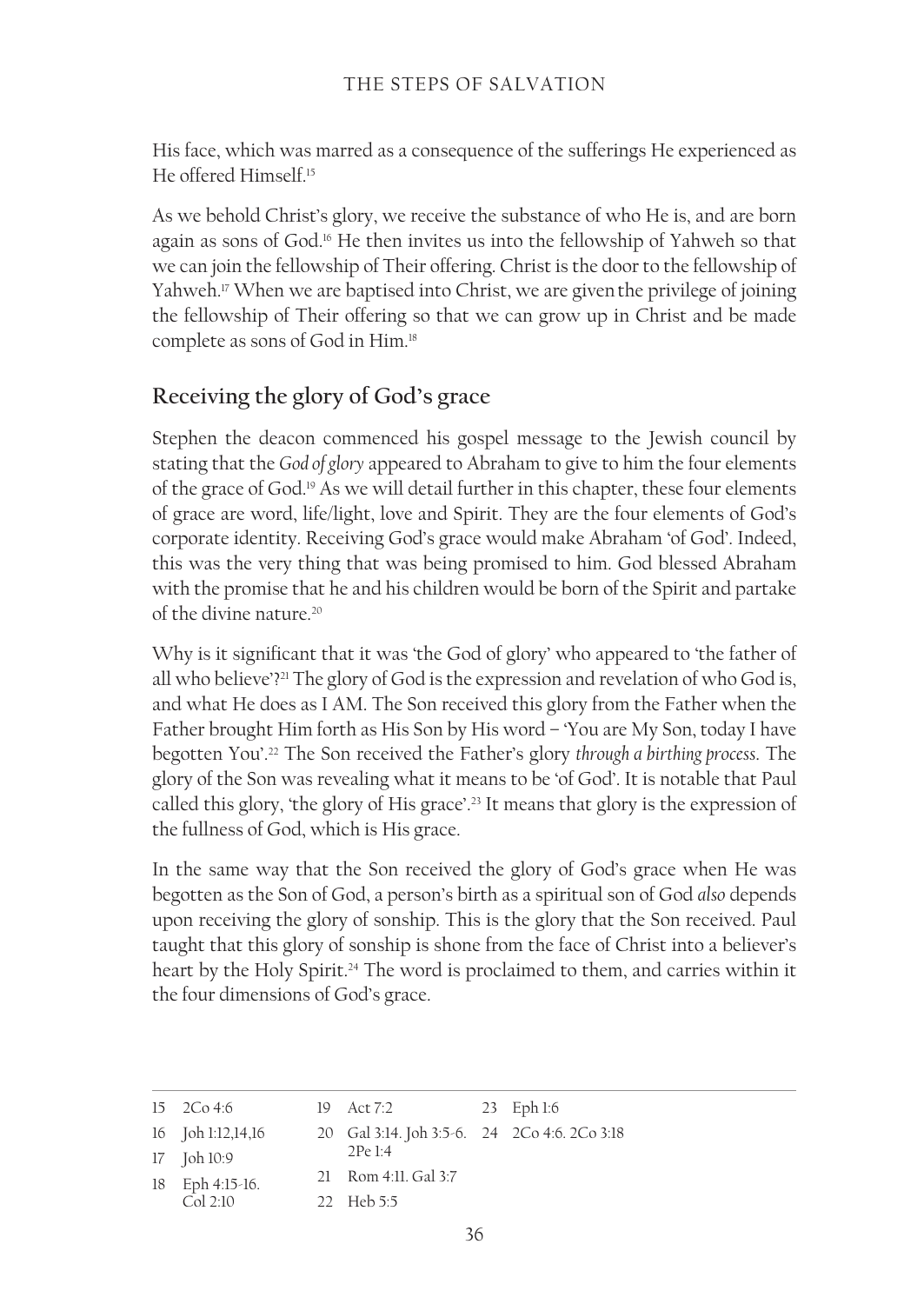The first effect of this word of grace upon the hearer is that they are able to behold the glory of sonship, and to begin to lay hold of it as the promised blessing of God. The capacity to behold the glory of sonship is described in the Scriptures as a 'blessing'.25 It is the blessing of illumination that comes by the Spirit so that we can see and take hold of what God wants to give to us.

Sons and daughters of men receive the glory of God from the Father when they are born again as sons and daughters of God. The life and nature of their sonship is given to them by the Son when they join Him, through baptism, in the fellowship of His offering. The expression of their sonship is from the initiative of the Holy Spirit. Once they are born again, the Holy Spirit sanctifies them and equips them for the expression of their sonship. That is, He enables them to progressively become the person whom the Father birthed and named them to be. This is what it means to be 'glorified' as a son of God.<sup>26</sup>

The mortal bodies of believers become a temple of the Holy Spirit when He is given to them by the Father.<sup>27</sup> Also, their bodies are made members of Christ's corporate body, the church. The limitations of their mortality confine Christians to manifesting only a firstfruits of their sonship in this world. On the day of resurrection, when mortality is put off and immortality is put on, the resurrection body will become their body of glory – the full expression of all that they will ever be.<sup>28</sup> It will be a spiritual body.<sup>29</sup> The Holy Spirit dwelling in them will motivate them as they minister and fellowship without limit in the new heavens and new earth.

## **Receiving of His fullness**

When Jesus came in the flesh, He revealed the sonship that we were predestined to receive through the process of being born from above. Not only did He manifest this new creation sonship, but He also authored the pathway upon which a person could be transformed into the image of His sonship. Paul explained that 'it was fitting for Him, for whom are all things, and through whom are all things, in bringing many sons to glory, to perfect the author [pioneer, trailblazer] of their salvation through sufferings. For both He who sanctifies and those who are sanctified are all from one Father; for which reason He is not ashamed to call them brethren.'30

| 25 Luk 10:23.<br>Mat 16:17 | $27 \text{ } 1 \text{Co} 6:19.$<br>Joh 14:16-17 |
|----------------------------|-------------------------------------------------|
| 26 Heb 2:10.               | 28 ICo 15:43,53                                 |
| 2Co 3:17-18                | 29 ICo 15:44                                    |
|                            | 30 Heb 2:10-11                                  |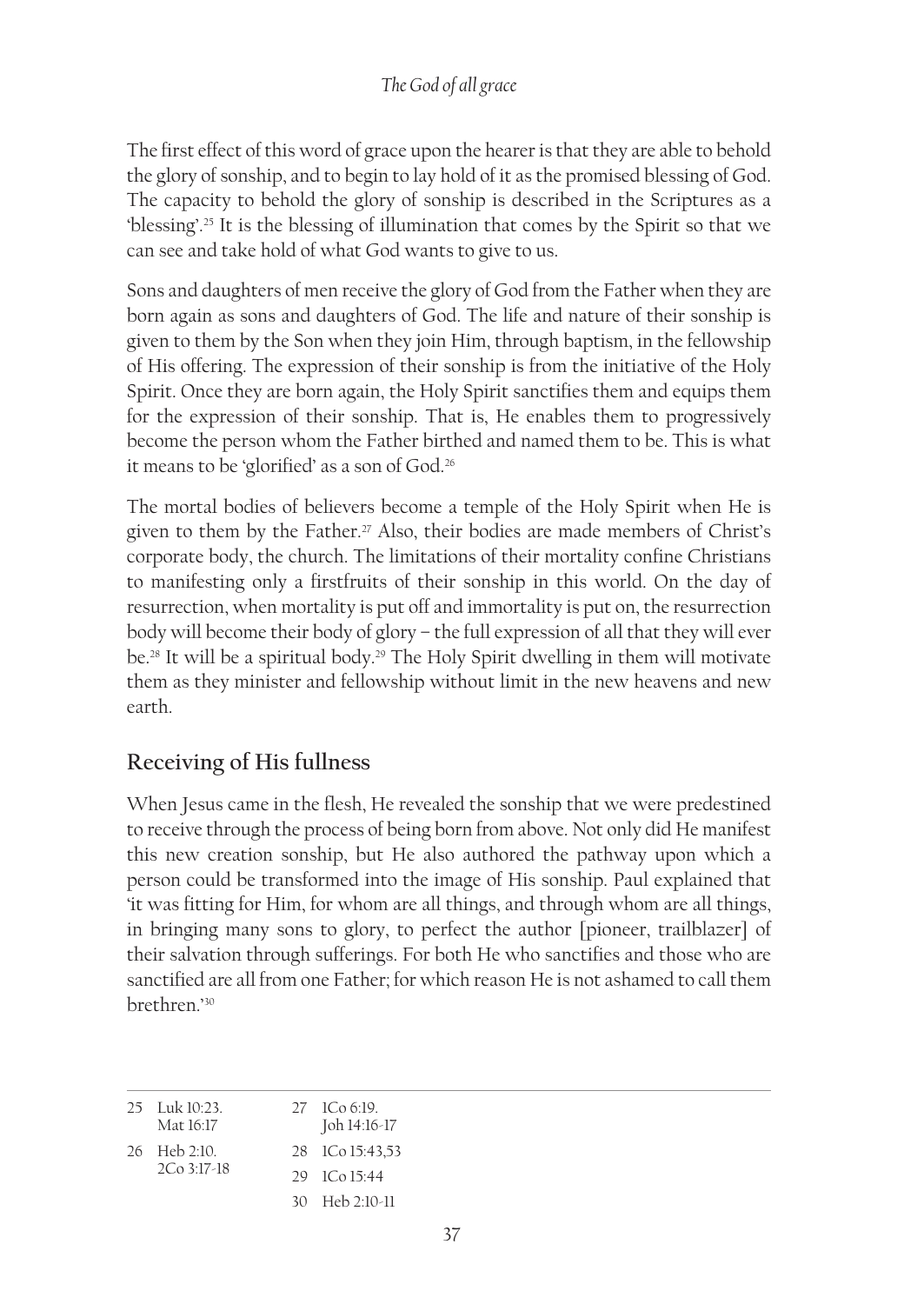#### THE STEPS OF SALVATION

The apostle John summarised this process of becoming a son of God by saying that 'of His fullness we have all received, and grace for grace'.<sup>31</sup> To understand the new birth, we must therefore consider what the fullness of Christ is, and how we receive this fullness. Clearly, the grace of God is fundamental to this process.

## **The writings of the apostle John**

Of the four Gospel writers, only Luke and John refer to 'grace' (Gr. *charis*). Although Luke used '*charis*' eight times in his gospel, it is only translated once as 'grace'. Luke recorded that Joseph and Mary had circumcised Jesus on the eighth day, and then presented Him to the Lord at the temple in Jerusalem. 'So when they had performed all things according to the law of the Lord, they returned to Galilee, to their own city, Nazareth. And the Child grew and became strong in spirit, filled with wisdom; and the *grace of God* was upon Him.'32

The apostle John addressed the subject of grace in the opening verses of his Gospel. He then developed this content throughout the rest of the book, as well as in his three letters. While John's writings on the subject of grace are highly integrated, they are also wholly consistent with the teachings of Paul, Peter, and James, who also addressed this subject.

It is widely accepted that John wrote his Gospel and letters after he had received the Revelation of Jesus Christ. This is significant for at least two reasons. First, his writings were the last statements of the Scripture and were therefore the most advanced and well-developed statements of the gospel message. Second, they were written in the light of the Revelation of Jesus Christ, which foretold the events of the time of the end, and included the letters that Christ had written to His own churches to prepare them for His coming at the end of the age.<sup>33</sup>

## **The glory of sonship**

The Gospel of John opens with the statement, 'In the beginning was the Word, and the Word was with God, and the Word was God'.<sup>34</sup> John was explaining how God's covenant plan to create and bring to glory a multitude of sons of God proceeded from the fellowship of the Father, Son and Holy Spirit. 'The Word was with God' when the Son emptied Himself, was begotten by the Father, and

<sup>31</sup> Joh 1:16

<sup>32</sup> Luk 2:39-40

<sup>33</sup> Rev 1-3

<sup>34</sup> Joh 1:1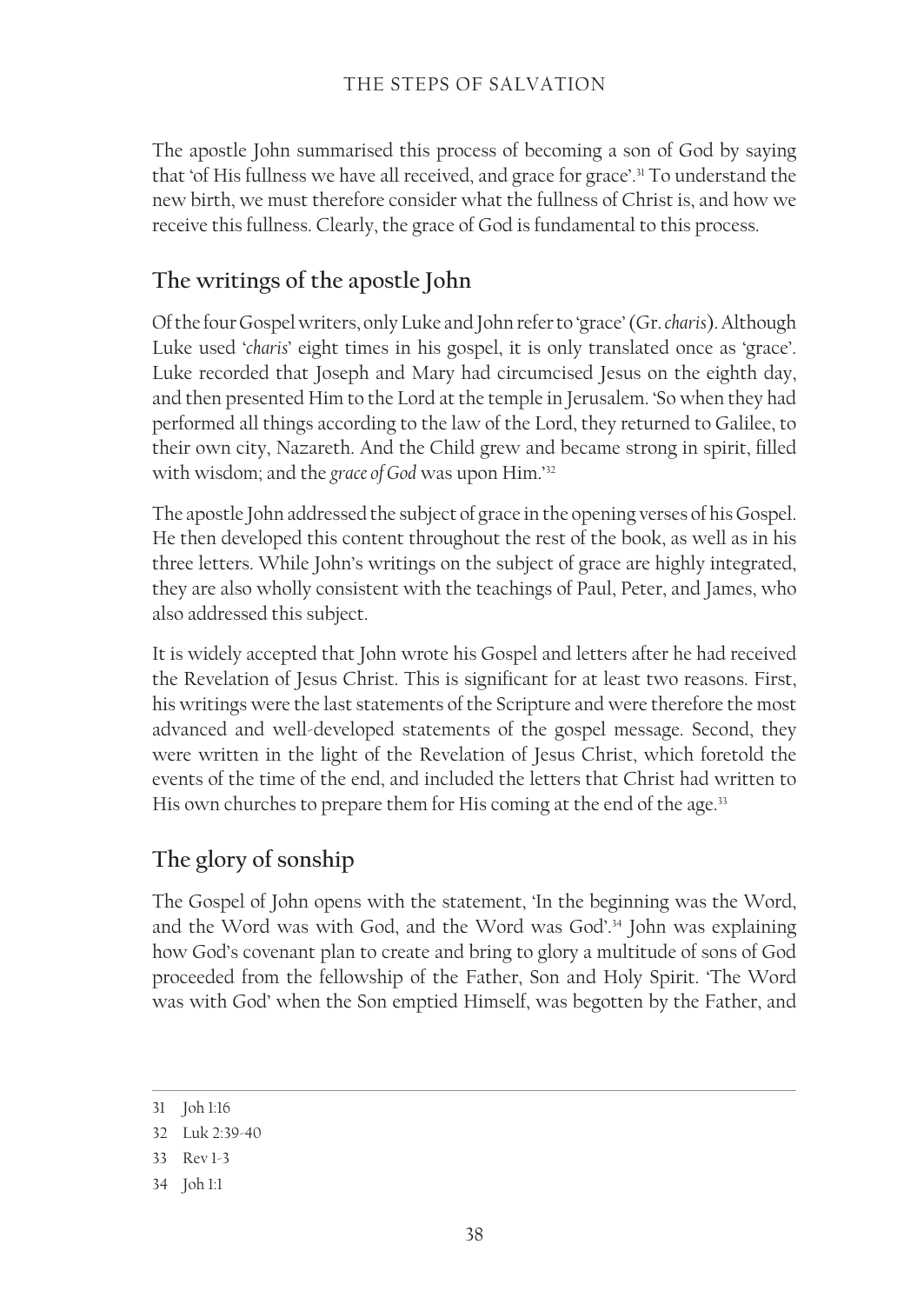received the fullness of God. As the Word, He had become the expression of Their fullness as well as the means through which Their purpose would come to pass.

Explaining further, John said that the life of God – all that He is – is in the Word. This is how it was communicated, or shared, from Their covenant fellowship. The Word became flesh and dwelt among men when the Son of God was born to the virgin Mary. The life of God was now in the flesh of a man. Men and women, among whom He dwelt, were able to behold the glory of *a new and unique kind of humanity*.

From the womb, Jesus Christ was a unique son of man because He was *full of grace and truth*. 35 The Son of God had been conceived in the womb of Mary as the Holy Spirit came upon her, and the power of the Most High (the Father) overshadowed her.<sup>36</sup> Jesus was full of grace because He had been born of the Father, whom the apostle Peter referred to as 'the God of all grace'.37 The grace of God was also upon Jesus after His parents had performed all that was required of them by law concerning the Child.<sup>38</sup> Jesus was full of truth because He had been conceived of the Holy Spirit.39 The apostle John explained that 'the Spirit is truth'.40 Jesus also received the anointing of the Spirit of God, by the Holy Spirit, when He was baptised by John the Baptist.<sup>41</sup>

To be full of grace and truth was to be 'of God'. Jesus was unique because He was the first Person to be born of God. He was a new creation; a truly spiritual son of God in a mortal body. Paul explained that Christ had come as the last Adam. We all received our natural identity through the fatherhood of the first Adam, who was a living soul. Christ was 'the last Adam'. He came as a life-giving spirit so that, through the fatherhood that comes through Christ, we would be made spiritual as He is spiritual.<sup>42</sup>

It was never God's intention that Christ would remain as the only One of His kind. He was the Firstborn of many sons who were predestined to be made like Him.<sup>43</sup> Through a birthing process, the sons of men are born again, as sons of God, in the image of the Son of God. We know this because John wrote, '*Of His fullness* [*grace and truth*] *we have all received*, and grace for grace'.44 Furthermore, John explained that 'as many as received Him, to them He gave the right to become children of God, to those who believe in His name: who were born, not of blood, nor of the will of the flesh, nor of the will of man, but of God'.<sup>45</sup>

| 35 Joh 1:14 | 39 Mat 1:18,20         | 43 Rom 8:29    |
|-------------|------------------------|----------------|
| 36 Luk 1:35 | 40 $\text{I}$ 1 [n 5:6 | 44 Joh 1:16    |
| 37 IPe 5:10 | 41 Mat 3:16.           | 45 Joh 1:12-13 |
| 38 Luk 2:40 | Luk 3:22. Joh 1:32     |                |
|             | 42 ICo 15:45-49        |                |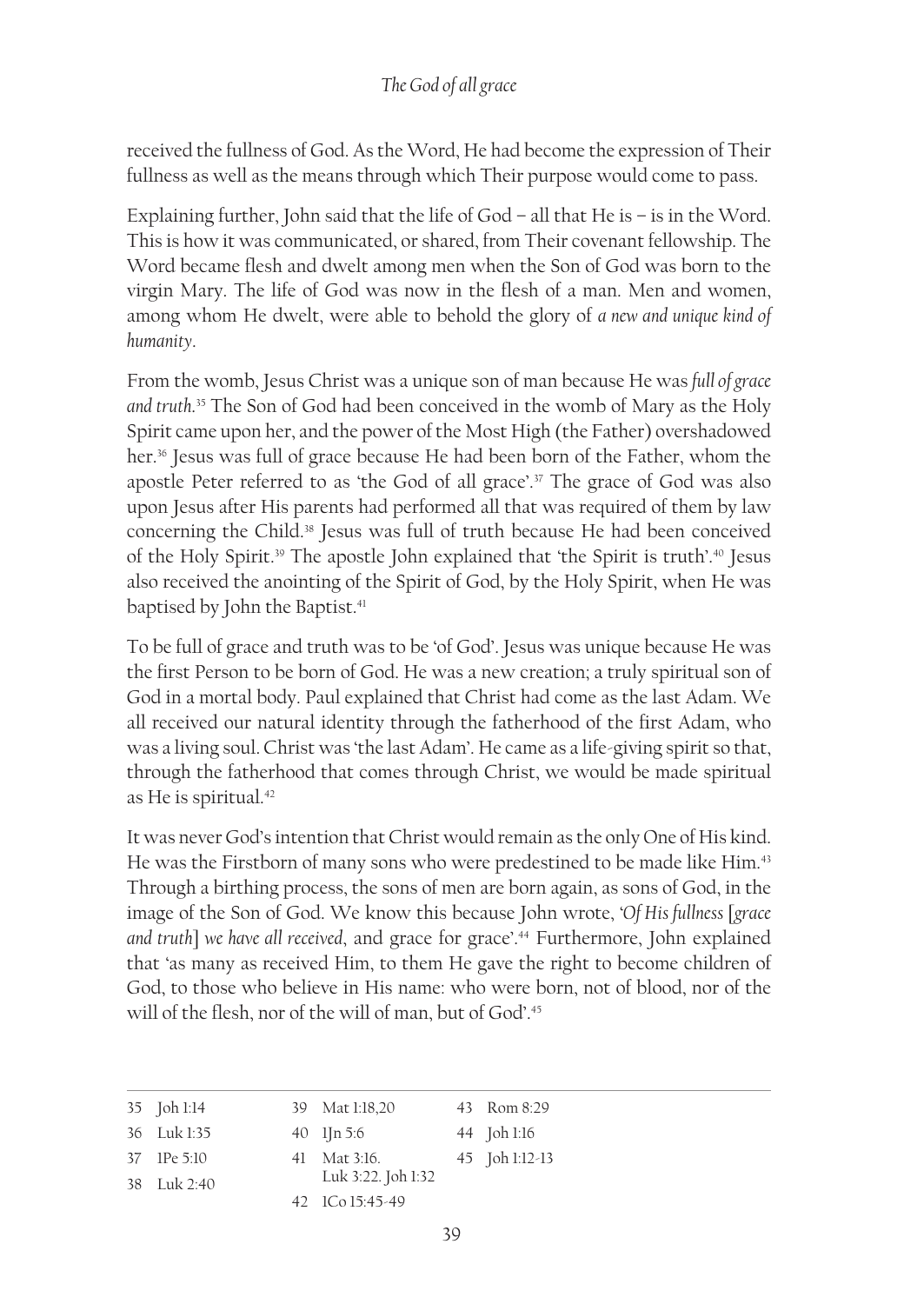The Son had come in the flesh to reveal the *glory* of the sonship that the Father had predestined for all the sons of men.<sup>46</sup> He had received this glory from the Father.<sup>47</sup> This was for the purpose that we would behold the glory of sonship from His face, and begin the process of being born anew as a spiritual son of God.<sup>48</sup>

### **Four dimensions of grace**

Before we consider how we behold the glory of sonship, and its impact upon us, it is important to understand what it meant for the Son to be 'full of grace'. The apostle Paul described the Son of Man's fullness as 'all the fullness of Deity [the Godhead] dwelling in bodily form'.49 We note, therefore, that 'grace' is the fullness of the Godhead.

As we considered earlier, the Godhead is three Persons – Father, Son and Holy Spirit – who are one Spirit and one life. Their name, Yahweh, communicates the reality that They are fully one.<sup>50</sup> The Scriptures use the term 'seven Spirits' to describe or communicate Their fullness as one Spirit.<sup>51</sup>

The apostle John taught that Yahweh (who is one God) is word, life/light, love, and Spirit. Specifically, he stated that:

- God *is* word<sup>52</sup>
- God *is* life and light<sup>53</sup>
- God *is* love<sup>54</sup>
- God *is* Spirit.<sup>55</sup>

These four statements are not merely descriptions of what God is like. They are the four elements of Elohim's *corporate identity* as Yahweh. This is His fullness. They are, therefore, four dimensions of the *grace of God*. God's grace is not separate from Himself. God's grace is who He is.

The Greek word that is translated 'grace' in the Scriptures is *charis*. This word means 'favour' or 'gift'. The unmerited favour of God is by no means limited to the reconciliation that was achieved through the offering of the Son while we were yet enemies of God.<sup>56</sup> The favour of God was revealed in His covenant desire to create and bring to glory many sons.<sup>57</sup> This favour was declared and provided for *before* the heavens and the earth were even created.<sup>58</sup> God's favour is realised

| 46 Rom 8:29. | 50 Deu 6:4          | 54 lJn 4:16           | 58 Joh 17:24. Eph 1:4 |
|--------------|---------------------|-----------------------|-----------------------|
| Joh 17:1,4   | 51 Rev 5:6          | 55 Joh 4:24           |                       |
| 47 Joh 17:24 | 52 Joh 1:1          | 56 Rom 5:10           |                       |
| 48 2Co 4:6   | 53 Joh 1:5. 1Jn 1:5 | 57 Gen 1:26. Heb 2:10 |                       |
| 49 Col 2:9   |                     |                       |                       |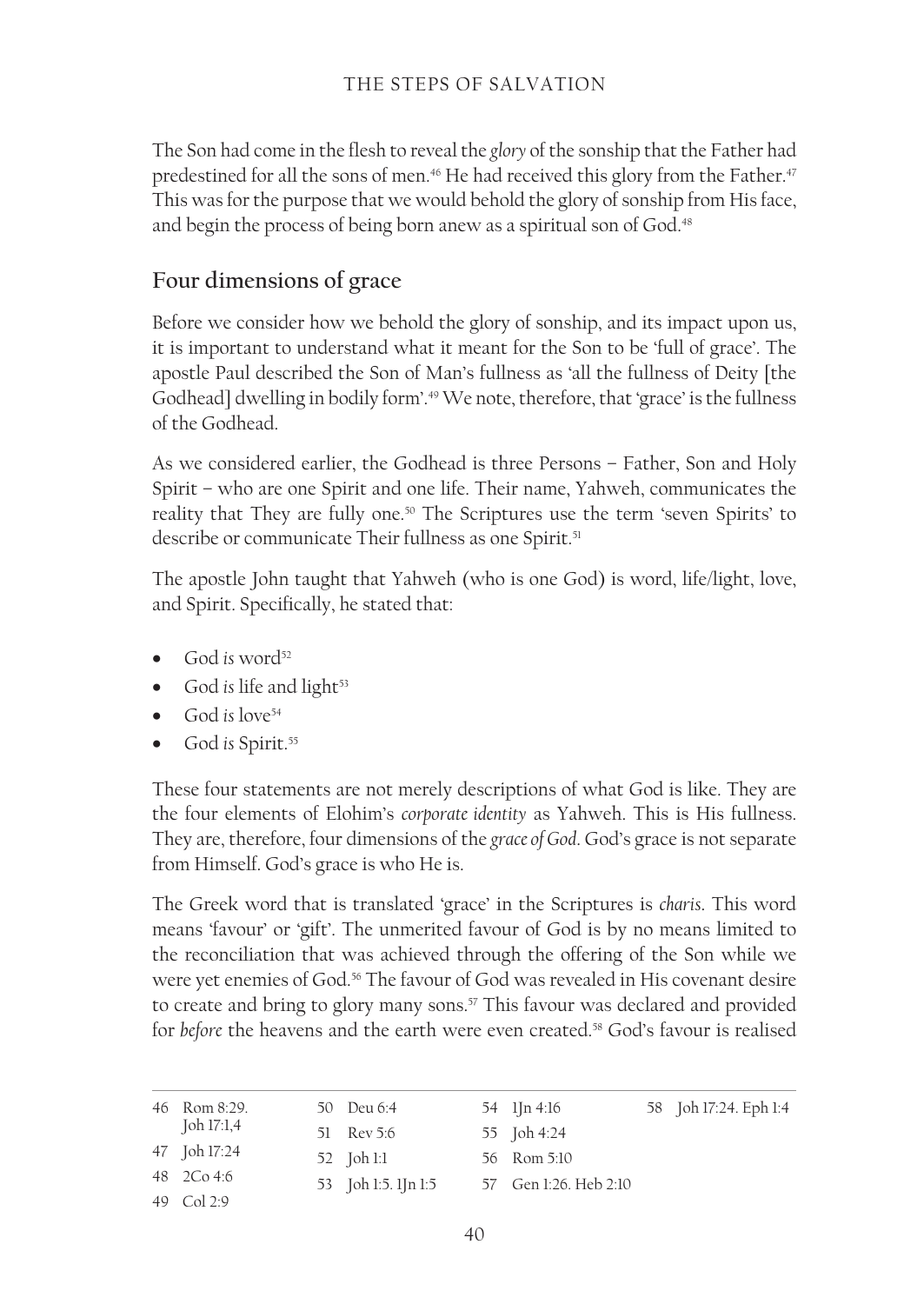because His love, word, life and Spirit are given to us by the Spirit, and result in our transformation in glory from one degree of sonship to another, into the image of the Son.

## **The four faces of Christ**

How does a person behold the glory of sonship and begin to receive Christ's fullness? Paul taught that it is from the face of Jesus Christ. He wrote, 'For God, who said, "Light shall shine out of darkness," is the One who has shone in our hearts to give the Light of the knowledge of the glory of God *in the face of Christ*.'59 More specifically, it is the *glory of God's grace* that shines from the face of Christ.<sup>60</sup>

Just as there are four dimensions of the glory of God's grace, there are four corresponding dimensions of Christ's face. These four faces are an administration of the Son, through which the four dimensions of God's grace are expressed. They include the face of a lion, the face of an ox/calf, the face of a man, and the face of an eagle. Later in this book we will discuss the details and implications of these faces and their expression of grace in more detail. However, we can summarise their association in this way:

- the priority of the face of the lion is Spirit
- the priority of the face of the ox is Yahweh's life
- the priority of the face of the man is the word
- the priority of the face of the eagle is the love of God.

As we begin to understand the four faces, their operation becomes readily apparent throughout Scripture. For example, we recognise the four faces of Christ in the four primary encounters that Abraham had with the Lord as he received the gospel of sonship that the Lord was preaching to him.<sup>61</sup> The four faces are particularly notable in the ministry of Moses and in the administrations that he established within the nation of Israel under the Old Covenant. In the New Covenant, they are readily evident as the four ascension gift ministries in the body of Christ. Recognising these four faces and their specific ministry of grace has profound implications for how we read the Scriptures and understand God's purpose for us, and how He is bringing His purpose to pass.

Gen 17:1-11. Gal 3:8

<sup>59</sup> 2Co 4:6 60 Eph 1:6

<sup>61</sup> Gen 12:1-3. Gen 14:18-20. Gen 15:1-21.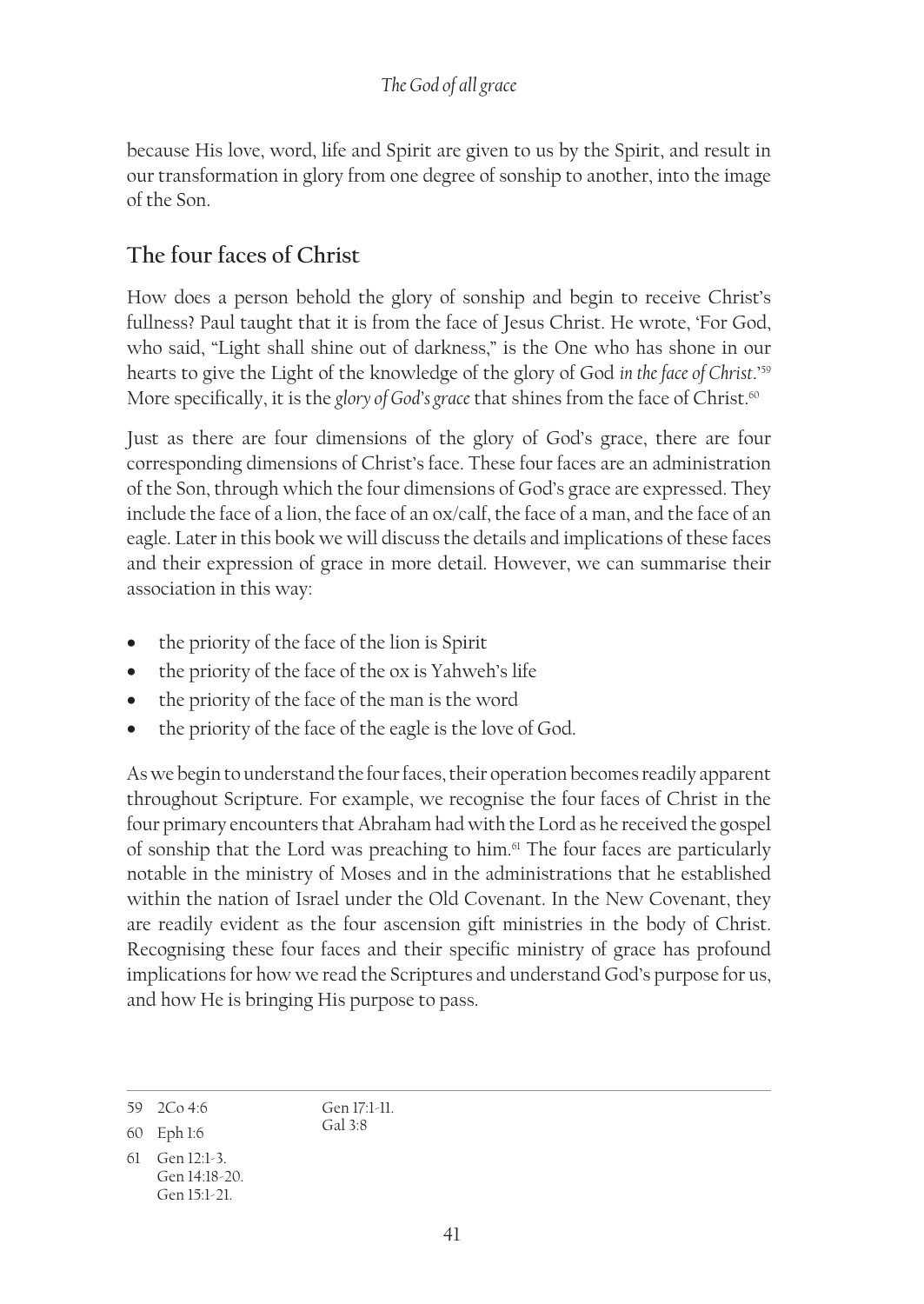#### THE STEPS OF SALVATION

The first *specific* mention of these four faces is in the book of Ezekiel. The prophet Ezekiel saw a vision of four living creatures. Each creature had the face of a man, the face of a lion, the face of an ox, and the face of an eagle.<sup>62</sup> The four living creatures represented an angelic administration that was *under the throne*. Notably, in his vision, Ezekiel saw a figure with the appearance of a man on the throne.<sup>63</sup> This was a pre-incarnate revelation of the Son of God, and demonstrated that the four living creatures were expressing what was proceeding from Him who was on the throne.

The second specific scriptural reference concerning these four administrations is in the book of Revelation. John observed four living creatures – a lion, an ox, a man and an eagle – that were in the *midst of the throne and around the throne*. 64 The living creatures were full of eyes around them and within them. Day and night they do not cease to proclaim, 'Holy, Holy, Holy is the Lord God, the Almighty, Who was and Who is and Who is to come.'65 Evidently, they are completely engaged in the work of revealing the fullness of Yahweh who is embodied in the Lord Jesus Christ - the One who was, who is and who is to come.<sup>66</sup>

In contrast to the angelic administration that was under the throne, the living creatures in the Revelation scene are in the midst of the throne and around the throne. Paul reminded his readers that the Father has raised up the sons of God and made us to sit together in heavenly places in Christ Jesus.<sup>67</sup> This is far above the principalities and powers of the angelic realm.<sup>68</sup> Evidently, these living creatures are an administration of Christ, consisting of sons of God. The imagery of eyes that are around them and within them conveys the point that these are people who are full of illumination by the Spirit of God.

More specifically, this picture of the four living creatures in and around the throne represents the four ministry graces that Christ has given to His church for the equipping of the saints for the work of the ministry. In summary, we note:

- The face of the lion represents the ministry of ascension gift apostles. Apostles receive the authority of Christ's kingship to oversee the administrations of the body of Christ and to shepherd the Lord's flock. They oversee the church as bondslaves of Christ.
- *The face of the calf* represents the ministry of ascension gift prophets. Prophets illuminate the word of present truth so that it is a lamp to the feet, and a

| 62 Eze 1:10 | 66 Rev 1:8, Col 2:9 |
|-------------|---------------------|
|             |                     |

63 Eze 1:22,26 67 Eph 2:6

65 Rev 4:8

<sup>64</sup> Rev 4:6 68 Eph 1:21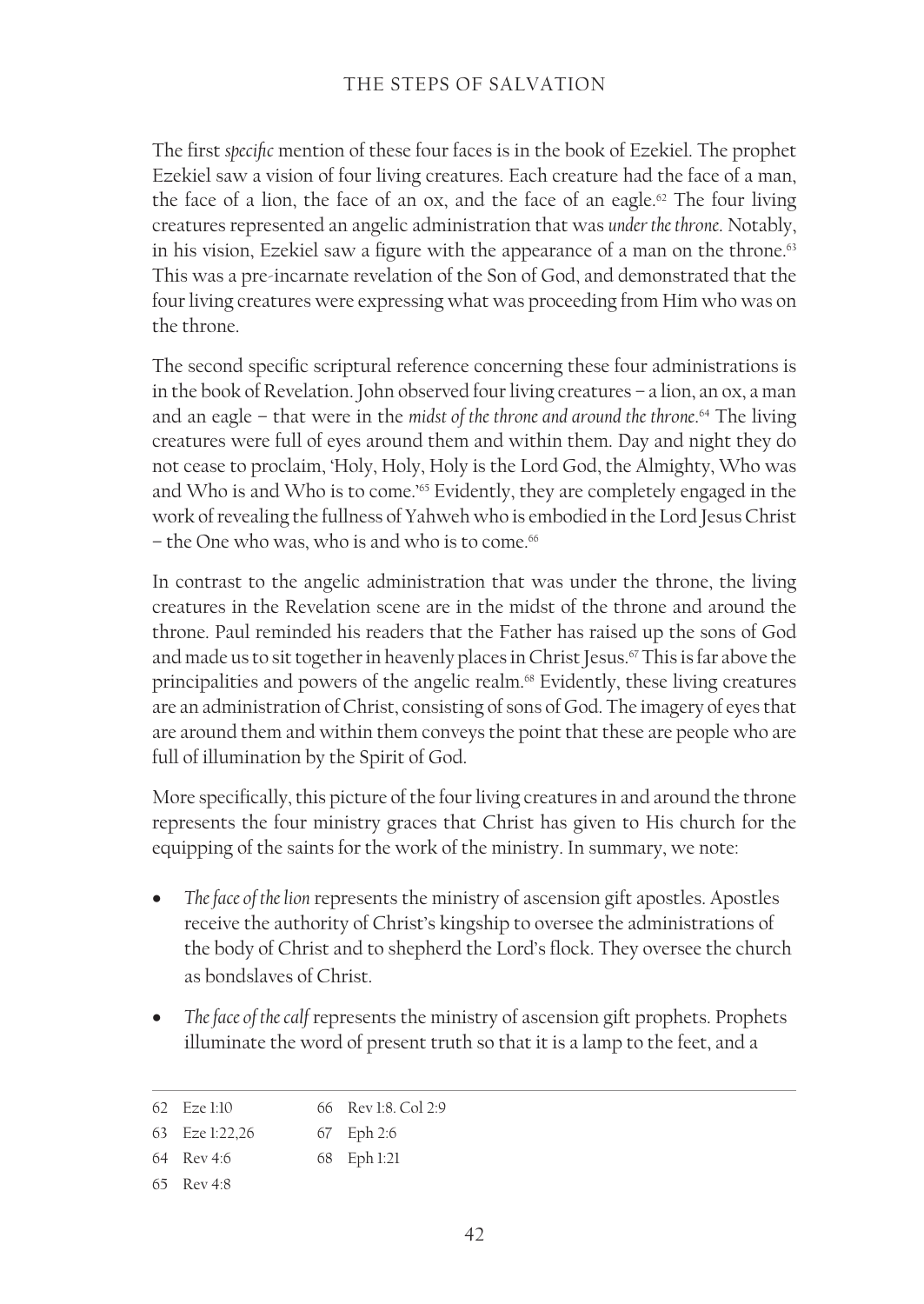#### *The God of all grace*

light to the path, of every believer. Their ministry calls every son of God, as a priest, to present their body as a living sacrifice in order to prove the will of God by offering.

- The face of the man represents the ministry of ascension gift teachers. Teachers make disciples through the articulation of the word of present truth. The outcome of teaching is that disciples find rest for their souls, and are able to disciple others.
- The face of the eagle represents the ministry of ascension gift evangelists. Evangelists preach and proclaim the gospel of sonship that has been laid down in the presbytery by apostles. Their work is to establish identity and headship so that the divine nature can be established and revealed from every house by fatherhood and motherhood, and fostered by an administration of eldership.

In the chapters that follow, we will consider the operation of these four faces as they function to bring to pass the covenant will of God. The evidence of receiving the grace that comes from the Lord through these four administrations is that a believer stands in and expresses the grace of God as a son. This has implications for every aspect of our Christian life, including the capacity to multiply grace in and beyond our houses.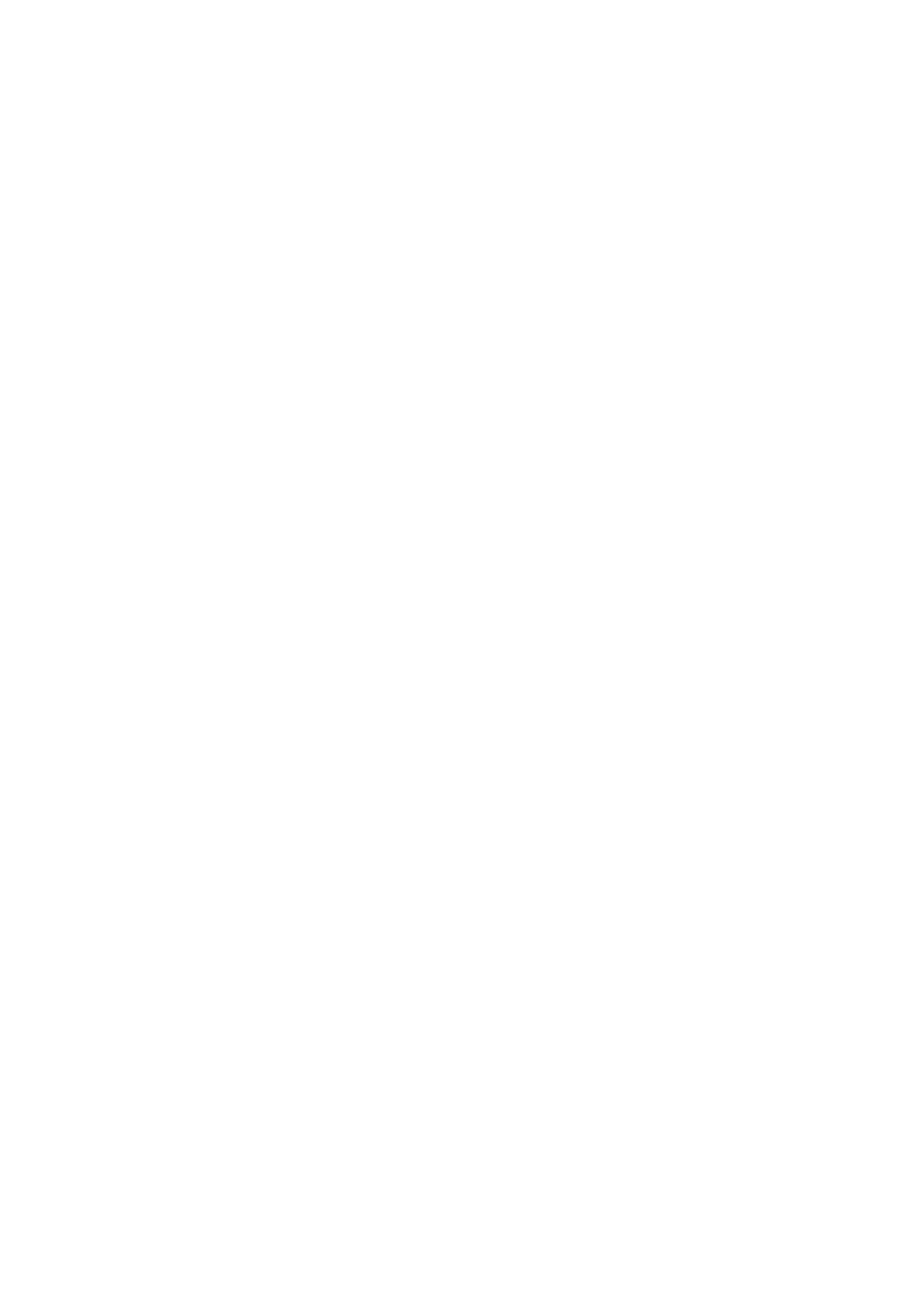# CHAPTER 4 The gospel preached to Abraham

The apostle Paul was appointed by the Lord as an apostle to the Gentiles.1 The Lord commanded him, saying, 'I have placed you as a light for the Gentiles, that you may bring salvation to the end of the earth.'2 Paul received the gospel that he preached in every place, directly from Jesus Christ. It was the same gospel that Christ had preached during His earthly ministry. It was the gospel of sonship. Paul recognised that the gospel that he had received from Christ and preached among all the Gentile nations had first been preached to Abraham.

In his letter to the Galatians, Paul said that 'the Scripture, foreseeing that God would justify the Gentiles by faith, preached the gospel beforehand to Abraham'. When Paul referred to the Scripture, he meant the word of the Everlasting Covenant that was forever settled in the heavens before the foundation of the

<sup>1</sup> Act 22:21

<sup>2</sup> Act 13:47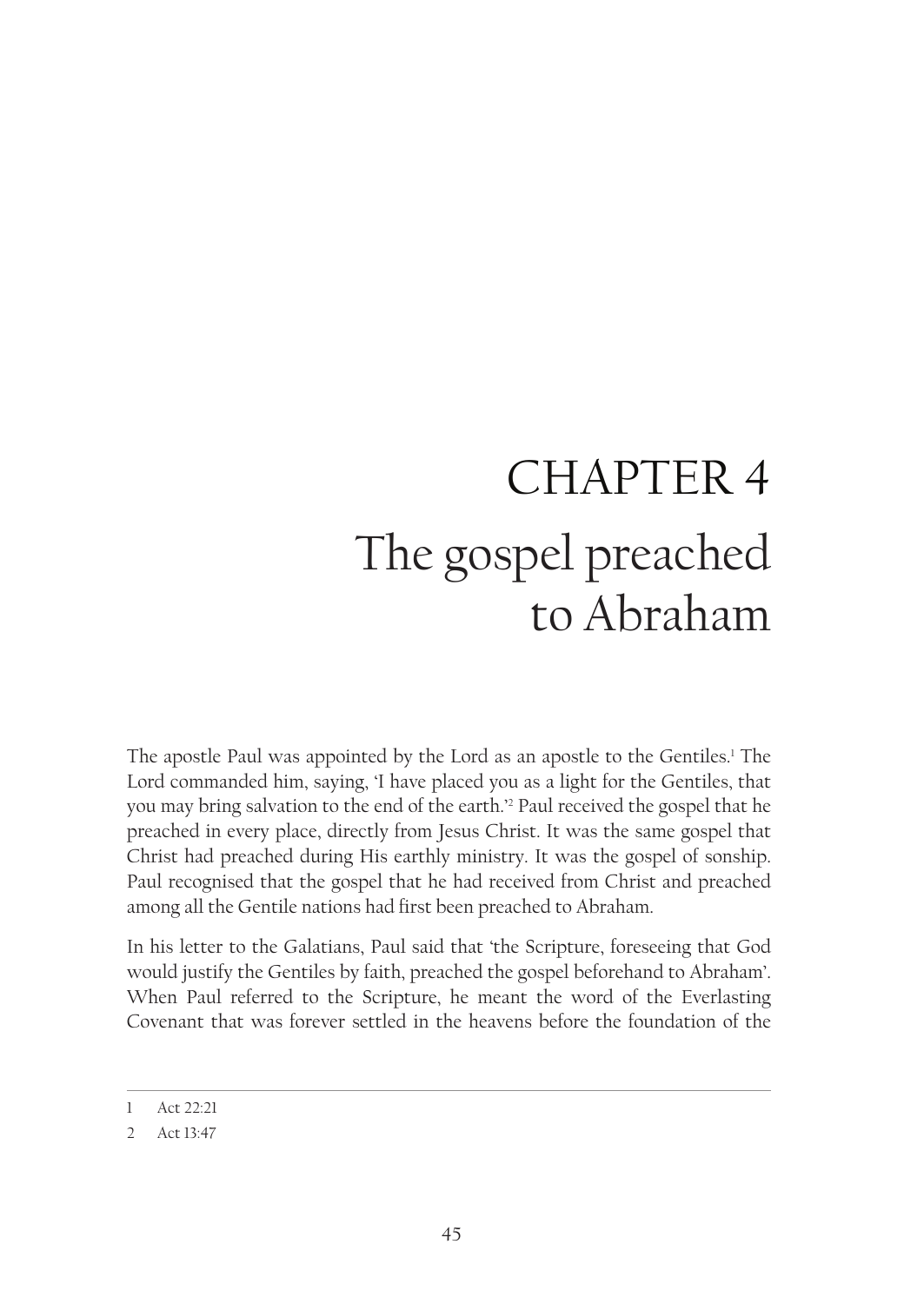world.3 The word is the foreknown and immutable counsel of God, from which all the prophecy of Scripture has been written.<sup>4</sup> Even though the written Scriptures had not yet been recorded, Christ, who is the full revelation of the word of God, preached the gospel of sonship to Abraham. He proclaimed, 'All the nations will be blessed in you.'5

Paul continued by saying that those who are 'of faith are blessed with Abraham the believer'.6 He defined the blessing of Abraham that is available to all believers in Christ as the promise of the Spirit.7 This promise is fulfilled in the life of a believer when they are born again as a son of God. During the process of new birth, a believer will receive the Holy Spirit, the Spirit of the Father, and the Spirit of the Son.8 All three Members of the Godhead are integrally involved in the birthing process, and come, personally, to take up residence in the heart of a son of God.

The gospel preached to Abraham is the gospel of sonship that must be preached in all nations. Every believer is called to receive the same faith that Abraham received, and to walk in the same steps of faith that he walked as the father of all who believe.9 The gospel that was preached to Abraham has significant implications for every individual son of God, but it also has significant implications for how sonship is received and appropriated in every covenant household.

### **The glory in the face of Christ**

The book of Genesis recorded that the Son of God appeared to Abraham on a number of occasions. Stephen referred to the first of these interactions when he said that 'the God of glory appeared to our father Abraham when he was in Mesopotamia'.10 'The God of glory' is one of the many names that belongs to the Son of God. He is the full revelation and manifestation of the glory of the Father. The apostle John declared, concerning Jesus Christ, 'The Word became flesh and dwelt among us, and *we beheld His glory*, the glory as of the only begotten of the Father, full of grace and truth.'<sup>11</sup>

At the conclusion of Stephen's sermon on the relationship between the God of glory and the nation of Israel throughout its history, he looked into the heavenly places and beheld the glory of God in the face of Jesus, who was standing at the right hand of God.12 In this same way, every Christian must behold the glory of the Son of God by illumination. When John declared that Christ is 'full of grace', he

| 3 Psa 119:89                        | 7 Gal 3:14                      | 11 Joh 1:14    |
|-------------------------------------|---------------------------------|----------------|
| $4 \quad 2$ Pe 1:20-21.<br>Rom 9:17 | 8 [oh 14:16-17,23.]<br>Eph 3:17 | 12 Act 7:55-56 |
| 5 Gal 3:8                           | 9 Rom 4:12,16                   |                |
| 6 $Gal\ 3.9$                        | 10 Act $7:2$                    |                |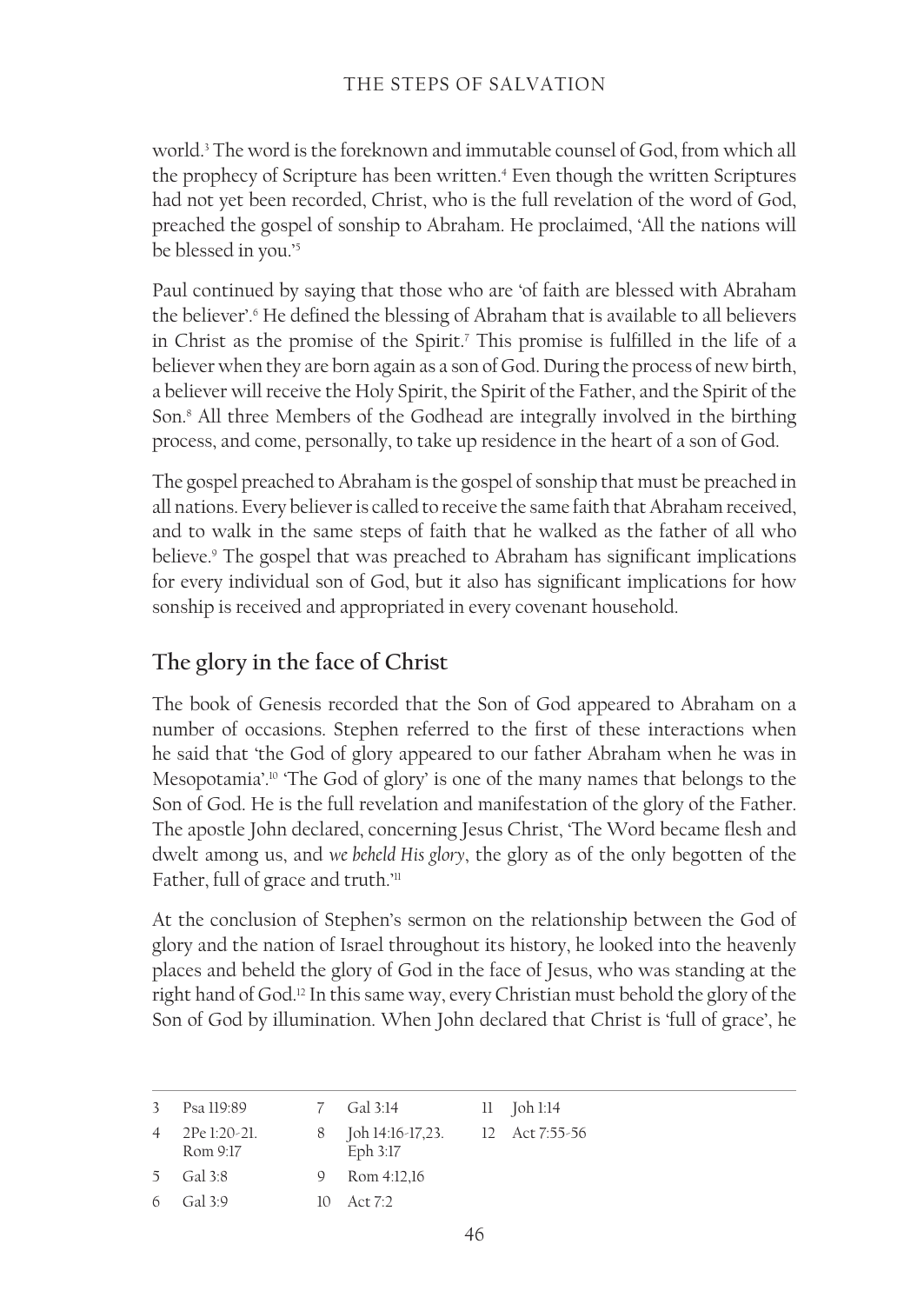was referring to the four dimensions of grace that belong to Yahweh – Father, Son and Holy Spirit. The Scriptures teach us that God is Spirit, God is life/light, God is word, and God is love.<sup>13</sup> These four dimensions of grace are fully revealed in the face of Jesus Christ, who is full of grace and truth.

As we discussed in our previous chapter on 'The God of all grace', the Scriptures use the symbolism of *four faces* to convey this important point.14 The face of the lion reveals the kingship of Christ, and the grace of Yahweh, who is Spirit. The face of the ox reveals the prophetic-priesthood of Christ, and the grace of Yahweh, who is Life and Light. The face of the man reveals Christ as the Teacher of the covenant, and the grace of Yahweh, who is Word. The face of the eagle reveals the fatherhood of God in Christ, and the grace of Yahweh, who is Love.

These four dimensions of the grace of Yahweh are ministered from the face of Jesus Christ into our hearts by the Holy Spirit. The apostle Paul explained that 'it is the God who commanded light to shine out of darkness, who has shone in our hearts to give the light of the knowledge of the glory of God in the face of Jesus Christ'.15 He likened the ministry of the Holy Spirit to the work of a 'mirror' that reflects and focuses the light that shines from the face of Christ into our hearts.16 Because of the effective ministry of the Holy Spirit, the apostle John could testify that we have beheld the glory of the Son of God and 'of His fullness we have all received, and grace upon grace'.17

## **Overview of Christ appearing to Abraham**

Our particular focus in this chapter is that the Son of God revealed these four dimensions of grace to Abraham *in four progressive stages,* when He appeared to him as the God of glory, Melchizedek, the Word of Yahweh, and God Almighty (*El-Shaddai*).18 The God of glory manifested the face of the lion to Abraham. Melchizedek manifested the face of the ox. The Word of Yahweh manifested the face of the man. And God Almighty manifested the face of the eagle to Abraham, his household, and all his descendants.

In these interactions, Christ gave the promise of becoming a son of God to Abraham by the promise of the Spirit, by the blessing of the life, by the covenant of the word, and then, to him and his household, by the process of circumcision and the inheritance of the name of God. We will observe that Abraham appropriated

| 13 $\left[ \text{oh } 4:24.1 \right]$ $\ln 1:5.$ |     | 17 Joh 1:16        |
|--------------------------------------------------|-----|--------------------|
| Joh 1:1. 1Jn 4:8,16                              | 18. | Act 7:2. Gen 12:1. |
| 14 Eze 1:10. Rev 4:7                             |     | Gen 14 18          |
| $15 \t 7C_0 46$                                  |     | Gen 15:1. Gen 17:1 |
| $16 \quad 2Co3:18$                               |     |                    |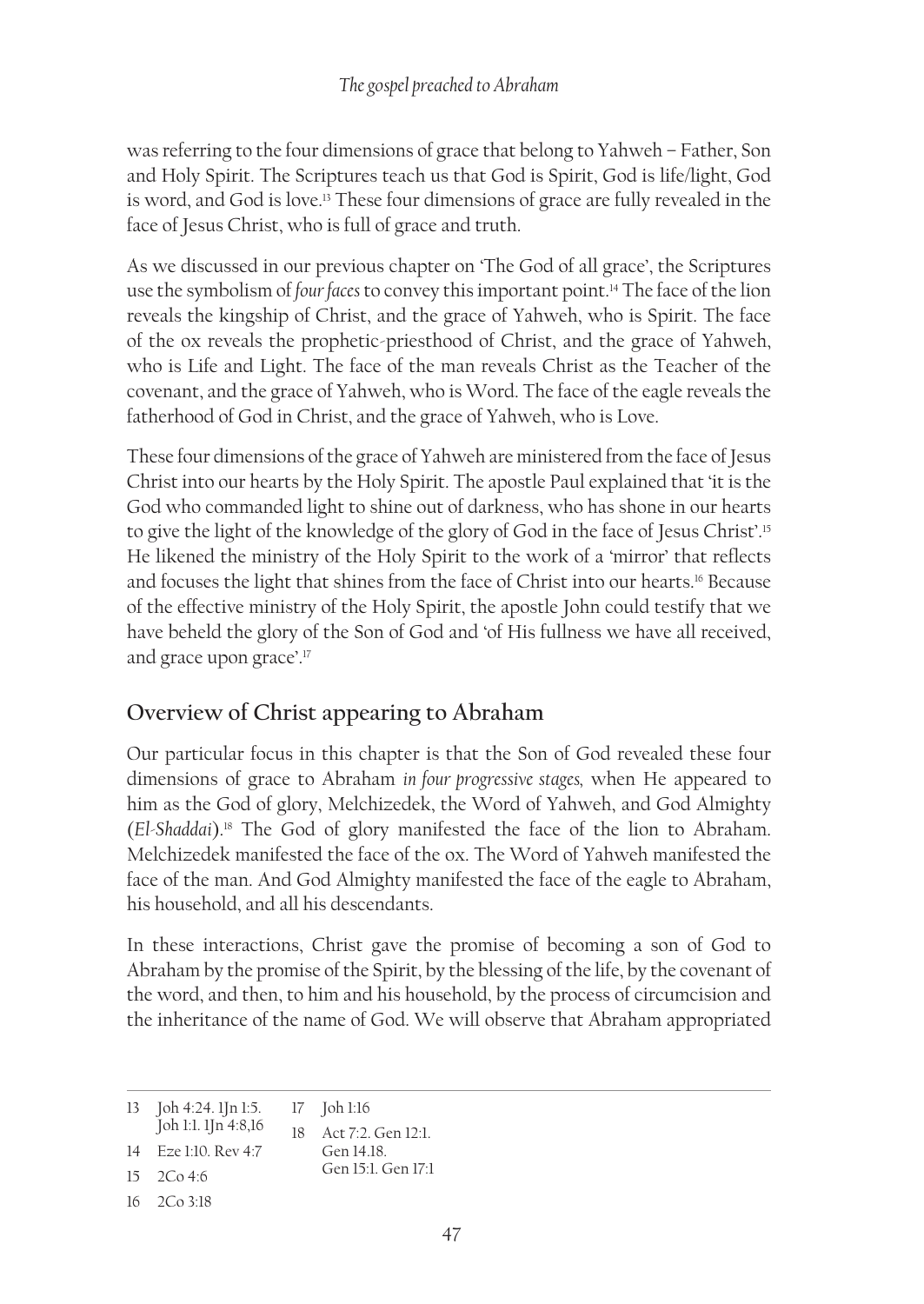the grace that he received from Christ in each of these interactions by becoming a king of kings by faith; a co-heir with Christ of all things in heaven and on earth by fellowship; a participant in the Everlasting Covenant by offering; and the father of a great multitude by the love of God and resurrection power.

By way of summary, in the first encounter, the God of glory manifested the face of the lion to Abram, and gave him the sevenfold promise of sonship and the Spirit.<sup>19</sup> Abram began to appropriate the promises of God by becoming a king of kings by faith, because of the power of the Spirit of God upon him.20

In the second encounter, Melchizedek manifested the face of the ox to Abram, and gave him the blessing of the life of Christ in the bread and the wine of the communion meal.21 This included Abram in the fellowship of the Father, Son and Holy Spirit. He appropriated the blessing of this life as a co-heir with Christ as both a son and priest, with a ministry in this life and in the age to come.

In the third encounter, the Word of Yahweh manifested the face of the man to Abram, and gave him the covenant of sonship.<sup>22</sup> Abram understood that this covenant would be ratified and cut between Christ and all mankind by His offering on Calvary. He appropriated this covenant by receiving the faith of the Son of God to participate in the fellowship of Christ's offering.

In the fourth encounter, God Almighty (*El-Shaddai*) manifested the face of the eagle to Abram. He gave him an inheritance in His name and established the covenant in his flesh by circumcision.<sup>23</sup> When the name of Yahweh was given to Abram as an inheritance, his name was changed to Abraham, which means 'the father of a multitude'.24 In the name of Yahweh, he and his wife received the love of God and resurrection power to become the father and mother of a multitude of nations.25

This inheritance was made sure to all generations and families of the earth because of the faith-obedience that Abraham demonstrated on Mount Moriah.26 God confirmed and ratified the promises to him and all the families of the earth, by the word of the oath. He declared to Abraham, 'In your seed all the nations of the earth will be blessed because you have obeyed My voice.'<sup>27</sup>

When a Christian has fully appropriated the blessing of Abraham in the New Covenant, they will be living by faith in the promises of God; living by the life of Christ as a son and priest in the kingdom of God; living and participating in the fellowship of the covenant by offering; and living in the fellowship of the name and

| 19 $Gen 12:1-3$<br>23 Gen 17 |  | 27 Gen 22:18 |
|------------------------------|--|--------------|
|------------------------------|--|--------------|

20 Gen 14:1-17 24 Gen 17:5

22 Gen 15

```
26 Gen 22
```
<sup>21</sup> Gen 14:18-20 25 Rom 4:19-20. Heb 11:11-12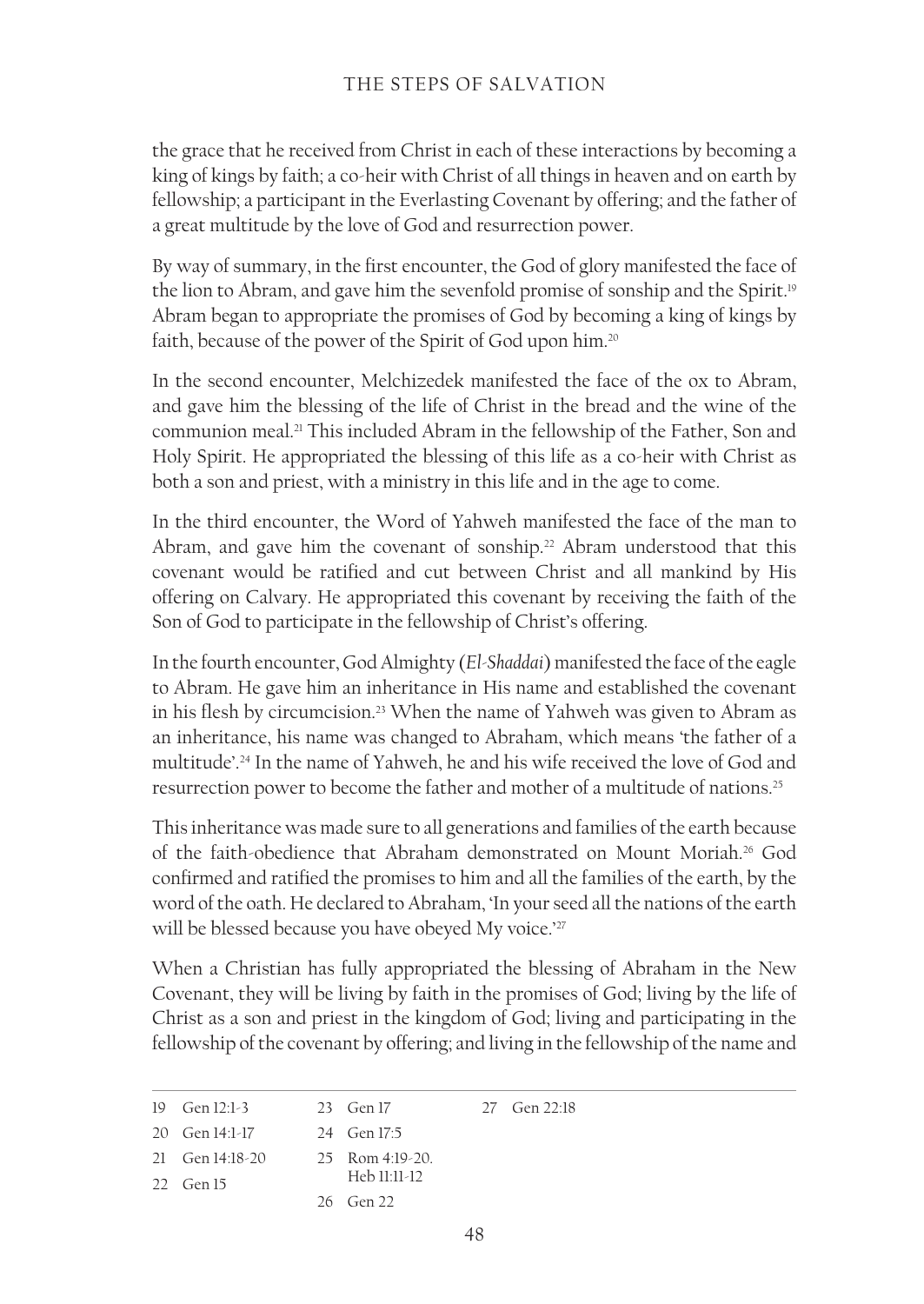love of God as a firstfruits son of God. This should be true for every individual son of God and every covenant house. When a child is conceived in a covenant house that possesses the blessing of Abraham, the child is brought forth as a son of God who has already been blessed with the inheritance of the divine nature.<sup>28</sup>

## **The God of glory − the promise of sonship**

We will now consider these stages in more detail. The first interaction between Christ and Abram is recorded in Genesis chapter twelve. In this interaction, Christ appeared to Abram as the God of glory, and gave him a sevenfold promise. He said, 'Go forth from your country, and from your relatives, and from your father's house, to the land which I will show you; and I will make you a great nation, and I will bless you, and make your name great, and so you shall be a blessing, and I will bless those who bless you, and the one who curses you I will curse. And in you all the families of the earth will be blessed.'29

This sevenfold promise contained all the blessings that God had predestined for mankind to receive from His grace. When Christ gave Abram this sevenfold promise, He also gave him the grace of the Spirit of God. This was the outcome of the ministry of the face of the lion toward him. The Spirit of God upon him gave him illumination and power. He was able to lift up his eyes and behold, by illumination, the land that God had promised to give his descendants as an inheritance.<sup>30</sup> The Lord told him to walk the length and breadth of this land.<sup>31</sup>

Abram began to possess this land when he defeated the four kings who had conquered five other kings and taken his nephew captive. With only three hundred and eighteen of his own men, he pursued these four kings and their armies all the way from the plains of the Jordan in the south to Damascus in the north. He defeated them in one night. This superhuman feat was only possible because of the Spirit of God upon him.32

When Melchizedek met Abram as he returned from this great victory, he confirmed that it was God who had delivered all of Abram's enemies into his hand.<sup>33</sup> This miraculous victory demonstrated that the promised land was Abram's inheritance and was going to be the possession of his descendants. No-one could touch him to do him harm because he was the inheritor of the promises of God. This was

<sup>28</sup> Act 2:39. Gal 4:28. 31 Gen 13:17 Isa 61:9. Isa 65:23. 32 Gen 14:1-16 1Co 7:14 29 Gen 12:1-3 30 Gen 13:14-16 33 Gen 14:20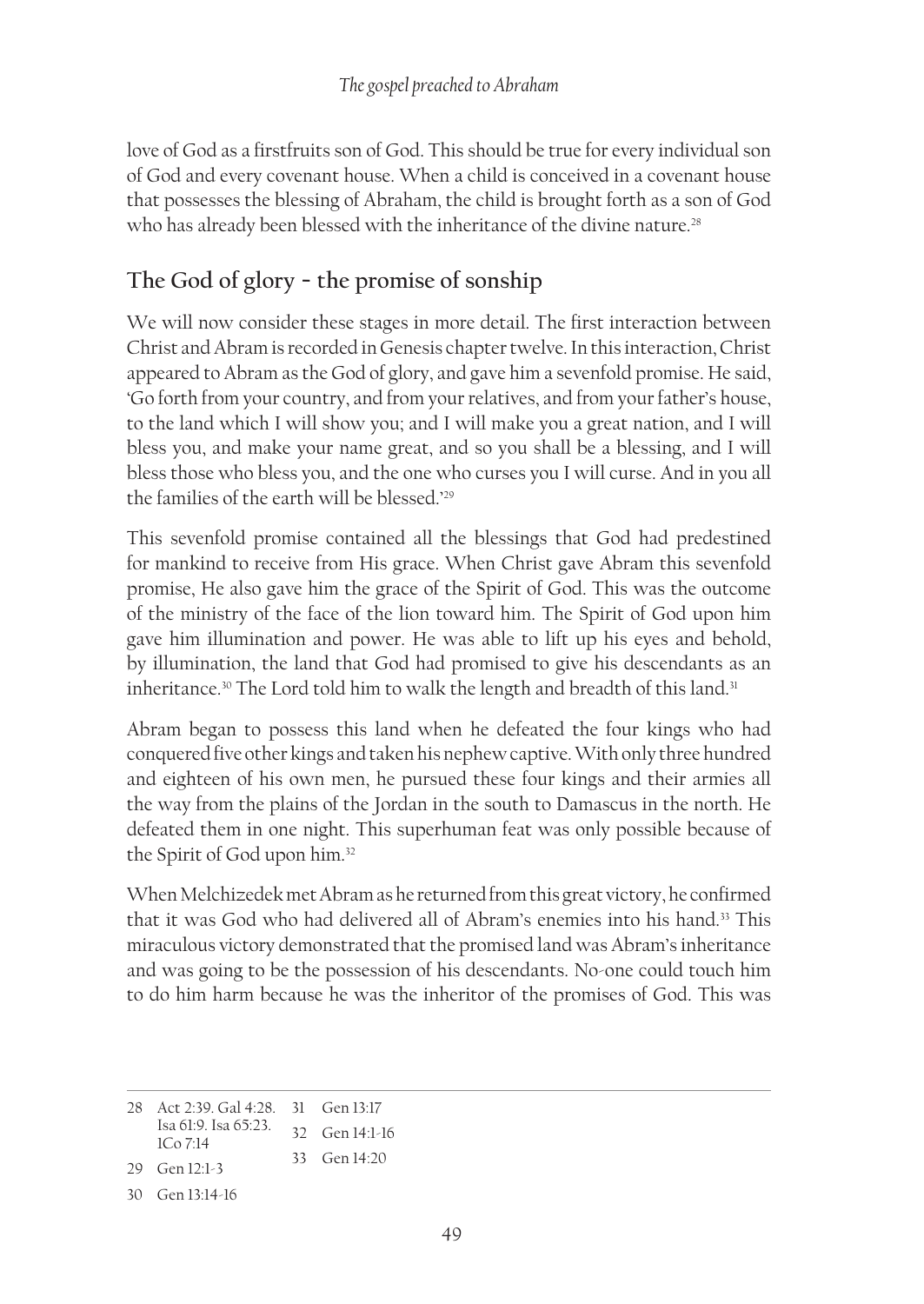the fulfilment of God's promise that He would make his name great. Abram had become the king of kings of the ancient world by faith.

## **Melchizedek − the blessing of sonship**

The second interaction between the Son of God and Abram is recorded in the latter part of Genesis chapter fourteen. When Abram returned from the slaughter of the kings, Christ met him as Melchizedek, who manifested the face of the ox to him.34 When Yahweh the Son was begotten as the Son of God before the foundation of the world, the Father declared that He would be a priest forever according to the order of Melchizedek.<sup>35</sup> The writer to the Hebrews recorded that Melchizedek was 'without father, without mother, without genealogy, having neither beginning of days nor end of life, but made like the *Son of God,* He remains a priest perpetually'.36

The ministry of Jesus Christ, as our great High Priest according to the order of Melchizedek, is to share His life with us by offering. Life that is multiplied and shared by offering is 'the power of an endless life'.<sup>37</sup> Melchizedek brought out bread and wine, which symbolised the life of Christ in His body and blood, and blessed Abram. Abram had already received the promises of God, and his name had been made great. In this encounter, Melchizedek blessed the one who already had the promises.38 The blessing was the life of Christ in the fellowship of the communion meal. As he ate and drank with Melchizedek, Abram was given a participation in the life and fellowship of Yahweh. He was invited into a fellowship with the Father, Son and Holy Spirit.

#### *Becoming a co-heir with Christ*

Melchizedek shared the bread and wine with Abram, and then prophesied, 'Blessed be Abram of God Most High, possessor of heaven and earth'.<sup>39</sup> The statement 'possessor of heaven and earth' can and should be applied to both God Most High *and Abram*. We know that Abram recognised that God is the possessor of heaven and earth, because he paid Melchizedek a tithe of all the spoils that he had collected during his conquest of the four kings.<sup>40</sup> Later, he also testified to the king of Sodom that he had 'sworn to the Lord God Most High, possessor of heaven and earth'.41 It is easy for us to understand that God is the possessor of heaven and earth, but how could Melchizedek say this about Abram?

34 Gen 14:18-20 35 Psa 110:4. Heb 5:6. 38 Heb 7:6 Heb 6:20. Heb 7:17,21 36 Heb 1:3 37 Heb 7:16 39 Gen 14:19 40 Heb 7:4 41 Gen 14:23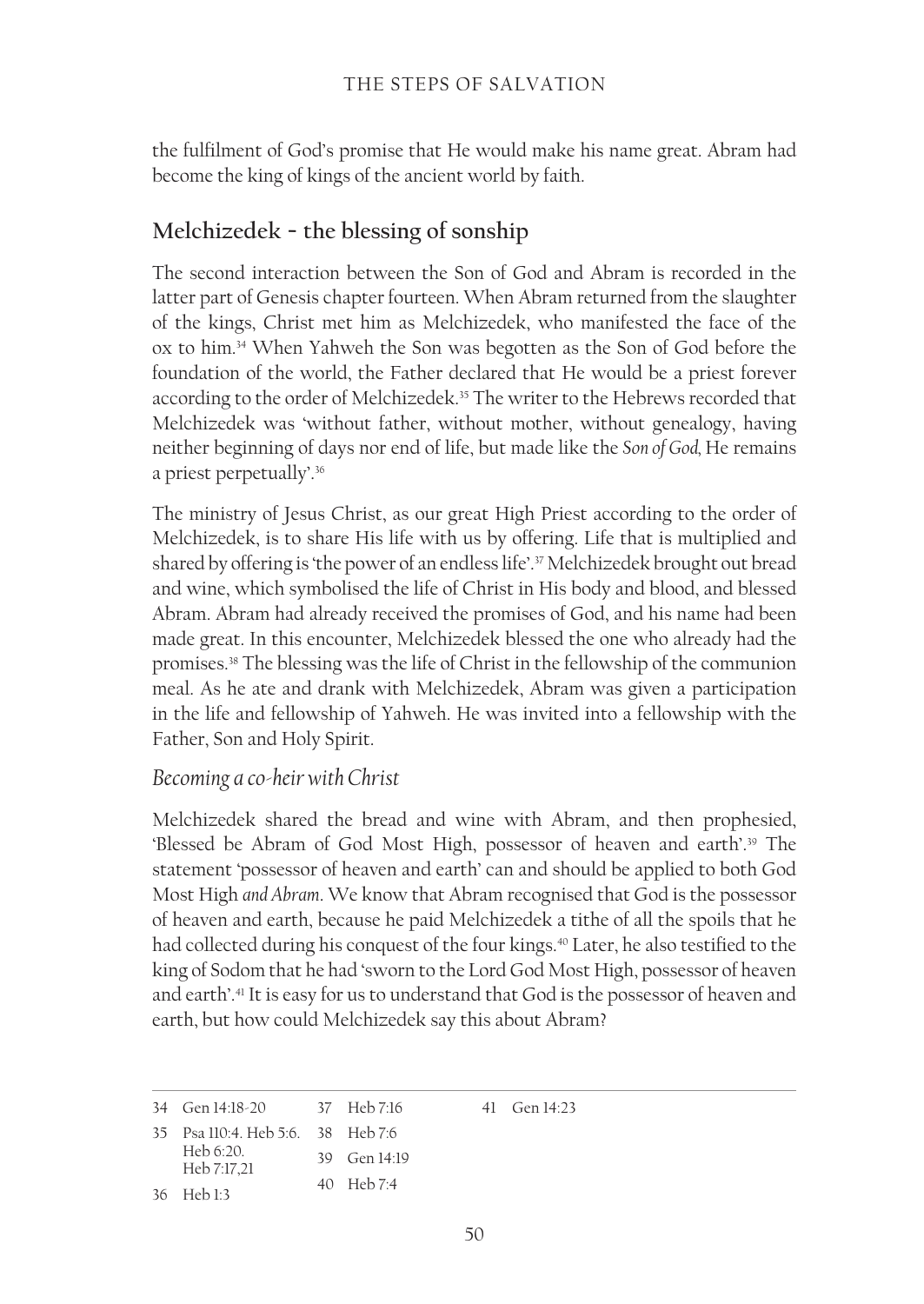We can only imagine how startled Abram must have been to receive such a word from Melchizedek while he was eating the bread and wine. God had already promised him that he would possess the length and breadth of the promised land – from the north, to the south, to the east, and to the west.<sup>42</sup> He had begun to miraculously inherit this promise and had become the king of kings in the ancient world by faith. Abram was able to comprehend how he could become the possessor of an inheritance in the earth, but how could he possibly become the possessor of an inheritance in the heavens?

It is important that we understand the full significance of this interaction between Christ and Abram. Jesus Christ, who is our great High Priest according to the order of Melchizedek, is *the heir of all things* in heaven and on the earth.<sup>43</sup> As He brought out the bread and wine, Christ offered to *share His inheritance* with Abram in the fellowship of the communion meal. As Abram ate and drank in faith, he became a *co-heir* with Christ of everything that belongs to Him. This is also one of the elements that belongs to us as Christians, as we participate in the communion meal. The apostle Paul proclaimed that we are *joint heirs* with Christ if we continue to participate in the fellowship of His offering and sufferings.<sup>44</sup>

#### *The possessor of heaven and earth*

We'll now consider in a little more detail the nature of the inheritance that was promised to Abram. What did it mean for him to become the possessor of heaven and earth? As we consider this, it is helpful to remember that Abram was earthly and Melchizedek was heavenly. In his letter to the Hebrews, the writer declared that there is no dispute on this particular point – the lesser was blessed by the greater!45 Abram was blessed because he was invited by Melchizedek to join the fellowship of the Father, Son and Holy Spirit in the heavenly places, and to inherit the substance of everything that belongs to the Son of God, who is heavenly. With this in view, we can identify at least four dimensions of the *heavenly inheritance* that was promised to Abram.

The first dimension of the promise was that Abram would become the possessor of a *heavenly body*. 46 We know that he already possessed his identity and an earthly body as a descendant of Adam. In contrast to this, the Scripture is clear that Melchizedek did not receive his identity in the lineage of man.<sup>47</sup> He was Yahweh the Son who was begotten as the Son of God before the foundation of the world.<sup>48</sup> Even though He met Abram prior to his incarnation as the Son of Man, Christ

| 42 Gen 13:14-17            | 46 ICo 15:40. |
|----------------------------|---------------|
| $43$ Heb $1.2$ Deg $2.7.8$ | Joh 14:1-3.   |

| 43 Heb 1:2. Psa 2:7-8 | $[OII I7.1]$ .<br>$2Co 5:1-4$ |
|-----------------------|-------------------------------|
|                       |                               |

| 44 Rom 8:17.           |            |  |
|------------------------|------------|--|
| $C_2$ ] 2.20 D av 21.7 | 47 Heb 7:3 |  |

Gal 3:29. Rev 21:7 48 Heb 5:5-6

<sup>45</sup> Heb 7:7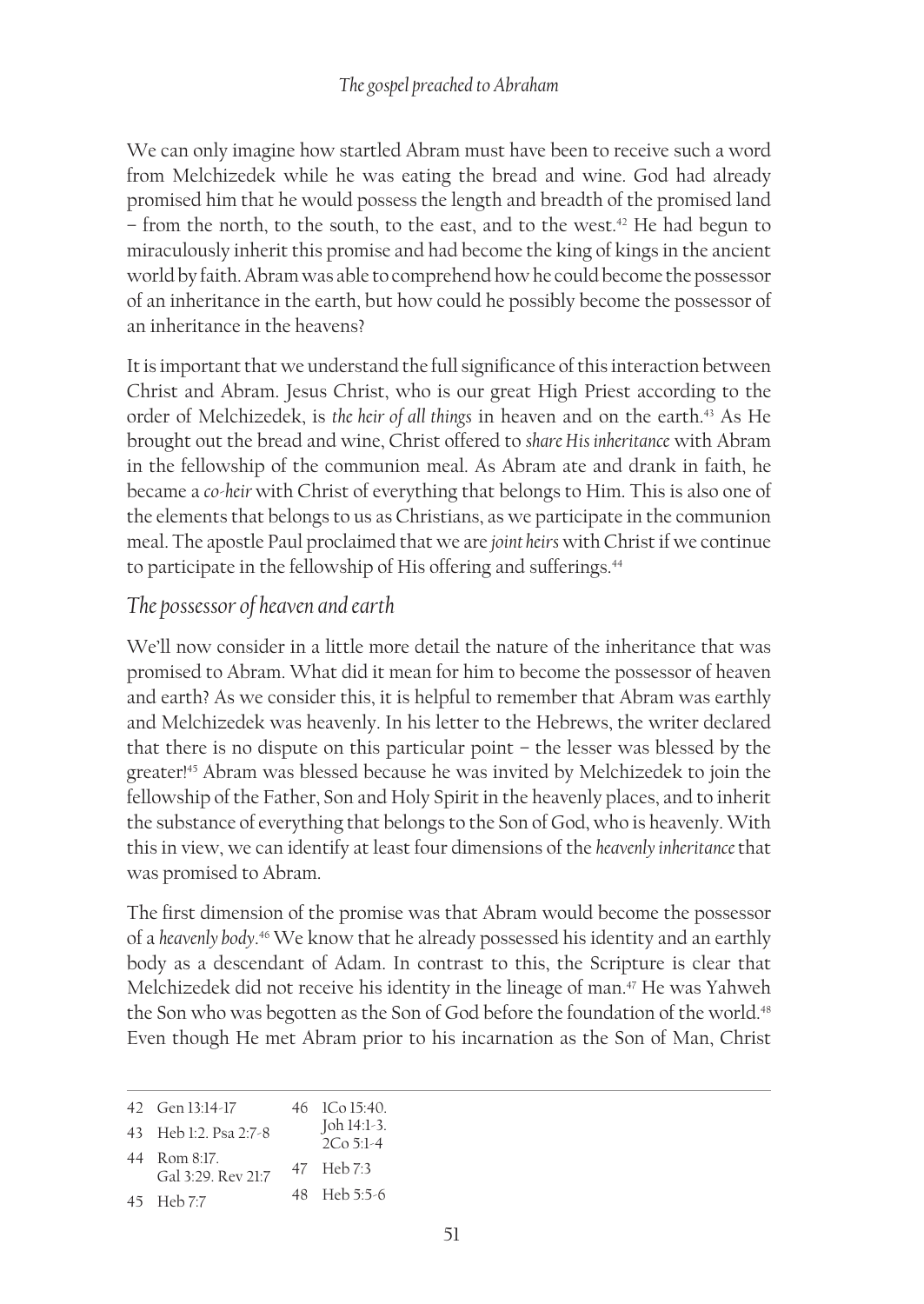already possessed His heavenly body, which was *His glory* as the Son of God. He promised to share the substance of His life and glory with Abram, by offering, so that Abram and his descendants would bear this same image. Paul declared, 'The first man was of the earth, made of dust; the second Man is the Lord from heaven … and as we have borne the image of the man of dust, we shall also bear the image of the heavenly Man.'49

The second dimension of the promise was that Abram would be the father of an innumerable number of spiritual descendants who would populate the heavenly places. God had already promised Abram that his natural descendants would be as numerous as the dust of the earth.<sup>50</sup> However, soon after his meeting with Melchizedek, Christ also revealed to him that his spiritual descendants would be as numerous as the stars of heaven.<sup>51</sup> This means that each of his spiritual descendants would be a citizen of heaven and possess a heavenly body. This heavenly body would carry within it the capacity for their own unique expression and glory as a son of God. We recall that Paul used the differing glory of the stars to illustrate that each son of God will have their own unique glory.<sup>52</sup>

The third dimension of the promise was that Abram's spiritual descendants would possess a kingdom in the heavenly places. Abram had begun to possess an earthly kingdom in the promised land, but Christ revealed to him that he and his sons would enter and possess a heavenly kingdom.<sup>53</sup> His spiritual descendants would be a kingdom of sons of God who would also become priests to their God and Father. Abram understood that his descendants would be a kingdom of priests in the heavenly places. He also understood that Jesus Christ would rule this kingdom from His throne in the heavenly Jerusalem in this age, and from His throne in the New Jerusalem in the age to come.<sup>54</sup> After receiving Melchizedek's blessing, Abram 'lived as an alien in the land of promise, as in a foreign land, dwelling in tents with Isaac and Jacob, fellow heirs of the same promise; for he was looking for the city whose architect and builder is God'.<sup>55</sup>

The fourth dimension of the promise was that Abram and his spiritual descendants would inherit the new heavens and new earth.<sup>56</sup> Also, as part of this promise, they would be given a body that would possess eternal spiritual attributes. It will be immortal and incorruptible.<sup>57</sup> Christ has promised that our resurrection body will be created from the dust by His word, and then clothed with the glory of our heavenly body, forming it into a spiritual body.<sup>58</sup> The apostle Paul taught, clearly,

| 49 ICo 15:47-49 | 53 Heb 11:16. 2Ti 4:18 56 Rev 21:1    |                        |
|-----------------|---------------------------------------|------------------------|
| 50 Gen 13:16    | 54 Zec 6:13. Heb 8:1. 57 ICo 15:53-54 |                        |
| 51 Gen 15:5     | Heb 12:22-29.<br>Rev 21:1-2.5         | 58 Joh 5:28. Jer 22:29 |
| 52 ICo 15:41    | 55 Heb 11:9-10                        |                        |
|                 |                                       |                        |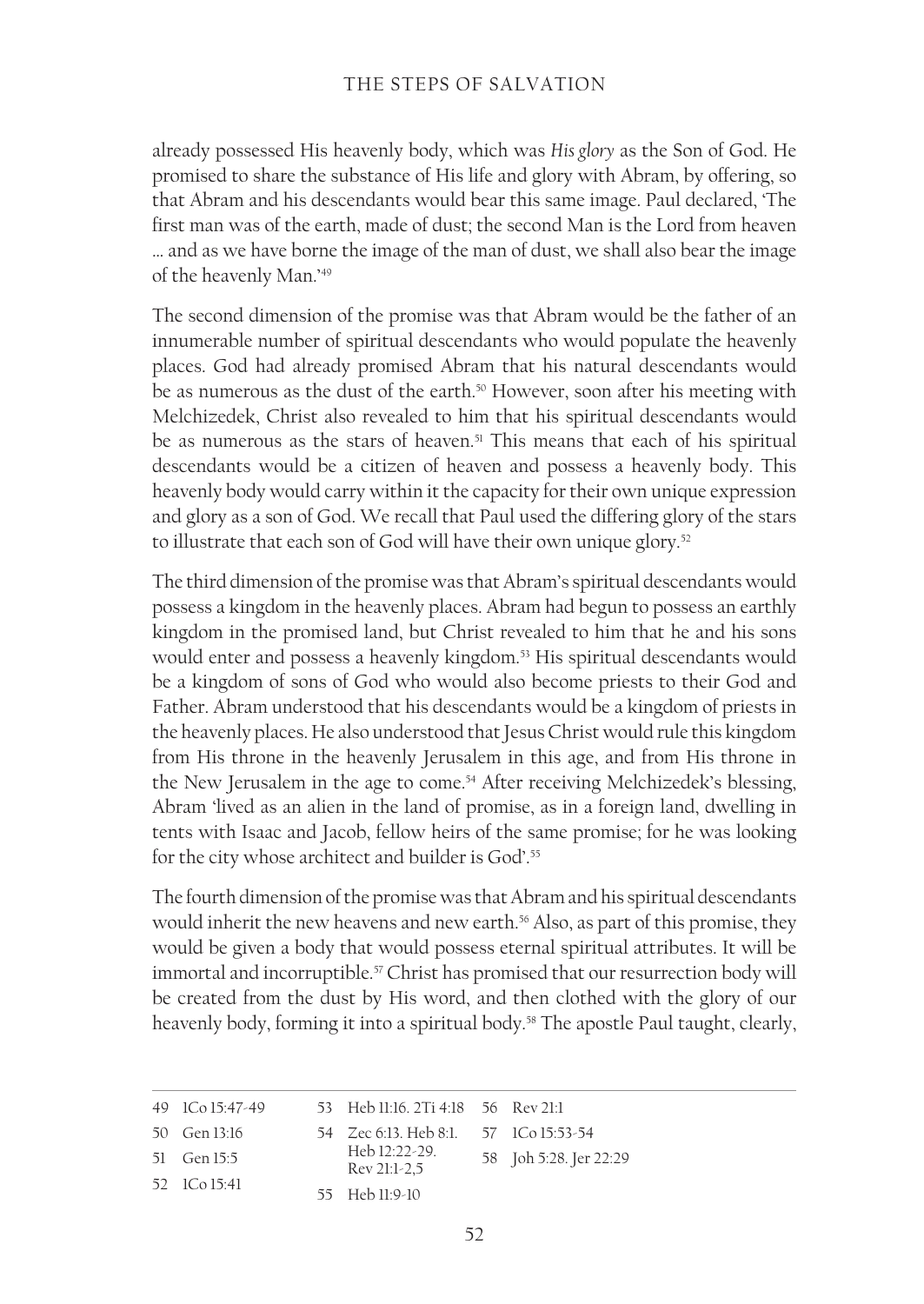that there is a natural body and there will also be a spiritual body.59 Our spiritual body will be the same as Christ's resurrection body, which is both physical and spiritual.<sup>60</sup> It will be the body of our eternal expression as both sons of God and priests according to the order of Melchizedek.

When the apostle Paul declared that Abraham became 'the heir of the world' by faith, he was primarily referring to the world to come.<sup>61</sup> In a parallel passage from his letter to the Hebrews, he explained that God will not put 'the world to come' in subjection to angels.<sup>62</sup> However, He will subject the new heavens and earth to the spiritual descendants of Abraham. The new heavens and new earth will be administered from the New Jerusalem and will be the context for the priestly expression of a great multitude of sons of God.<sup>63</sup> The capacity by which this eternal and perpetual priesthood operates is the power of an endless life.<sup>64</sup> Through offering, there will be an everlasting increase of the life of God. Because of this increase, the righteousness of God will increase forever and ever.65 Peter proclaimed, 'According to His promise, we look for a new heavens and new earth in which righteousness dwells.'<sup>66</sup>

## **The Word of Yahweh – the covenant of sonship**

The third encounter between Christ and Abram is recorded in Genesis chapter fifteen. We read that *the Word of Yahweh* appeared to Abram in a vision. 'The Word of Yahweh' is a title that belongs to the Son of God. He is the Word who was 'in the beginning with God'.<sup>67</sup> The Son of God is our Teacher and the Messenger of the covenant.68 In this interaction, Christ came to explain to Abram *how* he would inherit everything that had already been given to him in the fellowship of the communion meal. This was the manifestation of the glory of *the face of the man* to Abram.

#### *Do not fear*

The Word of Yahweh came to Abram and said, 'Do not [fear], Abram. I am your shield, your exceedingly great reward'.<sup>69</sup> In this way, the Lord identified three specific elements of the gospel that would be outcomes of Christ's ministerial work on the cross that would be given to Abraham and all of his descendants when received by faith.

| 59 ICo 15:44 | 63 Rev 21. Rev 22:3 67 Joh 1:1-2 |                       |
|--------------|----------------------------------|-----------------------|
| 60 Luk 24:39 | 64 Heb 7:16                      | 68 Isa 30:20, Mal 3:1 |
| 61 Rom 4:13  | 65 Isa 9:7                       | 69 Gen $15:1$         |
| 62 Heb 2:5   | $66$ $7 Pe$ $3:13$               |                       |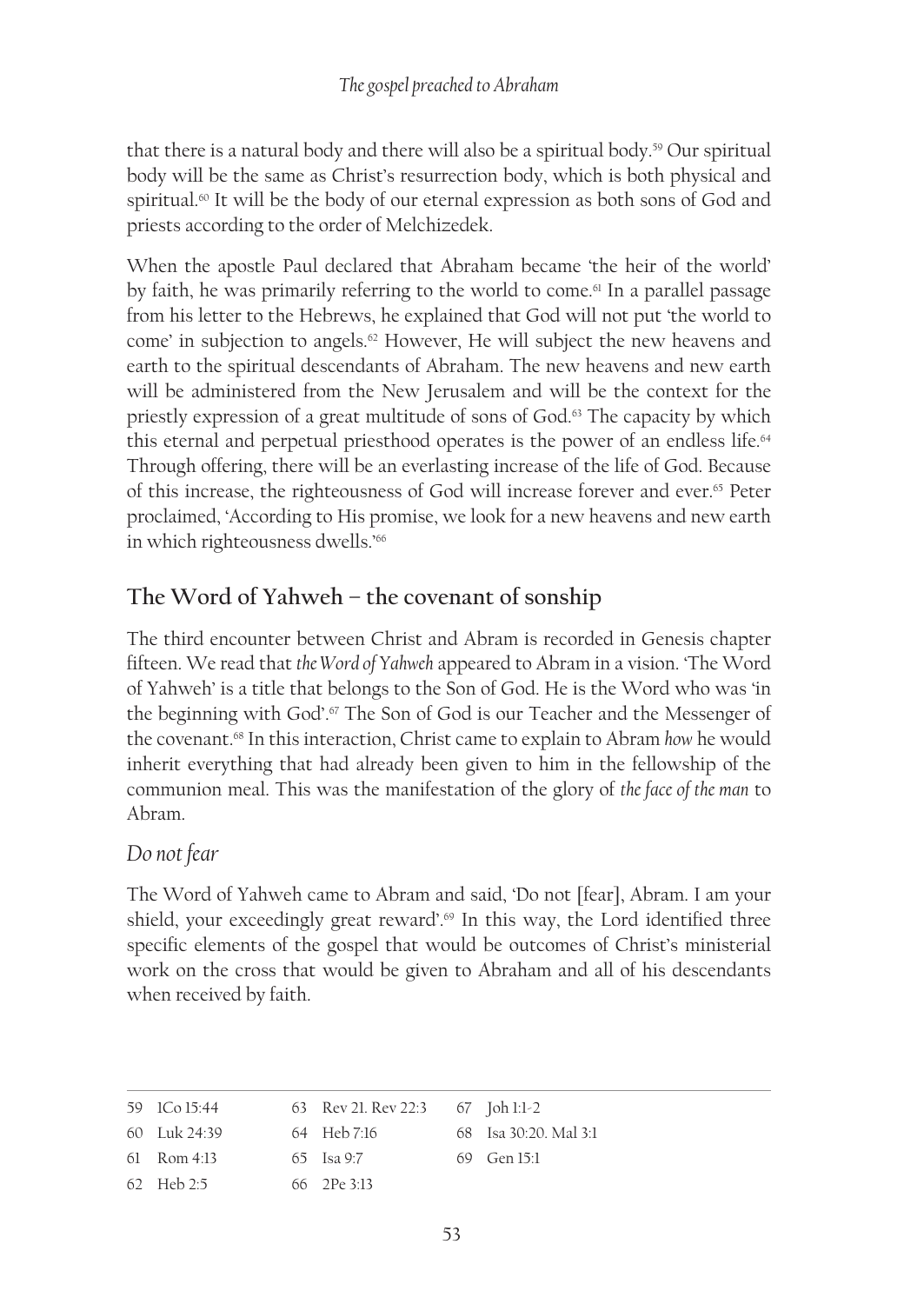He began by addressing Abram's humanity, in order to deliver him from anxiety and fear. What was the nature of Abram's fear? It is unlikely that Abram was gripped by the fear of man or the fear of physical death. He had just returned from one of the most amazing military conquests in history. He had become the king of kings of the ancient world, yet his heart was gripped by fear and depression.<sup>70</sup>

The source of Abram's depression was his inability, through the strength of his own flesh, to lay hold of what Melchizedek had given to him in the fellowship of the bread and wine.<sup>71</sup> He didn't even have the capacity to *believe* that such a high calling was possible for him to inherit. Abram also knew that he and his wife were incapable of having children.<sup>72</sup> How could he, then, possibly believe that he would become the father of natural descendants, not to mention becoming the father of a great multitude of spiritual sons who would also be sons of God. The seemingly unbridgeable gap between the Lord's high and lofty calling and the reality of his situation led him to depression.

The Lord addressed Abram's depression with a simple command, 'Do not fear.'73 When Abram received this command and turned to the Lord in the vanity of his position, the veil of his fear and depression was removed from his heart at the Lord's request.<sup>74</sup> Once Abram began to look to the Lord, as someone who was bankrupt in spirit, the Word of Yahweh took him outside and told him to look into the heavens.75 When Abram obeyed this command, he was able to look into the heavenly places and see, by revelation, a great multitude of sons of God who were as innumerable as the stars of heaven.<sup>76</sup> Even though Abram could not count the number of them, he nevertheless understood that God had predestined and called every one of these sons of God by name.<sup>77</sup>

#### *I am your shield*

Following this revelation, Abram 'believed in the Lord [Yahweh], and He reckoned it to him as righteousness'.78 Abram was able to believe because He received the faith of Yahweh as a gift. We recall that the Word of Yahweh had said to him, 'I am your shield.' This simply means 'I am your faith'. When the apostle Paul described the armour of the Lord, in his letter to the Ephesians, he identified that the shield is 'the shield of faith'.79 As with all the armour of God, the shield of faith belongs to Him. It is *His faith* that is given to us as a gift, to become our faith. We know that the Scripture exhorts us to have the faith of our father Abraham.<sup>80</sup> The only reason

| 70 Pro 12:25     | 74 2Co 3:16 78 Gen 15:6          |                    |
|------------------|----------------------------------|--------------------|
| 71 Gen 14:18-19. | 75 Mat 5:3. Gen 15:5 79 Eph 6:16 |                    |
| Pro 13:12        | 76 Heb 11:12                     | 80 Rom 4:11-12,16. |
| 72 Gen 17:17     | 77 Isa 40:26                     | Gal 3:7,9          |
| 73 Gen 15:1      |                                  |                    |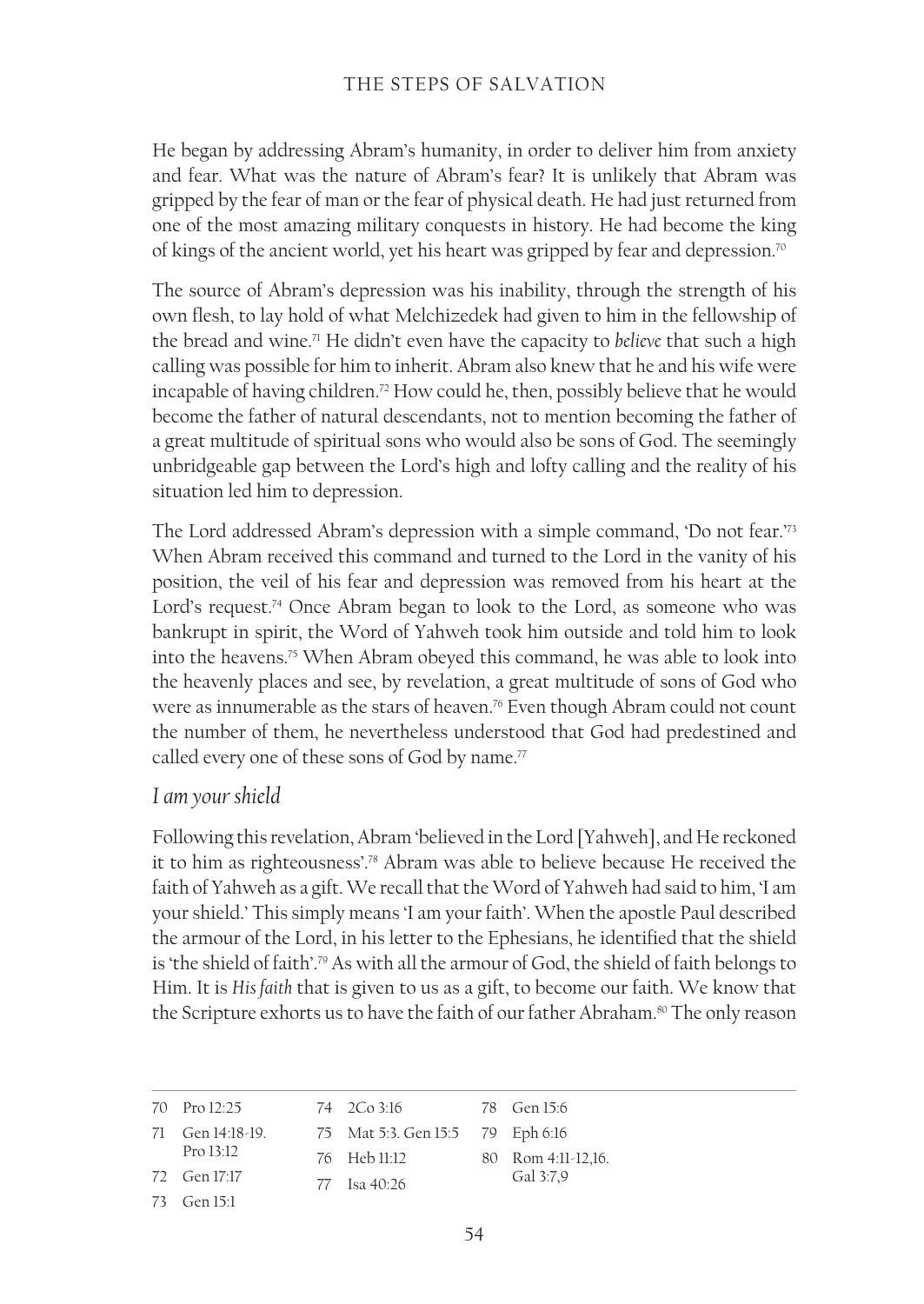that this is possible is because Abraham received the faith of the Son of God − and we are able to receive this very same faith.

This is a most remarkable and significant point. Every Christian must recognise that Jesus Christ is the Author and the Perfecter of all faith.<sup>81</sup> We cannot believe to become a son of God without first receiving the faith of *the* Son of God! Jude explained that this is the faith that was 'once for all handed down to all the saints'.<sup>82</sup> It is the faith that was given to Abraham, and to all the heroes of faith noted in the Old Testament.<sup>83</sup> It is the same faith that was given to the apostles and is available for every New Covenant believer. The apostle Peter wrote to all those who had obtained this 'like precious faith'.<sup>84</sup> Paul testified, 'I have been crucified with Christ; and it is no longer I who live, but Christ lives in me; and the life which I now live in the flesh I live by the faith of the Son of God.'85

Having said in his letter to the Ephesians that we must take up the shield of the Lord's faith, Paul added a further element in his letter to the Thessalonians by saying that we must put on 'the breastplate of faith *and love*'.86 When the faith of the Son of God has been given to us, and is working by the love of God that has been poured into our hearts through the Holy Spirit, we can believe to be a son of God and live as a son of God.<sup>87</sup> It is 'faith working by love' that compels us to present our bodies as a living sacrifice so that we can do the works of our sonship that have been prepared by the Father for us to do.<sup>88</sup>

### *I am your reward – exceedingly abundantly*

The Word of Yahweh said to Abram, 'Do not [fear], Abram, I am your shield, your exceedingly great reward'.<sup>89</sup> This is better translated as 'I am your reward – exceedingly abundantly'. We are reminded of the words of Jesus, 'I have come that they may have life, and that they may have it more abundantly'.<sup>90</sup> In the same way that the Son of God promised to be Abram's *faith*, He also promised to be his *life*. He promised to give him the divine nature as his eternal inheritance. We know that Abram did not possess the divine nature in his lifetime, but that he died in the faith of receiving this promise.<sup>91</sup>

In his letter to the Galatians, the apostle Paul identified this as the central focus of all the promises to Abraham. He defined the blessing of Abraham as 'the promise of the Spirit'.92 This is more than the promise of receiving the Holy Spirit. It is the promise of receiving the Holy Spirit, the Spirit of the Father, and the Spirit of the

| 81 Heb 12:2 | 85 Gal 2:20                      | 89 Gen 15:1        |
|-------------|----------------------------------|--------------------|
| 82 Jud 1:3  | 86 1Th 5:8                       | 90 Joh 10:10       |
| 83 Heb 11   | 87 Rom 5:5                       | 91 Heb 11:13,39-40 |
| 84 2Pe 1:1  | 88 Gal 5:6, Rom 12:1 92 Gal 3:14 |                    |
|             |                                  |                    |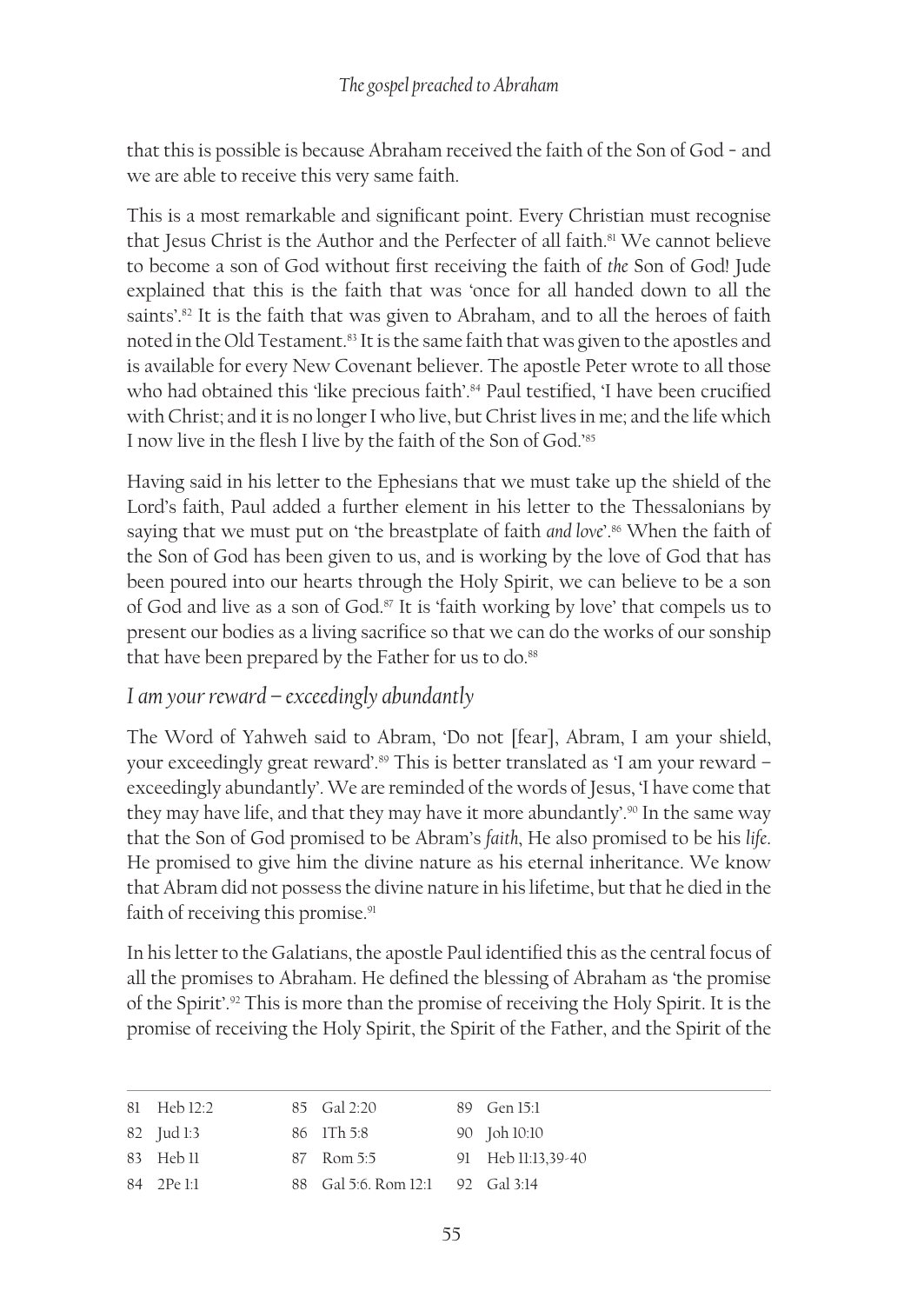Son. A person has been born of the Spirit once all three Members of the Godhead have come and taken up residence in their heart. Jesus said to His disciples, concerning the Holy Spirit, that He dwelt with them and would be in them. He also said, 'If anyone loves Me, he will keep My word; and My Father will love him, and We will come to him and make Our home with him.'93

In the process of new birth, we are born again of the incorruptible seed of the Father; then, Jesus Christ, personally, comes to take up residence in our heart by faith.<sup>94</sup> The parable of the sower teaches us, however, that if we do not proceed to join the fellowship of Christ's offering, the seed of our eternal life from the Father will die.<sup>95</sup> Furthermore, Jesus Christ will cease to reside within our heart. We know that this is possible, because Christ addressed the whole church of Laodicea by saying that He was standing on the outside and knocking on the door of their hearts.96 We need Christ to reside within our heart but, more than this, we need to join the fellowship of His offering so that His life is formed within us to become the substance of our eternal inheritance.<sup>97</sup>

Jesus Christ is our reward – exceedingly abundantly – when His divine nature is formed in us as we participate in the fellowship of His offering and sufferings. This is the outcome of the process that is best described as an 'offering transfer'.98 Our sin and iniquity has been transferred to Christ so that it can be removed from us in the fellowship of His sufferings. And, in this same fellowship, His life has been transferred to us so that it can be formed in us.

## **The covenant established through offering**

Having received all the promises from the Word of Yahweh, Abram proceeded to ask, 'O Lord God, how may I know that I may inherit it?'99 This was not a statement of unbelief. Abram was not asking the Lord to give him a sign before he would believe.100 We know that Abram had already believed in the Lord and it had been reckoned to him for righteousness.<sup>101</sup> He was asking the Lord for illumination regarding *the process* of receiving the inheritance. He wanted to know *how* he would personally inherit and, also, how his descendants would inherit the promises.

The Lord immediately revealed to Abram that all of the covenant promises would be inherited by participating in the fellowship of Christ's offering. He asked Abram to bring an offering that symbolically represented the offering of Christ on Calvary.102 Abram prepared the offering by cutting the three animals in half,

| 93 Joh 14:23                                                | 97 Gal 4:19  | 101 Gen 15:6 |
|-------------------------------------------------------------|--------------|--------------|
| 94 Eph 3:17. Gal 4:6 98 2Co 5:21. Isa 53:11 102 Gen 15:9-10 |              |              |
| 95 Mat 13:3-9                                               | 99 Gen 15:8  |              |
| 96 Rev 3:20                                                 | 100 Joh 6:30 |              |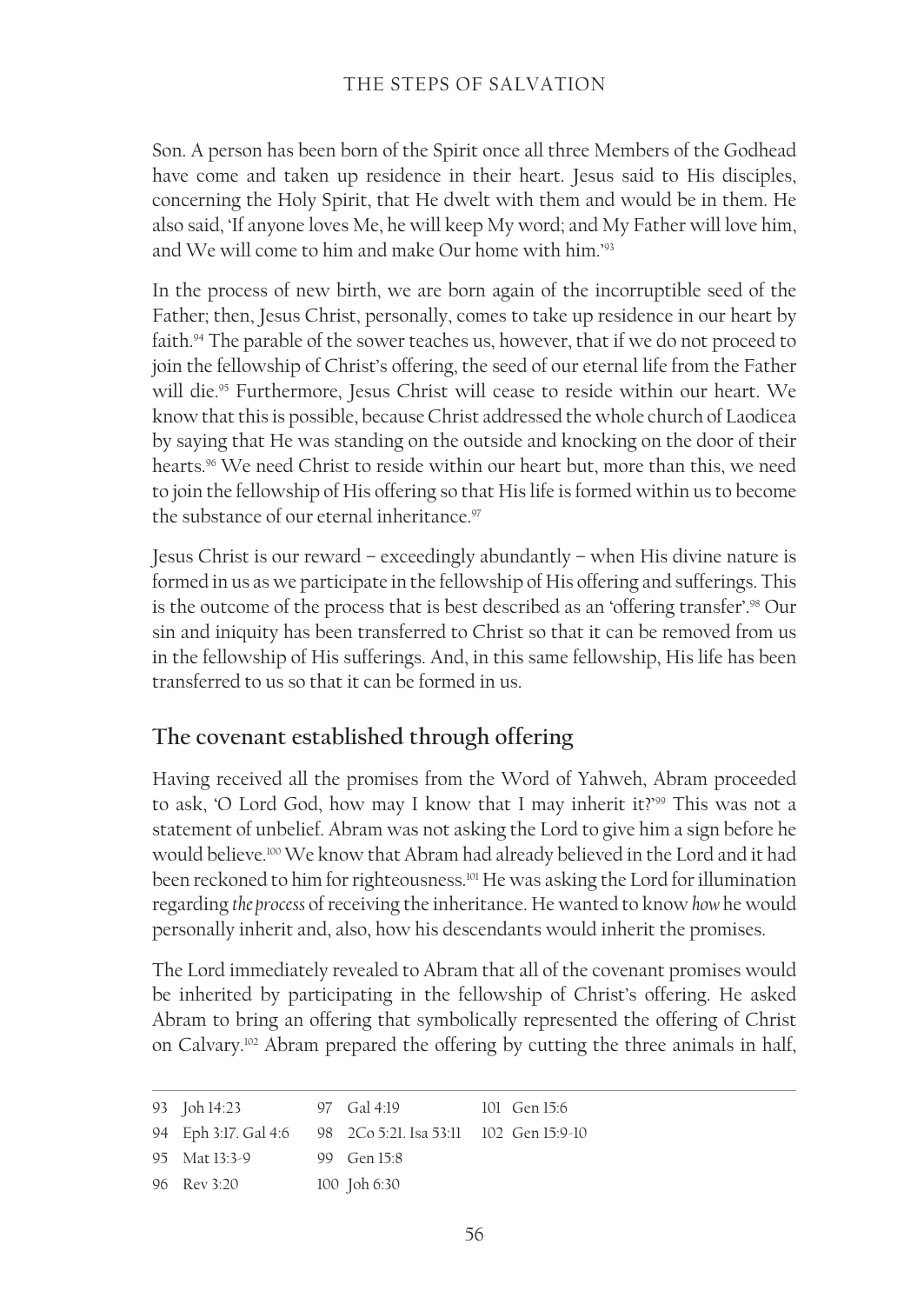and then, with the turtledove and pigeon, he placed the parts of the offering on the wood. Yahweh examined the offering by the light of His lamp, and ignited the offering with His fire. He then confirmed His covenant with Abram through His prophetic word. The animals, when cut in two, represented the numeric of '666', signifying that Christ would bear all the sin and iniquity of man in His physical body. We recall that the book of Revelation nominates this as the number of  $man<sup>103</sup>$ 

This offering revealed to Abram that Christ would condemn sin in His flesh; judge the iniquity of mankind; and become the mediator of a new covenant with man, which would minister life and peace. However, the major lesson for Abram was that he and his descendants would need to *participate* in the fellowship of Christ's offering. The Word of Yahweh asked Abram to bring this offering so that He could teach him this fundamental principle. We recall that Abram was required to drive all the vultures away from the offering throughout the course of the day. When the sun went down, horror and great darkness came upon him.104

Abram endured the horror of great darkness until the Word of Yahweh returned and made a covenant with him in the fellowship of his offering. As we have noted, the covenant was ratified when a smoking furnace and a burning lamp passed between the two sides of the sacrifice. The smoking furnace came to ignite Abram's sacrifice to make it an acceptable offering. It signified that there would be a sanctifying, refining, and perfecting process for Abram and all of his descendants as they joined the fellowship of Christ's offering. Paul confirmed this for all New Covenant believers when he said that we must present our bodies as a living sacrifice to prove what the good, acceptable and perfect will of God is for our lives.

The burning lamp came to inspect Abram's sacrifice but, more than that, it came to inspect the one who was making the sacrifice. It came to inspect Abram's heart! We are reminded that the apostle John described the eyes of Christ as being 'like a flame of fire'.105 When Jesus addressed the church of Thyatira, He said, 'I am He who searches the minds and hearts.<sup>'106</sup> As the burning lamp passed between the pieces of the sacrifice, the eyes of Christ searched the depths of Abram's heart and brought illumination to him. Paul explained that this is the experience for all New Covenant believers when we pray in the Holy Spirit. Christ searches our heart and then intercedes for us according to the will of God. The Father answers the intercessory prayer of Christ by causing all things to work together for our good.<sup>107</sup>

<sup>103</sup> Rev 13:18 107 Rom 8:27-28

<sup>104</sup> Gen 15:12

<sup>105</sup> Rev 1:14

<sup>106</sup> Rev 2:23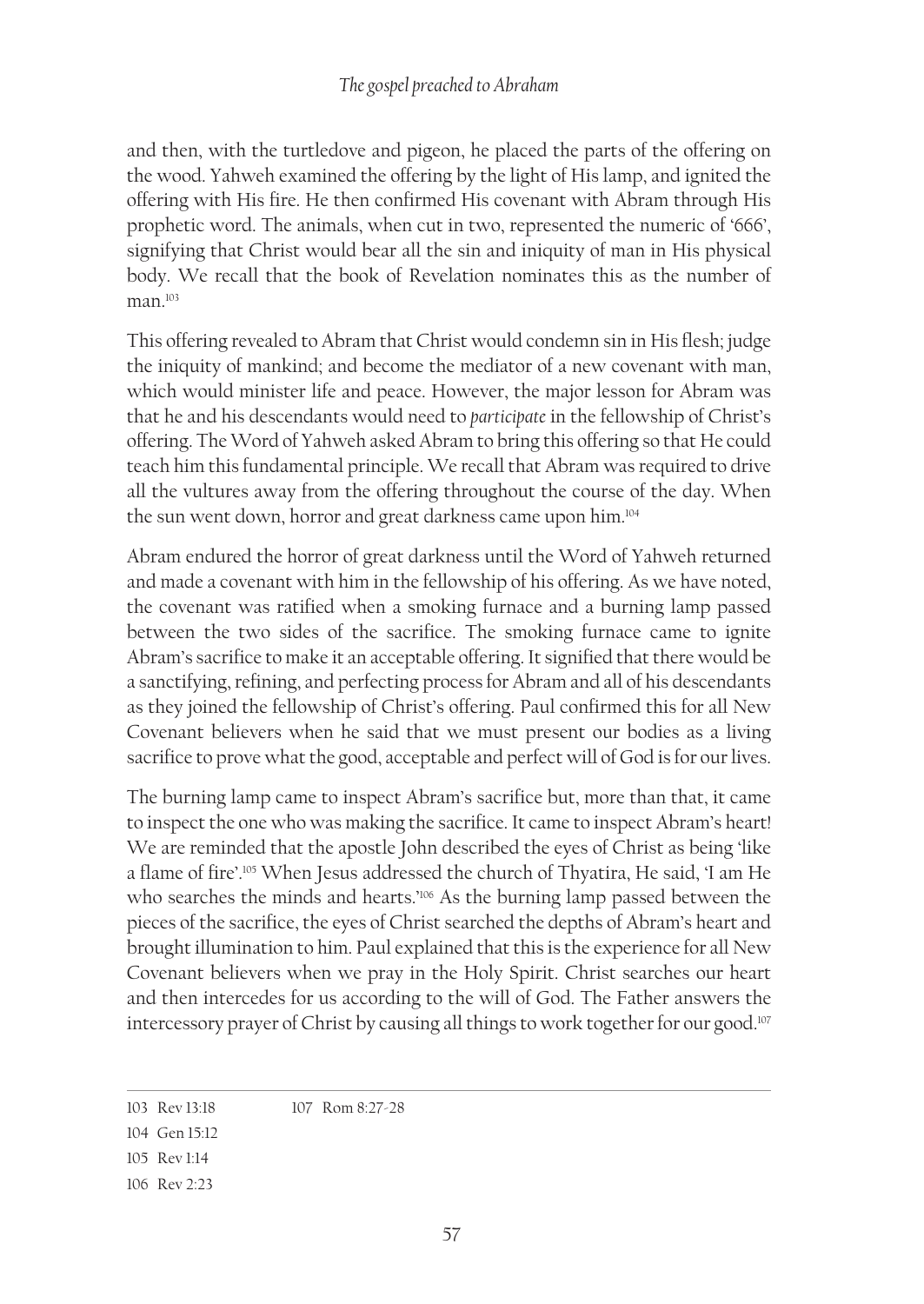#### THE STEPS OF SALVATION

As Abram participated in the fellowship of Christ's offering and the travail of prayer, the Word of Yahweh revealed to him how all things were going to work together for the good of his descendants. He explained that they would be enslaved and oppressed for four hundred years in Egypt, but that, after this time, they would be delivered with an abundance of possessions and given the promised land as their inheritance.<sup>108</sup> This miraculous deliverance and provision was guaranteed for the sons of Israel because their father Abram had entered into the travail of offering and prayer for their sake. When God heard their groaning in Egypt, He remembered the covenant that He had made with Abram.109

#### **God Almighty − the inheritance of sonship**

The fourth encounter between Christ and Abram is recorded in Genesis chapter seventeen. When Abram was ninety-nine years old, the Lord appeared to him, and said, 'I am God Almighty [El Shaddai]; walk before Me, and be blameless'.<sup>110</sup> In this interaction, the Son of God manifested the glory of *the face of the eagle*, which is the revelation of the fatherhood of God. God Almighty began by confirming Abram's personal discipleship and sanctification. However, He immediately proceeded to identify the covenant that He was making with Abram and *his household*. This covenant had significant implications for his marriage and family.

#### *A new name*

The Lord began by saying, 'Behold, My covenant is with you, and you will be the father of a multitude of nations. No longer shall your name be called Abram, but your name shall be Abraham.'111 We know that the biblical meaning of a name is much more than a title. It defines who God has called a person to be. For this reason, there are many examples in the Scripture where God changed a person's name so that it was consistent with His call and predestination for their life. In this case, the Lord changed the name of Abram, which means 'exalted father', to Abraham, which means the 'father of a multitude'.

When we consider all of the promises that God had made to Abraham , we immediately recognise the significance of this new name. However, the most remarkable characteristic of his new name was how it was given to him. Yahweh gave him the new name of Abraham by embedding a portion of His own name (YHWH) into the name of Abram. The significance of this is twofold. In the first case, it signifies that Yahweh gave Abraham an inheritance in His own name.

<sup>108</sup> Gen 15:13-16

<sup>109</sup> Exo 2:24

<sup>110</sup> Gen 17:1

<sup>111</sup> Gen 17:4-5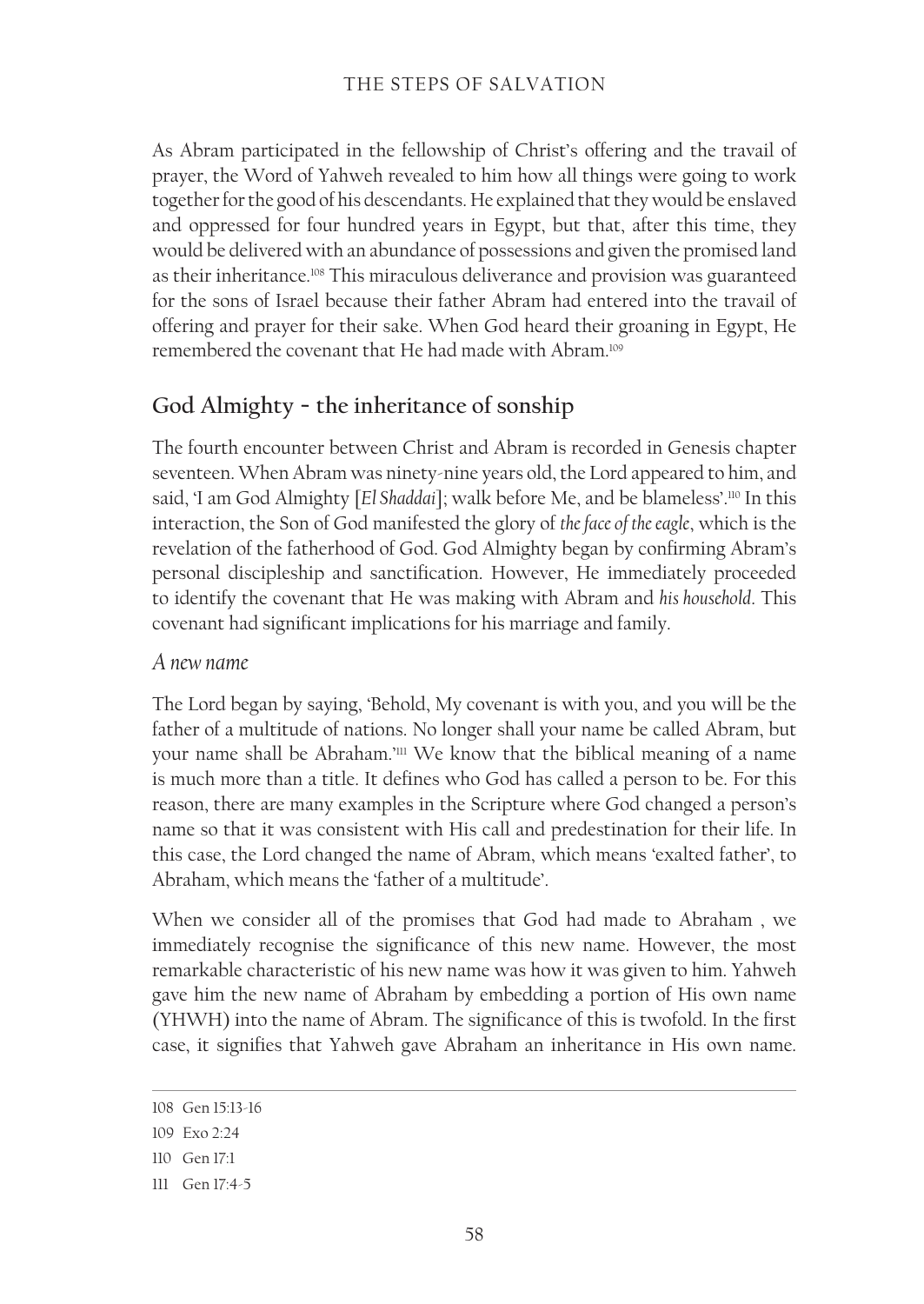In the second case, it signifies that Abraham received a portion of the capacity that belongs to the name of Yahweh, in order to fulfil the mandate that belonged to his new name as the father of many nations.

Further to this, the Lord said to Abraham, 'As for Sarai your wife, you shall not call her name Sarai, but Sarah shall be her name.'112 In this way, the Lord instructed Abram to give Sarai the *same portion* of the name of Yahweh that he had already received so that her new name would be Sarah. This inheritance in the name of Yahweh was given to them as a couple, and they were to fulfil, as a couple, the predestination that belonged to their new names. The Lord gave Abraham the mandate of recognising his wife's predestination in relation to their house, and he was told to name her so that she would receive the capacity to fulfil her predestination. The Lord declared to Abraham, 'I will bless her and she shall be a mother of nations.'113

#### *Abraham's cry*

We recall that the Word of Yahweh had already addressed the veil of fear and depression over Abraham's heart in relation to his own incapacity to have children. Abraham had already received the faith of the Son of God in relation to his own predestination to become the father of a multitude of nations. The major crisis for Abraham in this interaction with God Almighty was his incapacity to believe *in relation to his wife*. When he turned away from the Lord and began to look at his wife's incapacity to bear children, and at his own weakness *in relation to her,* he became susceptible again to a veil of unbelief and fear. This veil caused him to laugh at the Lord's promise that they would have a son in their old age.<sup>114</sup>

Abraham's unbelief in relation to his wife's new name prompted him to say to the Lord, 'Oh, that Ishmael might live before You!'115 It is important to recognise the difference between Abraham's earlier prayer concerning Eliezar of Damascus and this latter prayer concerning Ishmael.<sup>116</sup> In the earlier prayer, we know that Abraham was struggling with depression concerning the magnitude of the Lord's promises and the weakness of his own physical body. In this latter prayer, Abraham was struggling with the incapacity of his wife, who was bone of his bone and flesh of his flesh, and his own inability to call her to the faith of her name. He even prayed that the Lord would accommodate the carnal mode that she had introduced into their household.117 Abraham was reticent to call his wife to the

- 114 Gen 17:17
- 115 Gen 17:18

<sup>112</sup> Gen 17:15 116 Gen 15:2-3

<sup>113</sup> Gen 17:16 117 Gen 17:18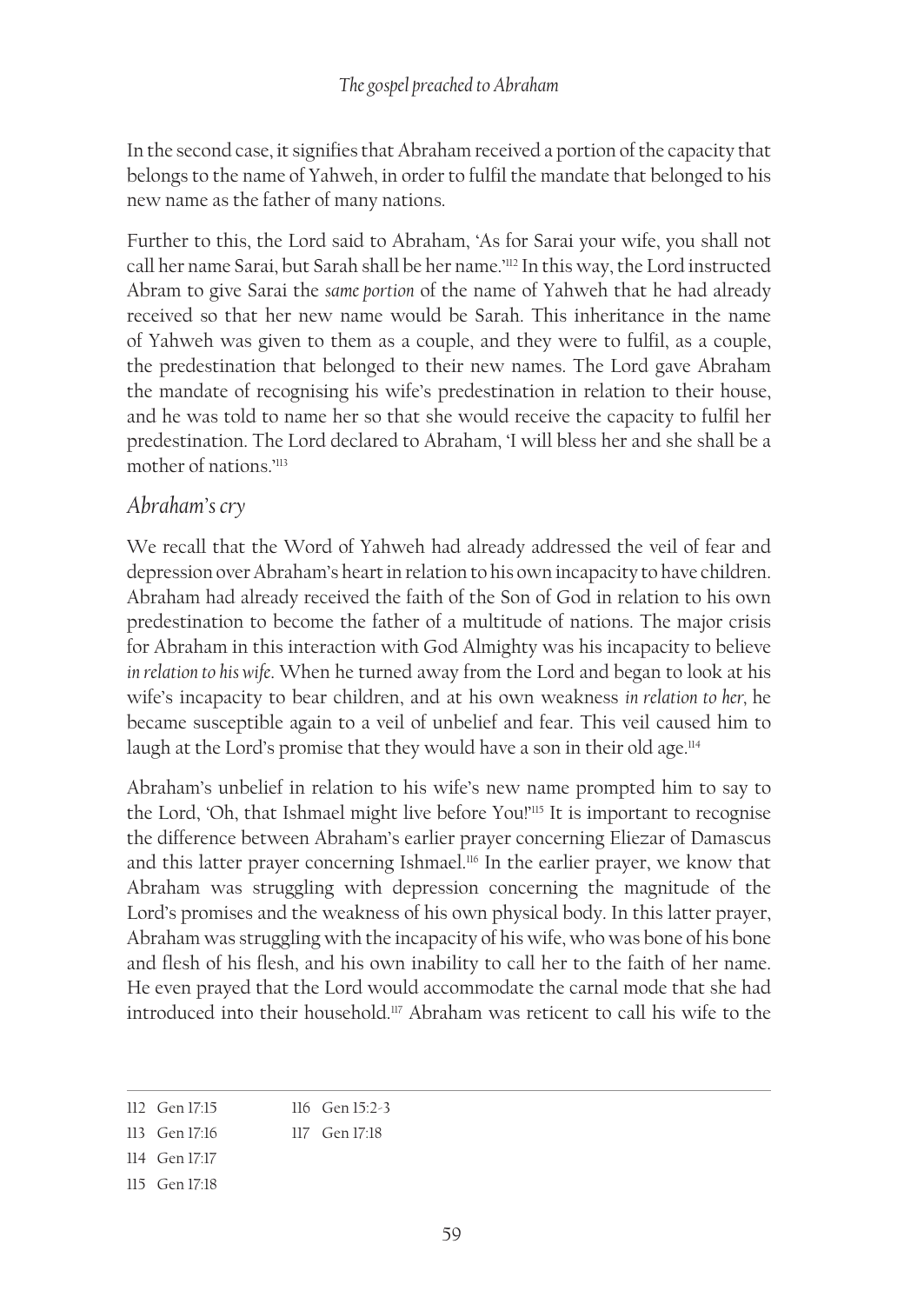faith that God wanted to give them as co-heirs of the grace of life in their marriage and family.

#### *The covenant of circumcision*

The answer to this predicament for both Abraham and Sarah was in *the covenant of circumcision* that God Almighty established with Abraham for his own sake, the sake of his household, and all his descendants.118 We know that the Lord had already made a covenant with Abraham when the smoking oven and burning lamp passed between the pieces of his offering.119 However, this covenant was not in Abraham's physical flesh until he was circumcised as the sign of the covenant.<sup>120</sup> Circumcision was given to Abraham as a symbol of the cross. It is the work of the cross of Christ to cut the propensity to sin from the flesh of mankind, and to cut the flesh of mankind into the Everlasting Covenant.

When Abraham was circumcised in the flesh, the capacity of Yahweh that belonged to his new name was activated and made available to him in his physical body. Further to this, the cross of Christ was established as the foundation of his marriage covenant. The capacity of Yahweh that had been activated in his flesh, and in his marriage, was the power of the love of God. We recall the words of the apostle John, 'God is love, and the one who abides in love abides in God, and God abides in him'.121 We know that the name of Yahweh is endued with the love of Yahweh. In His prayer as High Priest, Jesus declared that He had made the Father's name known to the disciples so that His love would be in them.<sup>122</sup>

The mandate to fulfil the will of God in their flesh and to bring forth the promised seed was resident in the new names that had been given to Abraham and Sarah.<sup>123</sup> However, the grace to fulfil this mandate was not *activated* until Abraham joined the fellowship of the sufferings of Christ in his flesh, and joined his wife to the fellowship of the cross of Christ in their marriage. In this fellowship, the love of God was given to them. The love of God cast out all their anxieties and fears concerning their own inadequacies, and made the grace of life available to them in their marriage.124 The divine power, given to Abraham and Sarah by the love of God, was manifest in the weakness of their mortality as resurrection power. Even though they had no physical capacity to conceive a child in their old age, they were quickened in their mortality, and the promised seed was brought forth.<sup>125</sup>

| 118 Gen 17:9-10         | 122 Joh 17:26    | $125$ Rom $4:19$ . |
|-------------------------|------------------|--------------------|
| $119$ Gen $15:18$       | 123 Gen 17:5.    | Heb 11:11-12       |
| 120 Gen 17:11           | Gen 17:15-16     |                    |
| $121 \quad 1$ In 4:8,16 | $124$ 1 [n 4:18] |                    |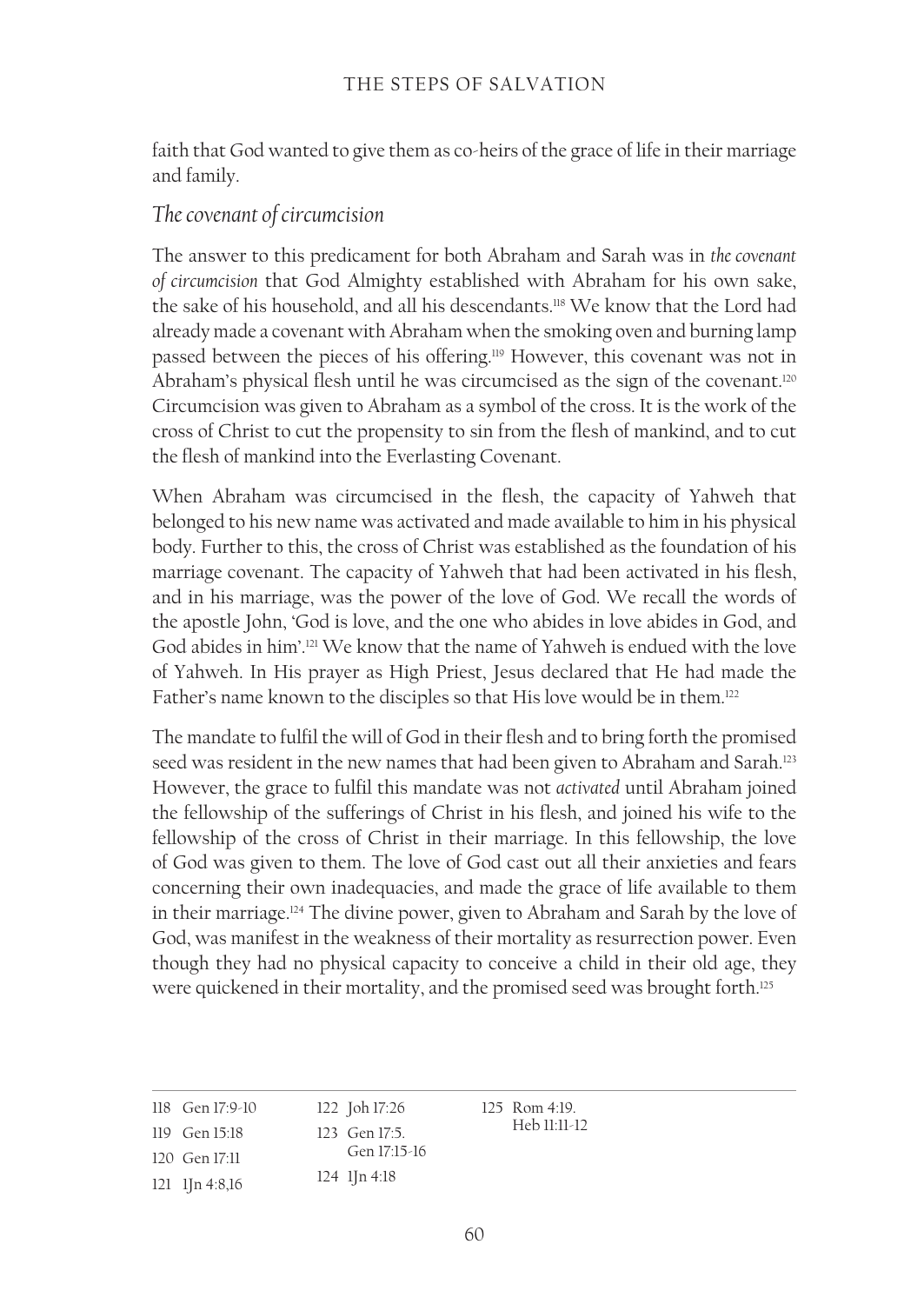## *Children of the promise*

When Isaac was born as the promised seed and the heir of all the promises of the covenant, the promise of the adoption was established in the house of Abraham. Isaac was brought forth in a covenant house as a son of God. God had promised him, 'In Isaac, your seed shall be called'.<sup>126</sup> Paul continued, 'It is not the children of the flesh who are children of God, but the children of the promise who are counted as the seed'.127 Paul was comparing Ishmael, who was brought forth by Hagar, with Isaac, who was brought forth by Sarah. In his letter to the Galatians, Paul went further by likening these two motherhoods to two different covenants that produce two different kinds of offspring.128

As he reflected on the household of Abraham to illustrate his point, Paul identified the reality that he who was born according to the flesh persecuted him who was born according to the Spirit.<sup>129</sup> We recall that Ishmael mocked Isaac on the day that Isaac was weaned.<sup>130</sup> However, by this time, both Abraham and Sarah were committed to the cross of Christ in their marriage. Having previously been compelled by his wife to embrace the carnality that she had introduced into their house, Abraham was now compelled by his wife to remove it.<sup>131</sup> We note that there had been a miraculous change in Sarah's mindset during this time. Despite his own personal grief and pain in removing Ishmael from his house, Abraham had the capacity to do this by the love and power of God that had been given to him.132

Much more significantly, Abraham and Sarah had the capacity, by the love and power of God that had been given to them, to nurture Isaac and bring him up in the training and admonition of the Lord.<sup>133</sup> Abraham's household was no longer governed by a spirit of fear; rather it was a God-fearing house. Abraham possessed love, power and a sound mind.134 The Lord testified concerning Abraham, 'I have known him, in order that he may command his children and his household after him, that they keep the way of the Lord, to do righteousness and justice, that the Lord may bring to Abraham what He has spoken of him'.135

When Christian parents have been named by Yahweh and empowered by the love that comes from Him in the fellowship of His name, they will be able to nurture the divine nature that has been given to their children according to the promise of God. They will have the grace to train and admonish their children in the way that they should go.136 The children will learn obedience from their parents, and the blessing of Abraham will be established in their house. The evidence that

| 126 Rom 9:7       | 130 Gen $21:8-9$   | 134 2Ti 1:7           |
|-------------------|--------------------|-----------------------|
| 127 Rom 9:8       | 131 Gen $21:10$    | 135 Gen 18:19         |
| 128 $Gal 4:24-31$ | 132 Gen $21:11-14$ | 136 Pro 22:6. Eph 6:4 |
| 129 Gal $4:29$    | 133 Eph 6:4        |                       |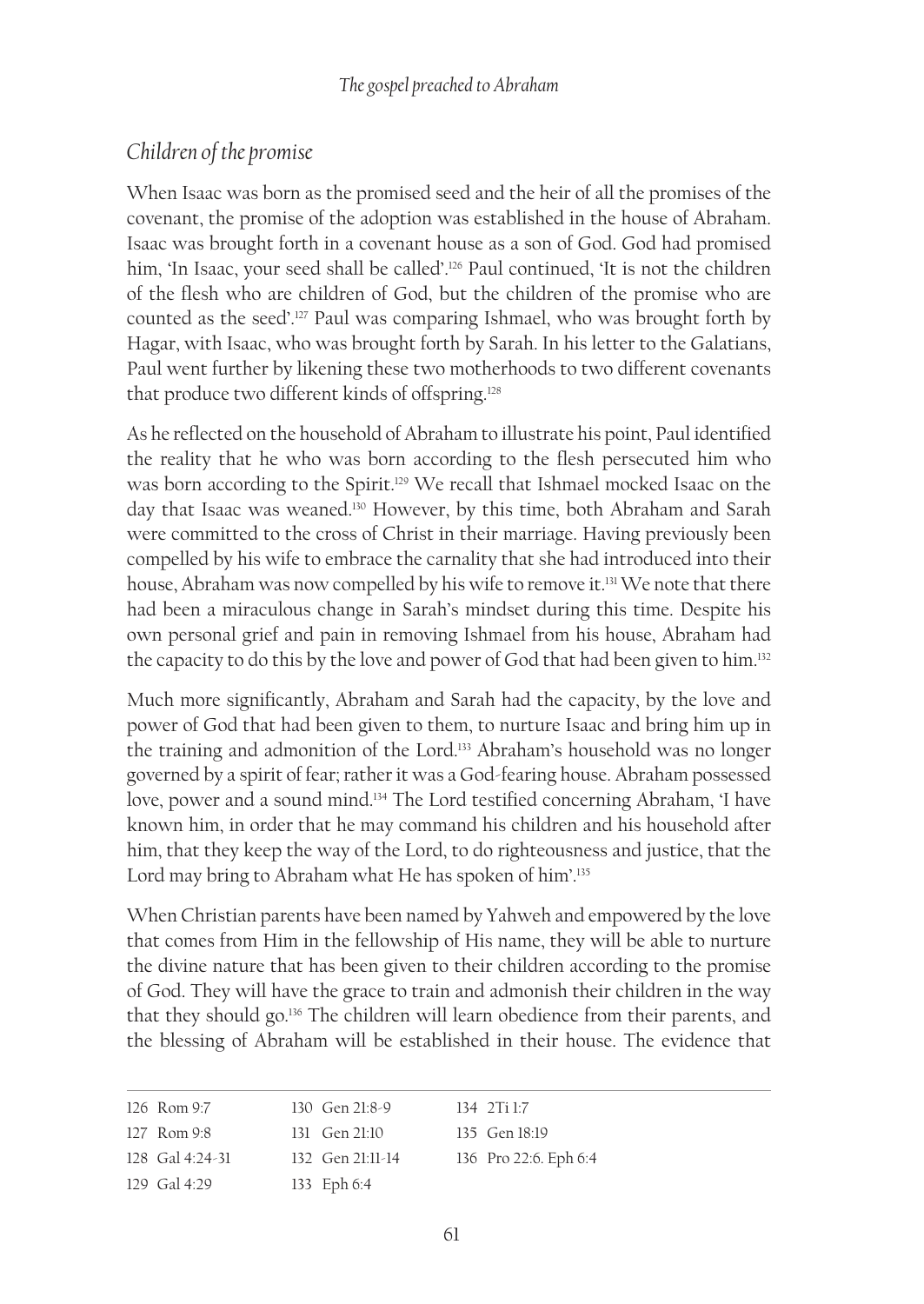Isaac had learned obedience from his parents during his formative years was his willingness to join his father in the fellowship of offering on Mt Moriah.<sup>137</sup>

### **The blessing made sure to all generations**

On the basis of Abraham's faith and obedience on Mount Moriah, the sevenfold promise of God was confirmed to him, his household, and his descendants, by the word of the oath.138 The writer to the Hebrews was referring to this specific interaction on Mount Moriah when he said, 'When God made a promise to Abraham, because He could swear by no one greater, He swore by Himself, saying, "Surely blessing I will bless you, and multiplying I will multiply you".'139

The blessing of Abraham was made sure to all generations and all the families of the earth because of Abraham's faith and obedience. The Lord proclaimed to him, 'By Myself I have sworn … in your seed all the nations of the earth shall be blessed, because you have obeyed My voice.'140 The book of Hebrews tells us that God confirmed His covenant to Abraham by the word of the oath, because He wanted to demonstrate the immutability of His purpose to the heirs of the promise.141 The purpose of God has been unchangeable since before the foundation of the world. The gospel of sonship that was preached to Abraham is the same gospel that was preached by Christ and the apostle Paul, and must be preached in every age and generation of the church. It is the gospel of sonship that must be proclaimed in all nations.

<sup>137</sup> Gen 22:6-8 141 Heb 6:17

<sup>138</sup> Gen 22

<sup>139</sup> Heb 6:13-14. Gen 22:16-18

<sup>140</sup> Gen 22:16,18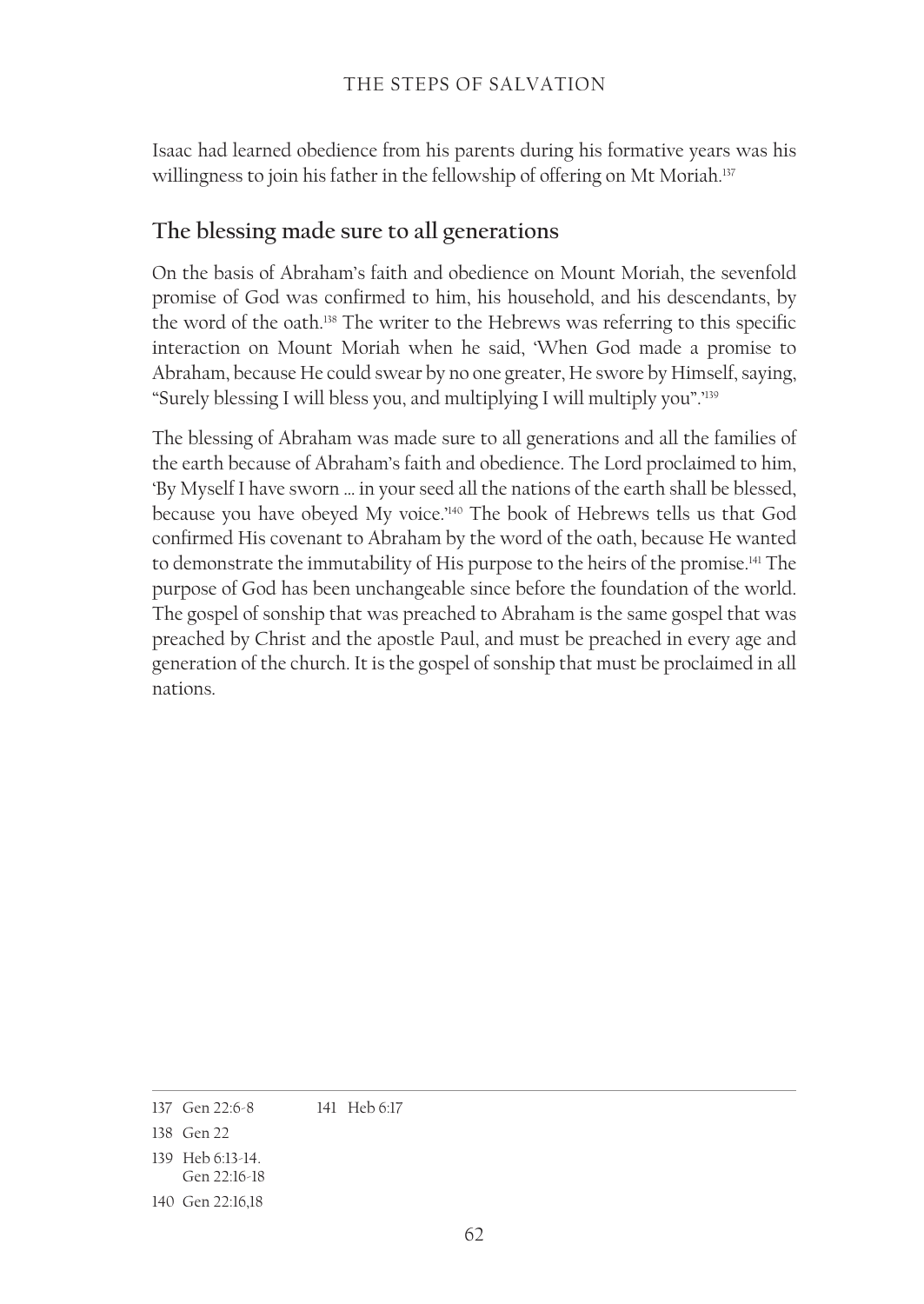# CHAPTER 5 The four faces in Jesus Christ

Prior to Christ's appearing, the four faces of the administration through which God's covenant purposes were being facilitated on earth, resided in the realm of the angels.1 When Christ came in the flesh, He was made lower than the angels; yet He was 'crowned with glory and honour'.<sup>2</sup> The glory of sonship, which the apostle John described as being full of grace and truth, was able to be seen, or beheld, by others.3 This means that Jesus Himself was expressing, or communicating, the glory of God's grace as He personally ministered on the earth for three and a half years. The operation of the four faces had moved from the angelic administration and was now embodied in the Son of Man.

Indeed, this fourfold expression of grace in Christ was prophesised by Isaiah. With respect to Immanuel, the Child who would be born to the virgin Mary, Isaiah declared, 'His name will be called Wonderful Counsellor, Mighty God, Eternal Father, Prince of Peace.<sup>24</sup> These four names correspond to the four dimensions

<sup>1</sup> Eze 1:4-28

<sup>2</sup> Heb 2:9

<sup>3</sup> Joh 1:14

<sup>4</sup> Isa 9:6. Isa 7:14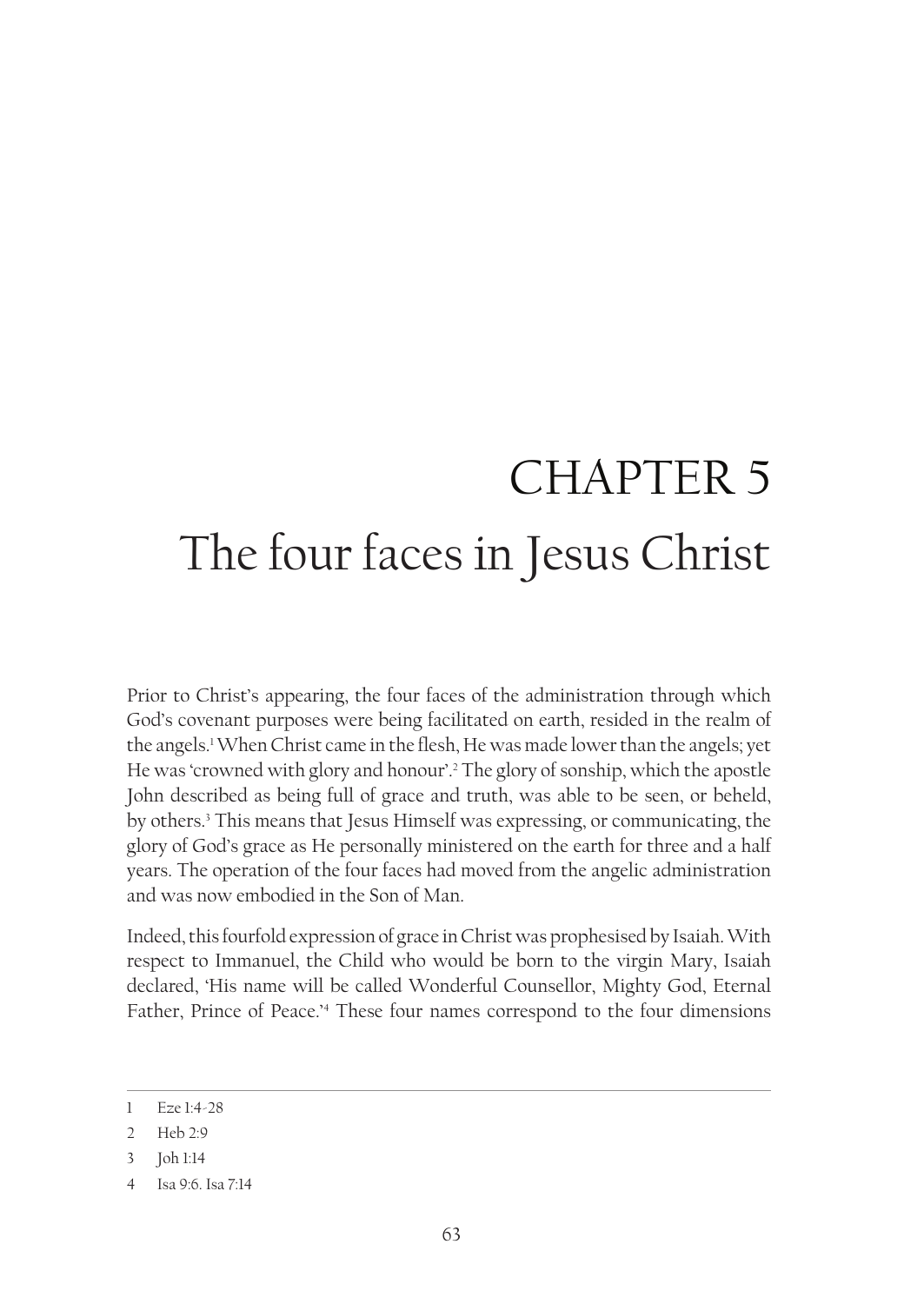of grace that men beheld from His face. He was Yahweh, who was revealing the fullness of God's grace to the world.

*Wonderful Counsellor* refers to the ministry of *the word of God*. A counsellor is a person who gives instruction. Jesus revealed Himself in this way to His disciples when He said to them, 'Come to Me, all who are weary and heavy-laden, and I will give you rest. Take My yoke upon you and *learn from Me*, for I am gentle and humble in heart, and you will find *rest for your souls*. For My yoke is easy and My burden is light.'5 Jesus teaches us the knowledge that He learnt through the things that He suffered during His passion from Gethsemane to Calvary.6 This is the knowledge through which Christ justified many.<sup>7</sup>

*Mighty God* refers to the ministry of *the Spirit of God*. The Son had come to reveal the glory of the Father. King David prophesised that those who look into the face of the King of glory (who is Yahweh, 'strong and mighty') receive blessing and righteousness from the Father.<sup>8</sup> It is the Holy Spirit who shines the light of the glory of God from the face of the King of glory (Christ) into our hearts. By this means, we are being blessed with illumination to see that which is spiritual, and are being transformed into the image of Christ's sonship 'from glory to glory'.9

*Eternal Father* refers to the ministry of *the love of God*. The call to sonship, and the travail of fatherhood to bring forth sons of God, reveal the grace of love.10 God the Father has named every fatherhood in heaven and on earth.<sup>11</sup> He named the fatherhood of Adam, which brings forth what the Scriptures call 'the natural man' through the process of procreation.12 The Father also named the fatherhood of heaven (or that which is from above). This is the fatherhood of Christ, who was the first of a new creation. As such, He is the father of a new species of humanity that is spiritual. He, through the travail of offering, sees His life multiplied and formed in others through the ministry of His body, the church. He, as the last Adam, sees His own seed.<sup>13</sup>

*Prince of Peace* refers to the ministry of *the life of God as the light of the world*. Christ, the great High Priest after the order of Melchizedek, gave His disciples the bread and wine of the Everlasting Covenant.<sup>14</sup> This was His own life, given to them as their life, through participation in the fellowship of His offering. Through the priestly action of offering Himself, He 'abolished in His flesh the enmity, that is, the law of commandments contained in ordinances, so as to create in Himself one new man from the two, thus making peace'.<sup>15</sup> Furthermore, when Jesus rode into Jerusalem

| 5 Mat 11:28-30 | 9 $2Co3:18$                                    | $13 \text{ Isa } 53:10.$        |
|----------------|------------------------------------------------|---------------------------------|
| 6 Heb 5:8      | $10 \quad 1$ [n 3:1]                           | 1Co15:45                        |
| 7 Isa 53:11    | $11$ Eph 3:14-15                               | 14 Heb 5:10.<br>$I$ uk 22.19-20 |
| 8 Psa $24:5-8$ | $12 \quad \text{1Co } 2:14.$<br>$1Co 15:44-46$ | 15 Eph 2:15                     |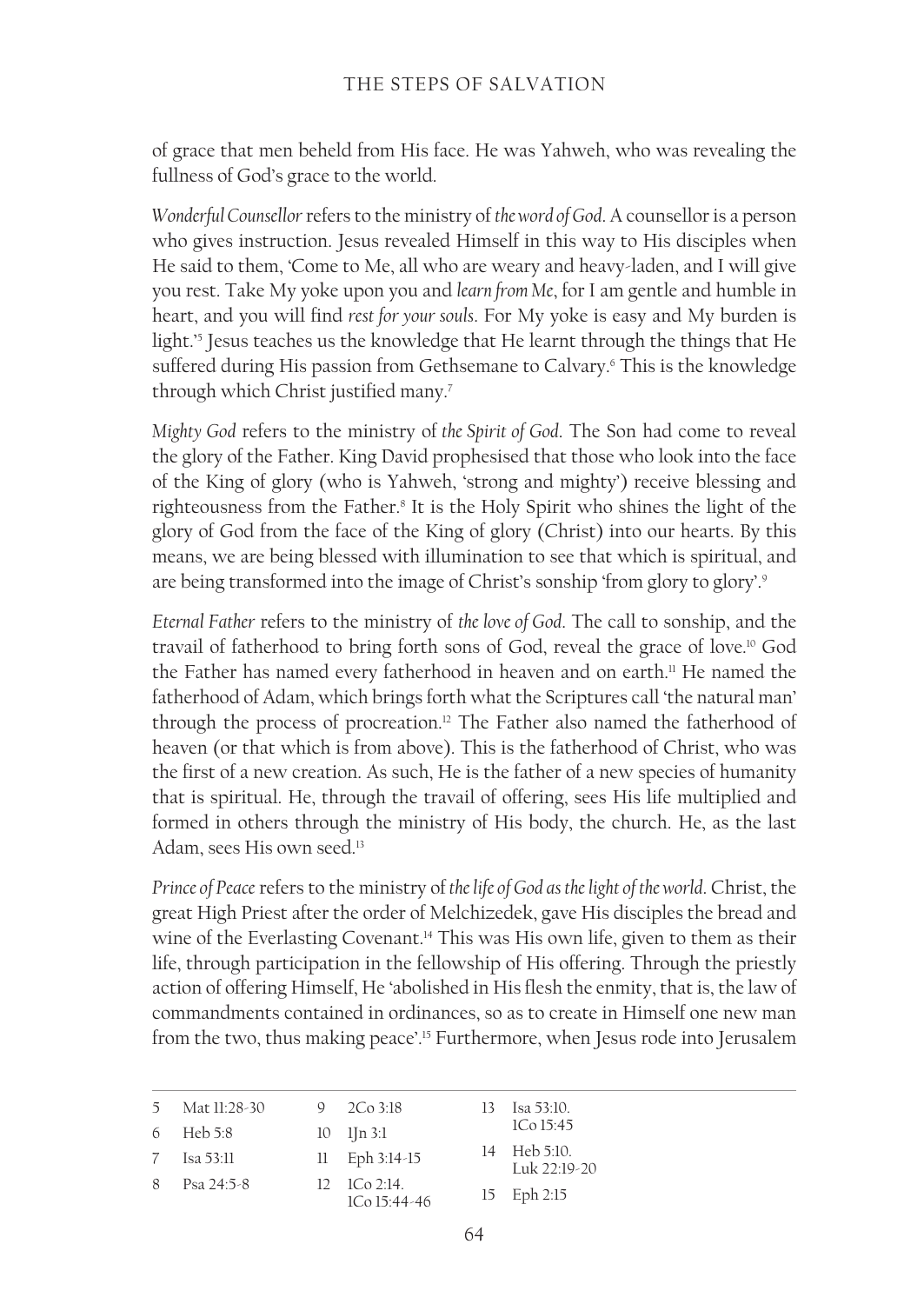on a donkey, prior to His crucifixion, the people cried out, 'Hosanna to the Son of David', and called Him 'the prophet from Nazareth of Galilee'.<sup>16</sup> As the Prophet-Priest, Christ cleansed the temple, saying, 'My house shall be called a house of prayer.'17

## **The prayer of our great High Priest**

Just prior to the commencement of His passion from Gethsemane to Calvary, Jesus prayed to the Father. In His prayer, recorded in John chapter seventeen, Jesus noted that the hour had come for the Son to be glorified on the cross.18 By this means, the glory of the Father (which is the glory of sonship) would be revealed from His beaten and marred face as light that would illuminate the hearts of those who would turn to Him and receive the light. Isaiah prophesised, 'Behold, My servant will prosper, He will be high and lifted up and greatly exalted. Just as many were astonished at you, My people, so His appearance [visage] was marred more than any man and His form more than the sons of men. Thus He will sprinkle many nations, kings will shut their mouths on account of Him; for what had not been told them they will see, and what they had not heard they will understand.'19

Jesus was also specifically praying that, through His offering, a corporate body would be created.<sup>20</sup> By this means, the operation of the four faces, which had been revealed through the works that He had done in His own physical body, would be manifest in His corporate body.<sup>21</sup> Jesus testified that He had given His disciples the four graces that belong to the identity and relationship of Yahweh. At the same time, He specified what the fruit of this grace would be in His disciples. That is, having received grace from Him, they would then stand in and express this grace as those who were born of God, and made one Spirit with Him as members of His corporate body.22

#### *The face of the ox*

Jesus had come to give His disciples *zoe* lif*e*. He prayed, 'As You have given Him authority over all flesh, that He should *give eternal life* to as many as You have given Him. And this is eternal life, that they may know You, the only true God, and Jesus Christ whom You have sent.'23 Christ was establishing them in a relationship with Himself, and with the Father, through the word that He had delivered to them.

|    | 16 Mat 21:9,11 | 20 Eph 2:15-22        |
|----|----------------|-----------------------|
|    | 17 Mat 21:13   | 21 Joh 17:22-23       |
|    | 18 Joh 17:1    | $22 \cdot 1$ Co 12:13 |
| 19 | Isa 52:13-15   | 23 Joh 17:2-3         |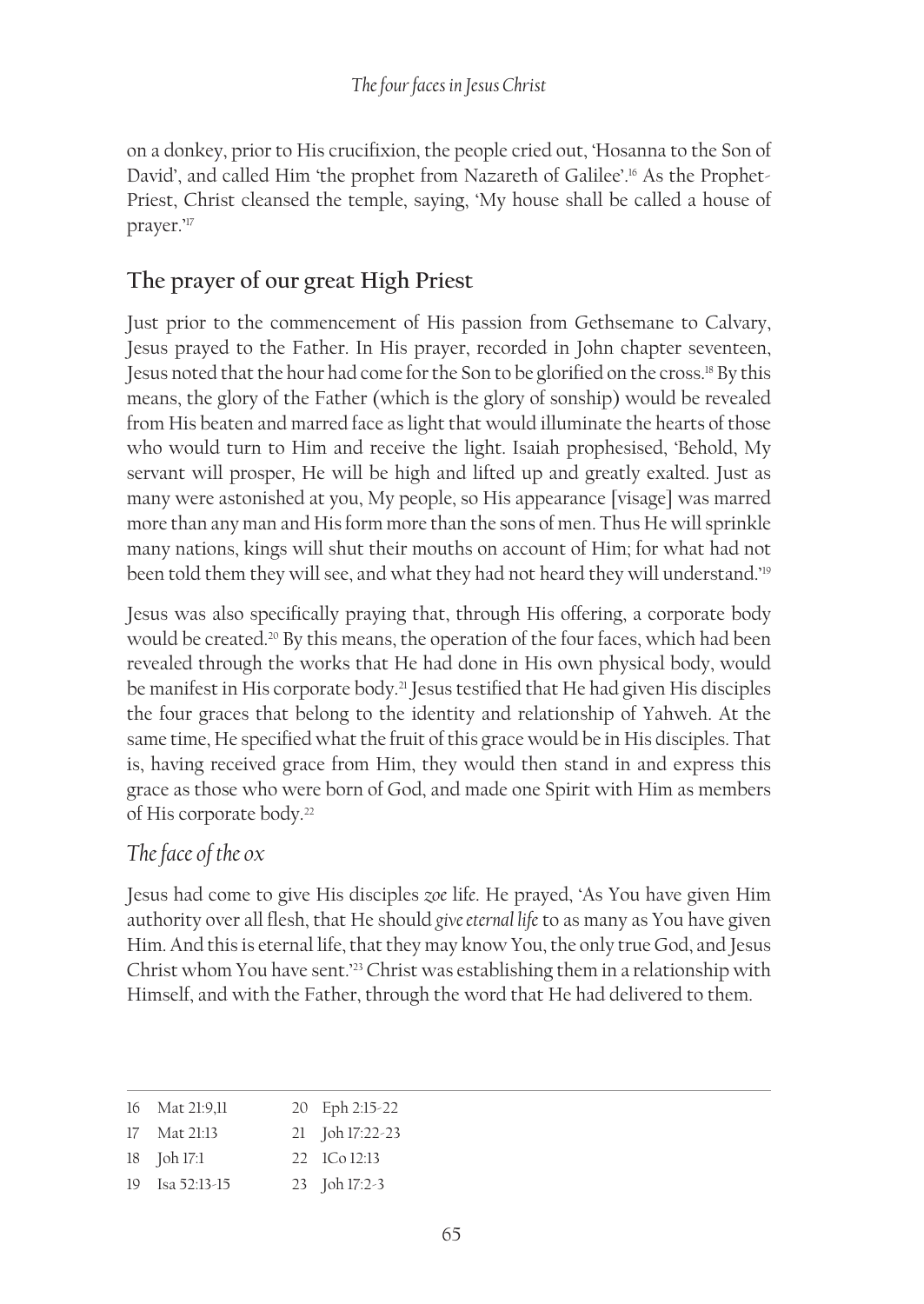As the Prophet-Priest, spoken of by Moses, Christ had made Himself known to the world as Yahweh when He *priested Himself* as an offering on the cross of Calvary.<sup>24</sup> He was the Lamb of God, and the light of life was shining from His face to give to the world the knowledge of the glory of God.25 That is, through offering, He had opened a way for the sons of men to know Him, and to know the Father as sons of God. Later in this chapter we will consider this priestly-prophetic work in further detail.

Christ was inviting those who would receive Him to join the fellowship of His offering. In this fellowship, they would be partakers of the divine nature.<sup>26</sup> Moreover, as they were joined to the death and suffering of Christ's offering, they would be able to minister the life of Christ to others. As Paul testified, '[We are] always carrying about in the body the dying of the Lord Jesus, that the life of Jesus also may be manifested in our body. For we who live are always delivered to death for Jesus' sake, that the life of Jesus also may be manifested in our mortal flesh. So then death is working in us, but life in you.'27

#### *The face of the eagle*

Jesus had given them their name from the Father so that the love of God would be in them. He prayed, 'I have manifested Your name to the men whom You have given Me out of the world. *They were Yours* [named by You], You gave them to Me, and they have kept Your word.'28 He also prayed, 'I have declared to them Your name, and will declare it, *that the love with which You loved Me may be in them*, *and I in them*.'29 What did Jesus mean by this?

Jesus declares the word of God to an unsaved person through His messengers.<sup>30</sup> This word is from God the Father. Jesus likened the word of God to a seed.<sup>31</sup> He said that, through the preaching of the word, the Father does His works.<sup>32</sup> That is, the seed germinates in the heart of a hearer and they are born from above as a son of the Father.

Through His prayer, Jesus provided further clarification regarding His message. He said that He had *declared* the name of the Father to His disciples.<sup>33</sup> This means that receiving the seed is the same as receiving the name of Yahweh from the Father. When a person receives the name of Yahweh, they are given a fellowship, or participation, in His name. The Father does this by taking the name of Yahweh and making it a part of the believer's name.

| 24 Joh 8:28.          | 28 Joh 17:6   | 32 Joh 14:10 |
|-----------------------|---------------|--------------|
| Heb 9:11-14           | 29 Joh 17:26  | 33 Joh 17:26 |
| 25 Rev 21:23. 2Co 4:6 | 30 Joh 13:20. |              |
| 26 2Pe 1:4            | Rom 10:15     |              |
| 27 2Co 4:10-12        | $31$ Luk 8:11 |              |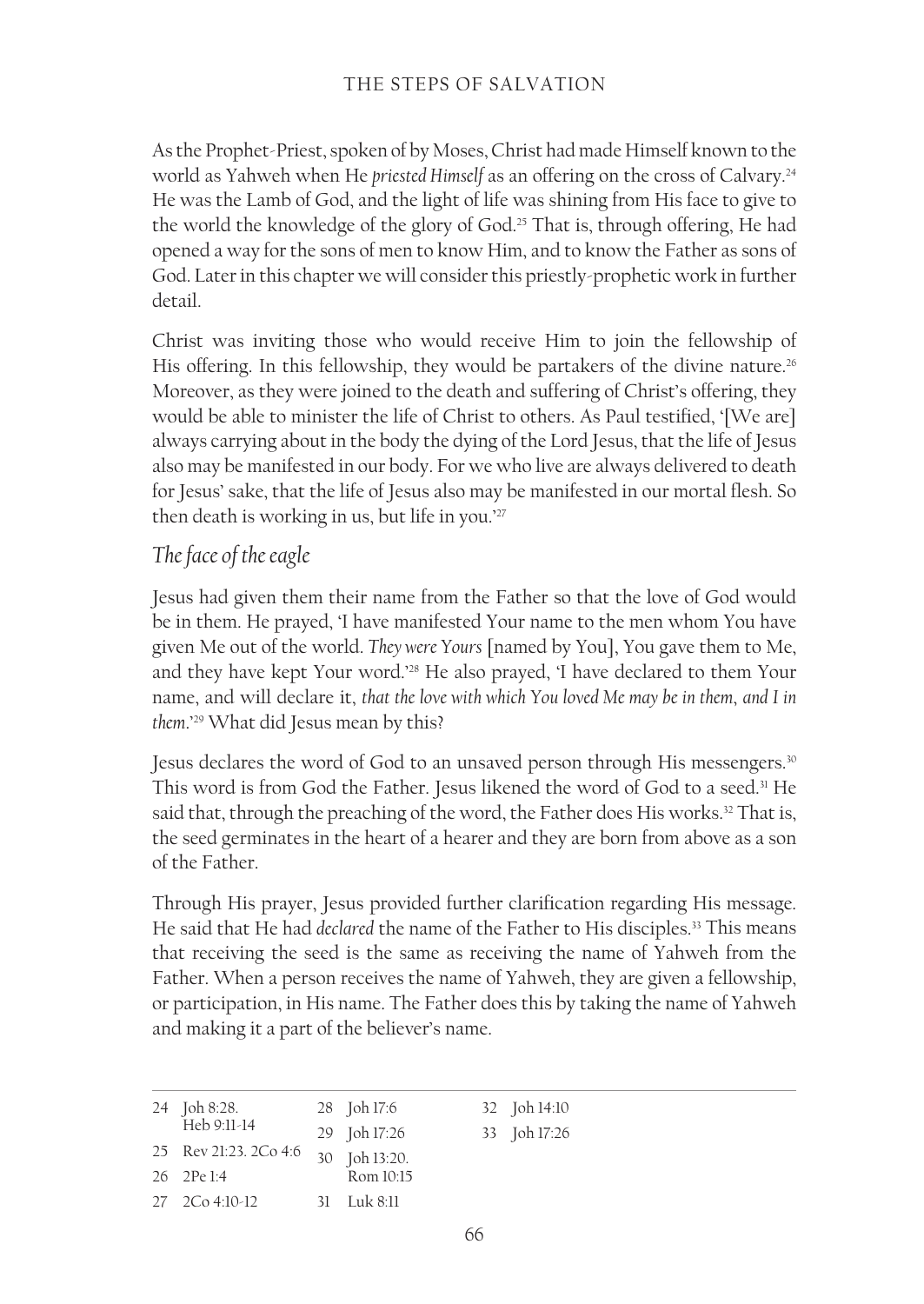When a person receives the name of Yahweh from the Father, they are born of God and receive the capacity for love.34 As the apostle John wrote, 'Beloved, let us love one another, for *love is from God*; and *everyone who loves is born of God* and knows God'. This is why Jesus said, 'I have declared to them Your name … that the love with which You loved Me may be in them.'35

Significantly, we note that joining this 'fellowship in the name' corresponds with receiving the dimension of God's grace that is love. In fact, the four dimensions of God's grace correspond with four dimensions of the fellowship of Yahweh. It is a fellowship of one life, one Spirit, one covenant (word), and one name (love).

Having been redefined by the name of Yahweh, a believer is empowered to be the son that the Father named them to be. This is because they have received the love of God by which they are *called* as a son of God.36 His love is able to motivate their faith, which is the faith of the Son of God that became theirs when they heard and received the gospel of sonship.<sup>37</sup> The faith of the Son begins to work by love in a son of God as they are named by the Father, and are joined to the fellowship of Christ's offering and sufferings.

Christ's suffering from the garden of Gethsemane until He cried, 'It is finished!', on the cross, was a travail to see many sons brought to glory.<sup>38</sup> A person is joined to Christ's travail, as an event of history, through baptism and an ongoing participation in the communion. We recall the words of Paul, who said, 'The cup of blessing which we bless, is it not the communion [fellowship] of the blood of Christ? The bread which we break, is it not the communion [fellowship] of the body of Christ?'39

The communion elements join us to the offering of Yahweh. Christ was revealed as 'I AM' through offering.<sup>40</sup> I AM is not bound by the past or the present. These two dimensions of time – past and present – are gathered up into His revelation as I AM. A person is connected to His offering when they partake of the elements of His body and blood, which He made available to us by offering. This is why, when Melchizedek gave bread and wine to Abraham, he saw Christ's day and was glad.41 By partaking of the communion elements that Melchizedek gave to him, Abraham was connecting forward to the offering of Christ on Calvary. Similarly, as we partake of the bread and wine, which are the body and blood of the Lord Jesus Christ, we are joined, through fellowship, to that historical event.

| 34 IJn 4:7<br>35 Joh 17:26<br>$36$ 1 [n 3:1] | 37 Gal 2:20.<br>Rom 10:17.<br>Rom 5:5 | 40 Joh 8:28<br>41 Joh 8:56 |
|----------------------------------------------|---------------------------------------|----------------------------|
|                                              | 38 Heb 2:10                           |                            |
|                                              | 39 ICo 10:16                          |                            |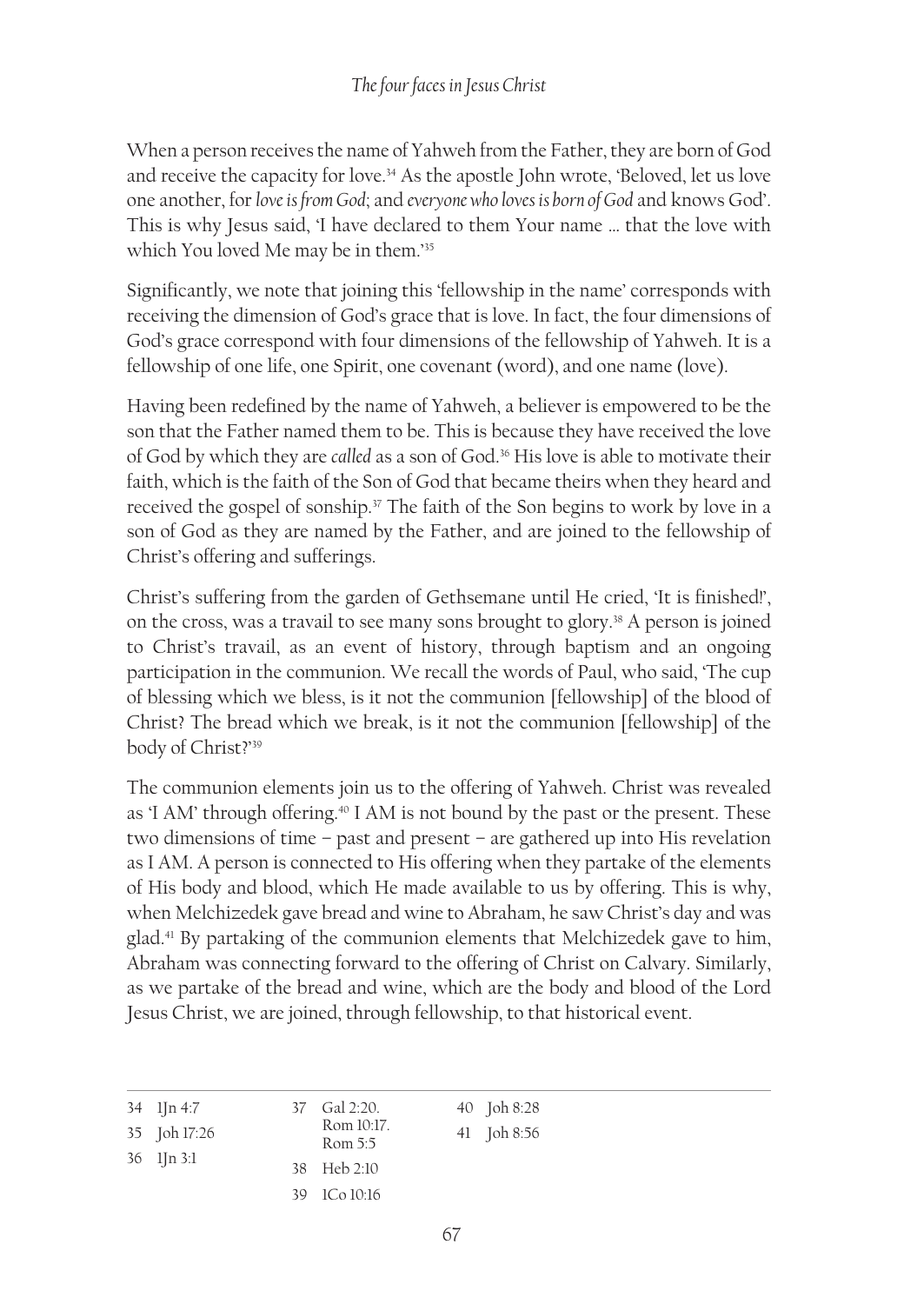When a person who has been born of the Spirit continues in the fellowship of Christ's travail, Christ is formed within them. He becomes their life.42 It was for this reason that Jesus prayed, 'That the love with which You loved Me may be in them, and *I in them*.'43 As Christ is formed within a son of God, they are able to travail to see Christ formed in others. This is the work of fatherhood and motherhood in the body of Christ.<sup>44</sup>

#### *The face of the man*

Jesus had given His disciples the word. He did this so that they could be sanctified, and taught by Him as their Master and Teacher. Jesus prayed, 'I have given them Your word; and *the world has hated them* because they are not of the world, just as I am not of the world.<sup>45</sup>

Their sufferings at the hands of the men who hated them were an indication that they were yoked to Christ as His disciples. Jesus had said to them, 'If anyone desires to come after Me [as a disciple], let him deny himself [cease pursuing selfdefinition], and take up his cross daily, and follow Me.'46 They were to follow their Lord and Master who would instruct and lead them in the way, or culture, of righteousness.47 This would include being led with Him through 'the valley of the shadow of death'. However, they would fear no evil.<sup>48</sup> This is because, through His instruction, they would learn the knowledge that He learnt on the pathway of suffering, and would find *rest for their souls*. 49

At the last supper, Jesus specifically instructed His disciples regarding their fellowship with one another. This was a highpoint of His instruction. Jesus laid aside His garments, girded Himself with a towel, poured water into a basin, and began to wash the disciples' feet. Once He had finished, He said to them, 'You call Me Teacher and Lord, and you say well, for so I am. If I then, your Lord and Teacher, have washed your feet, you also ought to wash one another's feet. For I have given you an example, that you should do as I have done to you.'<sup>50</sup>

Jesus also prayed, 'Sanctify them by Your truth. Your word is truth. As You sent Me into the world, I also have *sent them into the world*.'51 We recall that, before He ascended to the right hand of the Father, Jesus commanded His disciples to '*make disciples* of all the nations, *baptising them* in the name of the Father and of the Son and of the Holy Spirit, *teaching them* to observe all things that I have commanded you; and lo, I am with you always, even to the end of the age'.<sup>52</sup>

| 42 Gal 2:20  | 46 Luk 9:23   | 49 Isa 53:11. Heb 5:8. |
|--------------|---------------|------------------------|
| 43 Joh 17:26 | 47 Joh 10:11. | Mat 11:29              |
| 44 Gal 4:19  | Psa $23:2-3$  | 50 Joh 13:13-15        |
| 45 Joh 17:14 | 48 Psa 23:4   | 51 Joh 17:17-18        |
|              |               | 52 Mat 28:19-20        |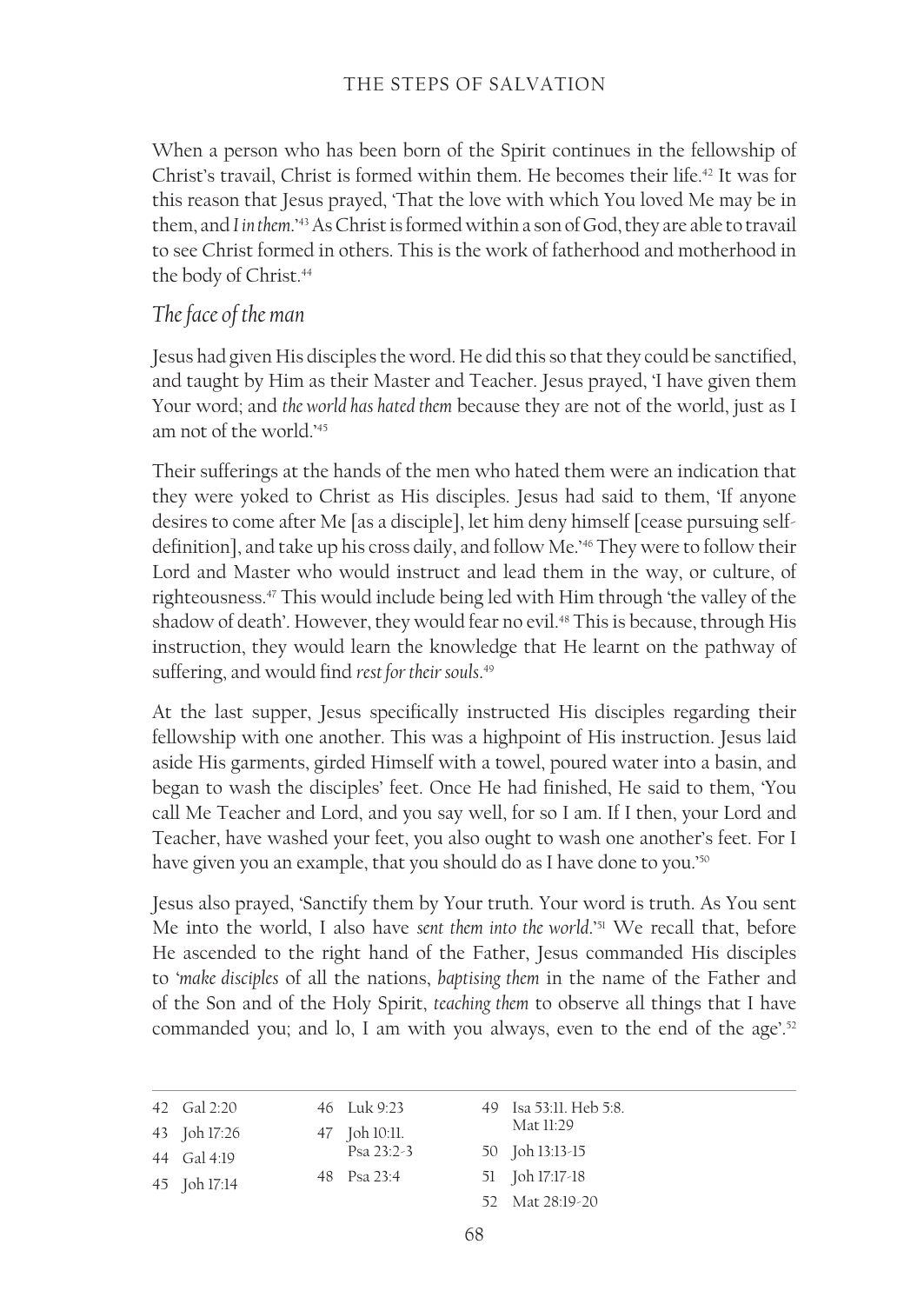Those who have received and been 'discipled' by the commands of Jesus are able to disciple others so that they can also find rest for their souls.

#### *The face of the lion*

Jesus had given them the glory of sonship that He had also received from the Father. He prayed, 'And the glory which You gave Me I have given them, that they may be one just as We are one.'53

The apostle Paul taught that the glory of sonship that is in the face of Christ is shone into a person's heart by the Holy Spirit.<sup>54</sup> Through the agency of the Lord, the Spirit, they receive the glory of sonship – grace and Spirit – from the face of Christ. In other words, it is through the face of the lion (the ministry of the Spirit) that the glory of sonship is shone in their heart. As they continue to live and walk in the Spirit, they are progressively being changed from one degree of glory to another, into the image of Christ's sonship.55

The outcome of the ministry of the Spirit toward them is that they have the treasure of this glory within them.56 Paul called this treasure 'the exceeding riches of His grace'.57 He testified that this treasure was within his own weak and earthly body so that the power and glory revealed through him would be from God and not from himself.58 Paul called himself a *slave* of Christ.59 As an apostle according to the gifting of Christ, his slavehood specifically involved the preaching of the gospel of the glory of Christ.60 This was the ministry of the Lord, the Spirit, according to Paul's specific name and grace.<sup>61</sup>

Jesus' prayer, 'That they may be one just as We are one', further reveals the face of the Spirit.62 The Holy Spirit is the fellowship of Yahweh. Just as the Father, Son and Holy Spirit are one Spirit together, the Holy Spirit enables a person to be one Spirit with the Lord and with others in the body of Christ.<sup>63</sup>

When Jesus prayed, 'Father, I desire that they also whom You gave Me may be *with Me where I am*, that *they may behold My glory which You have given Me*', He was referring to the work of the Spirit to reveal the glory of being one Spirit in fellowship with the Father, Son and Holy Spirit.<sup>64</sup> Jesus is now in heavenly places with God. When a person is baptised into the death, burial and resurrection of Jesus Christ, they are hidden with Him in the bosom of the Father (where He is).<sup>65</sup> The Holy Spirit is given to them to be the expression of their sonship in this age, in a firstfruits measure.66 By this means, they are able to multiply the life of Christ by doing the

| 53 Joh 17:22   | 57 Eph 2:7   | 61 $2Co 4:1$           | 65 Col 3:3      |
|----------------|--------------|------------------------|-----------------|
| 54 2Co 3:17-18 | 58 2Co 4:7   | 62 Joh 17:22           | 66 Eph 1:13-14. |
| 55 2Co 3:18    | 59 2Co 4:5   | 63 Eph 2:18. 1Co 12:13 | Rom 8:23        |
| 56 2Co 4:7     | 60 $2Co 4:5$ | 64 Joh 17:24           |                 |
|                |              |                        |                 |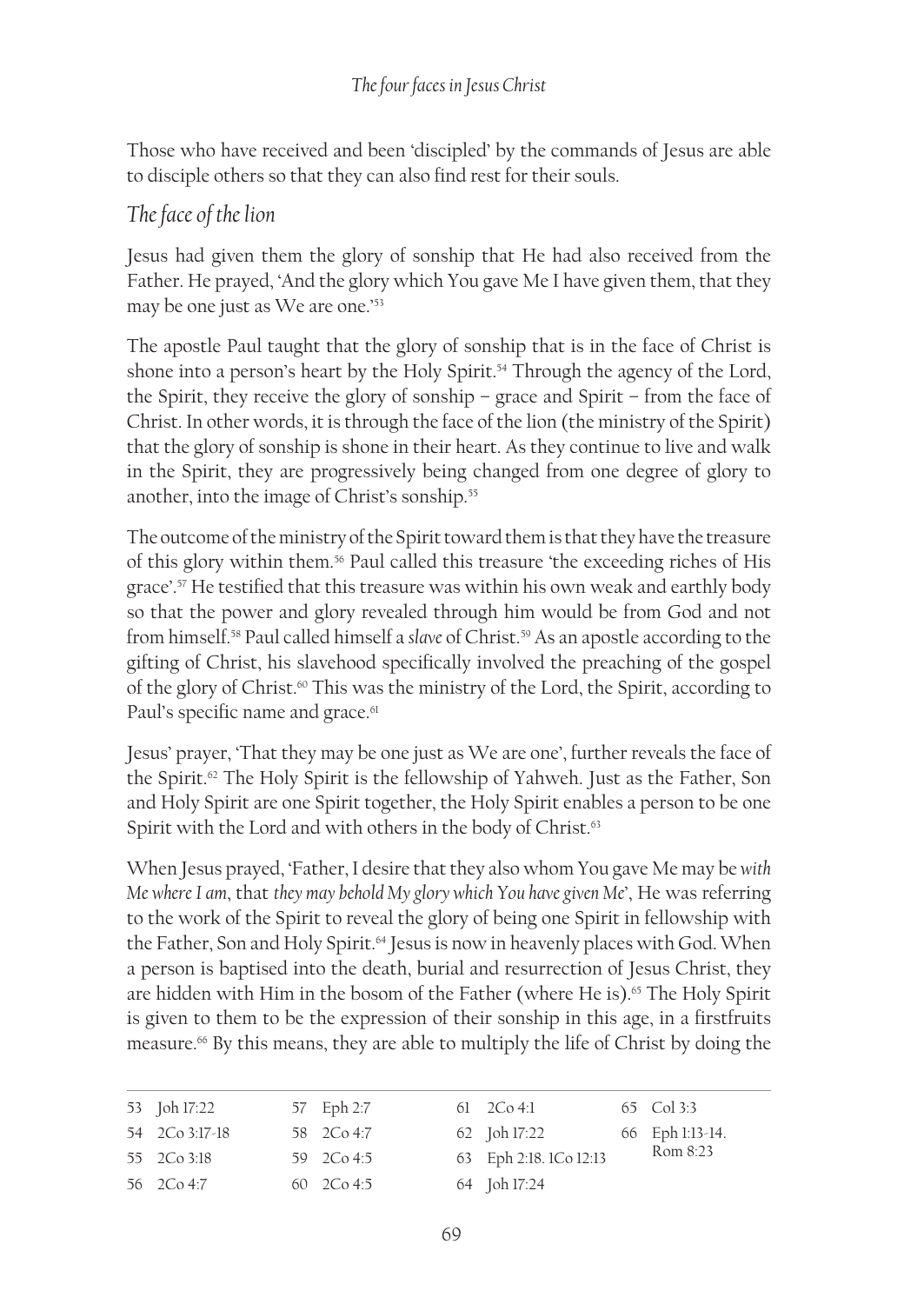works of sonship that belong to their name, even though their sonship remains hidden with Christ in God.

## **A prophet among His brethren**

Moses prophesied of the administration of the New Covenant that would be established through the ministry of Christ. He declared, 'The Lord your God will raise up for you a Prophet like me from among you, from your [brothers], you shall listen to Him. This is according to all that you asked of the Lord your God in Horeb on the day of the assembly, saying, "Let me not hear again the voice of the Lord my God, let me not see this great fire anymore, or I will die".'67 Moses continued, 'The Lord said to me, "They have spoken well. I will raise up a Prophet from among their [brothers] like you, and I will put My words in His mouth, and He shall speak to them all that I command Him".'68

The Lord was explaining to Moses that the word would not proceed from heaven to the peoples of the earth as it had done from Mt Sinai, when all the people witnessed the thunderings, the lightning flashes, the sound of the trumpet, and the mountain smoking so that they trembled and 'stood afar off'.69 The administration would be through the hand of Christ. He was the Prophet like Moses, who would be raised up from among His brethren.<sup>70</sup>

The Gospels record that there was much speculation regarding the fulfilment of this prophecy in the days of Jesus. The priests and Levites asked John the Baptist if he was 'the Prophet'.71 John replied that he was not. When Jesus fed the five thousand, the crowd that witnessed the miracle said, 'This is truly the Prophet who is to come into the world.'<sup>72</sup> In his second sermon, recorded in the book of Acts, the apostle Peter confirmed that Jesus was the 'Prophet' of whom Moses had spoken.73

When Jesus taught in the temple, He spoke of Himself as the Light of the world. He was speaking as the Prophet. The Pharisees instantly challenged His credibility. They inferred that He was not speaking on behalf of God as a prophet, but that He was bearing witness of Himself; thus, His witness could not be true. Jesus replied to them by declaring, 'I AM WHO I AM.'74 This was the same revelation that He had given to Moses when He spoke to him from the midst of the burning bush.<sup>75</sup> Jesus Christ was Immanuel, which means 'God in the flesh'. He told the Jews that

|  | 67 Deu 18:15-16 |  | 71 Joh 1:19-27 |  | 75 Exo 3:14 |
|--|-----------------|--|----------------|--|-------------|
|--|-----------------|--|----------------|--|-------------|

68 Deu 18:17-18 72 Joh 6:14

- 69 Exo 20:18 73 Act 3:19-26
- 70 Deu 18:18 74 Joh 8:18,24,28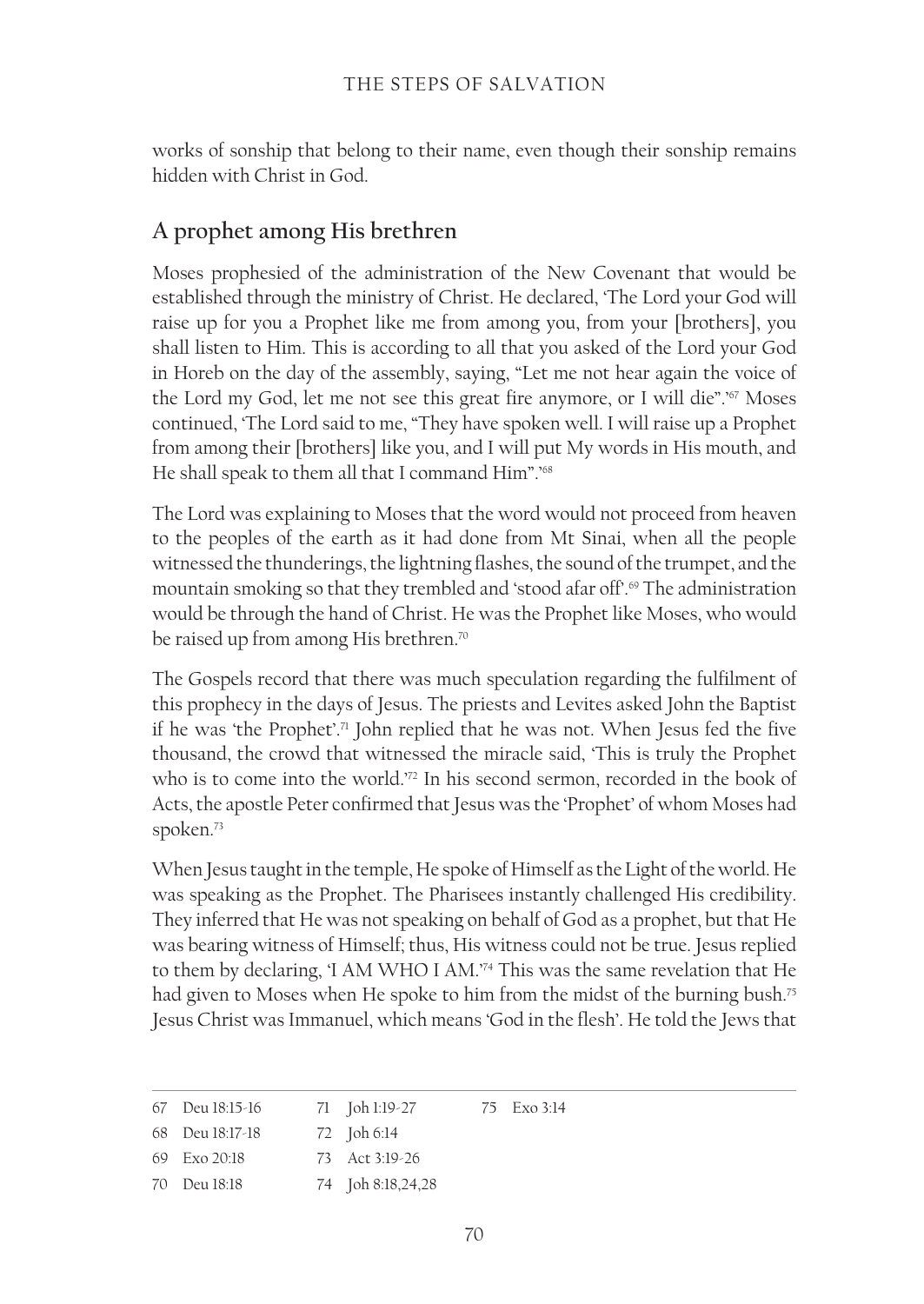if they did not receive Him as Immanuel, the Son of Man, and the Prophet like Moses, they would die in their sins.76

# **Light from the face of the King-Priest**

Jesus continued by saying, 'When you lift up the Son of Man, then you will know that I [AM] He, and I do nothing on My own initiative, but I speak these things as the Father taught Me.<sup>77</sup> He would be revealed to them as I AM, the King-Priest who offered Himself as the Lamb of God. When Christ was crucified on Mount Calvary, He was raised up as the standard to all nations.78 He had conquered Satan, sin and death, and had redeemed mankind from the curse of the law.<sup>79</sup> As the standard, He was now the gathering point for all nations to come to Him and find deliverance. This is what Jacob prophesised when he said, 'Unto Him shall the gathering of the people be.'80

The Spirit of Christ spoke through the prophet Zechariah when he prophesied of the crucifixion of Christ.<sup>81</sup> It was the Spirit of Christ who said, 'I will pour out on the house of David and on the inhabitants of Jerusalem, the spirit of grace and of supplication, so that they will look on Me whom they have pierced; and they will mourn for Him, as one mourns for an only son.'82

The spirit of grace and supplication was ministered from the cross by Christ Himself, as the King-Priest. It was poured out upon those who looked upon Christ and sought to understand what His death meant. They received the capacity to see the glory of Christ. Christ's glory was the light and revelation of the grace of God that was being made available to all men through His offering.

As Jesus Christ sought to reconcile the inhabitants of Jerusalem and the whole Jewish nation to Himself, God's favour was being poured out upon them as grace and supplication. It enabled them to mourn in repentance for crucifying the Lord of glory. They were cut to the heart and cried out, on the Day of Pentecost, 'Men and brethren, what shall we do?'83

The glory of God shone from the marred face of Christ into the hearts of many who looked upon Him on the day that He was crucified. Christ came and shone a new covenant upon the human race from the cross. As a parallel to His coming from Mount Paran, the Lord came and dawned as light from Mount Calvary.

<sup>76</sup> Joh 8:24 80 Gen 49:10

<sup>77</sup> Joh 8:28 81 1Pe 1:11

<sup>78</sup> Isa 5:26 82 Zec 12:10

<sup>79</sup> Col 2:15. 83 Act 2:37

<sup>1</sup>Co 15:57. Gal 3:13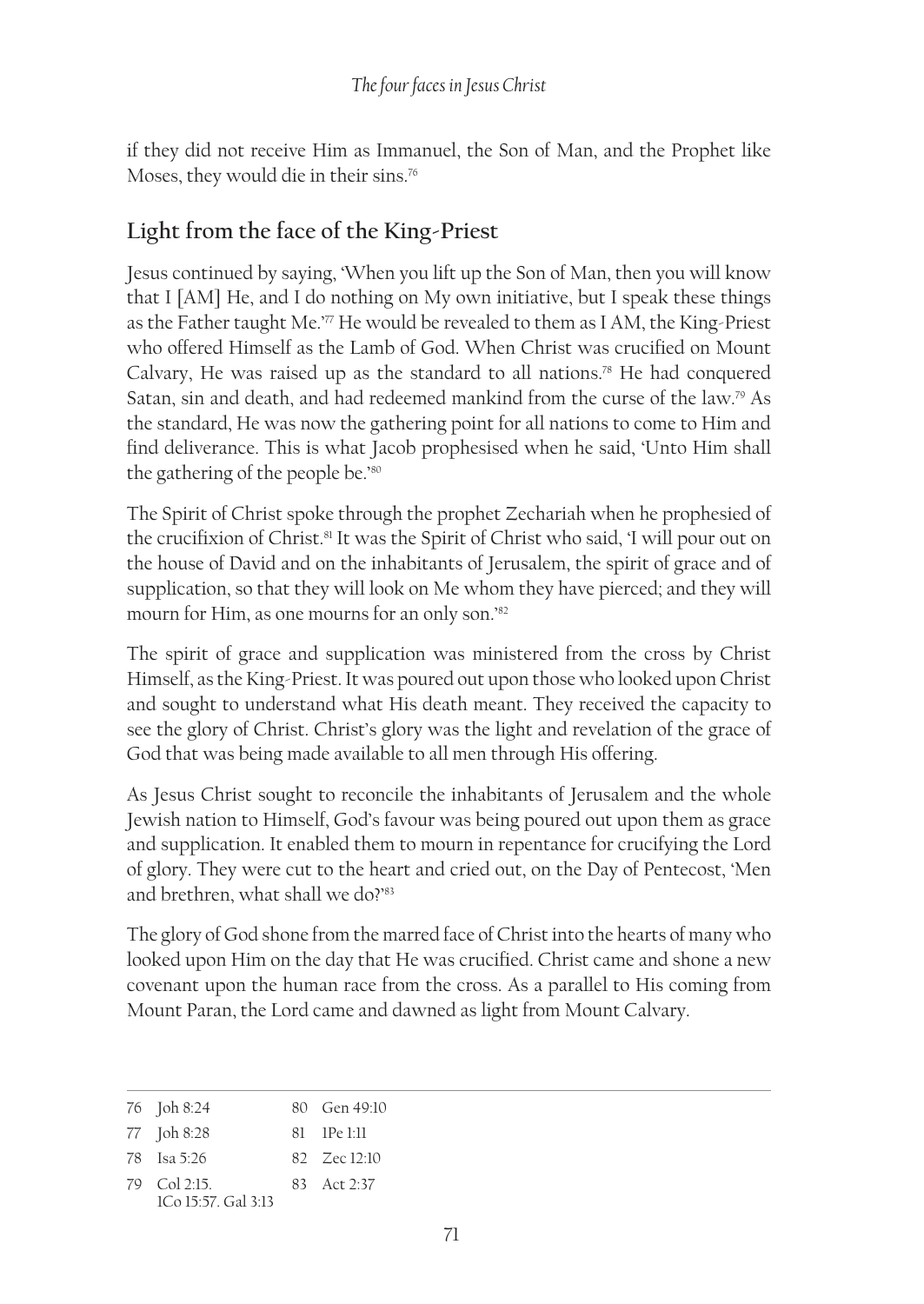## **Grace flowing from Christ**

The prophet Zechariah prophesied concerning the grace of God that would be revealed and ministered from the headship of Christ, saying, 'And he shall bring forth the capstone [headstone] with shouts of "Grace, grace to it!" ' 84 This passage refers to Christ. He is both the foundation stone and the capstone, or head, of the temple of His body, the church.<sup>85</sup> John specifically connected this work to the death, burial and resurrection of Jesus Christ when he recounted the words of Jesus, who said, 'Destroy this temple, and in three days I will raise it up.'86

Christ Himself proclaimed that He was the stone that the builders had rejected; yet He is, indeed, the capstone and chief cornerstone of the true temple of God.<sup>87</sup> Through His death, burial and resurrection, Jesus destroyed the Old Covenant with its temple. He established a new covenant and raised up a new temple, which is His body, the church.<sup>88</sup> This congregation of people, comprising Jews and Gentiles in one body, replaced natural Israel as God's covenant people. This was the Lord's doing. The church become the centre of a kingdom that would bring forth the fruits of sonship.<sup>89</sup>

The shouts of '*Grace, grace*' to the Head of the body correspond with the apostle John's statement that men had beheld the glory of the only begotten Son who was full of grace and truth.<sup>90</sup> This is the fullness of grace that God is, as love, life, Spirit and word. Moreover, John explained that the sons of God are those who receive of this fullness, as *grace for grace*. 91 Zechariah's prophecy reiterates the point that the grace of God comes from the face, or headship, of Christ.

The offering of God, through which their Everlasting Covenant was inaugurated, established an order by which God's grace would be made available to the sons of men so that they could be born as sons of God. This offering occurred before the creation of the heavens and the earth. It established both the beginning of Their unfolding covenant plan and the order by which it would come to pass. Through offering, the Father became the Head of the Son.<sup>92</sup> It pleased the Father for all the fullness of God to dwell in the Son.<sup>93</sup> The Son became the Head of a corporate body of sons of God.<sup>94</sup> The grace of life flows from the headship of Christ to every believer by the agency of the Holy Spirit. Access to grace depends upon a believer honouring and remaining within the order of headship that God has established.<sup>95</sup>

| 84 Zec 4:7           | 88 Joh 2:21  | 92 Php 2:5-7. 1Co 11:3 |
|----------------------|--------------|------------------------|
| 85 IPe 2:7. Zec 4:7. | 89 Mat 21:43 | 93 Col 1:19            |
| Joh 2:21             | 90 Joh 1:14  | 94 Col 1:18            |
| 86 Joh 2:19          | 91 Joh 1:16  | 95 IPe 3:7. ICo 11:3   |
| 87 Mat 21:43         |              |                        |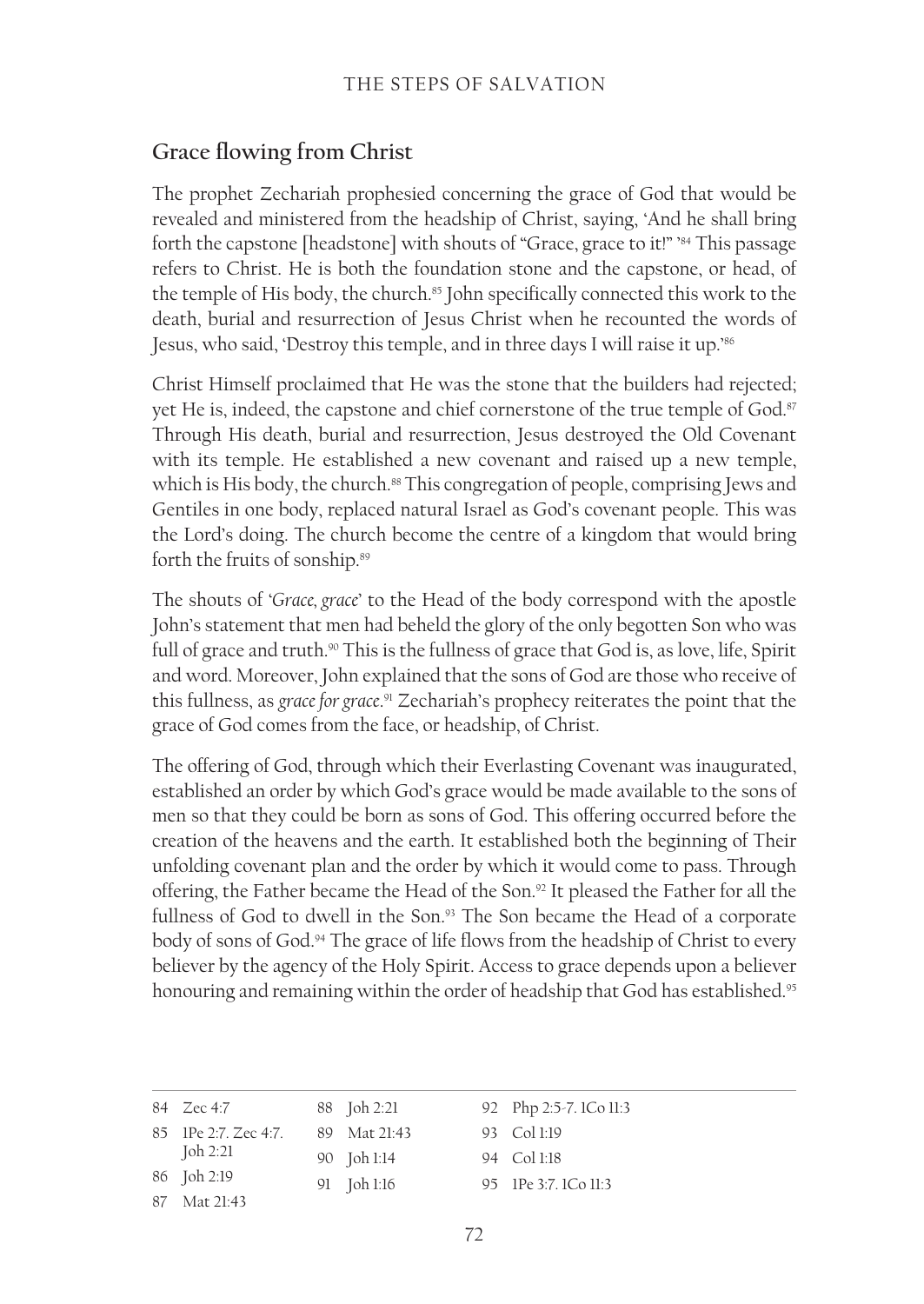# **Grace for grace**

Let us now consider the four faces in relation to the proclamation of the gospel to those who are unsaved and far from God. The first point to note is that the expression of grace from the four faces of Christ is fundamental to the process of new birth. Jesus revealed to His disciples the four dimensions of grace, and their contribution to the process through which the fullness of Christ would be formed in them. He declared, 'I am the way, and the truth, and the life; no-one comes to the Father but through Me.'96

#### In summary, we note:

'I am the *way'* refers to the dimension of Yahweh who '*is* word'. The Scriptures teach, for example, that 'Your word is a lamp to my feet and a light to my path [way]'.<sup>97</sup> The word reveals the Father's desire to birth a person as a son of God, and initiates this process in those who respond to the word. Jesus said, 'Do you not believe that I am in the Father, and the Father in Me? The words that I speak to you I do not speak on My own authority; but the Father who dwells in Me does the works.'98

'I am the *truth'* refers to the dimension of Yahweh who '*is* Spirit'. We recall the words of Jesus, who said, 'God is Spirit, and those who worship Him must worship in spirit and truth.'99 Jesus told the woman at the well that He was able to give her living water that would become a well of water springing up to eternal life within her.100 Later in His ministry, Jesus again declared, 'If anyone is thirsty, let him come to Me and drink. He who *believes in Me*, as the Scripture said, "From his innermost being will flow rivers of living water".'101 The apostle John explained that Jesus was speaking about the Holy Spirit who would be given to those who believed in Jesus once He had been glorified on the cross. As the word of the cross illuminates a person regarding the bankruptcy of their spirit, and they cry out for help, the Son asks the Father to send them the Helper, the Holy Spirit. He is called 'the Spirit of truth', and He comes to abide with them and in them.102

'I am the *life'* refers to the dimension of Yahweh who '*is* life and light'. Jesus made His life available to us to be our life, when He priested Himself as an offering. To partake of this life, we must be joined to the fellowship of His offering and suffering. He said to His disciples, 'After a little while the world will no longer see Me, but you will see Me; because I live, you will live also.'103 The world is no

| 96 Joh 14:6    | 100 Joh 4:10,14  |
|----------------|------------------|
| 97 Psa 119:105 | 101 Joh 7:37-38  |
| 98 Joh 14:10   | 102 Joh 14:16-17 |
| 99 Joh 4:24    | 103 Joh 14:19    |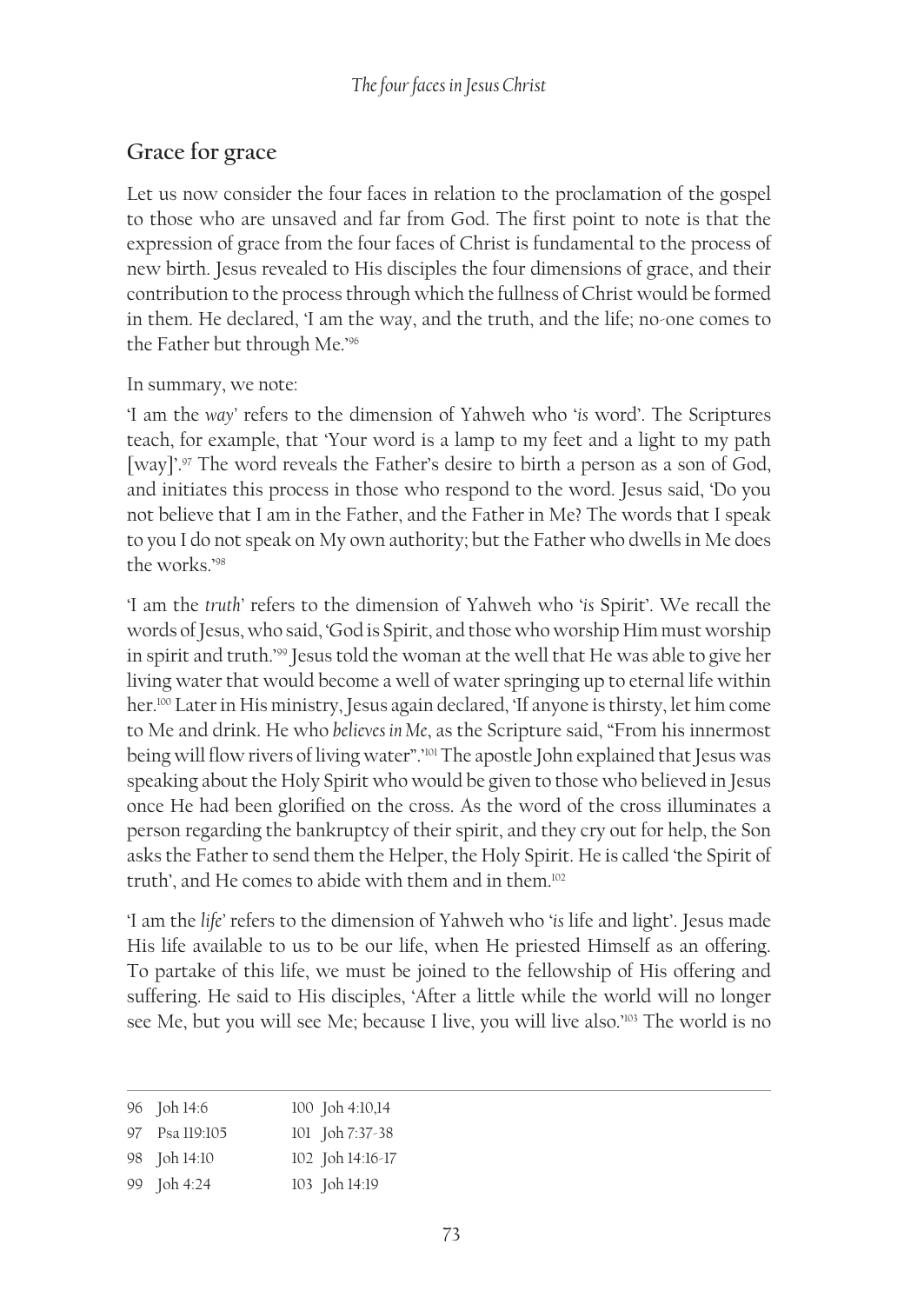longer able to see Christ, because He is in heaven at the right hand of the Father. However, those who have been born from above and have a share in Christ's life are able to see Him as He is coming in their flesh and in the flesh of their brethren.<sup>104</sup>

'I am the way to the *Father'* refers to the dimension of Yahweh who 'is love'. For example, we read, 'Behold, what manner of love the Father has bestowed upon us, that we should be called the sons of God.'105 Jesus proclaimed that 'he who has My commandments and keeps them is the one who loves Me; and he who loves Me will be loved by My Father, and I will love him and will disclose Myself to him'.<sup>106</sup> The Father loves those who keep the commands of the Son. The Son and the Father come to them and make Their abode with them, and they are born of water and the Spirit.<sup>107</sup>

## **The preaching of the word**

The grace of God brings salvation to those who are unsaved and far from God.<sup>108</sup> As we learn from John's vision of the four living creatures, and from Paul's instruction regarding the administration of the body of Christ, there is an order to the ministry of grace from the throne. This order is the face of the lion, the face of the ox, the face of the man, and the face of the eagle. What does this mean, practically, for the ministry of the gospel on the earth?

#### *The word from the beginning*

Paul made it clear that 'the grace of God that brings salvation *has appeared to all men*'.109 John further clarified the truth that this grace was manifest when the Word became flesh and *dwelt among men*. As we have been considering, when the Word became flesh, the glory of sonship – that which is full of grace and truth – was able to be seen.110 The point to note is that 'the word' is a dimension of God's grace. However, through this one dimension, all four dimensions of grace are revealed from the four faces of Christ's administration in the order that John and Paul nominated.

The beginning point of the ministry of the gospel is the proclamation of 'the word of life from the beginning'.<sup>111</sup> This is the word of grace that is first ministered by the Spirit from the face of the *lion*. 112 We recall that, on the day of Pentecost, the apostle Peter, who was full of the Holy Spirit, stood up and proclaimed the gospel to the Jews. In the authority of Christ, he said to them, 'Let this be known to you,

| $104 \frac{2}{\ln 7}$                | 108 Tit 2:11   | $112$ Act $14:3$ . |
|--------------------------------------|----------------|--------------------|
| $105$ 1 In 3:1                       | 109 Tit 2:11   | Act 20:24,32       |
| 106 Joh 14:21                        | $110$ Joh 1:14 |                    |
| 107 Joh 14:23. Joh 3:5 111 1Jn 1:1,3 |                |                    |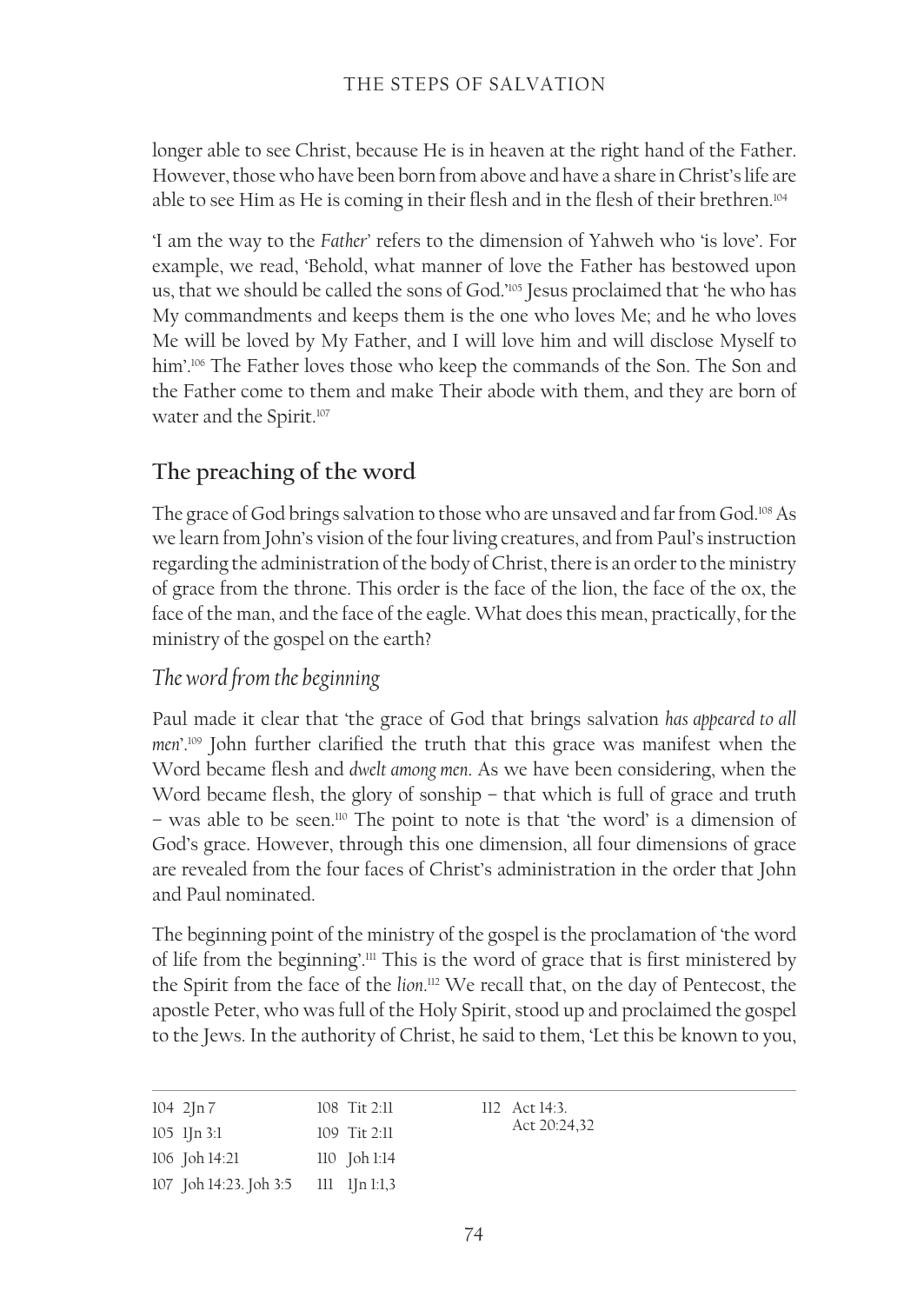and heed my words.'113 In his second letter, Peter affirmed that the preaching of the gospel was *by the Holy Spirit sent from heaven*. 114 This reiterates the point that the ministry of the gospel is first from the face of the lion.

The gospel that brings salvation is the word of present truth that is ministered in the presbytery by those with apostolic grace from Christ. John explained that the message that he and his fellow presbyters were declaring was *the Word of life that was from the beginning*. Specifically, he wrote, 'That which was from the beginning, which we have heard, which we have seen with our eyes, which we have looked upon, and our hands have handled, *concerning the Word of life* … we declare to you'.115

Other than John, this group of brethren had not personally interacted with Jesus during the three and a half years of His ministry on earth. By the time that John was writing his letter, he was the only disciple still alive who had actually seen and engaged with Christ in this way. How, then, could John testify that his fellow presbyters had also heard, seen, looked on, and handled, that which was from the beginning?

The answer is that they were receiving Christ, the Word, *as He was coming in the flesh of their brethren*. 116 These presbyters heard and received the word that was laid down to them in offering, from those with apostolic grace.<sup>117</sup> In response to the word, they turned in repentance to *look into the face of Christ*. This mode of repentance had become a foundation in their lives.118 By this means, they *continued* to receive *illumination by the Spirit* concerning the gospel of sonship.119 They were able to see clearly the things of the Spirit and to rightly divide, or *handle*, the word of truth.120 These brethren were abiding in the fellowship of the Father and the Son. The word was in their mouths and in their hearts, and could be declared to others so that their hearers could also be joined to this fellowship.<sup>121</sup>

## *The light of life*

We learn from John that the Word is full of the life of God, and the life is the light of men.122 The life/light of God is the second dimension of grace that brings salvation through the word as it proceeds from the face of the *ox*.

Jesus declared that He would draw all men to Himself if He was 'lifted up from the earth'.123 Through offering, the life that Jesus was giving to the world was manifest as a great light that shone from His severely marred face. The life, which was expressed as light, was made available through His offering. Paul explained

| 113 Act 2:14            | 117 Rom 10:8     | $120 \t2Ti \t2:15.$ |                         |
|-------------------------|------------------|---------------------|-------------------------|
| 114 IPe 1:12            | 118 Heb 6:1      |                     | $1Co$ $2:13-14$         |
| $115$ 1 $\ln 1:1,3$     | 119 Eph 1:18-20. |                     | 121 Rom 10:8. 1 [n 1:3] |
| $116 \quad 2 \ln 8 - 9$ | 2Co3:18          | $122$ Joh 1:4       |                         |
|                         |                  |                     | 123 Joh 12:32           |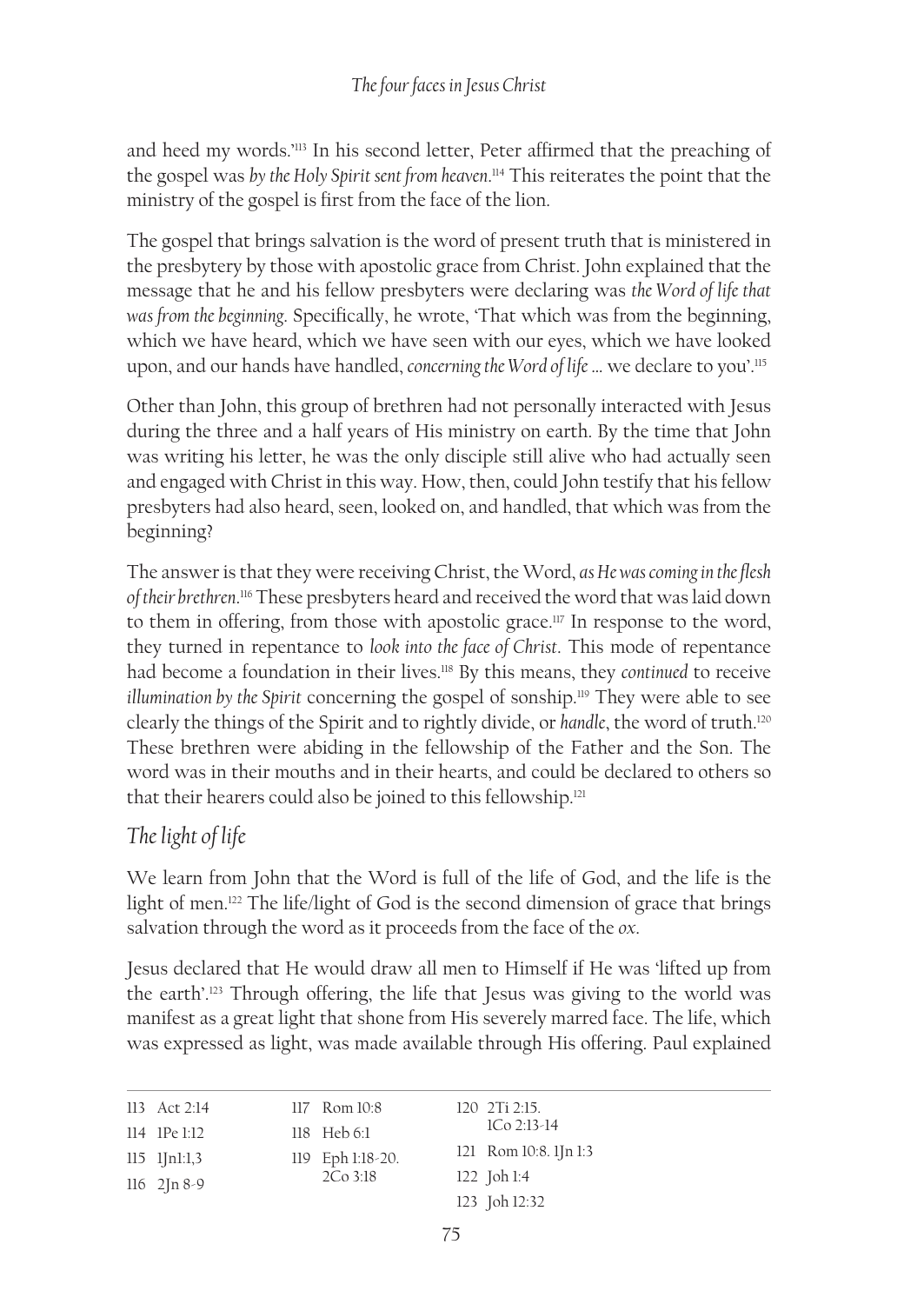that this is the same principle by which Christ's messengers minister the life of God to others. He testified that, as he was made weak in the fellowship of Christ's sufferings, the power and life of God was given to those who heard and received the gospel that he preached.124 Life was being transferred to his hearers.

Addressing the relationship between life and light, King David wrote, 'For with You is the fountain of life; in Your light we see light'.<sup>125</sup> In this statement, David was conveying the point that the life of Yahweh was expressed as light from Them to us. The first effect of Their light upon us is illumination; that is, we are able to see light.

John explained that Christ (the Word in whom is life) is the true Light which, coming into the world, enlightens every man.126 Christ is the expression of the life of Yahweh. When the true Light comes and enlightens a person, they begin to receive of the fullness of God. That is, the light expresses the fullness of God to them. This is why John said that 'of His *fullness* we have all received, and grace for grace'.127 The light of this glory is being shone from the face of Christ into the believer's heart by the Holy Spirit.

Receiving the fullness of Christ requires grace for grace. In the first instance, the grace of God preveniently grants to an unsaved person the capacity to see and hear the word of God. Prevenient grace is simply God's grace that comes to an unsaved person before they choose to receive it. God's grace is necessary for them at this point, because they are dead in sin and have no capacity to hear the word or even to choose whether or not they will receive it. Prevenient grace enables every person to receive the light of the gospel.<sup>128</sup> This is because it frees a person from any influence that may otherwise affect their capacity to choose the call of sonship that God is offering to them. However, the grace of God is not irresistible. A person can still choose to close their ears and harden their heart to the word.

Through grace, the entrance of God's word gives *light*; it gives *understanding* to those who have not known Him before.<sup>129</sup> By this means, the unsaved hearer begins to receive the blessing of God. We learn through the example of Peter that the *first blessing* is sight, or illumination, that comes from above. Jesus said to Peter, '*Blessed* are you, Simon Bar-Jonah, for flesh and blood has not revealed this to you, but My Father who is in heaven.'130

Through sight, a person is able to look into the face of Christ and become aware of their spiritual bankruptcy. This is the *second dimension of blessing*. Jesus said, 'Blessed

| $124 \t200 \t13.3 - 4$ | $128$ Tit $211$     |
|------------------------|---------------------|
| 125 Psa $36:9$         | $129$ Psa $119.130$ |
| $126$ Joh 1:9          | 130 Mat 16:17       |
| 127 Joh 1:16           |                     |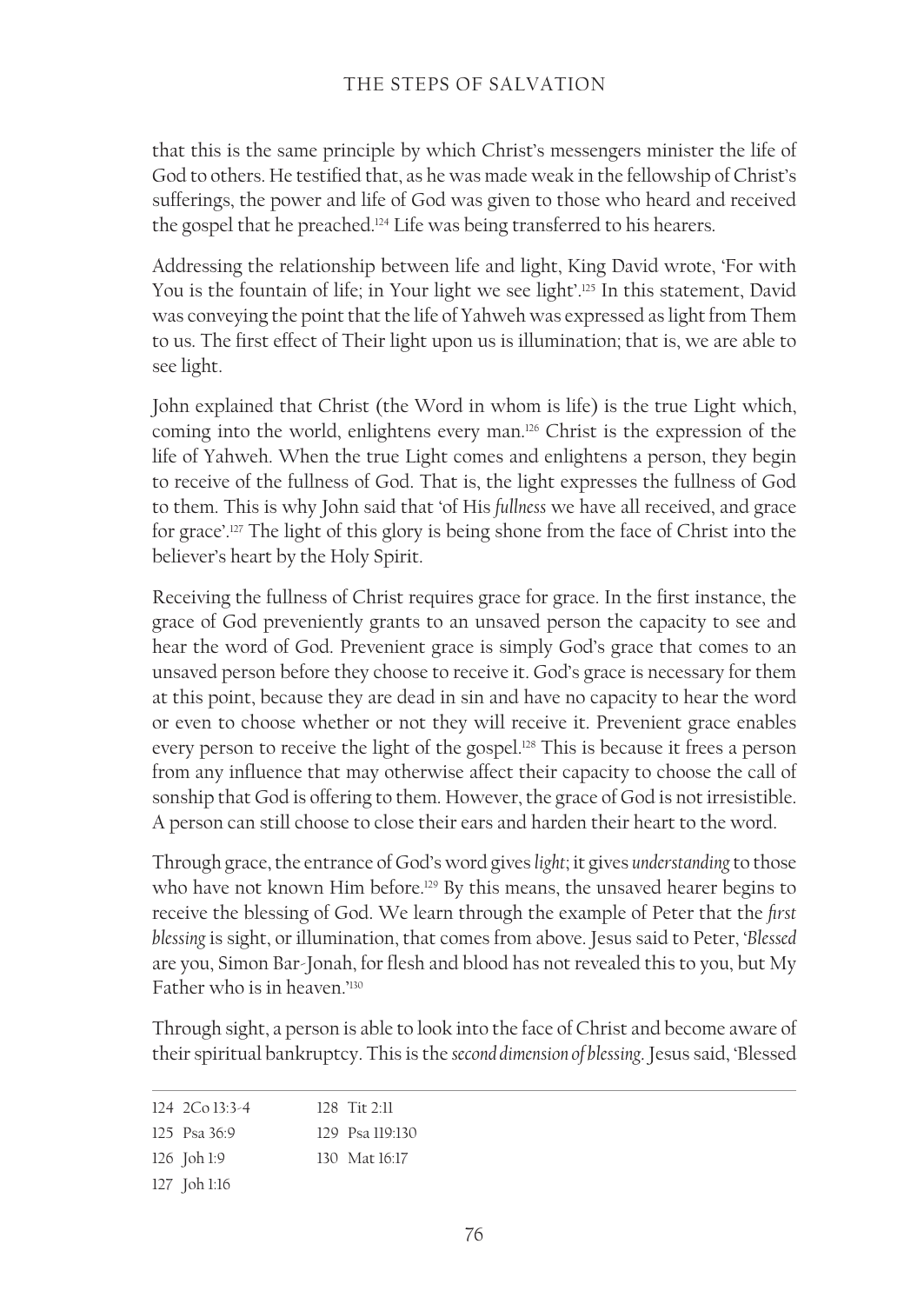are the poor in spirit, for theirs is the kingdom of heaven.'131 This blessing leads to the next dimension of blessing, which is the capacity to *mourn*. 132 Through the travail of mourning, a person is able to repent, and then cry out to God for help to believe for the sonship that the gospel promises them. The Father gives them the Holy Spirit, as well as the faith of the Son, so that they are able to believe to receive the seed of His word, and be born of water as a new creation.<sup>133</sup> The Father sends forth the Spirit of His Son into their heart and they are born of the Spirit.<sup>134</sup>

Having been born from above, they are urged by the Spirit to come into Christ through baptism. The desire to be baptised is the response of a person who has touched the blessing of meekness.<sup>135</sup> A person is yoked with Christ through baptism as they are joined to the fellowship of His offering and sufferings. They are taking Christ's yoke upon themselves to learn from Him.136 As we will explain in the next section, this yoke, and the instruction that Christ gives to the meek, reveal that He is making them His disciples as He teaches them the culture of the kingdom of God.

## *Continuing steadfastly*

The third dimension of grace is the word that comes from the face of the *man*. This is the work of discipling believers in the culture of the household of God.

Following Peter's Pentecost sermon, the three thousand converts 'continued steadfastly in the apostles' doctrine and fellowship'.<sup>137</sup> The believers had been baptised into Christ and filled with the Holy Spirit. They were now learning the culture of God's household by receiving and obeying the teaching of those whom the Lord had appointed over them for their care.

When Paul established new believers in the gospel, he 'discipled' them through teaching. Paul's ministry to the church in Ephesus is a particularly helpful example of this ministry of grace. In the initial stages of Paul's ministry, the proclamation of the word precipitated a distinction between those who were willing to receive the word, and those who refused to believe, and spoke evil of the Way. Luke called those who received the word, 'disciples'. To avoid unnecessary conflict, Paul moved them from the synagogue to the school of Tyrannus, where he taught daily. And this continued for two years, so that all who dwelt in Asia heard the word of the Lord Jesus, both Jews and Greeks.<sup>138</sup>

| 131 Mat 5:3                            | 135 Mat 5:5     |
|----------------------------------------|-----------------|
| 132 Mat 5:4                            | 136 Mat $11.29$ |
| $133 \text{ IPe}1.23$                  | 137 Act 2:42    |
| 134 Gal 4:6. Joh 3:3-5 138 Act 19:9-10 |                 |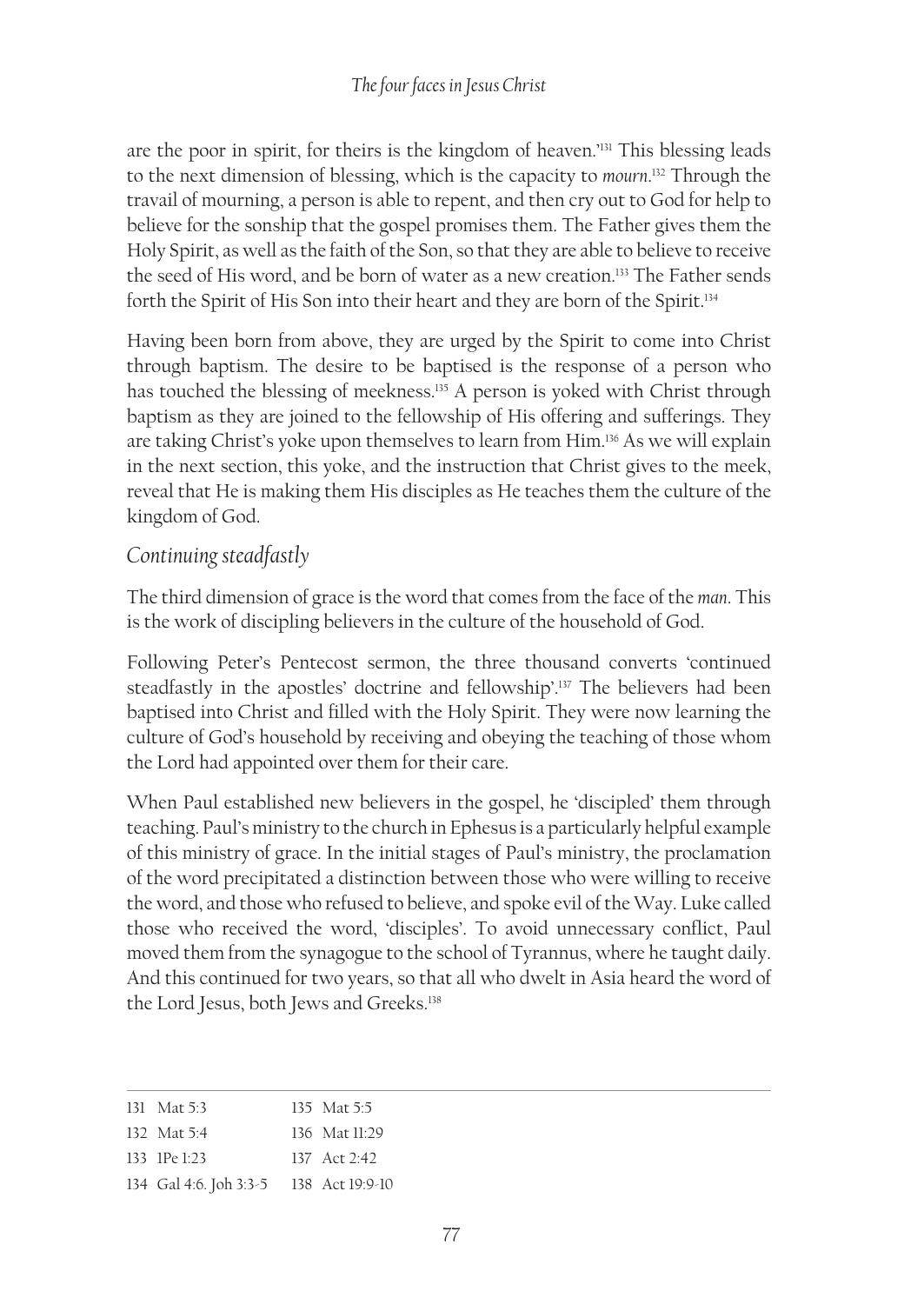As he was departing from Ephesus, Paul testified to the discipling work that he had initiated among them. He called them to remain faithful to the word that had been delivered to them and to shepherd the church in the same manner that he had done. In particular, he said that he had:

- served the Lord with all humility, and with tears and with trials that had come upon him<sup>139</sup>
- declared to them all that was profitable for their Christian pilgrimage, teaching publically and from house to house<sup>140</sup>
- laid down his life for the sheep to fulfil the ministry that he had received from Christ. This was to 'testify solemnly of the *gospel of the grace of God*' 141
- declared to them whole purpose and counsel of God.<sup>142</sup>

Finally, he said to them, 'I commend you to God and to the word of His grace, which is able to build you up and to give you the inheritance among all those who are sanctified.'<sup>143</sup>

## *Breaking bread house to house*

The love of God is the fourth dimension of God's grace. It is ministered from the face of the *eagle*. Returning to the account of the first church in Jerusalem, we read that 'continuing daily with one accord in the temple, and breaking bread from house to house, they ate their food with gladness and simplicity of heart, praising God and having favour with all the people. And the Lord added to the church daily those who were being saved'.144

The face of the eagle reveals the ministry of evangelism. It is notable that the church grew in number on account of the life in the households. These houses were established in the culture of the love of God. This was evident because they broke the bread of the word with each other; they were of one heart and one soul; and they cared for the needs of each other through offering.<sup>145</sup>

It is evident that the word was in them because they received and lived by the word of God with gladness and simplicity of heart. They had favour with all the people in the broader community, 'and the Lord added to the church daily those who were being saved'.146 As a congregation that continued in the fellowship of the

| 139 Act $20.19$ | 143 Act $20.32$ |
|-----------------|-----------------|
| 140 Act 20:20   | 144 Act 2:46-47 |
| 141 Act 20:24   | 145 Act $2.46$  |
| 142 Act 20:27   | Act 4:32.34     |
|                 | 146 Act 2:46-47 |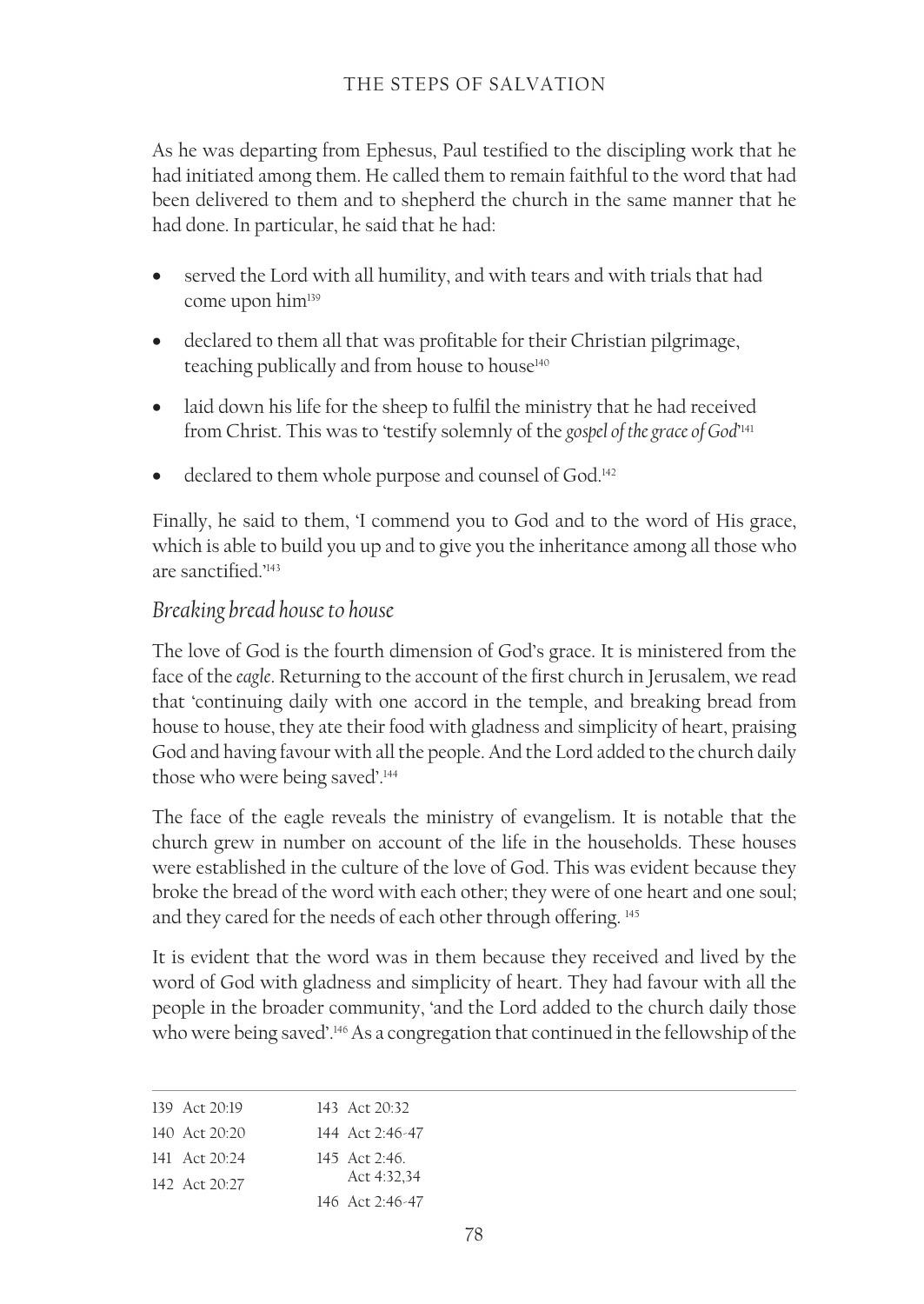### *The four faces in Jesus Christ*

word, they had become a ministering and evangelistic community that operated from house to house. Luke, the author of the book of Acts, notably recorded that '*great grace was upon them all'*. 147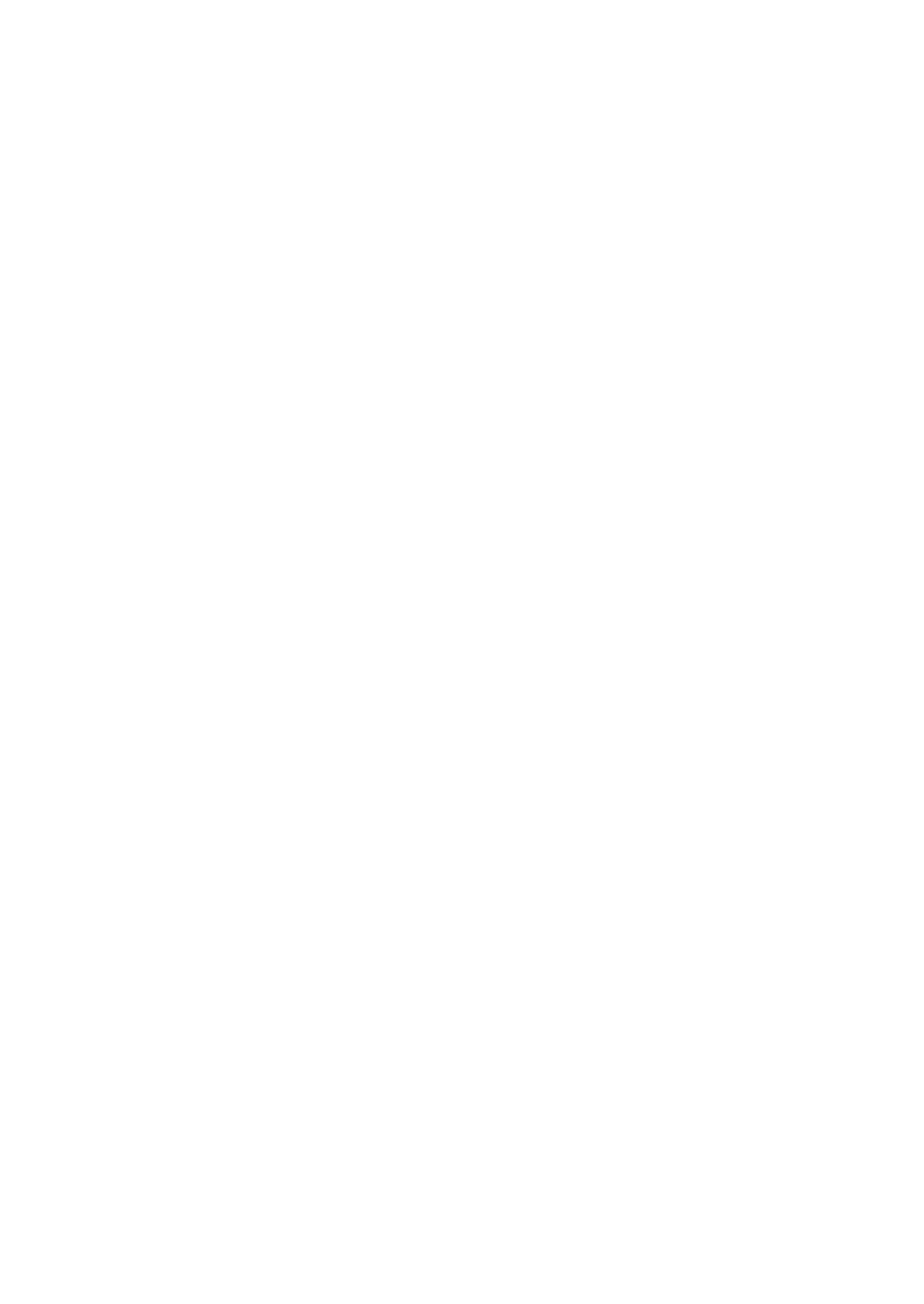# CHAPTER 6 The administration in the body of Christ

In this season, the Holy Spirit has been restoring the gospel of sonship to us. Central to this restoration has been a call to turn, receive and join an administration through which the light of the gospel of the glory of God is shone into the heart of a believer.<sup>1</sup> It is through this administration that the gospel is proclaimed and made effective in the life of every believer, in every covenant household, and in every local congregation that is part of the body of Christ.

We know that Jesus Christ has been raised, seated, and glorified at the right hand of the Father in heavenly places.2 However, this does not mean that He is no longer speaking from heaven or actively engaged in the work of building of His church. The book of Revelation clearly reveals that Christ is still speaking from heaven.<sup>3</sup> In his letter to the Hebrews, the apostle Paul declared that we must not refuse Him

<sup>1</sup> 2Co 4:4

<sup>2</sup> Eph 1:20. Col 3:1. Heb 8:1

<sup>3</sup> Rev 1-3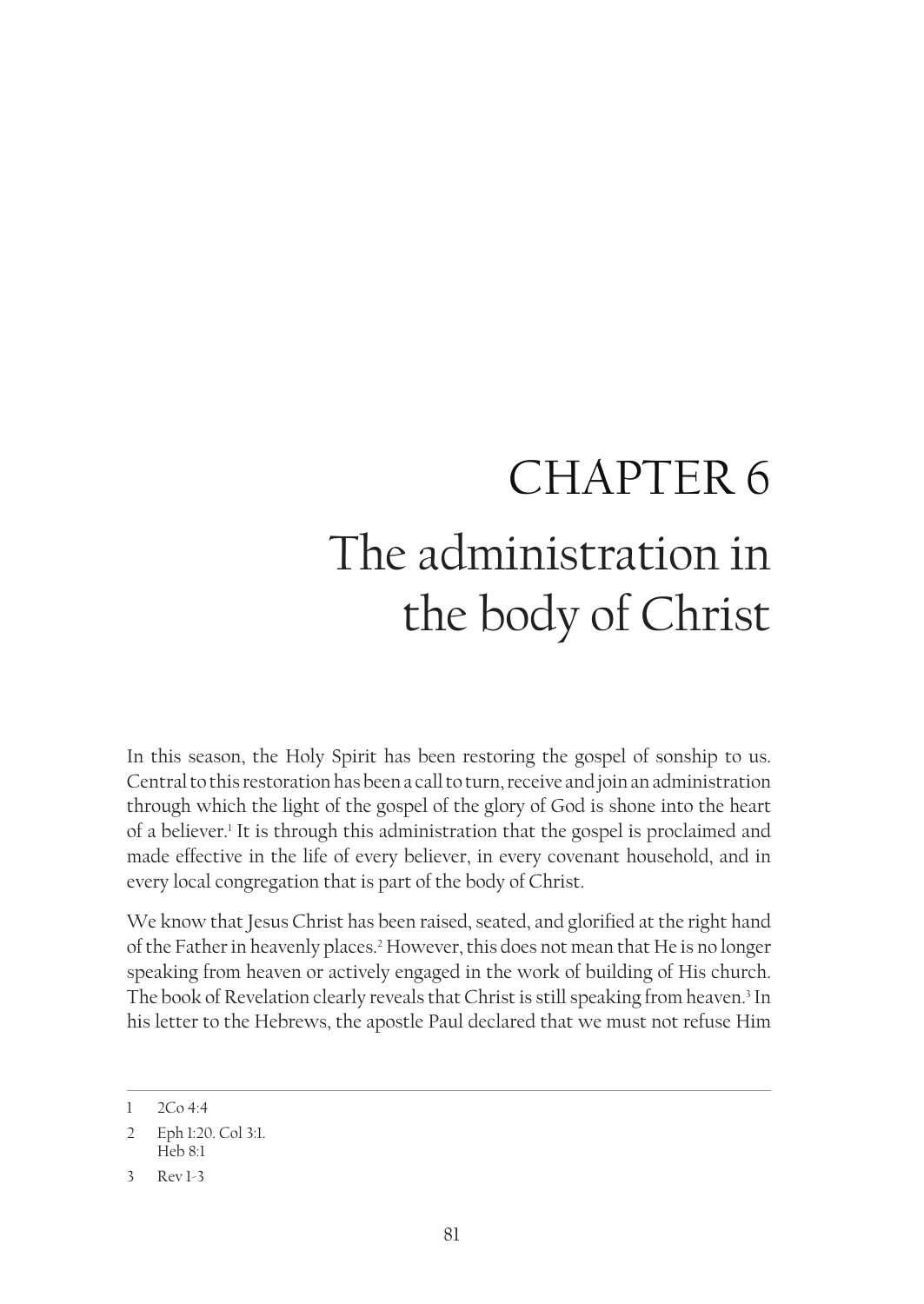who is still speaking. Comparing the nation of Israel in the wilderness with the church in the heavenly places, he said, 'If those did not escape (from judgement) when they refused him who spoke on earth, much less will we escape who turn away from Him who speaks from heaven.'4

Jesus Christ continues to speak from heaven, and to minister on earth through those to whom He has given specific ministry grace. The Scriptures tell us that when Christ ascended on high, He gave gifts to men.5 He gave *specific gifts of grace* to certain slaves within His administration. Paul declared, 'When He ascended on high, He led captivity captive and gave gifts to men … He gave some to be apostles, some prophets, some evangelists, and some pastors and teachers.'6 These gifts are the ministry graces of Christ. In a similar way, Paul explained to the Corinthians that God has appointed in the church 'first apostles, second prophets, third teachers, then miracles'.7

The ministry of apostles, prophets, teachers, and evangelists reveals and ministers the fullness of grace that belongs to Jesus Christ. The first work of those with this kind of ministry grace is to proclaim what Christ is saying to His church, by the Holy Spirit, as the word of present truth in every generation. The second work is to supply the grace of God to every member of the body of Christ. The third work of those with ministry grace is to adjust each member of the body of Christ so that they can fulfil their particular ministry in the body according to the sanctification of their own name.<sup>8</sup> The outcome of this ministry will be that the body of Christ will be able to build itself up in love and the grace of God will abound to the fullest measure.<sup>9</sup>

## **The vision in Revelation chapter one**

The administration that Jesus Christ initiated from heaven when He gave gifts to men was established by the apostle Paul on earth when he proclaimed the gospel and established lampstand churches among the Gentile nations. Paul brought this administration to light and laid its foundation in every place.<sup>10</sup> He described this administration as 'suitable to the fullness of the times, that is, the summing up of all things in Christ, things in the heavens and things on the earth'.<sup>11</sup>

Some years later, Jesus Christ revealed to the apostle John that the administration of lampstand churches established by Paul was the pattern of administration for

|             | Heb 12:25    | 8 | Eph 4:12             |
|-------------|--------------|---|----------------------|
|             | 5 Eph 4:8    |   | 9 $2Co9:8.1Pe1:2$    |
|             | 6 Eph 4:8,11 |   | 10 Eph 3:9. 1Co 3:10 |
| $7^{\circ}$ | 1Co 12:28    |   | $11$ Eph $1:10$      |
|             |              |   |                      |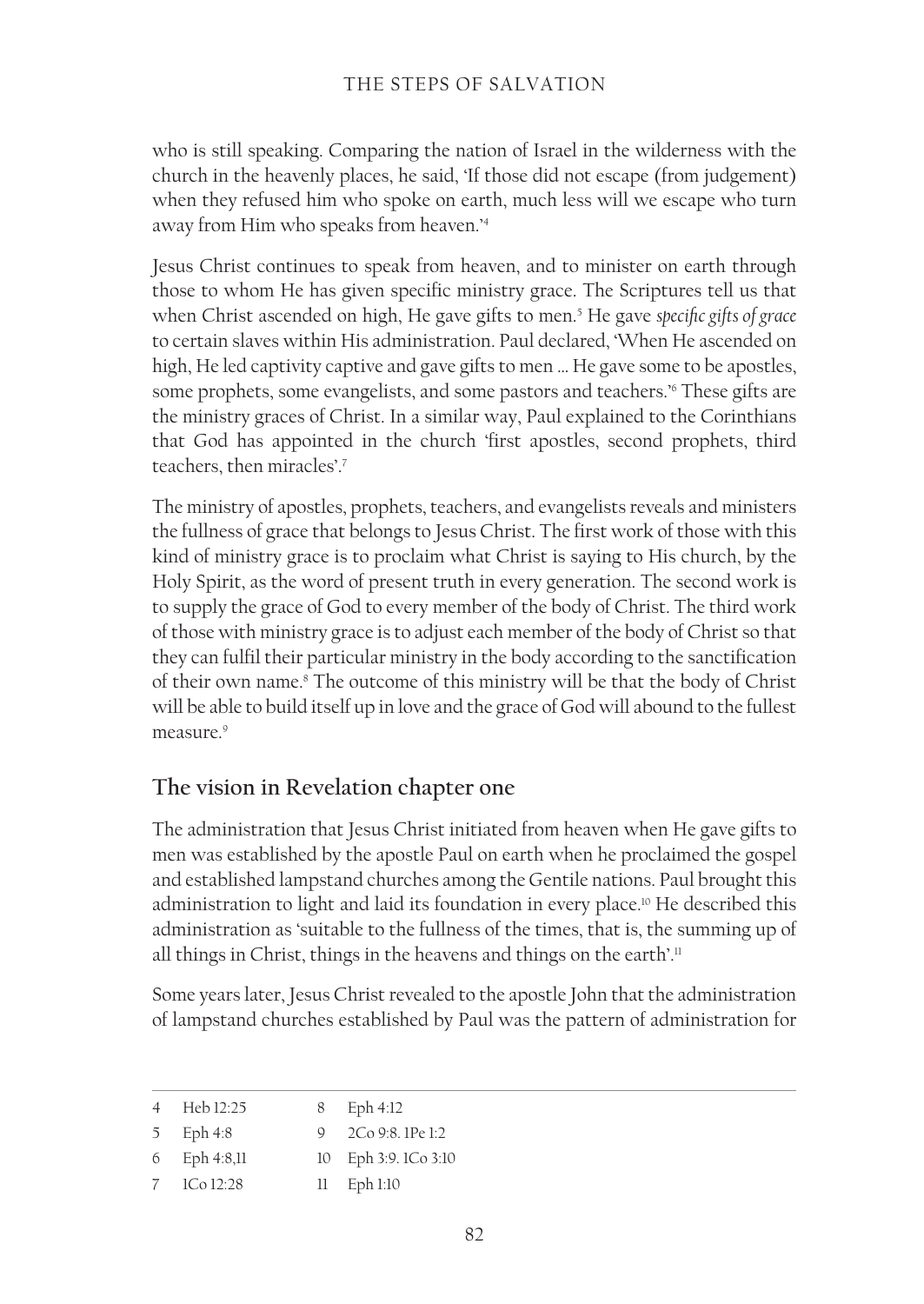the church age and the time of the end. John recorded that He was in the Spirit on the Lord's day when he heard the voice of a great trumpet behind him.12 As he turned to see the voice, he beheld Jesus Christ standing in the midst of seven golden lampstands with seven stars in His right hand. John declared that the face of Christ was 'like the sun shining in its strength'.13 As we have considered many times in this book, this was the light of the knowledge of the glory of God shining in the face of Christ.14

John beheld the radiance of Christ's glory shining from His face, but he also beheld the rays of this same glory shining from His right hand. This was the fulfilment of the prophecy of Habakkuk, who declared, 'His radiance is like the sunlight, He has rays flashing from His hand, and there is the hiding of His power.'15 Christ called the seven stars in His right hand 'the angels of the churches'.16 The word 'angels', in this instance, simply means 'messengers'. They are the messengers, or living ones, in the administration of God.

This is a significant point. The light in the face of Christ is now shining from the ascension gift messengers whom He holds in His right hand. Christ has ordained these messengers to be 'light-bearers'. They are likened to 'stars' and their work is to reveal the light of the knowledge of the glory of Christ and give illumination to all those who receive their ministry. Christ continues His ministry on earth through them, for it is Christ who is speaking in them to reveal His own glory. When this light is received, reflected and focused by lampstand churches, it is 'the light of the world'.

# **The vision in Revelation chapter four**

In chapter four of the book of Revelation, John recorded that he was caught up in the Spirit to behold the administration of the throne of the Son in the heavenly places. It is important to recognise that this is the same administration that John described in the first chapter of the book of Revelation. The only new element of the vision in chapter four is the addition of the twenty-four thrones which have been set up for judgement.<sup>17</sup> These thrones will be set up immediately before the beginning of the time of the end when the Lamb stands to open the seven-sealed  $book<sup>18</sup>$ 

| $12 \cdot \text{Rev } 1:10$ | 16 Rev 1:16.20        |
|-----------------------------|-----------------------|
| $13$ Rev 1:16               | 17 Psa 122:5. Dan 7:9 |
| $14 \quad 2Co\,4:6$         | 18 Dan 12:4.          |
| 15 Hab 3:4                  | $\text{Rev } 5.1-2$   |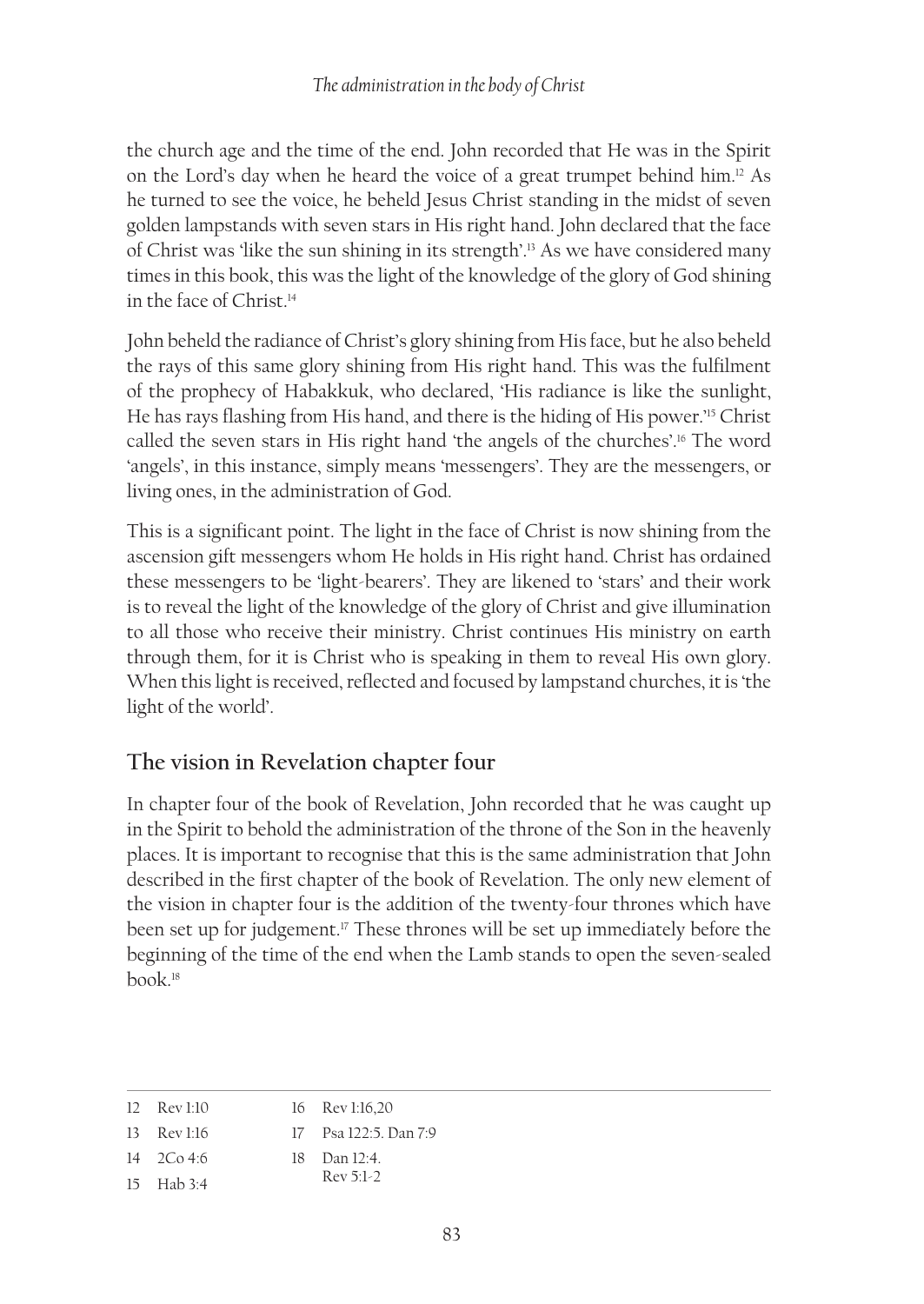#### THE STEPS OF SALVATION

The beginning of the time of the end is a major waypoint in the culmination of God's purpose in heaven and on the earth. The administration that God will use to fulfil His purpose in the end of the age will be the same administration that was established when Jesus Christ ascended on high and gave gifts to men. The primary initiative of Christ from His throne will continue to be through the ministry of the living ones who are in and around the throne. We note that the command of the living ones will initiate and activate the events to be fulfilled in heaven and on earth when the first four seals are opened by Christ, who is the Lamb of God.<sup>19</sup>

The vision of John reveals that the four living ones belong to Christ, the Lamb of God, who is in the midst of the throne.<sup>20</sup> In contrast to the angelic administration that was under the throne, the living ones are in the midst of the throne and around the throne.<sup>21</sup> The apostle Paul declared that every member of the body of Christ has been raised to sit with Christ in the heavenly places.<sup>22</sup> This is far above the principalities and powers of the angelic realm.23 Evidently, the living ones are part of the administration that has been established by God in the body of Christ.

John said that each living creature had six wings and was full of eyes 'around and within'.<sup>24</sup> We recall that the number six is the number of man. The grace of each living one is fully revealed in the administration of Christ in the flesh of man. The imagery of eyes that are around them and within them conveys the point that these are people who are full of illumination by the Spirit of God. More than this, it signifies that they are fully engaged in revealing the fullness of Yahweh in Jesus Christ, who is the One who sits on the throne. Day and night they do not cease to proclaim, 'Holy, Holy, Holy is the Lord God, the Almighty, who was and who is and who is to come  $25$ 

#### **In and around the throne**

Most significantly, John observed that the living ones were 'in and around' the throne. This signifies the *dynamic nature* of the administration of Christ. It cannot be understood from a static perspective. In the first case, the four living ones belong to Jesus Christ, who is the Lamb of God in the midst of the throne.<sup>26</sup> The living ones are in the midst of the throne because they are in the right hand of Christ. Christ Himself speaks in and through apostles, prophets, evangelists

19 Rev 1:1,3,5,7 20 Rev 4:2 21 Rev 4:6. Rev 5:6 22 Eph 2:6 23 Eph 1:21 24 Rev 4:8 25 Rev 4:8 26 Rev 5:6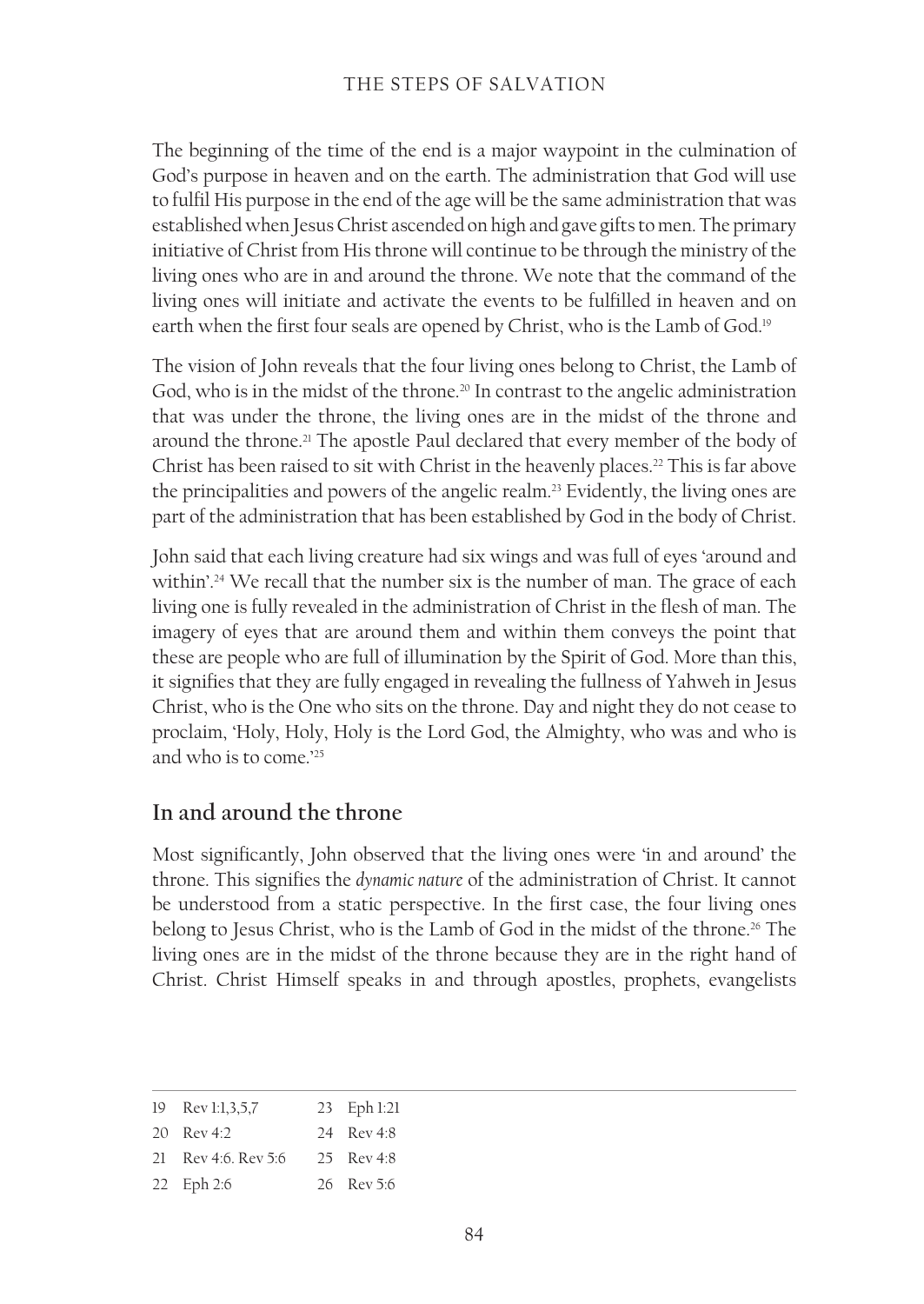and teachers. The glory of the face of Christ is fully revealed through these four ministry graces in His right hand.

When Christ speaks in and through the four ministry graces, the light of His glory shines forth from His right hand. John beheld the four living ones in the midst of the throne, but also saw them proceeding from the throne like flashes of lightning.<sup>27</sup> In this regard, we are reminded of the prophecy of Moses, '[From] His right hand there was flashing lightning'.<sup>28</sup> The four living ones proceed from the throne like flashing lightning 'in and through' the lampstand administration that is before the throne.<sup>29</sup> This ministry of light from the throne is the outcome of a dynamic fellowship of offering, not of a static hierarchy or pattern of church governance. The Scripture uses the term 'in and around' to convey the dynamic nature of this fellowship.

We recall from Revelation chapter one that John beheld Jesus Christ standing *in the midst* of seven golden lampstands.30 Another way of describing this picture would be to say that the seven golden lampstands were *around* Jesus Christ. We note that the stars were in the right hand of Christ and, hence, *in the midst* of the lampstands.31 However, they were also *around* Jesus Christ because one star belonged to each lampstand. Further to this, the stars could move from lampstand to lampstand as Christ walked among all seven lampstands with all seven stars in His right hand.<sup>32</sup> This is most certainly a dynamic picture.

We observe the same dynamic picture in Revelation chapter four. The worldwide administration of lampstand churches is represented by seven lamps of fire burning before the throne.33 The phrase 'before the throne' is better translated as 'in the face of the throne'. This better conveys the truth that lampstand churches reveal the light of the knowledge of the glory of God that is in the face of Jesus Christ.34 By reflecting and focusing the light of the living ones in the right hand of Christ, lampstand churches manifest the fullness of the sevenfold Spirit of God.<sup>35</sup> In this way, the four living ones are seen in the midst of the throne, and then proceed from the throne to be around the throne, in and through the lampstand administration which manifests the fullness of the sevenfold Spirit of God to the world.<sup>36</sup>

It is important to recognise that the lampstand is more than *one* piece of furniture in the heavenly tabernacle. We know that Jesus Christ is the embodiment of every piece of furniture. For example, John saw His face 'shining like the sun in its strength' as the full expression of the ark of the covenant, and 'His feet like

| 27 Rev 4:5       | $31$ Rev 1:16 | 35 Rev 4:5         |
|------------------|---------------|--------------------|
| 28 Deu 33:2      | 32 Rev 3:1    | 36 Rev 4.6 Rev 5.6 |
| 29 Rev 4:5       | 33 Rev $4.5$  |                    |
| $30$ Rev 1:12-13 | 34 $2C_0$ 4.6 |                    |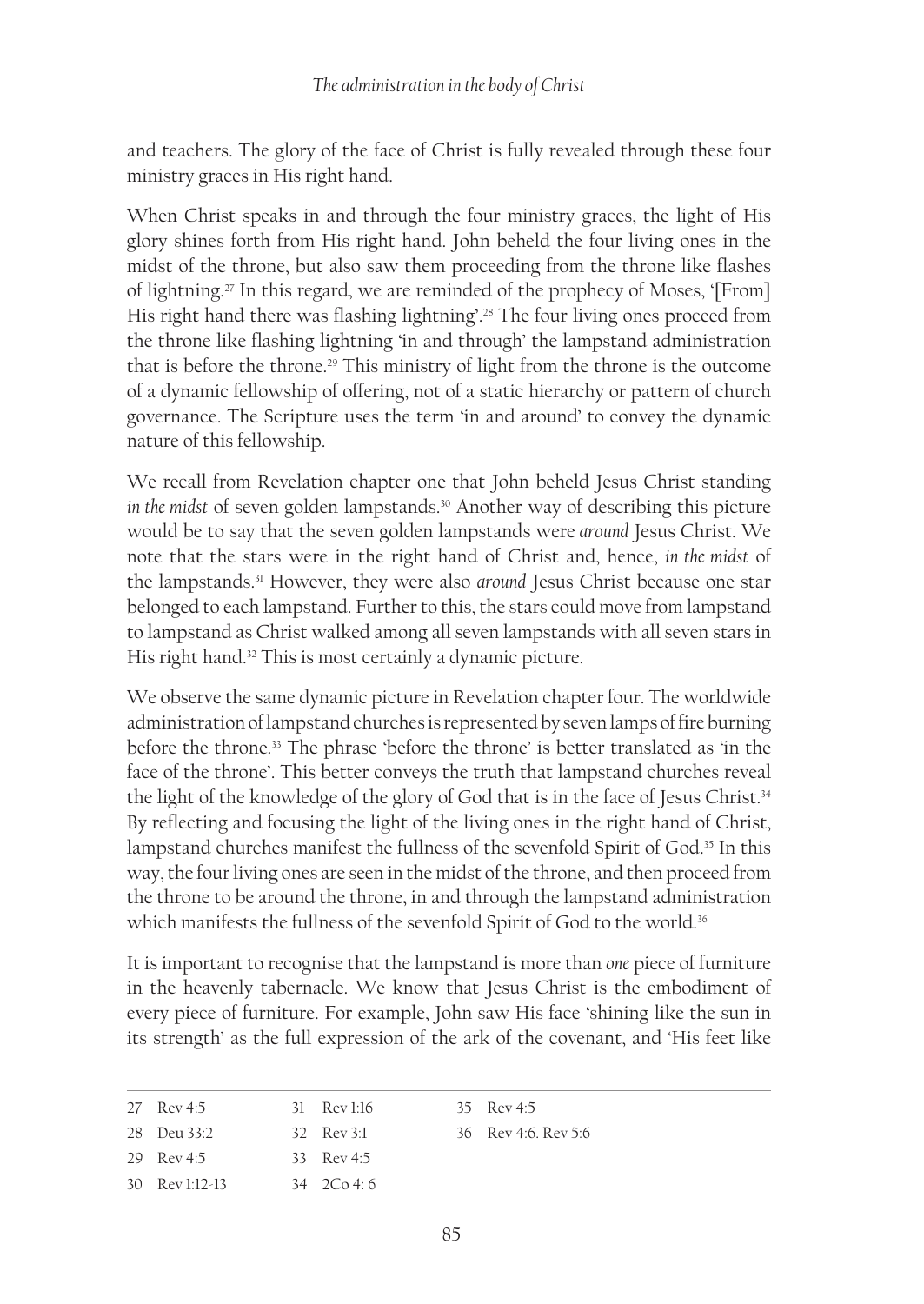burnished brass' as the full expression of the altar of sacrifice.<sup>37</sup> Every personal attribute and administration that belongs to Christ is ministered to lampstand churches through the seven stars that He holds in His right hand.<sup>38</sup> It is the ministry of lampstand churches to reveal all the personal attributes and administrations of Christ to the world.

## **The faces of the four living ones**

We will now consider this vision of the living ones in more detail. The apostle John identified the truth that each living one had a particular face. The first living creature was like a lion, the second was like a calf, the third like a man, and the fourth like a flying eagle.39 These four faces reveal the four dimensions of grace that are ministered from the face of Jesus Christ by the Holy Spirit. This has been one of the major points of focus in this book. The vision of John adds another vital layer to our study. That is, we observe that each living one reveals and ministers a particular dimension of grace that belongs to the fullness of Christ.

The four living creatures represent the four ministry graces that Jesus Christ gave to the body of Christ when He ascended on high.<sup>40</sup> We will refer to the operation of these four ministry graces as an 'apostolic administration'. When we use the term 'apostolic administration', we are not referring to a group of apostles. It is true that an ascension gift apostle is able to function in any of the ministry graces. However, for an apostolic administration to be fully functional, it requires apostles, prophets, teachers and evangelists. The apostle John beheld the full and complete picture when he saw all four living creatures in and around the throne.

#### *Apostles*

The living creature that is like a *lion* represents the ministry of ascension gift apostles. Apostles carry the authority of Christ's kingship to proclaim the word of present truth, and to shepherd the church of God. Those with apostolic grace have received a revelatory capacity from Christ to reveal, from the Scriptures, what the Spirit is saying to the church in every generation. They have also received an authority from Christ to establish and oversee all the various administrations within the body of Christ. Apostles must lay down the word and insight that they have received from Christ in the fellowship of a presbytery. This is the word of present truth that gives light to the body of Christ.<sup>41</sup>

<sup>37</sup> Rev 1:15-16 41 2Pe 1:12

<sup>38</sup> Rev 1-3

<sup>39</sup> Rev 4:7

<sup>40</sup> Eph 4:8,11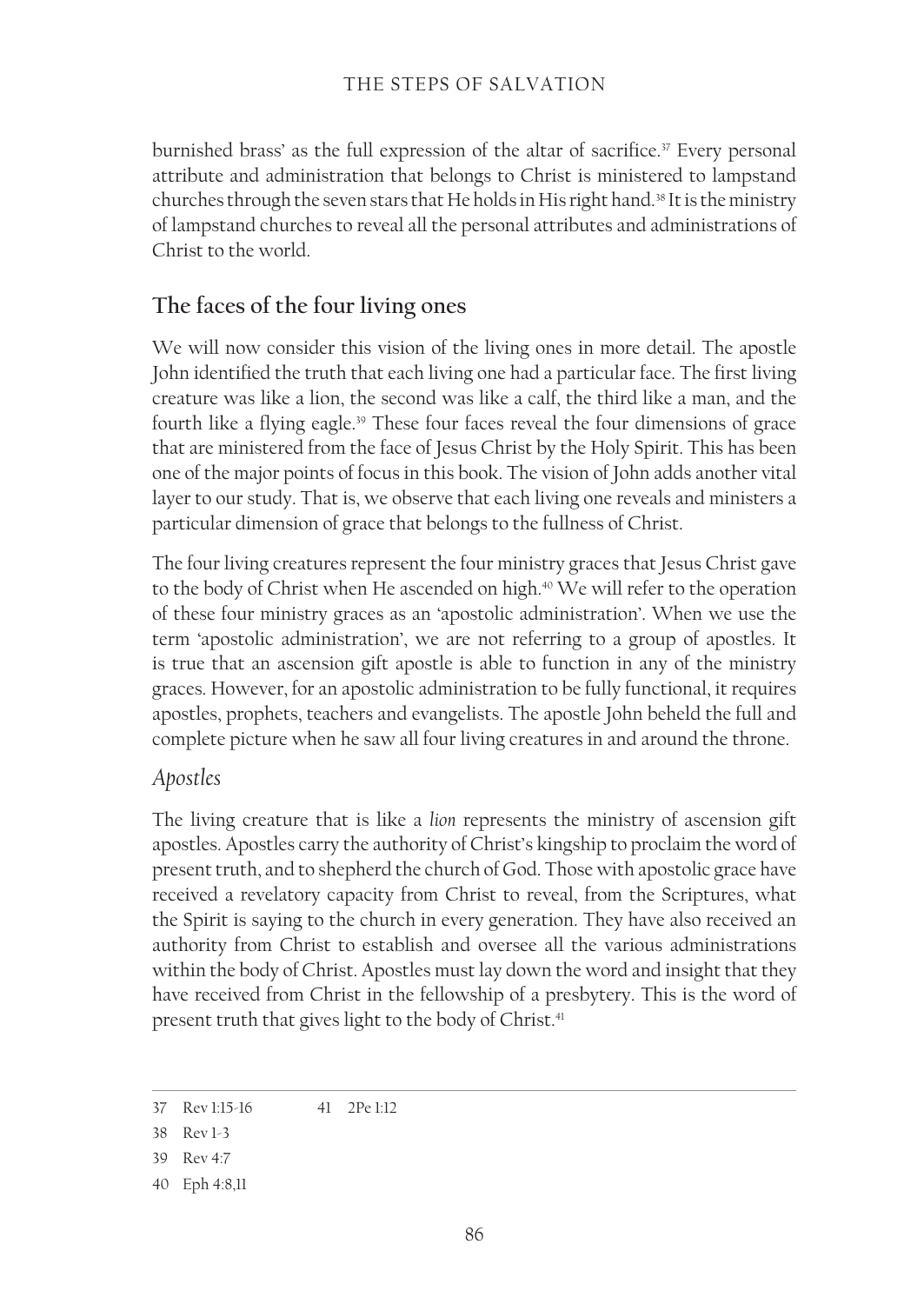The apostle Paul is the most obvious example of an ascension gift apostle in the Scriptures.<sup>42</sup> Later in this chapter, we will discuss how his apostolic mandate was unique and different from all other ascension gift apostles. Another example of an ascension gift apostle is Barnabas. We know that Barnabas did not have the same mandate as Paul, but he also was sanctified by the Holy Spirit for an apostolic work.43 Timothy and Titus were men whom Paul trained and mentored as part of an apostolic administration.<sup>44</sup> The pattern for all those who have received apostolic grace throughout the church age is found in Paul's instructions to Timothy and Titus.

#### *Prophets*

The living one that is like a *calf* represents the ministry of ascension gift prophets. We know that this face has often been associated with priesthood. It is true that ascension gift prophets have a particular priestly mandate. The prophet calls all men who have been born again as sons of God to become king-priests to God.45 Prophets exhort all men to present themselves as a living sacrifice that is holy and acceptable to God.46 Like the prophet-priests of old who possessed the Urim and Thummim, ascension gift prophets will need to exercise spiritual wisdom and discernment to oversee the offerings, worship, and ministry of a whole kingdom of priests.47

There are a number of examples of ascension gift prophets in the New Testament. It is evident that Agabus was such a prophet. In Antioch, he stood up and showed by the Spirit that there was going to be a great famine throughout the world. In response to his word, the disciples at Antioch determined to make offering, according to their ability, for the care of the saints who were dwelling in Judea.<sup>48</sup> It was also Agabus who prophesied regarding the specific sufferings that Paul would encounter during the latter part of his ministry as a priest of the gospel among the Gentile nations.<sup>49</sup> Another example of an ascension gift prophet is Silas, who travelled with Paul as part of an apostolic company on his second missionary journey.<sup>50</sup>

#### *Teachers*

The living one that is like a *man* represents ascension gift teachers. The face of the man has historically been associated with the ministry of the prophet. However, as we have noted, the ministry of the prophet is better aligned to the face of

| 42 Rom 1:1.                           | $46$ Rom $12:1-3$  | 50 Act 15:32,40 |  |
|---------------------------------------|--------------------|-----------------|--|
| Rom 11:13. 1Co 1:1                    | 47 Exo 28:30.      |                 |  |
| $43$ Act $13.2$                       | $F_{7r}$ $2.63$    |                 |  |
| 44 ICo 4:17, 2Co 8:23 48 Act 11:27-29 |                    |                 |  |
| 45 Rev 1:6                            | 49 Act 21:10-11,13 |                 |  |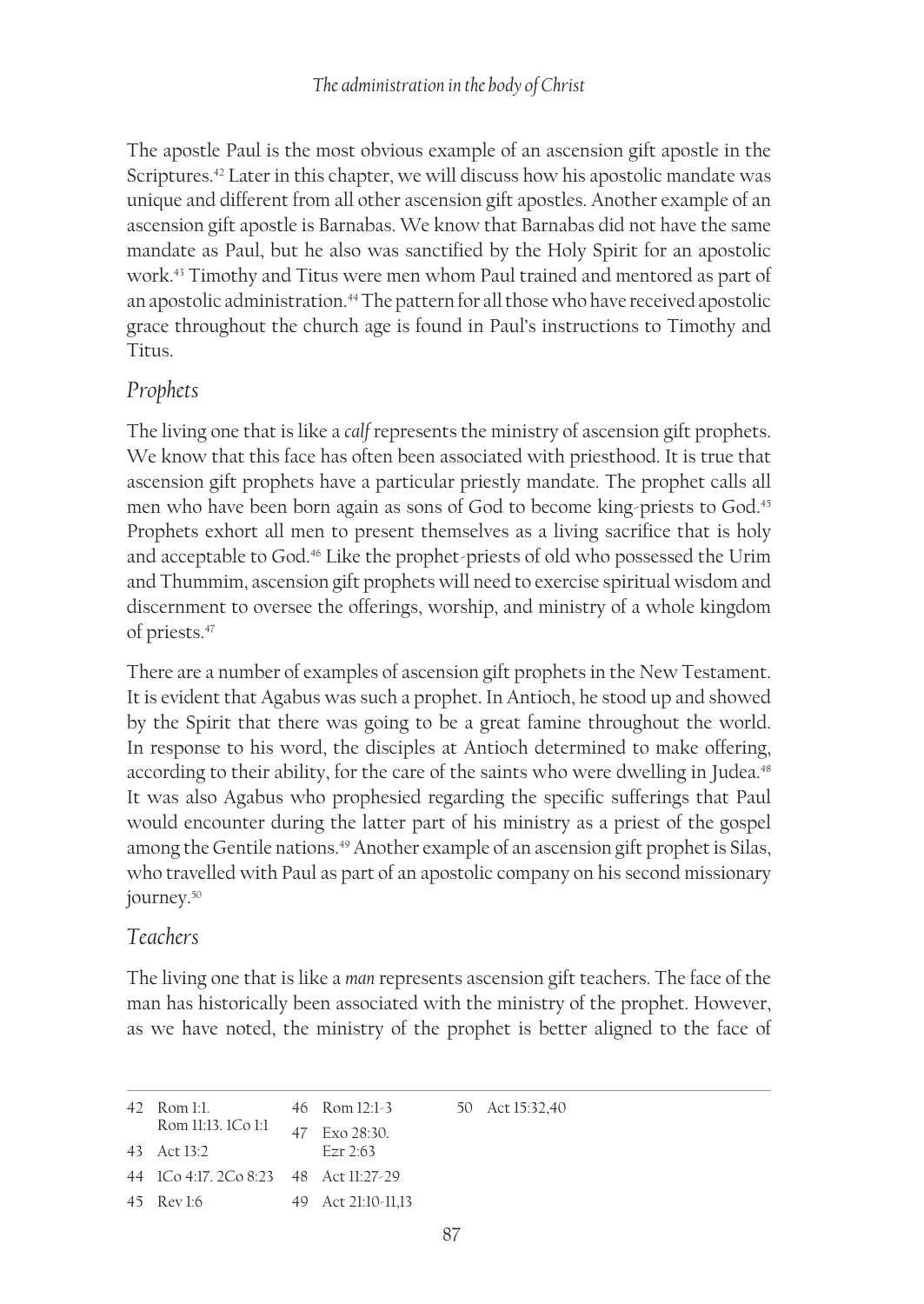the ox or calf.<sup>51</sup> Teachers will articulate the word of present truth and instruct disciples in the culture of sound doctrine. They will call all believers to submit to the lordship of Christ and to become His disciples. We recall the words of Jesus, 'If you continue in My word, you are truly disciples of Mine'.52 Ascension gift teachers will train and equip disciples in the word of Christ so that they will be able to teach and disciple others.<sup>53</sup>

The ministry of Apollos provides a particularly helpful example of the work of an ascension gift teacher. He was described by Luke as an eloquent man and mighty in the Scriptures. Importantly, Apollos was easily entreated. He received instruction from Aquila and Priscilla, who explained to him the way of God more accurately. Subsequently, he became a great help to the disciples who had believed through grace.54 It is significant that Paul likened the ministry of Apollos to the watering of a seed that had already been planted. He wrote, 'I planted, *Apollos watered*, but God gave the increase'.55 The ministry of teaching is likened in the Scriptures to the rain and the dew of heaven that brings rest and refreshing.<sup>56</sup>

#### *Evangelists*

The living one with the face like a flying *eagle* represents the ministry of ascension gift evangelists. Evangelists have a ministry of fatherhood that is able to establish every believer and every household in the gospel of sonship. The work of fatherhood involves a travail so that Christ is formed in the heart of every son of God who has been born of the Spirit.<sup>57</sup> Testifying to this dimension of Christ's ministry, Paul said to the Corinthian church, 'For though you might have ten thousand instructors in Christ, yet you do not have many fathers; for in Christ Jesus I have begotten you through the gospel.'58

Evangelists will initiate and oversee an administration of eldership that is able to nurture the divine nature in every household. They will also be able to equip every household for the work of proclaiming the everlasting gospel of sonship from house to house. We know that the gospel of sonship must be proclaimed to all those who dwell on the earth – to every nation, tribe, tongue and people.<sup>59</sup> Households that receive grace from the face of the eagle will be equipped to preach the gospel and to minister healing and help to friends, families, neighbours and work colleagues, from their houses.

| 51 Exo 7:1 | 55 ICo 3:6 | 59 Rev 14:6 |
|------------|------------|-------------|
|            |            |             |

52 Joh 8:31 56 Deu 32:2. Isa 28:12

```
53 2Ti 2:2
          57 Gal 4:19
```

```
54 Act 18:26-28
          58 1Co 4:15
```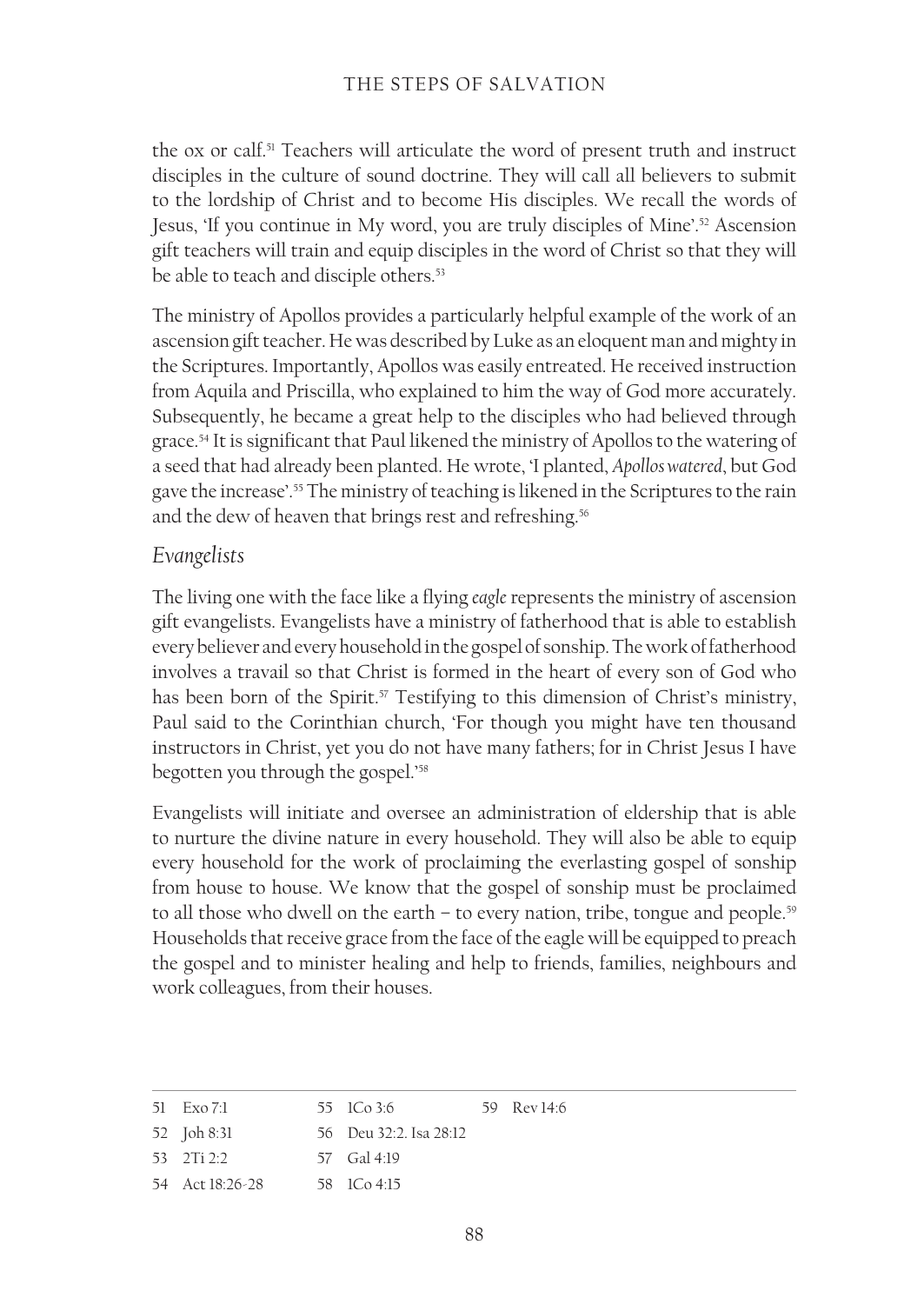By way of example, one of the seven deacons who were appointed by the twelve apostles was called 'Philip the evangelist'.60 Philip preached the gospel to large crowds and his ministry was accompanied by miracles and gifts of healing.<sup>61</sup> He also evangelised 'house to house'. We recall that he personally shared the gospel with the Ethiopian eunuch.<sup>62</sup> Interestingly, the Ethiopian was reading about the Lamb who was slain. As Philip sat with him and spoke to him, the light from the marred face of Christ began to shine into his heart by the Holy Spirit. He was born from above, and immediately desired to be baptised into the very offering from which the light of the gospel of the glory of Christ had come. Philip's own house was a place of refreshing for the saints. We recall that Paul and his companions stayed many days with Philip on their way to Jerusalem.<sup>63</sup>

#### *An order of priority*

The apostle John identified the four living creatures in a specific order.<sup>64</sup> He did this to signify that there is an order of initiative when it comes to how these ministry graces operate and proceed from the throne of the Son in a lampstand administration. This order of authority and initiative is particularly relevant when it comes to how the word of Christ is ministered in the midst of a presbytery and proclaimed to the church. An apostle has the grace to reveal, from the Scriptures, what Christ is saying to the church as the word of present truth. A prophet has grace to illuminate all of the implications of the word of present truth for a kingdom of priests. A teacher has grace to articulate the word of present truth so that every household can 'continue in the word' as disciples of Christ. An evangelist has grace to proclaim the word and exhort as a father so that the life of Christ is formed in a multitude of sons of God.

Notably, the apostle Paul nominated the *same specific order* when he outlined the administration that God has established in the body of Christ. He said, 'Now you are the body of Christ, and members individually. And God has appointed these in the church: *first* apostles, *second* prophets, *third* teachers, *after that* miracles, then gifts of healings, helps, administrations, varieties of tongues.<sup>165</sup> We note that miracles and gifts of healing are associated with the grace of the evangelist. The ministry of an evangelist will often be accompanied by miraculous physical healings and deliverances from various oppressions and addictions. However, it is important to recognise that the greatest miracle of all is the new birth of a son of God. This is the primary focus of all evangelism.

<sup>60</sup> Act 21:8 64 Rev 4:7

<sup>61</sup> Act 8:5-8 65 1Co 12:27-28

<sup>62</sup> Act 8:26-40

<sup>63</sup> Act 21:10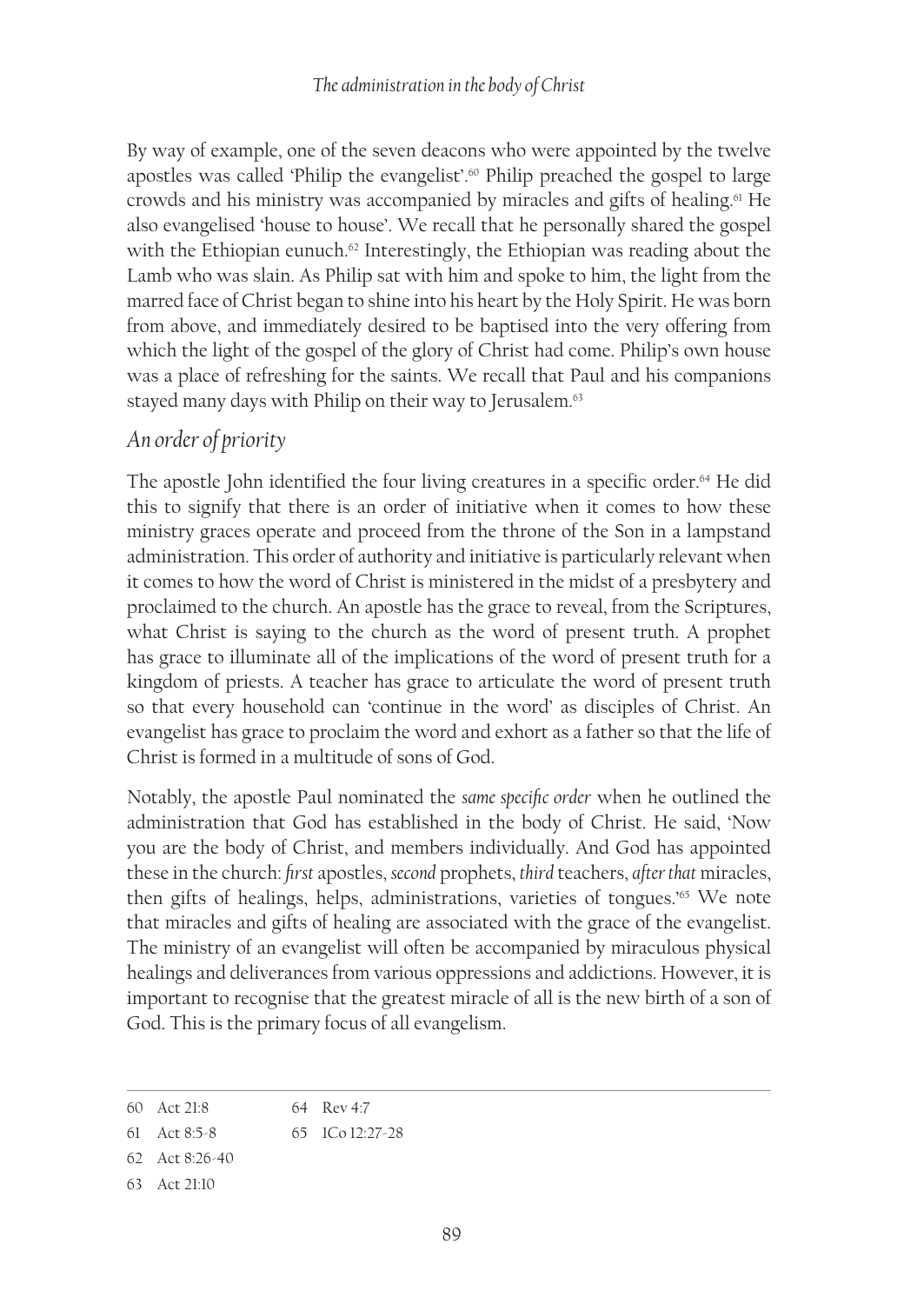#### *Recognising ministry grace*

It is important to recognise that the gift of Christ is a grace for a particular ministry work. The gift belongs to Christ and has been given to the individual for the sake of the body of Christ. The gift does not become part of the identity of the son of God to whom it has been given, even though the fruit of the talent that they have received becomes part of their eternal reward in the new heavens and new earth. The moment that a person uses the gift that they have received from Christ to define themselves, validate their position, or lord it over another, they have taken the gift to themselves and it has begun to corrupt them. It is for this reason that the gift of Christ should never be used as a title or a position.

While recognising that the gift of Christ is not a position, we still know that specific ministry grace is given to particular people. The four administrations of grace are not indiscriminate expressions of gift that operate randomly or through any person at any time. Paul explained that the gifts and the calling of God are irrevocable.<sup>66</sup> The gift of Christ is given to certain individuals according to the sanctification of their name from the Father. We recall that Paul had been set apart from his mother's womb for the particular ministry grace that was given to him by Christ.<sup>67</sup> We all need to know the grace that Christ has given to us according to our sanctified place and function in the body of Christ, and be able to readily recognise and submit to the grace that Christ has given to others.<sup>68</sup>

## **The work of shepherding or pastoring**

In the past, we have often referred to five ascension gift ministry graces. This teaching was based on Paul's statement that Christ has given 'some to be apostles, some prophets, some evangelists, and some pastors and teachers'.<sup>69</sup> The notion of five ministry graces was sometimes reinforced by likening the ministry graces to the five fingers on the hand of Christ. Using this illustration, the ministry of the apostle was often likened to the thumb to illustrate that the apostolic grace touches each of the other ministry graces. These kinds of illustrations have had some merit but, in more recent times, we have become aware of some significant points of clarification.

The first point of clarification is that the ascension gift ministry graces are not the right hand of Christ; they are *in* the right hand of Christ.<sup>70</sup> This means that

<sup>66</sup> Rom 11:29 70 Rev 1:16-17

<sup>67</sup> Gal 1:15-16

<sup>68</sup> Rom 12:3-4. Gal 2:9. Phm 1:6

<sup>69</sup> Eph 4:11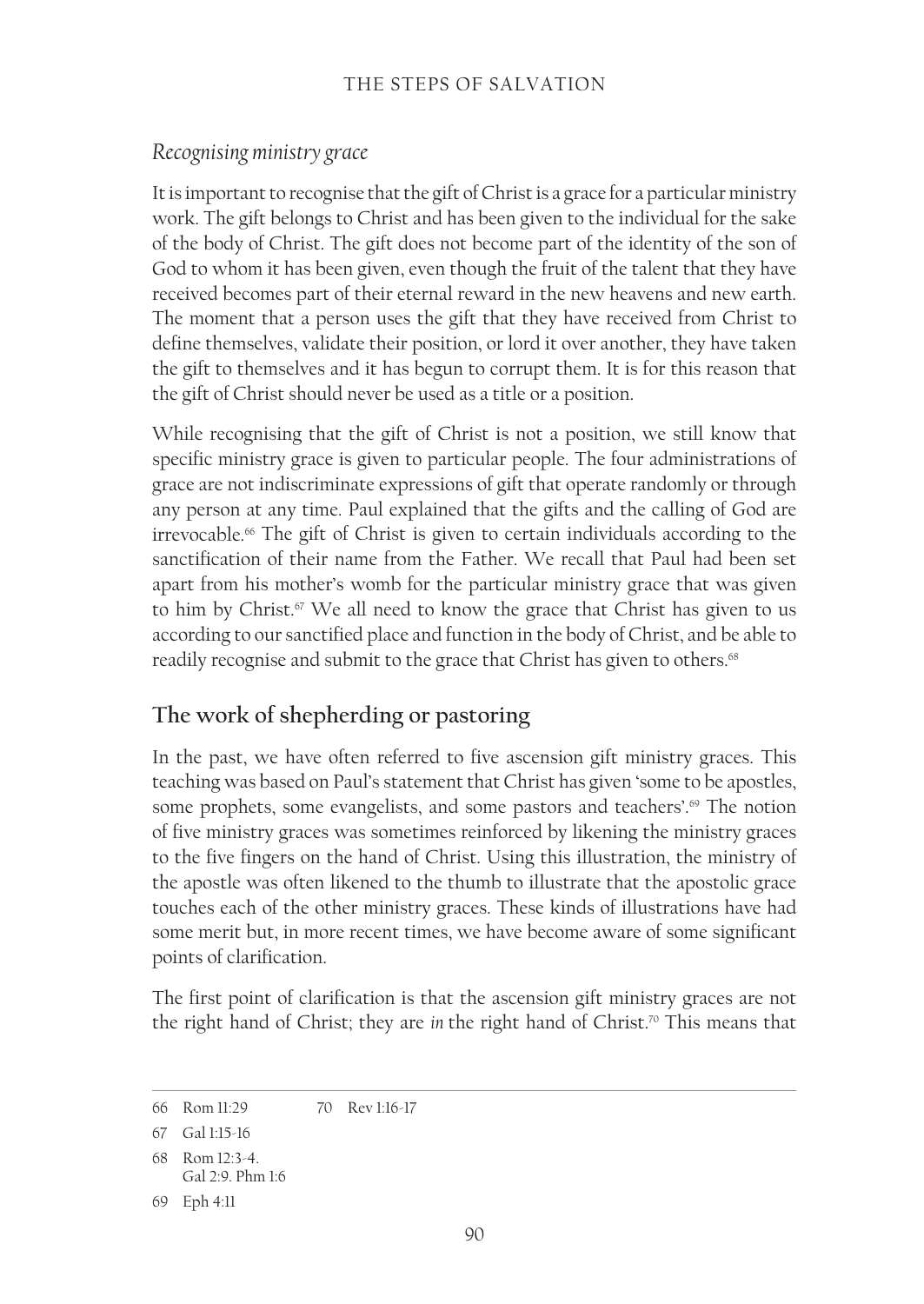the ministry graces are not holding the seven stars; they are an integral part of the seven stars. This point of clarification is significant because it means that those with ministry grace need to function in and through the presbytery of a lampstand church. A person with a gift of ministry grace from Christ is not free to function independently, with their own itinerant ministry.<sup> $n$ </sup> For their grace to be effective in equipping the saints for the work of ministry in the body of Christ, they need to be submitted to the fellowship of offering that is found in a presbytery.

The second point of clarification is that there are not five ministry graces. There are only four ministry graces. This is consistent with the rest of the Scriptures that reveal the four dimensions of grace that belong to Jesus Christ. This conclusion is supported by the language that Paul used to nominate the ministry graces in his letter to the Ephesians. It is apparent that he has combined 'pastors and teachers'.72 Paul did not intend for these to be read as separate ministry graces. He was referring to a pastoring teacher or a teaching pastor.

This raises a third point of clarification. The work of pastoring, or shepherding, is not a ministry grace in its own right. There is a unique dimension of pastoring that belongs to each of the four ministry graces. That is, there is a feeding and tending work that is associated with each ministry grace. In this regard, an apostle is a shepherd with authority from Christ to lead the whole congregation in and out; a prophet is a priesting pastor; a teacher is a discipling pastor; and an evangelist is a nurturing pastor. The work of a nurturing pastor is to establish identity and headship so that the divine nature can be established and revealed from every house by fatherhood and motherhood, and fostered by an administration of eldership.

This is an important clarification because many have confused the work of firstfruits brethren, who are 'addicted to the care of saints', with the work of shepherding, or pastoring. Paul named Stephanas, Fortunatus, and Achaicus as ministers among the Corinthians, and urged the church to submit to such men.<sup>73</sup> However, throughout church history, this role has been taken beyond its mandate so that men have called themselves or been called 'shepherds, or pastors'.

The work of shepherding the church of God is the province of the ascension gift ministries, who carry the authority of Christ as part of their mandate. If firstfruits brethren presume upon this kind of mandate, they will end up trying to control and 'lord it over' the flock.<sup>74</sup> Those who are novices are at risk of being trapped in this presumption and falling into the condemnation of the devil.<sup>75</sup> A man who

<sup>71</sup> Jud 1:13 75 1Ti 3:6

<sup>72</sup> Eph 4:11

<sup>73</sup> 1Co 16:15-17

<sup>74</sup> 1Pe 5:3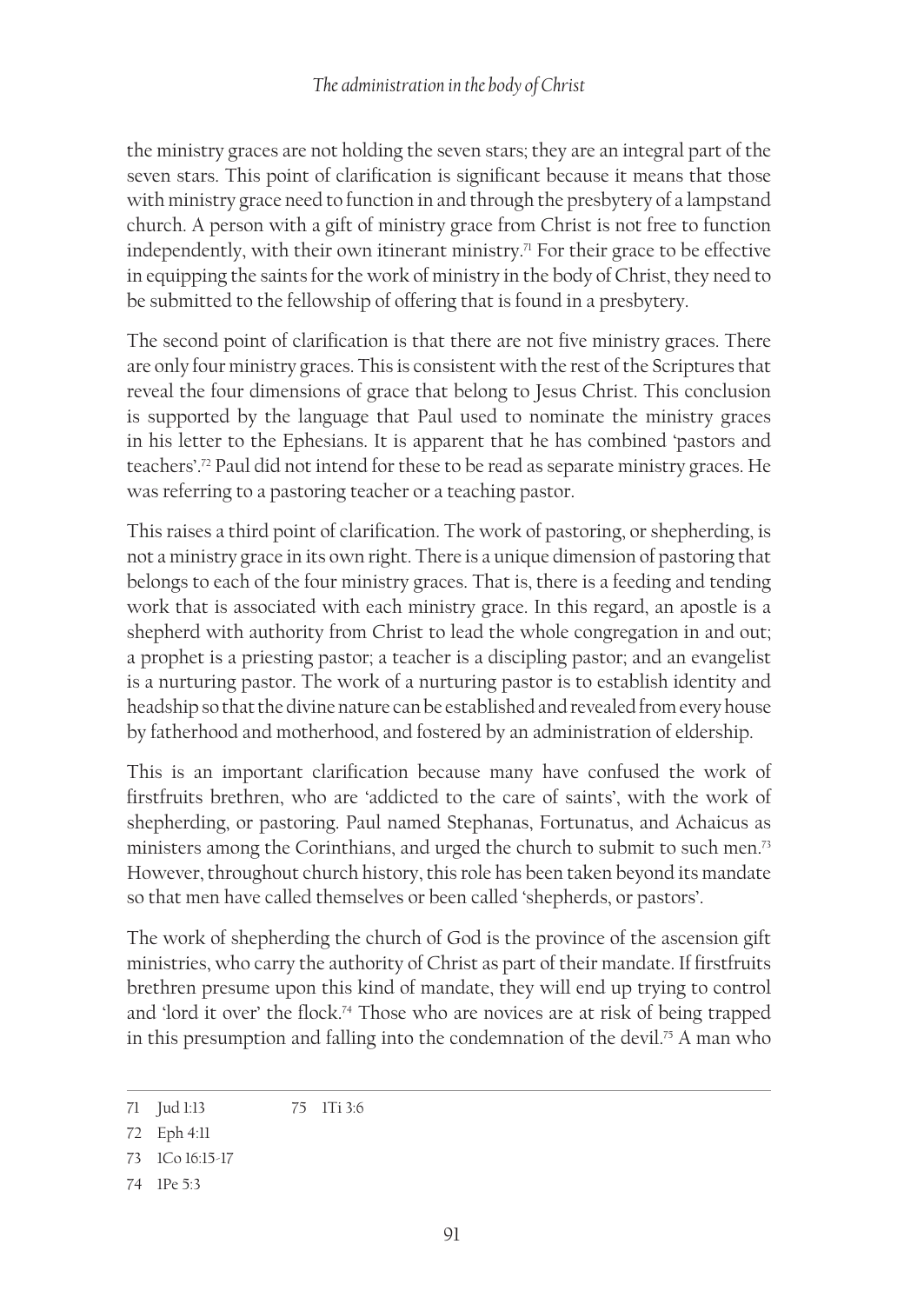claims to be the 'pastor' of his own flock has presumed to establish a surrogate presbytery of his own. A scriptural example of this is Diotrephes, who claimed to have a priority in the local congregation and resisted the authority of the apostle John and the presbytery.<sup>76</sup>

## **The beginning of Christ's administration**

We will now consider the beginning of Christ's administration in His church in more detail. It is recorded in the Scriptures that after Christ had ascended into heaven from the Mount of Olives, 'He gave gifts to men'.<sup>77</sup> The first gift that the church received was the gift of the Holy Spirit.78 The second gift that Christ gave to His church was the four ministry graces. He gave ministry grace to certain individuals; but, more than this, He gave these individuals as gifts to the body of Christ. He gave apostles, prophets, teachers and evangelists to the church. It is through these ministry graces that Christ gives grace to every member of the body of Christ. Paul declared, 'To each one of us grace was given according to the measure of Christ's gift'.79

When did the ministry graces of apostle, prophet, teacher and evangelist, which Christ gave *after* His ascension, begin to be seen in the early church? We know that the early church in Jerusalem was led by the apostles whom Christ had appointed during His earthly ministry, and commissioned *before* His ascension. We often refer to these men as 'the apostles of the Lamb'. They are the foundation upon which the church is built.<sup>80</sup> In the book of Revelation, we learn that they will be the foundation of the New Jerusalem, which is the administrative headquarters of the new heavens and new earth.<sup>81</sup>

When the apostle Peter stood on the day of Pentecost and proclaimed that God had made Jesus both Lord and Christ, three thousand people found repentance, were born again as sons of God, and were baptised into Christ.<sup>82</sup> Following this day, the church continued to grow rapidly.<sup>83</sup> We read that the people were devoted to the word that was proclaimed and taught by the twelve apostles. They continually met together with one mind in the temple and broke bread from house to house. They ate their meals together with gladness and sincerity of heart.<sup>84</sup>

Further to this, it is clear that the early church was committed, practically, to a fellowship of offering. Offerings were continually brought to the feet of the apostles.85 These offerings were administered by the apostles and distributed

| $76 \quad 3[\text{ln }1:9]$ | 80 Eph 2:20    | 84 Act 2:46     |
|-----------------------------|----------------|-----------------|
| 77 Eph 4:8                  | 81 Rev 21:14   | 85 Act 4:35.37. |
| 78 Act 2:38                 | 82 Act 2:41-42 | Act $5:2$       |
| 79 Eph 4:7                  | 83 Act 2:47    |                 |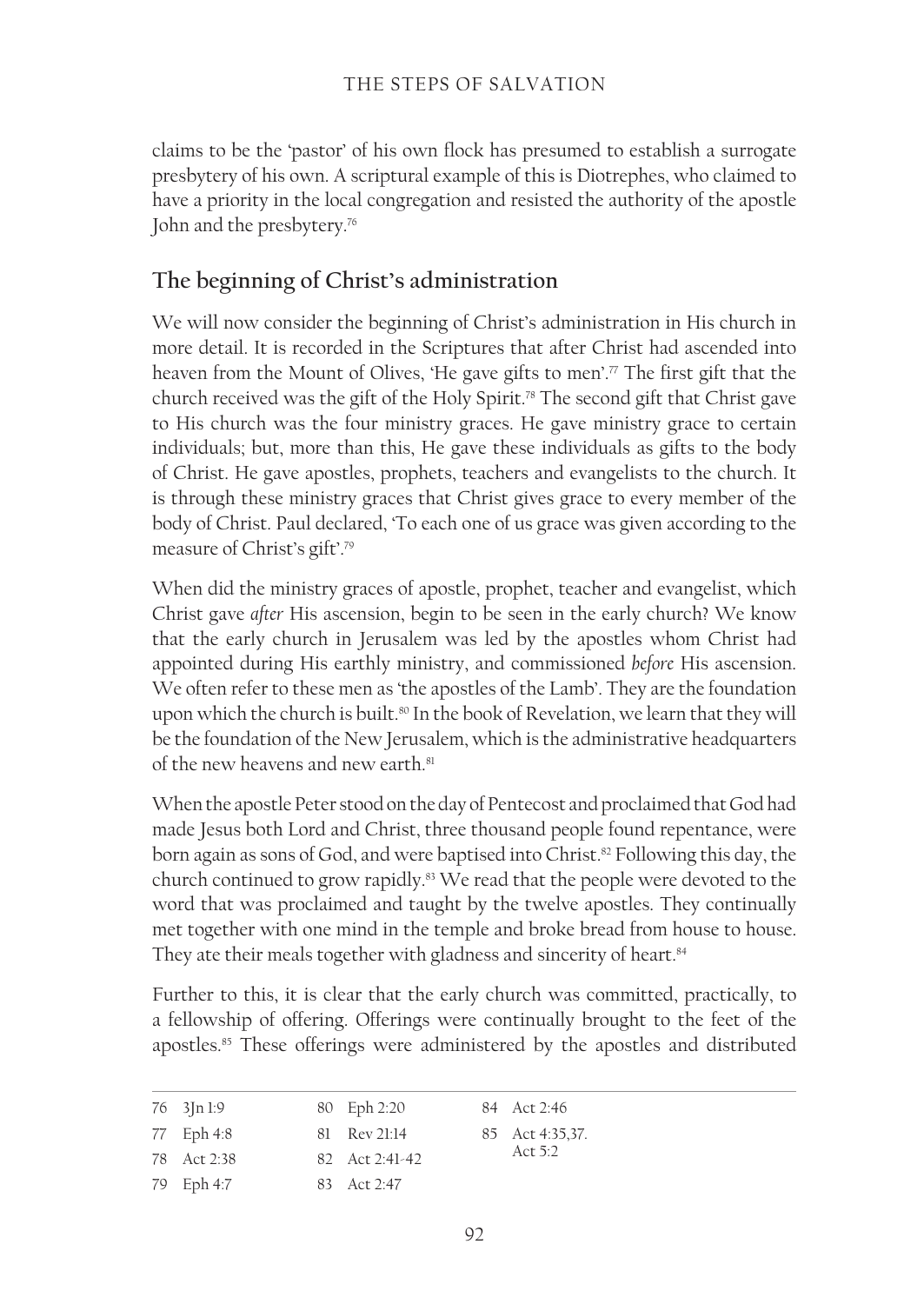to those who had need among the congregation. It is evident that the apostles were able to manage this task effectively for a while because 'there was not a needy person among them'.<sup>86</sup> However, as the church continued to grow, the task of receiving and distributing the offerings became increasingly difficult for the apostles.

The Hellenistic Jews began to complain that their widows were being overlooked when the offerings were being distributed.<sup>87</sup> The apostles were accused of giving undue preference to their native brethren. There was great upset in the early church over this issue. The apostles recognised that the work of managing all the offerings had caused them to become distracted from their primary mandate of prayer and the ministry of the word.<sup>88</sup> They also recognised that they needed to establish administrations so that the church could continue to grow.

The apostles instructed the congregation to recommend seven men from among them, whom they knew to be of good reputation and full of the Holy Spirit and wisdom.<sup>89</sup> The Christian character and spiritual capacity of these seven men must have already been evident to the congregation. The apostles then laid hands on them and appointed them to serve as deacons.<sup>90</sup> As they gave themselves to the work that had been committed to them as deacons, it quickly became apparent that some (if not all) of these men had been given specific ministry grace by Christ. Following their appointment, the word of God kept spreading and the church in Jerusalem continued to grow rapidly.91 We observe the clear principle here that, whenever there is division or difficulty in the church, administrations need to be established. When men and women serve in administrations, the grace that each person has received from Christ will become evident to all.

One of the seven deacons was a man named Stephen. Before he was appointed, he was known to be a man who was 'full of faith and the Holy Spirit'.<sup>92</sup> However, as he began to serve as a deacon, it became evident that he was also a man who was 'full of grace and power'.93 We will suggest that Stephen is the first example of an ascension gift apostle in the Scriptures. He performed great wonders and signs among the people.94 When he was brought before the Jewish council, they saw that his face was like the face of an angel.<sup>95</sup> That is, it shone with the glory of God as a messenger of Jesus Christ.

Phillip was also one of the seven deacons. In contrast to Stephen, who had apostolic grace, it is evident that Philip had evangelistic grace.<sup>96</sup> When he proclaimed the

| 86 Act 4:34-35 | 90 $Act 6:6$ | 94 Act 6:8  |
|----------------|--------------|-------------|
| 87 Act 6:1     | 91 Act 6:7   | 95 Act 6:15 |
| 88 Act 6:2     | 92 Act 6:5   | 96 Act 21:8 |
| 89 Act 6:3     | $93$ Act 6.8 |             |
|                |              |             |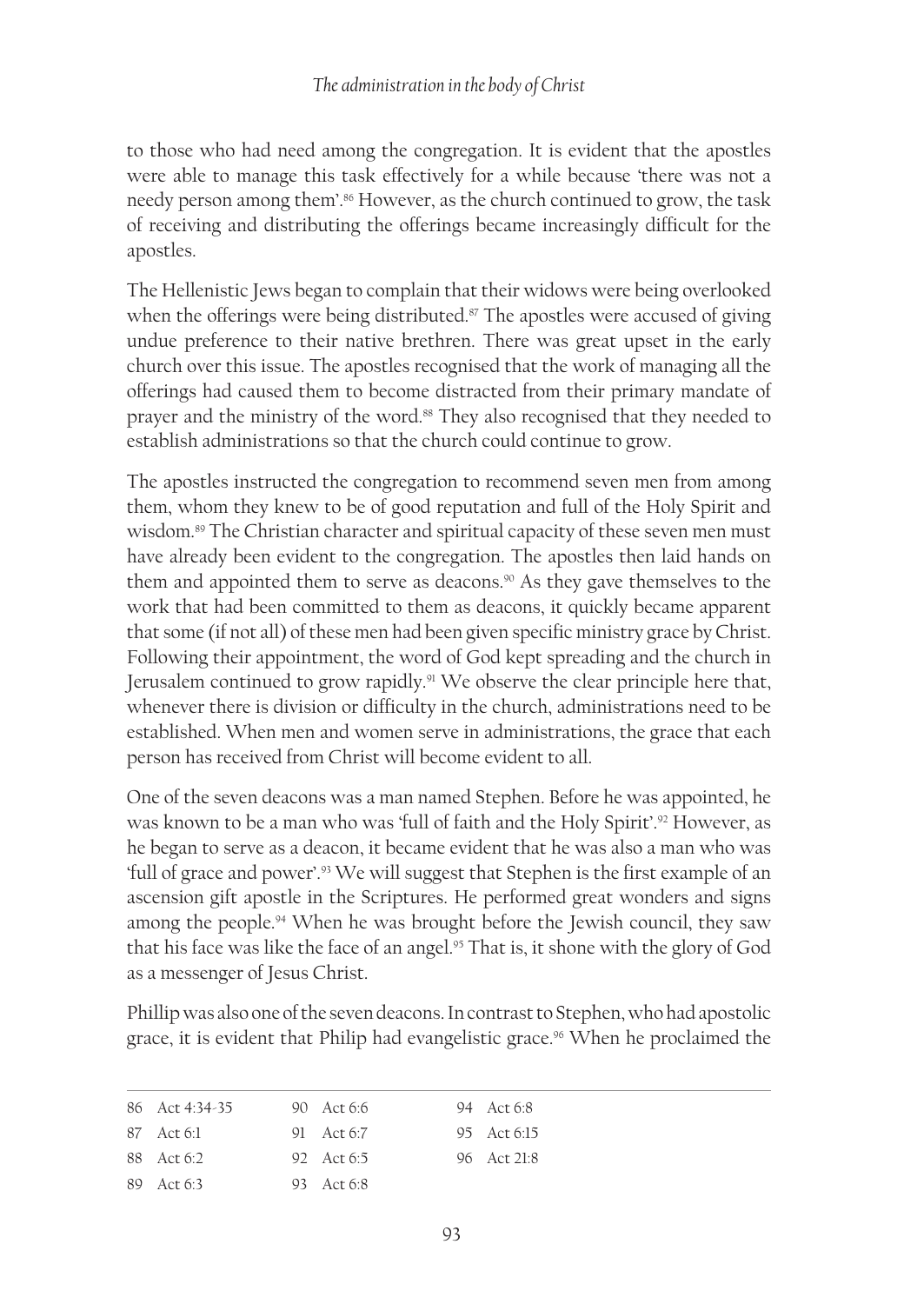gospel of the kingdom of God in the city of Samaria, it was accompanied by miracles, gifts of healing, and deliverance from demonic oppression. Large crowds of people received his word and were baptised into the name of the Lord Jesus.<sup>97</sup> It was also Philip who personally preached the gospel to the Ethiopian on the road to Gaza.<sup>98</sup> The Scripture does not record the nature of the grace that became evident in the other five deacons, but we certainly see the beginnings of an apostolic administration in Stephen and Philip.

## **Offering transfer from Stephen to Paul**

The ministry of Stephen only lasted for a short time. However, his martyrdom had a greater impact upon the early church than any other event. His death initiated a great persecution against the church in Jerusalem so that everyone, except the twelve apostles, was scattered into the regions of Judea and Samaria.<sup>99</sup> This meant that the word of God began to be preached in the regions beyond Jerusalem. However, the greatest impact of Stephen's death was upon a young man named Saul (later changed to Paul).

When the angry crowd dragged Stephen outside the city to stone him to death, they laid their robes at the feet of Paul.100 Paul was not a direct participant in the stoning of Stephen, but he was in 'hearty agreement with putting him to death'.<sup>101</sup> Two things happened to Paul in this situation. In the first case, as he stood by and approved the killing of Stephen, the demonic spirit that had driven this crowd into such a murderous frenzy began to grip his heart also. From that day, Paul began to breathe threats and murders against the disciples of the Lord. He became a fierce persecutor of the church.<sup>102</sup>

However, more significantly, as Stephen laid down his life as a faithful witness of Christ, the power of God for salvation was directed toward Paul. Before Stephen was dragged out of the city to be stoned, he gazed intently into heaven and saw the glory of God in the face of Jesus Christ.103 This glory had been reflected into his heart by the Holy Spirit so that he was able to reveal this same glory of God as a messenger of Jesus Christ. As Stephen joined the sufferings of Christ and died in weakness, the glory of God was revealed, and the power of God's life was directed toward anyone who was willing to turn to the Lord and receive it.104 This is the principle of 'offering transfer' that was established by Christ Himself

| 97 Act 8:12      | $101$ Act $8.1$      |
|------------------|----------------------|
| 98 Act $8.35$    | 102 Act 9:1. Php 3:6 |
| 99 $Act 81$      | 103 Act 7:55-56      |
| $100$ Act $7:58$ | $104 \t200 \t13.4$   |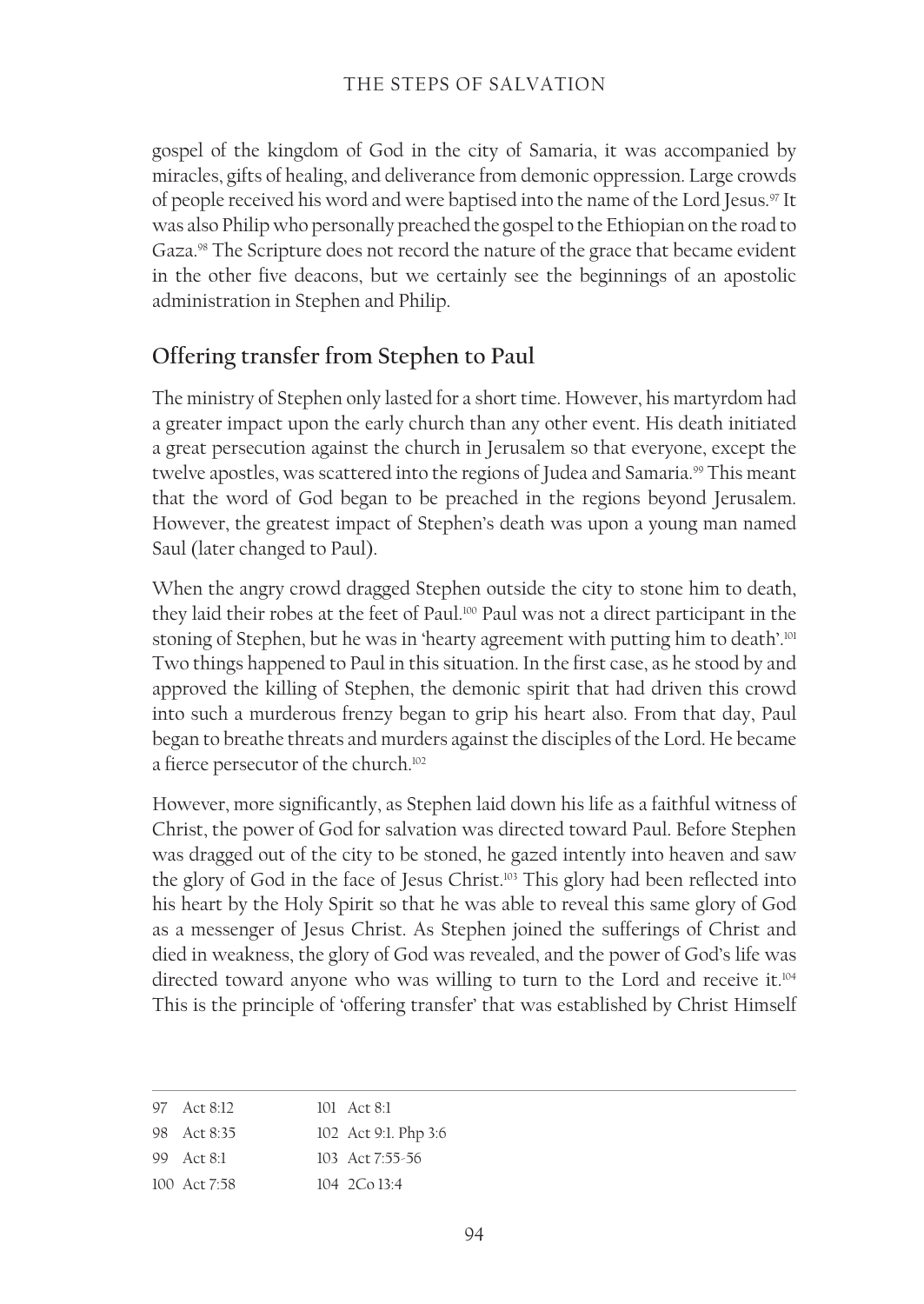when He died in weakness, but was raised by the power of God as the Firstfruits of a great multitude of sons of God.

When the coats of those who killed Stephen were laid at the feet of Paul, the apostolic mantle that had been given to Stephen as a messenger of Christ was transferred to Paul.<sup>105</sup> This does not mean that Paul became Stephen's replacement. We know that God had set Paul apart for a unique apostleship while he was still in his mother's womb.106 However, the death of Stephen ensured that Christ would lay hold of Paul for this purpose. We could say that the fruit of Stephen's death was seen in Paul's conversion and in his subsequent ministry to the Gentiles. Even though Paul's apostleship was unique, he ministered in the *same mode* as Stephen. He ministered in weakness, so that the power of God could be directed toward his hearers.

# **The apostle Paul**

When Jesus Christ appeared to him on the road to Damascus, Paul later testified, 'I saw a light from heaven, brighter than the sun, shining all around me and those who journeyed with me'.<sup>107</sup> This was the same light of the glory of God in the face of Christ that Stephen saw when he looked into heaven. It was the same light that had been directed toward Paul as he stood by and observed the death of Stephen. He had resisted the illumination of the light on that day, and then continued to flee from it. He evidently loved the darkness of his own self-righteousness more than the light. However, Christ confronted him and said, 'Why are you persecuting Me? It is hard for you to kick against the goads.'<sup>108</sup>

Jesus appeared to Paul to appoint him as a minister and a witness to the Gentile nations. He was appointed by Christ to be the apostle to the Gentiles. Jesus explained that Paul's mandate was 'to open their eyes so that they may turn from darkness to light and from the dominion of Satan to God, that they may receive forgiveness of sins and an inheritance among those who have been sanctified by faith in Me'.109 The apostle Paul proclaimed the gospel of sonship as 'the mystery of Christ' in every place. However, he also brought to light and established 'the administration of the mystery', which is the administration of lampstand churches that is suitable to bring many sons to glory.110

105 Act 7:58 106 Gal 1:15 107 Act 26:13 108 Act 26:14 109 Act 26:18 110 Eph 3:9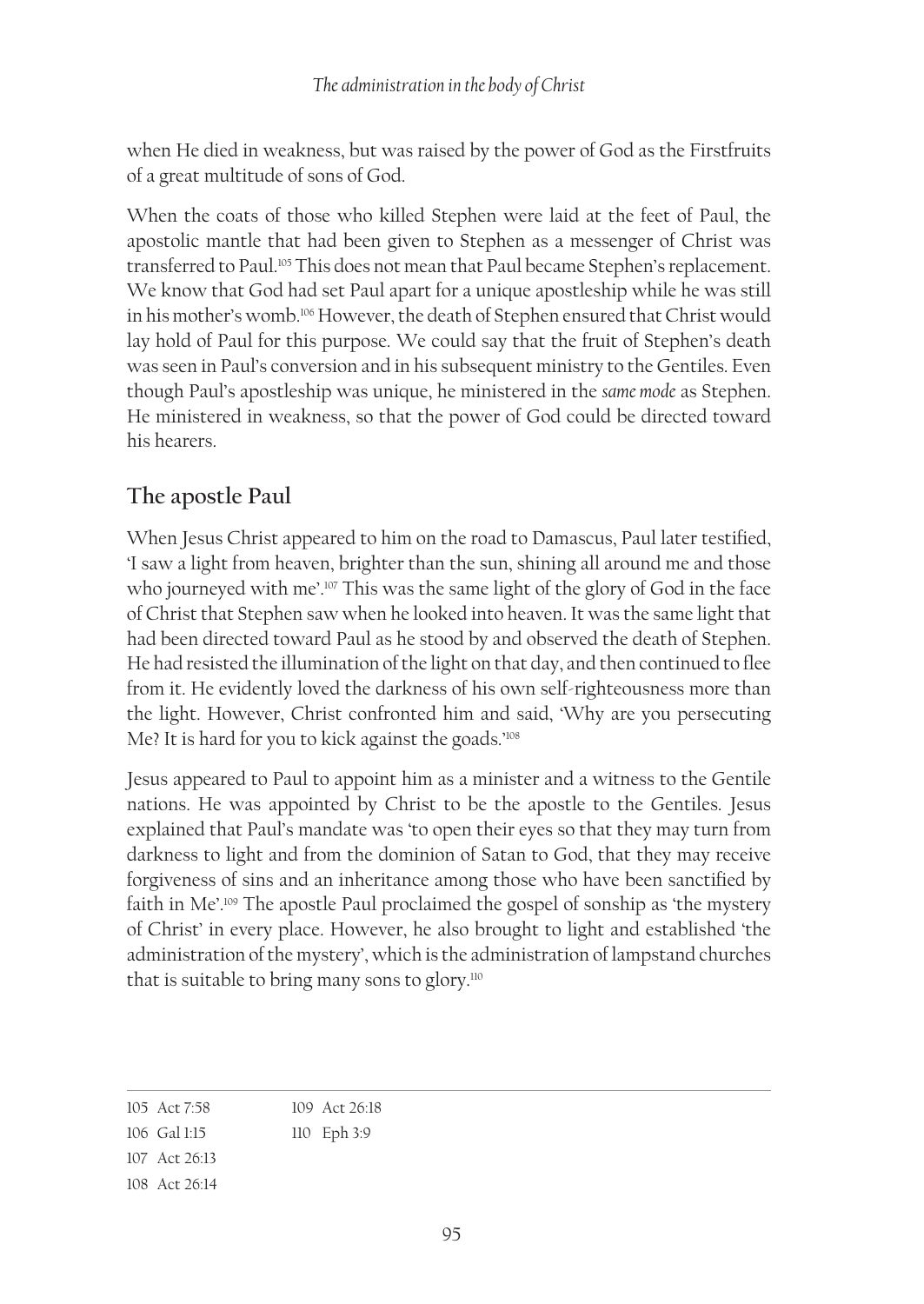Paul was unique in his ministry as an apostle, preacher and teacher. His writings were part of the Scriptures, and his work was to establish the church in the Gentile world.111 In his letter to the Corinthians, he testified that he was a wise master builder who laid the foundation of the administration of Jesus Christ in every place. This was a unique mandate. Since that time, the work of all those with ascension gift grace has been to build on the foundation that has already been laid by Paul. The apostolic administration that is being restored in the church in our day must not presume to take Paul's place. Instead, they must receive his instructions as the Scriptures and ensure that they are building according to the pattern of administration which Paul established.112

The book of Acts recorded that Paul was sanctified by the Holy Spirit for his unique apostolic work and sent on his first missionary journey from Antioch.<sup>113</sup> He travelled with Barnabas and John Mark.114 John Mark turned back, but Barnabas continued to travel with Paul. It is apparent that Barnabas was an apostle, but he did not have the same revelatory grace and mandate as the apostle Paul. On this first missionary journey, they preached the gospel of sonship and established churches in a number of cities throughout the Galatian region.

Paul was pursued and severely persecuted by a group of religious zealots on this missionary journey.115 When he was converted, Paul had been completely delivered from the murderous spirit that had energised him as a 'persecutor of the church' and 'violent aggressor' toward all those who held the testimony of Christ.116 Following Paul's conversion, this same spirit turned around and became a thorn in his flesh. It was a messenger of Satan that tormented him by continually stirring up the Jews against him. However, it had been sent by the Lord to keep him from exalting himself because of the abundance of his revelations.<sup>117</sup> And, more than this, it had been sent to buffet him so that his ministry would always be in the mode of weakness.118 This was the apostolic mantle of weakness that he had received from Stephen. This mode of weakness was firmly established in the life of Paul during his first missionary journey. In one place, he was stoned (like Stephen) and dragged outside the city because the people thought he was dead.<sup>119</sup>

In the midst of this suffering, the power of God for salvation was directed toward all those who received the word of Paul. Having established a church in each city, Paul and Barnabas revisited each of these churches on their return journey to strengthen the souls of the disciples. They encouraged them to continue in

| $111 \quad 2$ Pe 3:16. | 114 Act 13:5                 | $118$ $2Co$ $12:9$ $Co$ $13:4$ |
|------------------------|------------------------------|--------------------------------|
| Rom 11:13. Gal 2:8     | 115 Act 13:45,50.            | 119 Act 14:19                  |
| $112$ 2Pe 3:15-16.     | Act 14:2,5,19                |                                |
| Php $3:17$             | $116$ $111$ $113$            |                                |
| $113$ Act $13.2$       | $117 \quad 2 \text{Co} 12:7$ |                                |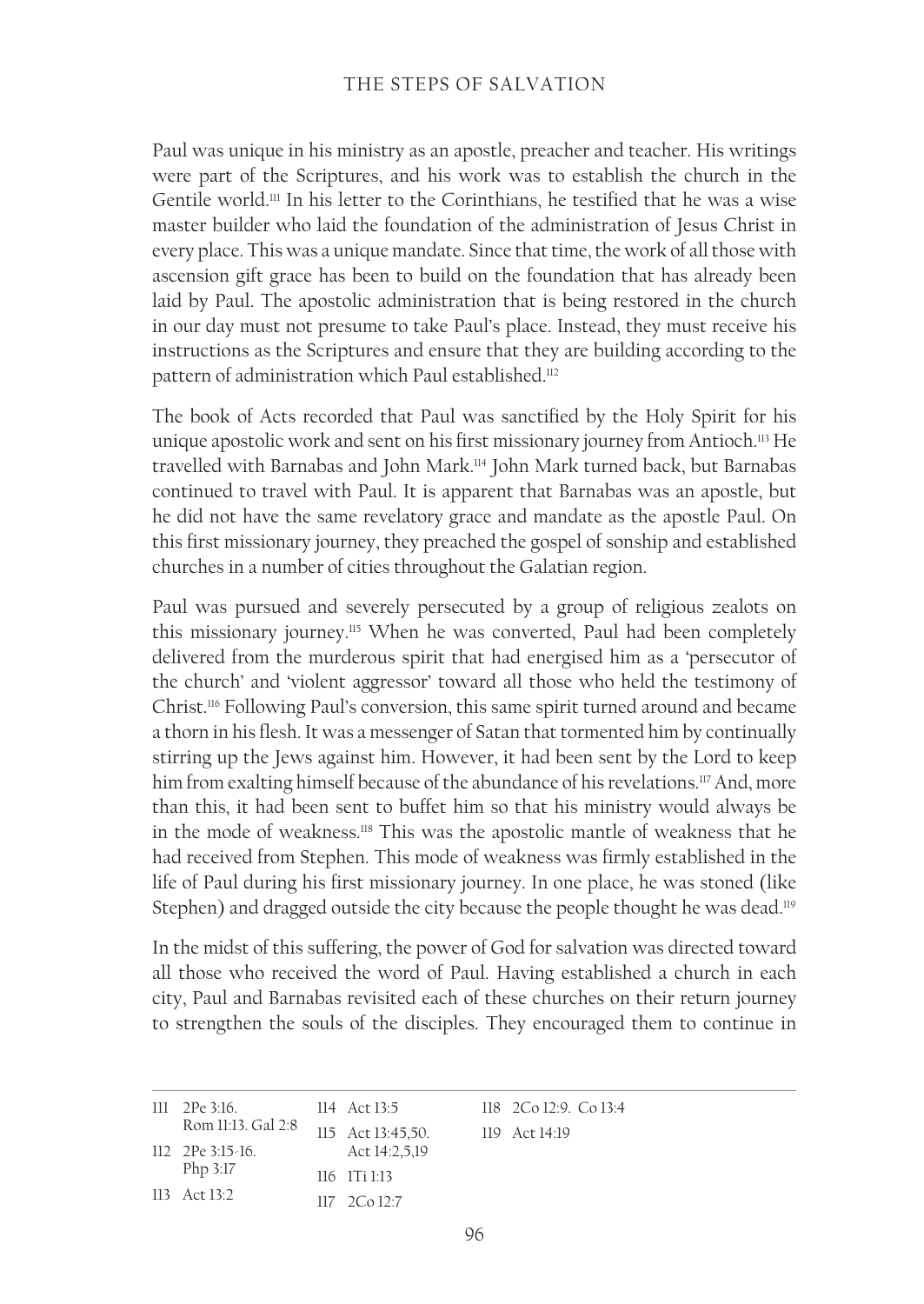the faith by saying, 'We must through many tribulations enter the kingdom of God.'120 These churches had already begun to experience persecution. This meant that a number of firstfruits believers, who were devoted to serving the saints and nurturing the life that had been received in each household, quickly became evident.121 Paul recognised this and appointed such men as the beginning of a presbytery in each place.

On his second missionary journey, Paul revisited these churches to see what further grace had emerged among them.122 It was on this journey that he found Timothy. Recognising the grace of God that had been given to Timothy, Paul decided to take him along as a travelling companion.<sup>123</sup> He began to train and mentor Timothy as part of an apostolic administration.<sup>124</sup> By the time Paul undertook his third missionary journey, this apostolic administration included many men.125 Paul not only travelled with these men; he was also able to leave them in certain places or send them to specific places for a period of time to establish believers in the Christian faith and to raise up administrations.

We recall that, in the early part of his ministry, Paul personally established the believers; waited for the grace of firstfruits believers to emerge; appointed elders; and raised up administrations. However, by the end of his ministry, he had committed this work to an apostolic administration. Paul wrote to Titus, 'For this reason I left you in Crete, that you set in order the things that are lacking, and appoint elders in every city as I commanded you'.126 Paul trained and mentored an apostolic administration that was to replace him and continue its ministry for the whole of the church age.<sup>127</sup>

In his letters to Timothy and Titus, we find Paul's instructions on how this apostolic administration should function for the church age. He explained to them how to establish administrations and the qualities that they were looking for in overseers and deacons. He encouraged them not to 'lay hands on any man too hastily'.128 The pattern that Paul committed to an apostolic administration was to leave room for firstfruits Christians to demonstrate, through offering, the nature of their ministry grace. He was looking for those who were approved by offering to begin serving with the 'grace talents' that they had received from Christ.129 In this way, elders and deacons could be identified, and administrations established.

| 120 Act $14:22$                     | $124 \text{ } 1 \text{ } CO \text{ } 4:17$           | $128$ 1 Ti 5:22      |
|-------------------------------------|------------------------------------------------------|----------------------|
| 121 Col 1:10, 1Co 16:1 125 Act 20:4 |                                                      | $129$ 1Co $16:15-17$ |
| $122$ Act $15.36$                   | $126$ Tit $1.5$                                      |                      |
| $123$ Act $16:1-3$                  | $127$ $2$ Ti 1:13. $2$ Ti $2:1-2$ .<br>$2Ti$ 3:14-15 |                      |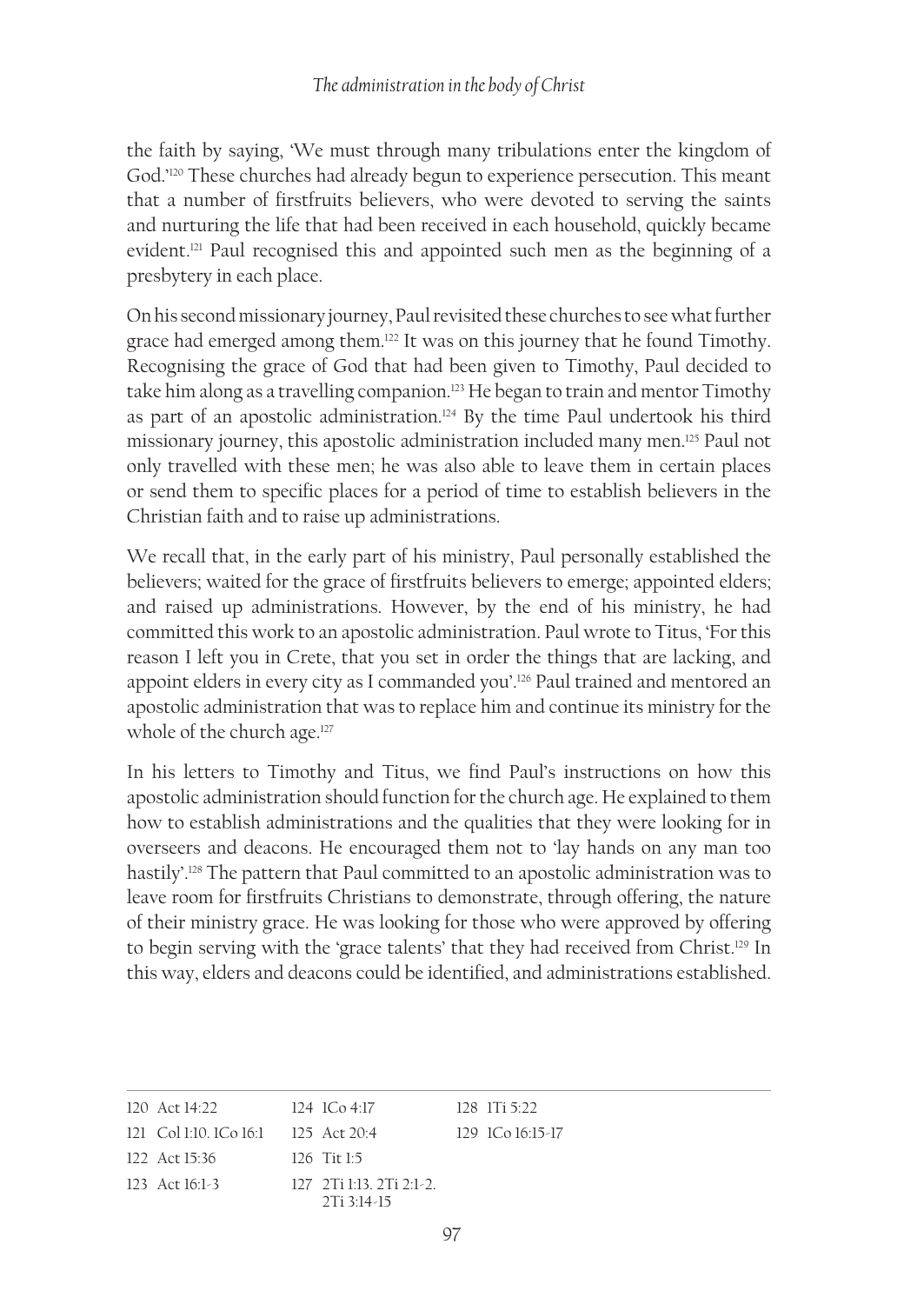# **The foundation and fellowship of a presbytery**

Jesus Christ will sovereignly lay hold of men to be ascension gift apostles in every generation of the church. These men are called to receive the instruction of the apostle Paul and to walk in the stead of men such as Timothy and Titus.<sup>130</sup> Their mandate is to proclaim the word of present truth to the church and to establish administrations in the church so that grace is ministered to every member of the body of Christ. Even though Christ has given to apostles the grace to preach and teach the word, and the authority to establish and oversee administrations, He has not called them to function independently.<sup>131</sup> Christ has called all ascension gift apostles to function as part of an apostolic administration, and to minister the word in the midst of a presbytery of overseers, elders and deacons.<sup>132</sup>

An apostolic administration includes the ministry graces of apostle, prophet, teacher and evangelist.133 The ministry grace that Christ has given to apostles is unique. It can be distinguished from the other three ministry graces because it is a 'revelatory' grace.134 The apostolic grace is also unique in the sense that an apostle can function with the other three ministry graces. An apostle will be able to prophesy with the prophets, teach with the teachers, and be a father to sons of God with the evangelists. Even though Timothy was an apostle, Paul was able to instruct him to do the work of an evangelist.135 We could consider the apostolic grace to be the sum of the four graces. It is clear that an apostolic administration needs an apostle. However, an apostolic administration needs more than an apostle who is able to function with all four graces. A fully functional apostolic administration requires all four ministry graces to be operating in the midst of a presbytery.

A presbytery is a fellowship of firstfruits brethren who have been proven among the flock and have been given an eldering or deaconing work by Jesus Christ.<sup>136</sup> An overseer is an elder and a deacon who has received authority from Christ to rule over His household and to give all those who are in His house their 'food' at the proper time.<sup>137</sup> In this way, a presbytery is a fellowship of overseers, elders and deacons.138 Paul addressed the Ephesian presbytery when he called all the elders down to Miletus and instructed them to 'take heed to yourselves and to all the flock, among which the Holy Spirit has made you overseers, to shepherd the church of God which He purchased with His own blood'.139

| 130 Php 3:17      | 134 Eph 3:4-5     | $138$ Php $1:1$ |
|-------------------|-------------------|-----------------|
| $131$ $1[n 1:1-3$ | $135 \t2Ti \t4:5$ | 139 Act 20:28   |
| 132 Rev 1:20.     | 136 Mar 13:34     |                 |
| $Rev 2:1.4-5$     | 137 Mat 24:45.    |                 |

Heb 13:17. 1Ti 3:1

<sup>133</sup> Eph 4:11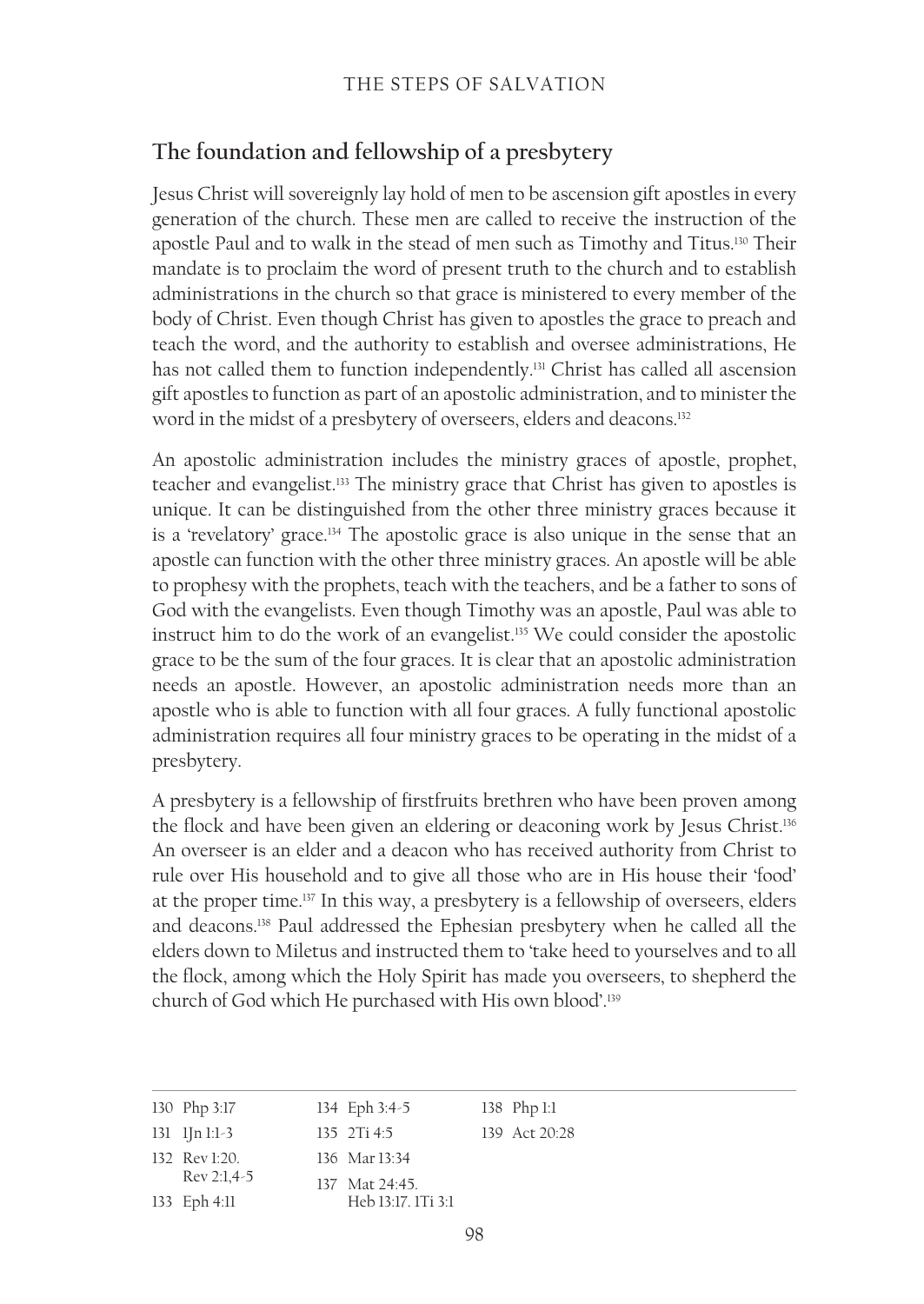The first work of an apostolic administration is to preach and teach the word of Christ in the midst of a presbytery. As we have already noted, Jesus Christ continues to speak from heaven and address His church through the four ministry graces that He has given to the body of Christ. Each man with this kind of ministry grace will need to speak according to the authority and grace that he has been given by Christ. We are reminded of the words of Paul, 'I say, through the grace given to me, to everyone who is among you'.<sup>140</sup> Those with ministry grace are joining the offering of Christ when they speak in this way, because Christ has *given* them to the body of Christ for this purpose.<sup>141</sup>

When Christ speaks through those with ministry grace, it establishes the ground of fellowship in the midst of a presbytery.142 It is an *invitation* to join the fellowship of the word by having fellowship with those who are bringing the word. Speaking as part of an apostolic administration, John declared, 'That which we have seen and heard we declare to you, that you also may have fellowship with us; and truly our fellowship is with the Father and with His Son Jesus Christ.'143 The word of Christ is ministered by His apostolic administration in the midst of a presbytery as an invitation to join the fellowship of first love that exists between the Father, Son and Holy Spirit. For this reason, the word of Christ will always include a call to return to first love and to maintain first love as the foundation for all fellowship among brethren.144

The invitation of Christ to join this fellowship of first love is received when each person turns to the Lord by receiving His word with humility and repentance. When the word of Christ is proclaimed, the Holy Spirit will bring conviction to the heart of every person. When a person turns in response to the conviction of the Holy Spirit, any veil that has been covering the eyes of their heart will be removed.145 This may be a veil that is based in their own insecurities or imagination concerning who God has called them to be. It may also be the veil of their own theological or ideological views. Whatever the case, the veil will be removed, and illumination and grace will come to them as they turn to the word of Christ in the fellowship of the presbytery.

What is the nature of the illumination that comes when a person turns to the Lord by joining the fellowship of the word in a spirit of repentance?<sup>146</sup> It will be more than an illumination regarding the theology of the word and its implications for those they are caring for in a local congregation. It will be an illumination

| 140 Rom $12:3$                                         | 144 Rev 2:4-5.<br>Joh 15:13. 1Th 4:9 |
|--------------------------------------------------------|--------------------------------------|
| $141$ Eph $4:11$<br>$142 \text{ } 2 \text{ } C_0 13:3$ | 145, 2Co3.14, 2Co4.3                 |
| $143$ l[n l:3                                          | 146 $2Co$ 4:6                        |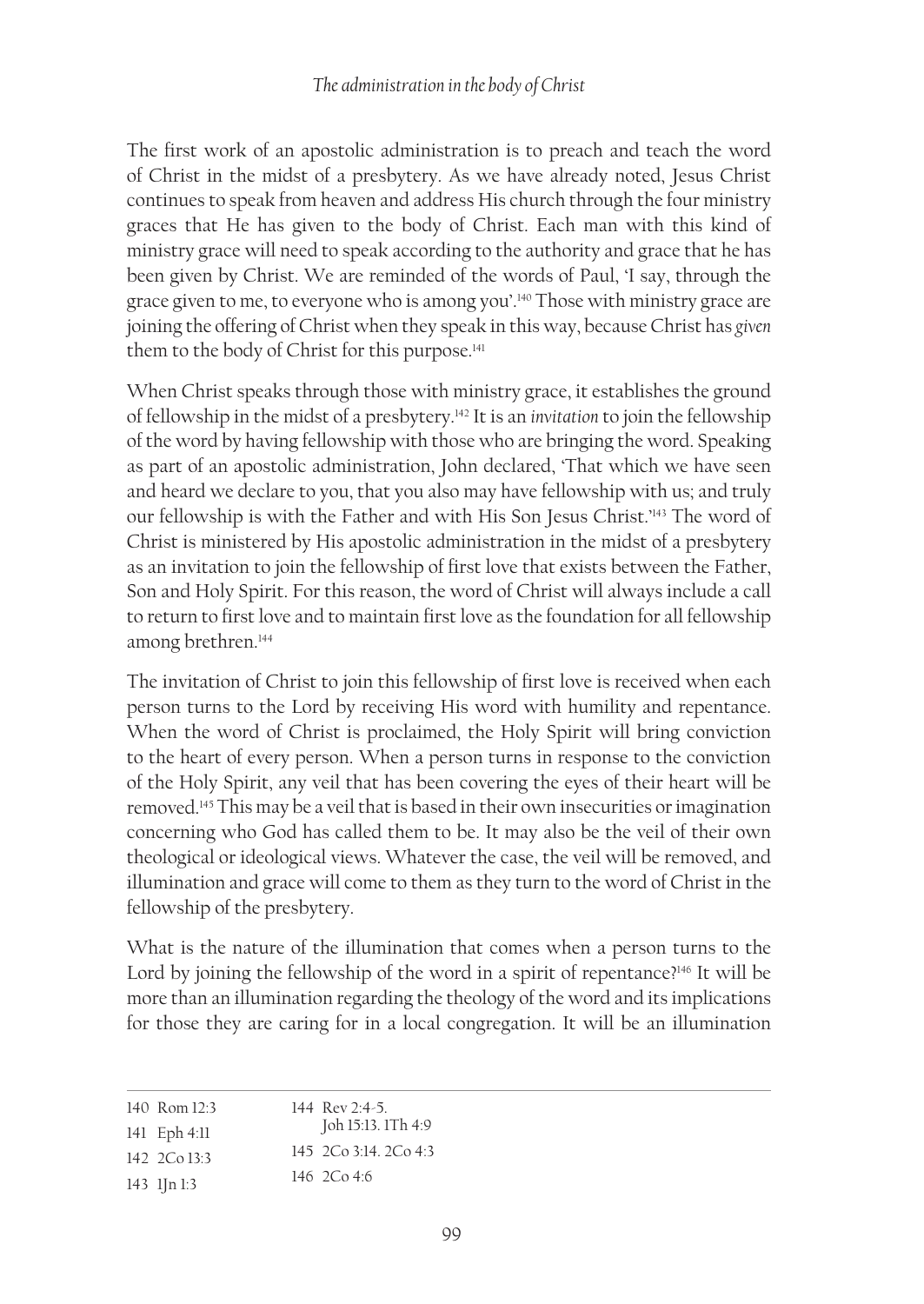regarding the name that they have received from the Father; the grace they have received from Christ; and the work they have received from the Holy Spirit. The Scripture often uses the term 'sanctification' to describe these three elements.<sup>147</sup> Each member of a presbytery needs to be willing to receive the testimony of their brethren as part of the process of receiving illumination regarding their own sanctification. They need to know and accept their own sanctification from God so that they can properly join the fellowship of the presbytery.

Christ speaks in and through apostles, prophets, teachers and evangelists to establish the ground of fellowship in a presbytery; to give illumination; *and to give a unique portion of grace to every member of His body*. We know that it is the work of Christ's four ministry graces to equip the saints for the work of their ministry.<sup>148</sup> Christ gives a specific measure of grace to all those who receive the word of His grace.149 However, the nature of the grace that has been given to each member of the body of Christ may not be immediately apparent. It will become clear as each person presents their body as a living sacrifice to serve their brethren and to serve in the administrations of the church.<sup>150</sup> We recall that the grace of the seven deacons became evident when they were appointed to serve tables in the early church.151

Overseers, elders, and deacons join a *fellowship of offering* when they *speak* in the presbytery and *serve* in the administrations of the church according to the name that they have received from the Father; the grace that they have received from Christ; and the work that has been committed to them by the Holy Spirit. When the fellowship of Yahweh is manifest in a presbytery, no-one will be seeking to reveal themselves or to be empowered for the expression of their own ministry. Their preoccupation will be to reveal the life and grace that Christ has given to their brethren. In such a fellowship, the life of Christ will be multiplied, and each person will be commended, by their brethren, to the grace of God for their unique work and service in the body of Christ.<sup>152</sup>

Having been commended to the grace of God by their brethren, elders and deacons should not proceed from the fellowship of the presbytery to speak and serve on behalf of the presbytery. Nor should they presume to speak and function with the authority of Christ as though Christ is speaking in them in the same way that He speaks in an apostolic administration.<sup>153</sup> Elders and deacons will speak and function as sons of God who have received grace from Christ to function as unique

<sup>147</sup> 1Th 4:3. 2Th 2:13. 151 Act 6:2,8  $1$ [n 5:7 148 Eph 4:12 149 Act 20:3 152 Act 14:26 153 2Co 13:3

<sup>150</sup> Rom 12:1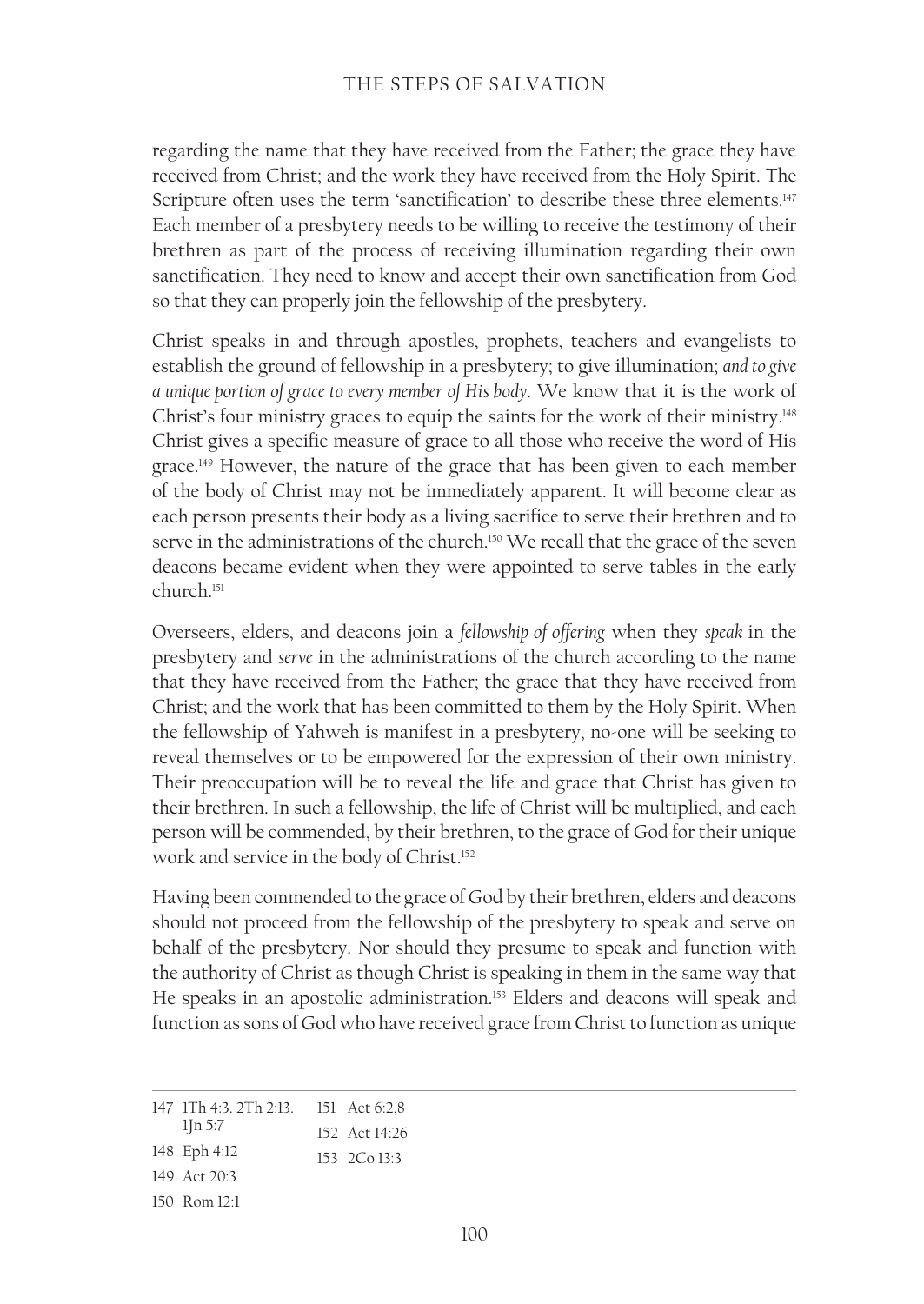members of His body. The apostle Paul described this mode of ministry when he testified to the Corinthians, 'It is in the sight of God that we have been speaking in Christ; and all for your upbuilding, beloved'.154 This is the mode of ministry that enables the body of Christ to build itself up in love. We will consider this in more detail in chapter eight, 'The mode of Christ's administration'.

## **Four administrations in a lampstand church**

When an apostolic administration is functional as the foundation of a presbytery, and the presbytery has been restored to a fellowship of first love and offering, there will be four visible and effective administrations in a lampstand church. The first will be the apostle's administration of the word and church governance. The second will be a kingdom of priests who are devoted to offering, prayer, worship, and ministering to one another as members of the body of Christ. The third will be an administration of teachers who are committed to making disciples of the word of present truth. The fourth will be an administration of fathering elders who are able to nurture the divine nature in a multitude of sons of God and to mobilise evangelistic households.

Ascension gift apostles will reveal and proclaim the word of present truth, from the Scriptures, in every generation of the church. They will preach and teach this word in the fellowship of a presbytery and directly to the head of every household. Apostles carry the authority of Christ's kingship to lead, shepherd, and oversee the whole flock of God. Christ has given them authority to lead His church in and out to find pasture; to lead in times of warfare; and to initiate and oversee all administrations in the broader community of the church within a region or country. This authority has been committed to them by Christ, who is the Shepherd and Overseer of the church.<sup>155</sup>

We are reminded that the administration of the seven deacons was initiated by the twelve apostles; and the deacons served under the apostolic authority of the twelve. As each deacon served in this administration, the particular grace that Christ had given to each man became evident to all. In a similar way, ascension gift apostles will initiate administrations in the church. They will be looking for those who have received ministry grace from Christ, so that they can train and mentor them as part of an apostolic administration. They will also be looking for firstfruits

<sup>154</sup> 2Co 12:19

<sup>155</sup> 1Pe 2:25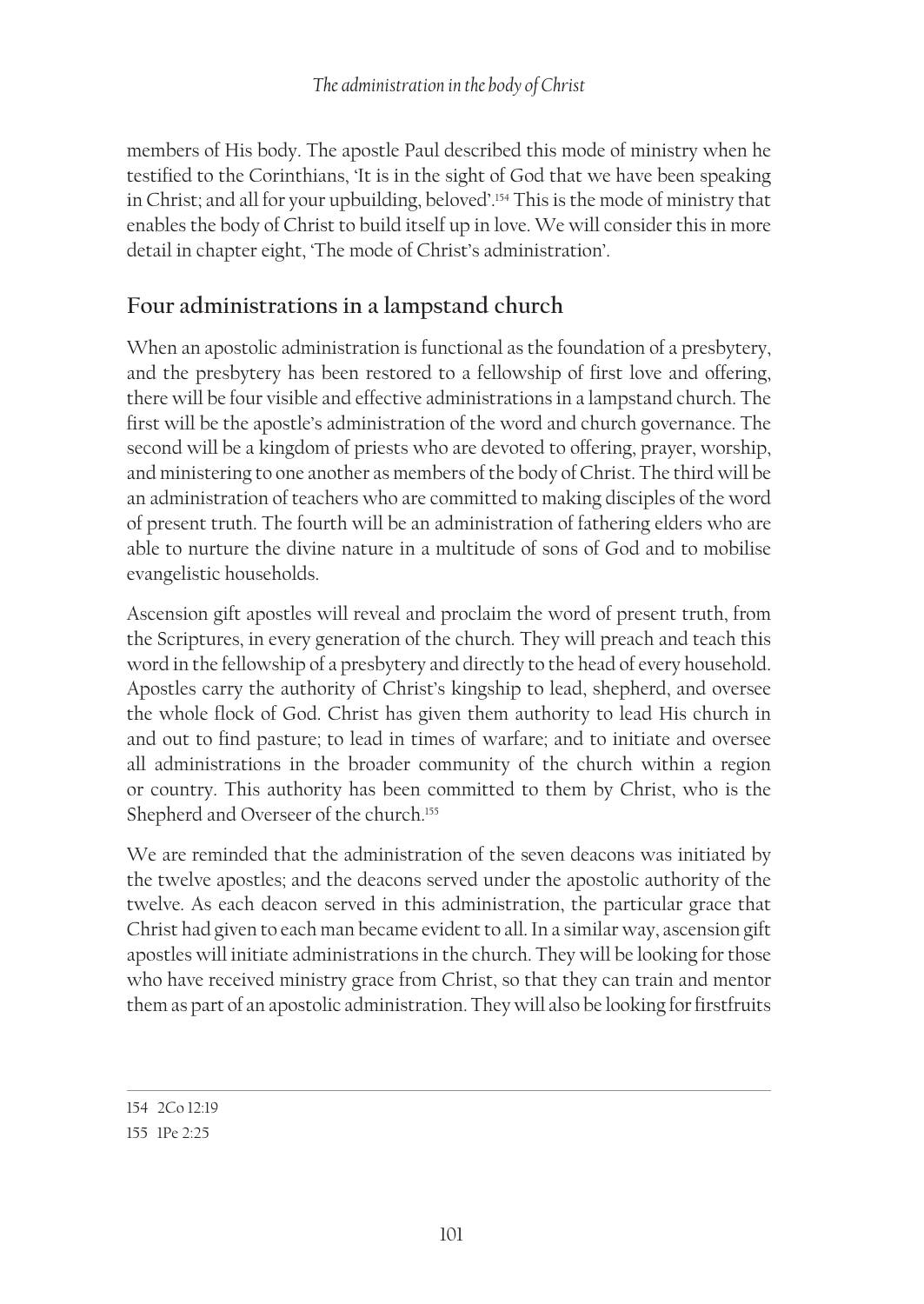Christians who have received an eldering or deaconing work from Christ, so that they can include them in the fellowship of a presbytery.

Apostles will initiate many administrations in the church. They will establish the *priesting* administration with the prophets, the *teaching* administration with the teachers, and the *fathering* administration with the evangelists. Once these administrations have been established, apostles will commit the primary oversight of these administrations to the other three ministry graces. However, apostles will personally retain the oversight of the administration of the word of present truth, the administration of church finance and government, and the general oversight of the fellowship of the presbytery.

Ascension gift prophets will illuminate the word of present truth in the midst of the presbytery and as a lamp to the feet of every son of God. They will compel every believer to present their body as a living sacrifice so that they can prove the will of God by offering.156 The ministry of those with prophetic grace will motivate and equip all believers in the work of their priesthood so that they can effectively pray, worship, function with spiritual gifts, and make offering to the Lord. Ascension gift prophets will also equip and train an administration of deacons. This will include the deacons who are responsible for ordering the spiritual worship of each congregation, and those who are responsible for hosting and ordering the function of every member of the body of Christ with the gifts of the Spirit.<sup>157</sup>

Ascension gift teachers will articulate the word of present truth in the midst of the presbytery and teach every household. They will train and equip an administration of Bible teachers who are able to teach the word of present truth and the culture of sound doctrine to every family in the church. Even though Timothy was an ascension gift apostle, Paul commended him to this work when he said, 'The things which you have heard from me in the presence of many witnesses, entrust these to faithful men who will be able to teach others also.<sup>'158</sup> The ministry of ascension gift teachers will produce those who have the ear of a disciple, who then become teachers with the tongue of a disciple.159 That is, those with teaching grace will make disciples who are able to make more disciples. The evidence of this administration will be seen in the public program of the church and in a vibrant fellowship of the word from house to house.

Ascension gift evangelists will be motivated by the love of God, and equipped by the grace of Christ, to proclaim the gospel of sonship. They will be motivated to

158 2Ti 2:2

<sup>156</sup> Rom 12:1

<sup>157</sup> 1Co 14:32

<sup>159</sup> Isa 50:4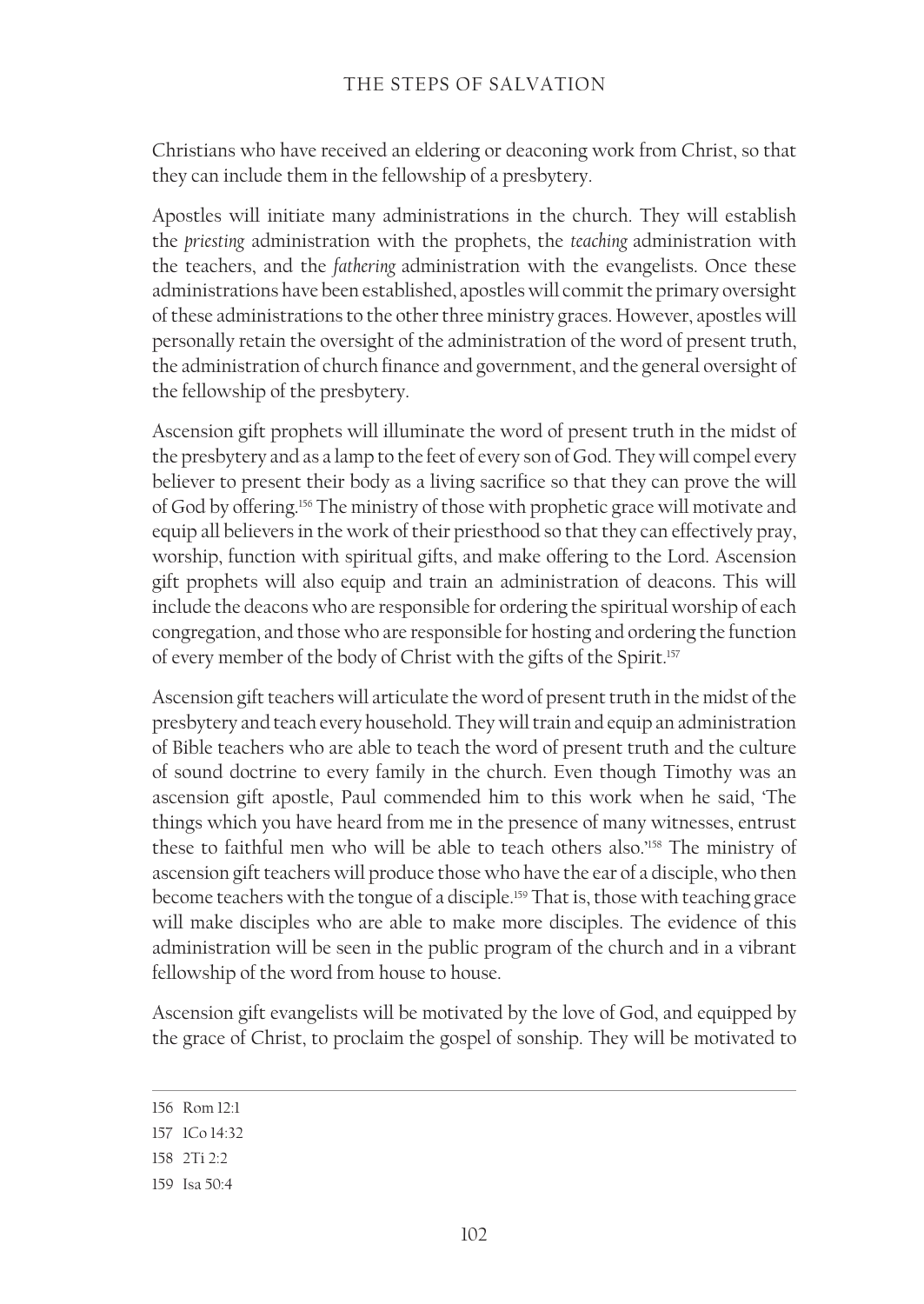see sons of men become sons of God and bear the fruit of their sonship as mature firstfruits Christians. They may proclaim the gospel in large public gatherings. However, their primary work in the midst of a presbytery is to nurture and oversee an administration of elders who are able to fully establish every household in the gospel of sonship. Along with apostles and evangelists, elders have been given the ministry of fatherhood that is able to nurture and tend the divine nature in every house. This kind of eldership will promote house to house fellowship. Evangelists and elders will equip, train and mobilise evangelistic households that are able to labour and travail to see sons of men become sons of God.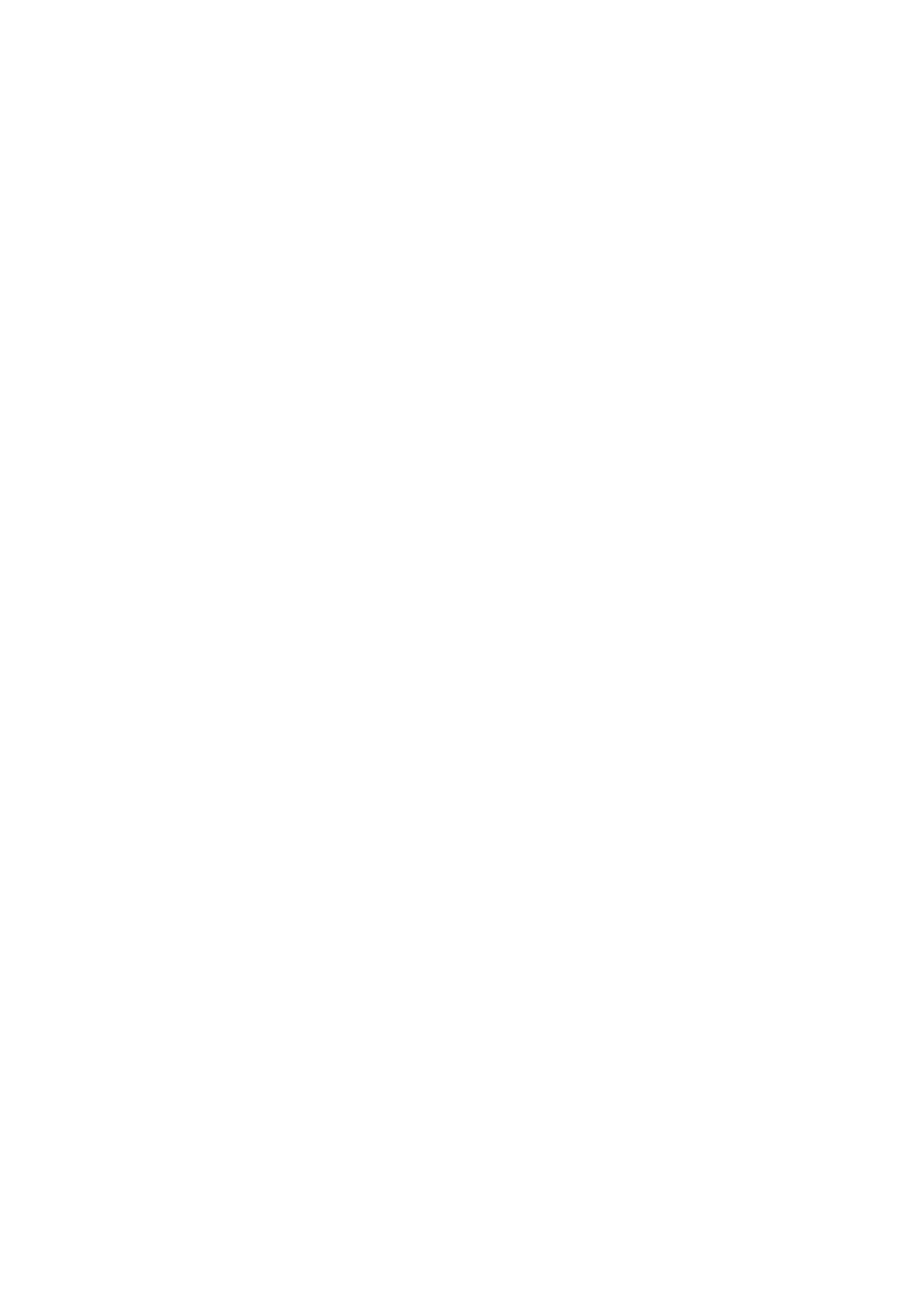# CHAPTER 7 The administration under the Old Covenant

In the book of Revelation, the apostle John recounted seeing the Son of Man standing among seven lampstands.<sup>1</sup> This was a picture of Christ's administration for the church age. As we discussed in chapter six, Christ has seven stars in His right hand. These seven stars are the messengers, or living ones, of the seven lampstand churches.2 They are light-bearers who minister the light of the glory of God that shines from the face of Christ. Through their ministry of the word of God, this light is shone by the Holy Spirit into the hearts of those who receive their message. It is through this administration that God's Everlasting Covenant desire for many sons is coming to pass.

God first revealed this administration to His servant, Moses. Speaking of the meeting of Israel with Yahweh in the Sinai desert, Moses said, 'The Lord came from Sinai and dawned on them [as light] from Seir; He shone forth from Mount

<sup>1</sup> Rev 1:12-13

<sup>2</sup> Rev 1:16,20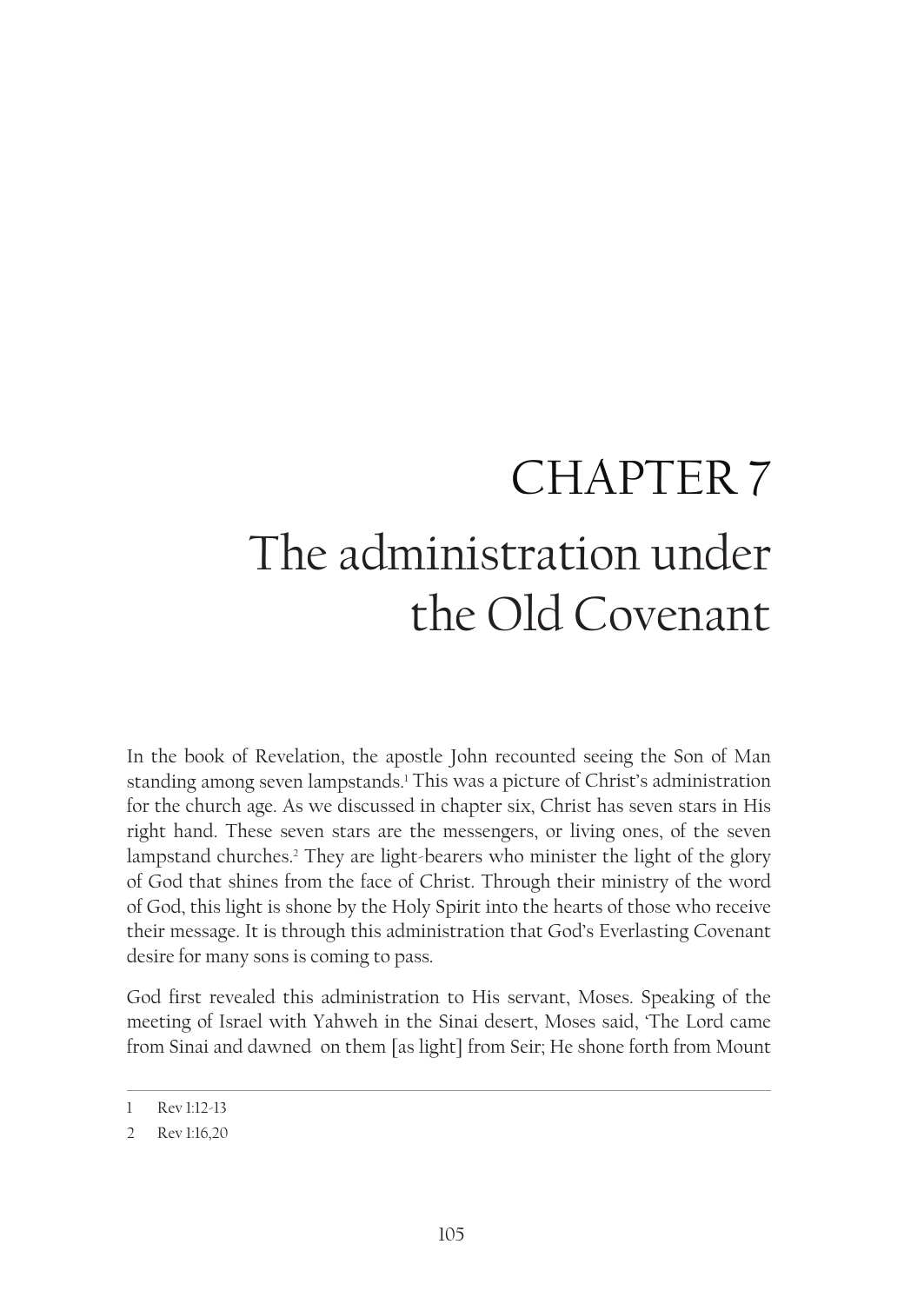Paran and He came from the midst of ten thousand [of His] holy ones. At [in] His right hand there was flashing lightning for them [a fiery law that He provided for them]. Indeed, He loves the people; all Your holy ones are *in Your hand* and they followed in Your steps [and sit down at Your feet]; everyone receives of Your words [from those in His hand; they are taught by God through them]. Moses charged us with a law, [it was] a possession for the assembly of Jacob. And he [Moses] was king [having the authority of Yahweh that was administered from His hand] in Jeshurun, when the heads of the people [elders] were gathered, the tribes of Israel together.'3

The prophet Habakkuk, in his prayerful psalm, spoke of the meeting of Israel with Yahweh in the Sinai desert. Habakkuk prayed for the restoration of God's people and said, 'Lord, I have heard the report about You and I fear. O Lord, revive Your work in the midst of the years, in the midst of the years make it known; in wrath remember mercy.'4 Habakkuk understood that the restoration of the people to God's covenant would occur only through the administration that Moses had described in the book of Deuteronomy.

Speaking of how God visits His people, Habakkuk further said, 'God comes from Teman, and the Holy One from Mount Paran. His splendour covers the heavens, and the earth is full of His praise. His radiance is like the sunlight; He has rays flashing from His hand, and there is the hiding of His power.'<sup>5</sup> Habakkuk then prophesied in his psalm about how God will again come (in the same mode in which He came through Moses) to save, restore and perfect His people. He spoke also of the administration of God and the final judgement of the nations.

#### **The four faces in Moses**

As God's messenger, Moses *carried in himself* all four faces of the Son's administration of grace. God's grace was outrayed from Yahweh as life and light, through the words that Moses spoke as the messenger of Yahweh. We will now discuss these four administrations of grace as they were revealed through the ministry of Moses.

#### *The face of the lion*

Moses was a king with authority to lead and to judge the covenant nation of Israel.<sup>6</sup> Moses was also the servant (bondslave) of the Lord, who brought God's people up to the land of promise.7 This was the kingdom that they were to inherit

<sup>3</sup> Deu 33:2-5 7 Deu 34:5

<sup>4</sup> Hab 3:2-3

<sup>5</sup> Hab 3:3-4

<sup>6</sup> Deu 33:5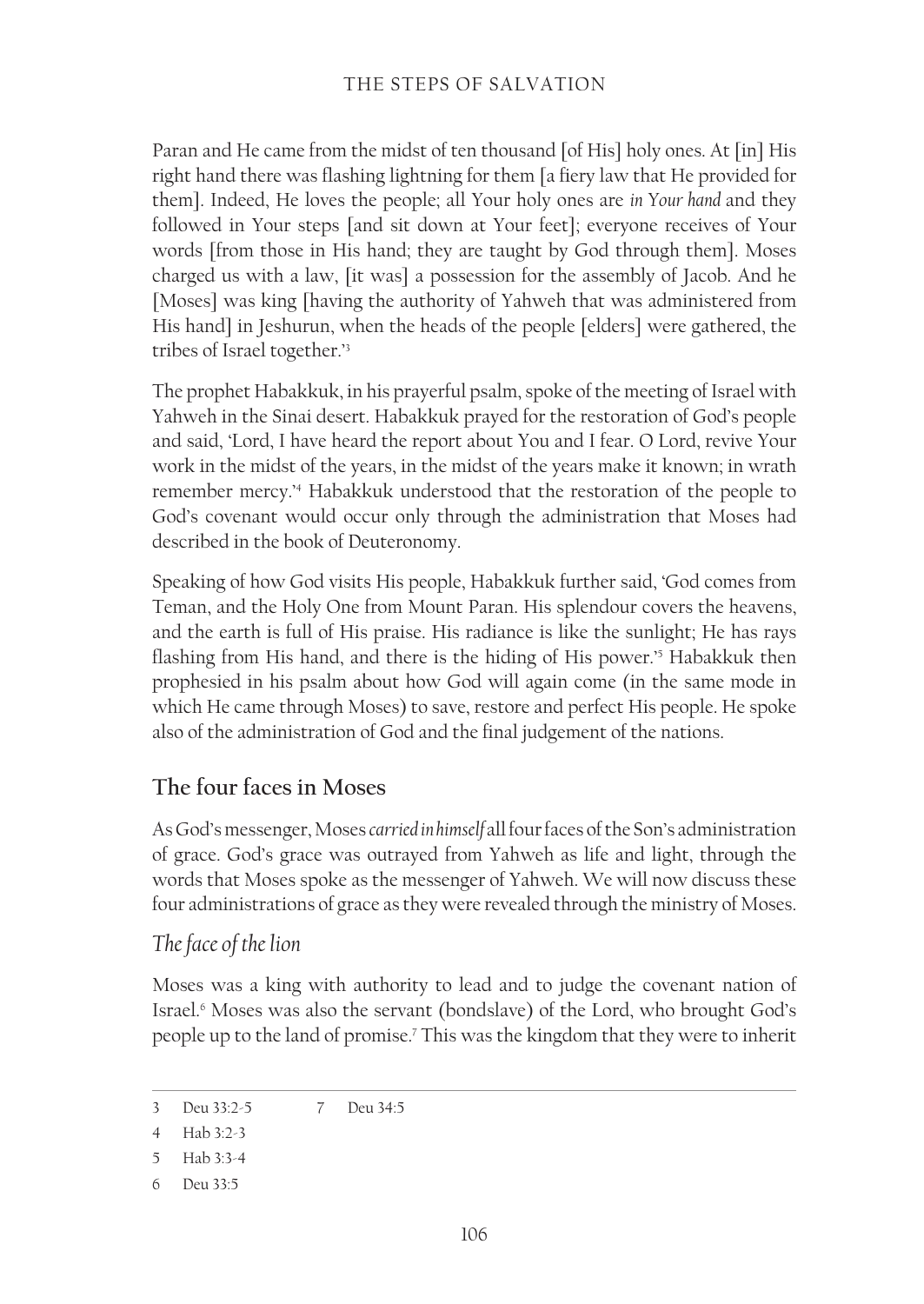according to the covenant that God had made with Abraham. Joshua highlighted this when he said to the children of Israel, 'Remember the word which Moses the servant [bondslave] of the Lord commanded you, saying, "The Lord your God is *giving you rest* and is *giving you this land"*.'8 As a king-slave, Moses functioned with the authority of the face of the lion.

Moses ministered the word of God from the face of the lion as *the shepherd of the*  L*ord's flock.*' He led the children of Israel through the wilderness to the land that God had given by covenant to Abraham and his descendants as an everlasting possession.10 Moses fed them with bread from heaven and quenched their thirst with water from the rock. This food and drink was from the Father to sustain the children of Israel on their journey to the land of promise.

# *The face of the ox*

Moses was the prophet-priest with the capacity, through prayer, to make offering on behalf of Israel, and to reconcile them to God.11 He was also able to establish the whole nation as a kingdom of priests to God.<sup>12</sup>

The word of God that Moses ministered as the prophet-priest, according to the face of the ox, was able to bring illumination to the head of every house. His word showed them the pathway of reconciliation with God and one another, taught them offering and worship, and delivered them from idolatry.

The word of Moses revealed what was ahead for the whole nation of Israel. It was a lamp to their feet and a light to their path by showing them how they were to walk as a kingdom of priests to God.<sup>13</sup> The word was able to restore the people when they deviated from the culture of the covenant, and it revived them when they suffered various trials and tribulations. It enabled them to be recovered to the way of offering.14

# *The face of the man*

Moses was the teacher of Israel, a master who taught them the culture of godliness. For example, he said to the nation, 'Now, O Israel, listen to the statutes and the judgements *which I teach you* to observe, that you may live, and go in and possess the land which the Lord God of your fathers is giving you.'15 He also said to them, 'Let my teaching drop as the rain, my speech distill as the dew, as raindrops on the

```
8 Jos 1:13
                     12 Exo 19:3-6
```

```
9 Isa 63:11. Psa 77:20
13 Psa 119:105
```

```
10 Gen 13:15. 
                       14 Psa 119:107-110
```

```
Gen 15:18-21
                  15 Deu 4:1
```

```
11 Exo 32:30-32
```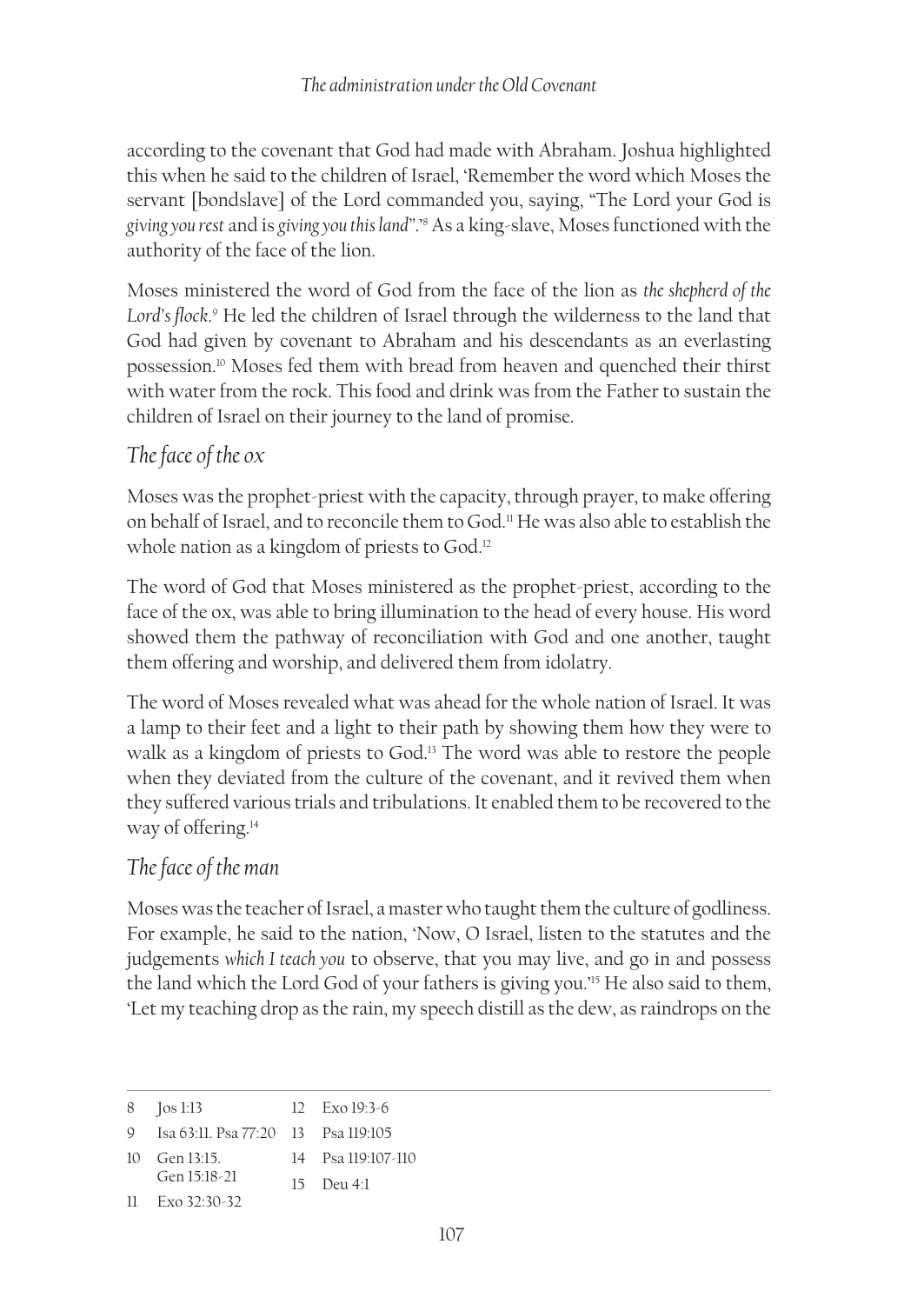tender herb, and as showers on the grass.'16 This ministry revealed the face of the man.

The Lord described Moses as 'My servant [bondslave]' who 'is faithful in all My house'.17 The word of God, as Moses taught it in the authority of the face of the man, was 'line on line and precept upon precept'. Those who received this *instruction* were being *discipled* in the culture of God's house. They were learning how to live and walk as God's people in every circumstance of life. The prophet Isaiah explained that, through this teaching, a learner would enter into rest and be refreshed.18

A primary objective of Moses' teaching was to establish the people in the fear of the Lord so that they would not forget the Lord's covenant, and would keep themselves from idolatry.19 Moses said to the people, 'The Lord commanded me at that time to *teach you statutes and judgements*, that you might perform them in the land where you are going over to possess it … so watch yourselves, that you *do not forget the covenant* of the Lord your God which He made with you, and *make for yourselves a graven image* in the form of anything against which the Lord your God has commanded you.'20

Through the prophet Isaiah, the Lord warned that, if the covenant people failed to receive the word of the Lord line on line and precept upon precept, the word would not give to them rest and refreshing. Instead, the word itself would cause them to 'stumble backward, be broken, snared and taken captive'.<sup>21</sup> That is, they would be given over to their idolatry.

The relationship between instruction and discipleship in the authority of the face of the man is exemplified in the description of Christ by the prophet Isaiah. Christ, the disciple of the Father, was given the tongue of a disciple so that He would be able to teach the way of obedience and offering. On behalf of Christ, Isaiah wrote, 'The Lord God has given Me the tongue of disciples, that I may know how to sustain the weary one with a word. He awakens Me morning by morning, He awakens My ear to listen as a disciple. The Lord God has opened My ear; and I was not disobedient nor did I turn back. I gave My back to those who strike Me, and My cheeks to those who pluck out the beard; I did not cover My face from humiliation and spitting.'22

<sup>16</sup> Deu 32:2 20 Deu 4:14,23

<sup>17</sup> Num 12:7 21 Isa 28:13

<sup>18</sup> Isa 28:10,12 22 Isa 50:4-6

<sup>19</sup> Deu 4:10,15-19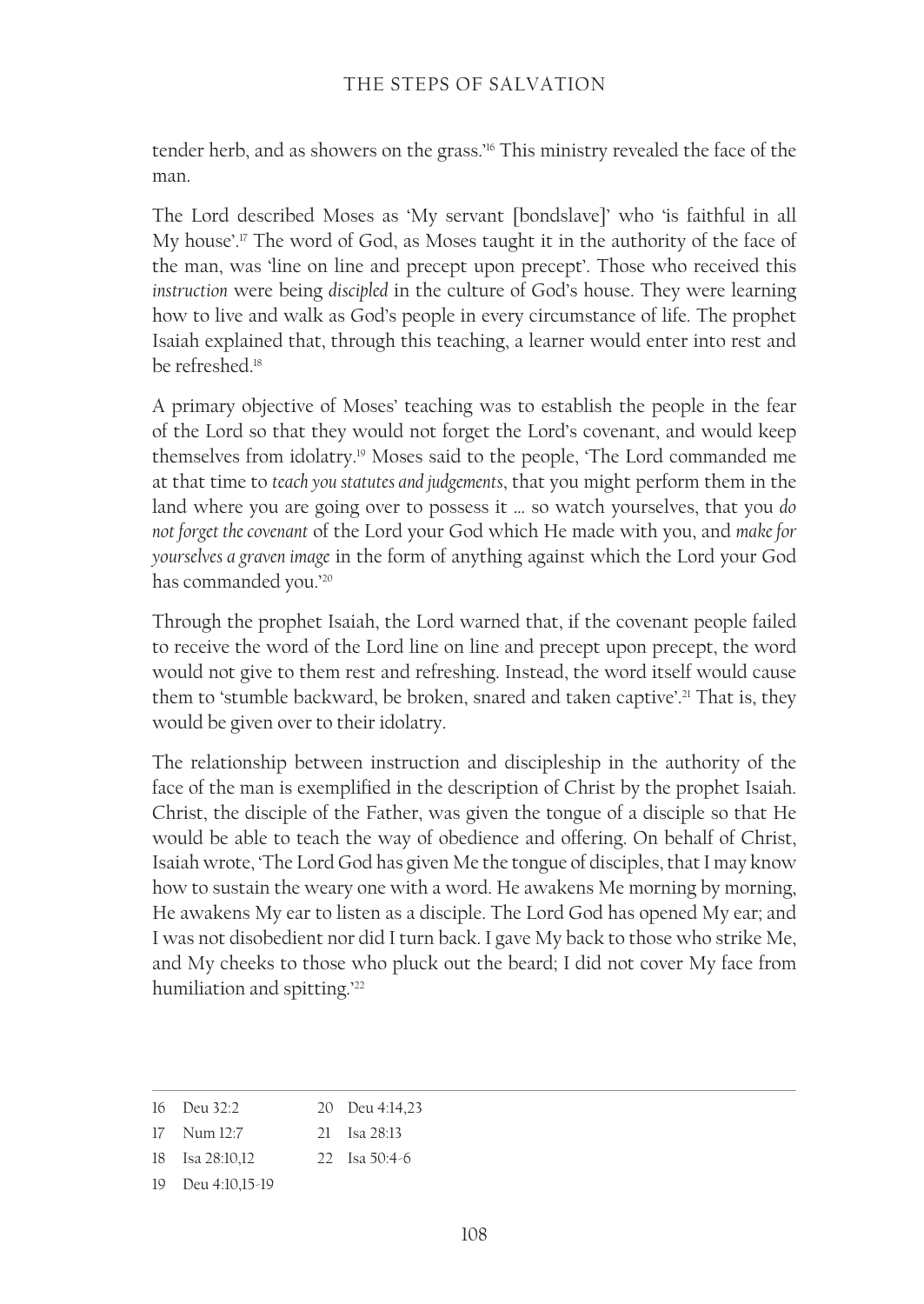# *The face of the eagle*

Moses was a father to the firstborn nation of Israel. Yahweh gave him the responsibility of carrying the nation in his bosom as a nurse carries a nursing infant. He was to carry them to the land that Yahweh had sworn to Abraham, Isaac and Jacob.23 This was the ministry of the face of the eagle.

Yahweh described His own fatherhood of the nation of Israel as like the fatherhood of a great eagle. He bore the nation on His wings and brought them to Himself as His firstborn.<sup>24</sup> Moses' ministry of the word, in the authority of the face of the eagle, was to establish the nation as the Lord's firstborn. This involved ministering the sincere milk of the word to them so that they would grow up as sons of God.<sup>25</sup>

Moses understood that this ministry of the milk of the word to the nursing infant nation involved a *travail*. This same ministry was exemplified by Paul, who said to the Thessalonian Christians, 'We proved to be gentle among you, *as a nursing mother tenderly cares for her own children*. Having so fond an affection for you, we were well-pleased to *impart to you not only the gospel of God but also our own lives*, because you had become very dear to us. For you recall, brethren, *our labour and hardship*, how working night and day so as not to be a burden to any of you, we proclaimed to you the gospel of God … we were exhorting and encouraging and imploring each one of you *as a father would his own children*, so that you would walk in a manner worthy of the God who calls you [as sons of God] into His own kingdom and glory.'26

# **The hand of Christ**

When Moses went to the tent of meeting, Yahweh spoke to him from the pillar of cloud that descended and stood at the entrance of the tent. The Lord spoke to Moses face to face, just as a man speaks to his friend.<sup>27</sup> However, in response to Moses' desire to see the glory of Yahweh, the Lord said to him, 'You cannot see My face; for no man shall see Me, and live.'28 This seems like a contradiction. How was Moses able to speak to the Lord face to face, when no man could see Yahweh's face and live?

When Yahweh conceded to Moses' request to see the glory and goodness of God, He said to Moses that there was a place *with Him* where he was to stand *on the rock*. 29 As Yahweh descended in the cloud and stood there with him, Moses called upon the name of the Lord.<sup>30</sup> Yahweh placed Moses in His hand, putting him in the

| 26 1Th 2:7-9,11-12<br>23 Num 11:12<br>30 $\text{Exo } 34:5$ |  |
|-------------------------------------------------------------|--|
|-------------------------------------------------------------|--|

```
24 Exo 4:22. 
                       27 Exo 33:7-11
```

```
Exo 19:4. 
Deu 32:11
                   28 Exo 33:20
```

```
25 1Pe 2:2
                      29 Exo 33:21
```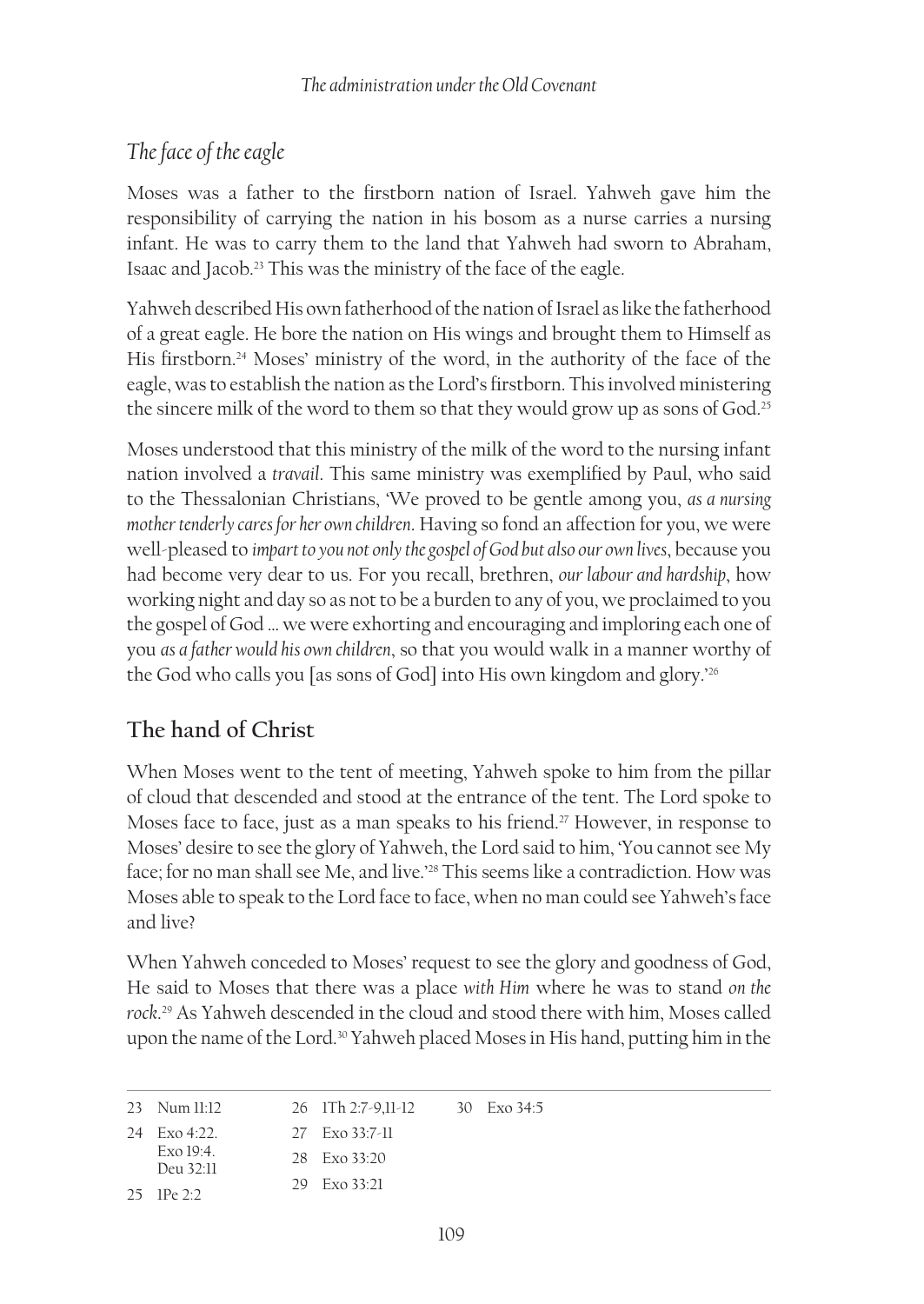cleft of the rock and covering him with His hand.31 From there, Moses was able to behold the glory of Yahweh.32 The hand of Christ *always* covered Moses when he spoke to the Lord face to face, as when a man speaks to a friend.

In the hand of the Son, Moses received the royal law and was able to communicate it to the nation. This was the 'flashing lightning' from the hand of the Lord to the children of Israel.33 Interestingly, when Moses came down from Mt Sinai, having spoken with Yahweh from the covering of His hand, Moses' face shone. For this reason, Aaron and the sons of Israel were afraid to come near Moses.34 Every time that Moses spoke to the Lord at the tent of meeting, his face would shine. He would come out to speak to the people and then place a veil over his face until the glory subsided. However, he never wore the veil while he spoke with the Lord.<sup>35</sup>

The dual dimension of Yahweh's hand, as both a place of protection for Moses and as the instrument from which the light of His word proceeded, was summarised by the prophet Habakkuk. Habakkuk first described the hand of Yahweh as a part of His body from which rays, or horns, of light flashed. He then said that in Yahweh's hand 'there is the hiding of His power'.<sup>36</sup> In this regard, the hand of Yahweh is both a place of protection and a member of His physical body from which He reveals His power and glory.

The ministry of Moses from the right hand of Yahweh is the same ministry that is depicted in the book of Revelation. Mortal man can only behold the glory of Yahweh from the safety of Christ's nail-scarred hand. Ascension gift messengers are able to reveal the glory of Christ from His hand once they are joined to the fellowship of Christ's offering and sufferings. How do they come to be in the hand of Christ?

As Moses did, all believers must come into 'the cleft of the rock'. The cleft of the rock is a type of the body of Christ, which was pierced for our sake. Every son of God must be baptised into Christ so that their life is hidden with Christ in God. It is important to recognise that the Father places every believer in the body of Christ just as it pleases Him.<sup>37</sup> We know that there are many members in the one body, but all the members do not have the same function.<sup>38</sup> Some have been appointed by God the Father to be in the hand of Christ as ascension gift overseers, to minister the glory of Christ as the light and revelation of God's grace.<sup>39</sup>

| $31$ Exo $33:22$                     | 35 Exo 34:34-35 | 39 ICo 12:28. |
|--------------------------------------|-----------------|---------------|
| 32 Exo 34:6-7 36 Hab 3:4             |                 | Eph 4:7-12    |
| 33 Deu 33:2. Hab 3:4 37 ICo 12:13,18 |                 |               |
| 34 Exo 34:29-30 38 Rom 12:4          |                 |               |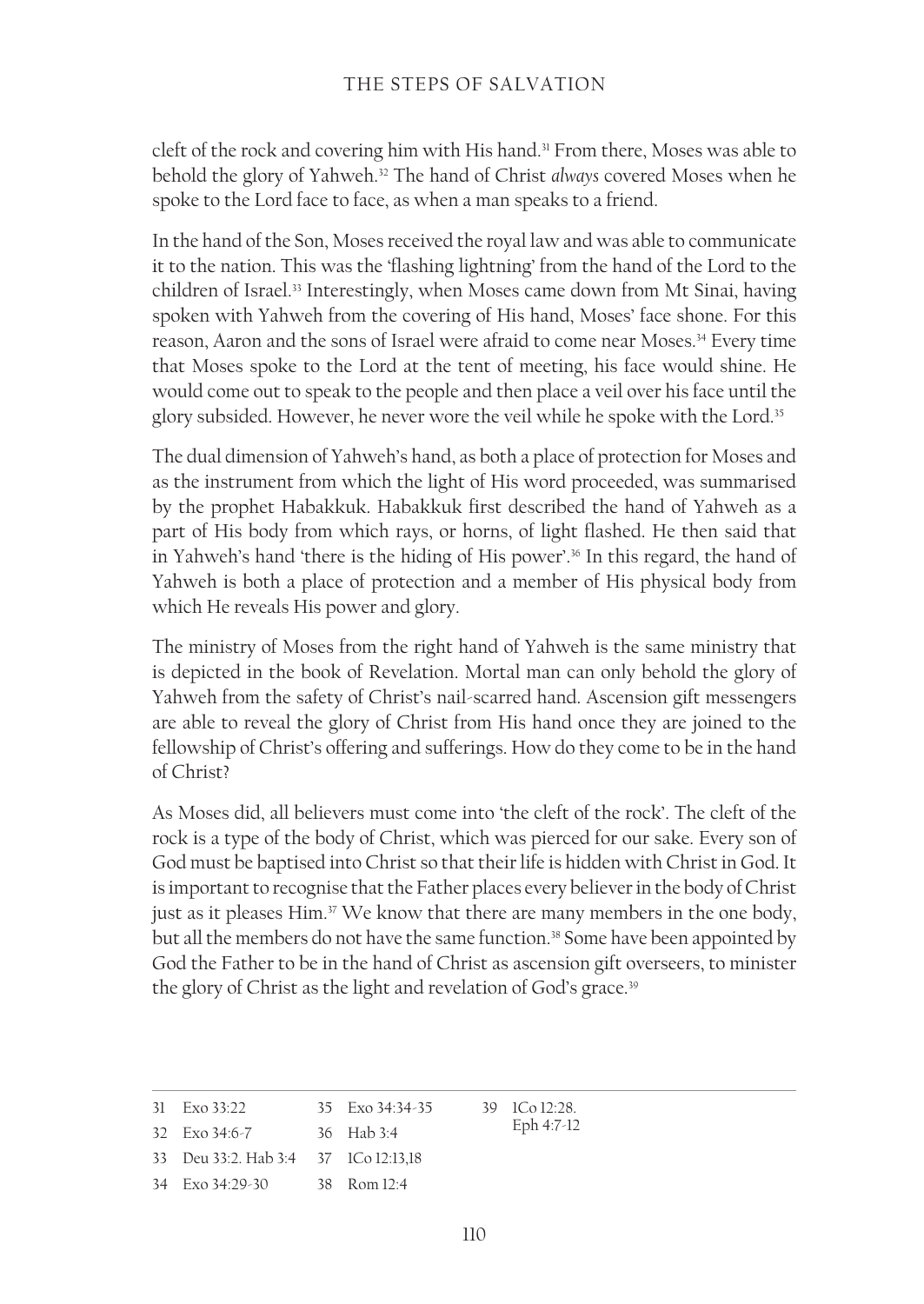### **Four administrations in Israel**

As we have been considering, Moses carried the authority of the four faces in himself. However, during the course of his ministry, these four faces were also established as distinct administrations that were to continue to function until the Son of God came in the flesh. To further understand the operation of these administrations of grace, it is helpful to consider how the Lord, with Moses, established these four administrations of grace in the nation of Israel.

# **The face of the ox – the ministry of the prophet in Christ's administration**

The authority of the face of the ox as a prophetic priesthood was established with Aaron and his sons. This was first initiated when God *appointed* Aaron as the spokesperson for Moses. The Lord said to Moses, '[Aaron] *shall be your spokesman* to the people. And he himself shall be as a mouth for you, and *you shall be to him as God*.'40 Following Moses' first interaction with Pharaoh, the Lord said to him, 'See, I have made you as God to Pharaoh, and *Aaron your brother shall be your prophet*.'41

Aaron and his sons were then appointed by the Lord to serve as priests in the tabernacle. This appointment was made before the failure of Aaron with respect to the golden calf. When Moses was on Mount Sinai receiving the law for the first time, the Lord said to him, 'Bring near to yourself Aaron your brother, and his sons with him, from among the sons of Israel, *to minister as priest to Me*.<sup>242</sup> Moses then received instructions from the Lord regarding the garments of the priests, their consecration, and the nature of their service.

This priestly, prophetic dimension of the face of the ox was later confirmed to Aaron through the budding of his rod following the rebellion of Korah. Aaron and the heads of each tribe were to write their names on their rods and deposit them in the tent of meeting, in front of the ark of the covenant. The Lord said that 'the rod of the man *whom I choose* will blossom'.43 The next morning, the rod of Aaron had sprouted, produced blossoms and yielded ripe *almonds*. 44

The fruiting rod of Aaron confirmed his authority within the administration of the face of the ox. Significantly, his rod had sprouted, blossomed and yielded fruit as *an almond branch*. The lampstand of the tabernacle was crafted in the form of a blossoming almond branch. The implication of this association is that the

<sup>40</sup> Exo 4:16 44 Num 17:8

<sup>41</sup> Exo 7:1

<sup>42</sup> Exo 28:1

<sup>43</sup> Num 17:5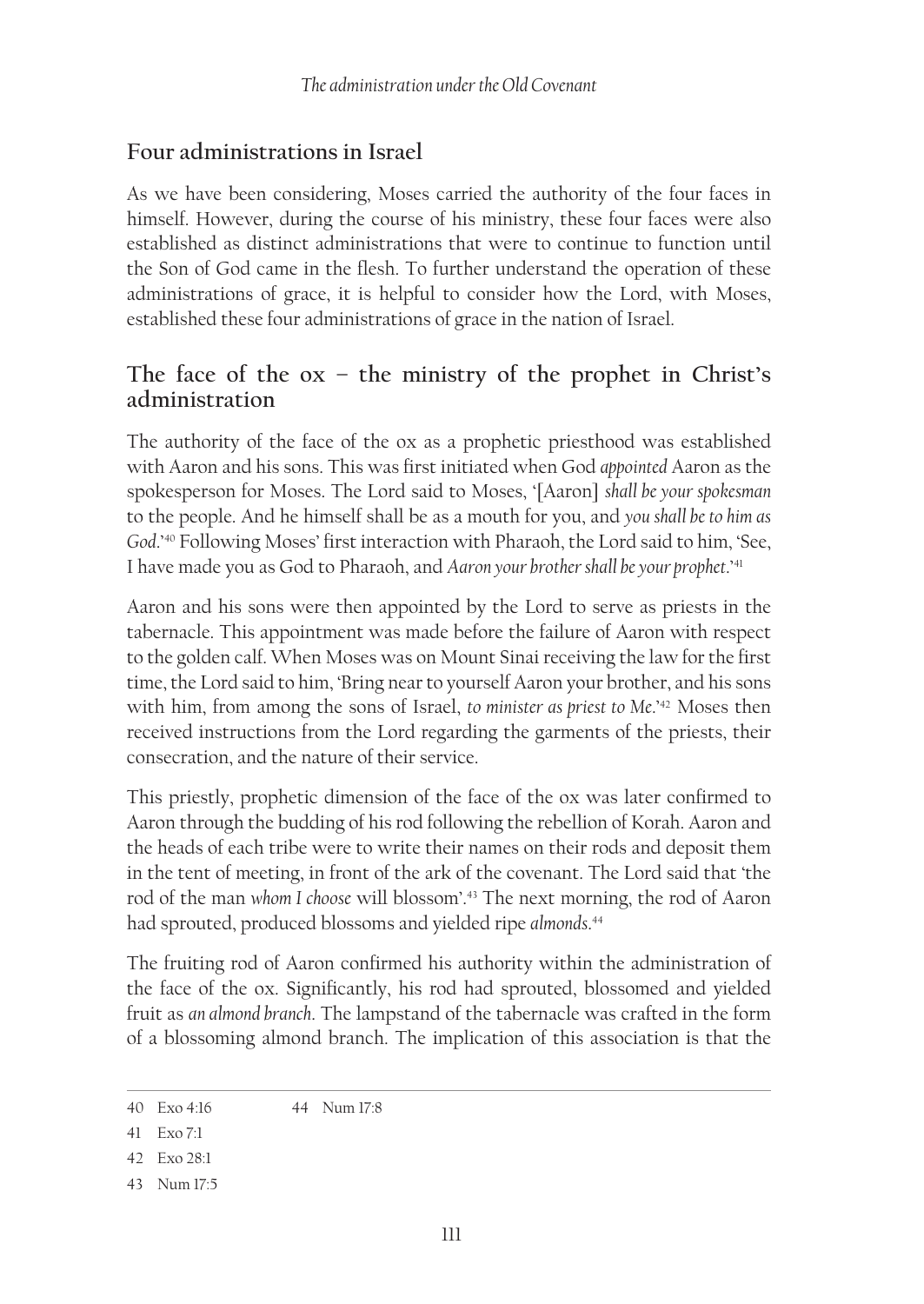administration of the ox has the authority and responsibility for illuminating the sons of God through offering. This dimension of the authority of the ox was epitomised by the function of the Urim and Thummin.

#### *The Urim and Thummin*

The administration of the Urim and Thummim was the province of the prophetic priests.45 It was part of the mandate that gave them insight as they facilitated the ministry of offering. The words 'urim' and 'thummim' mean 'lights' and 'perfections'. This administration of light and perfection was an oracle that gave the prophetic priest insight regarding the will of God for individuals and for the nation. For example, when Joshua was appointed as the shepherd over Israel, the Lord said that he was to 'stand before Eleazar the priest, who shall inquire before the Lord for him by the judgement of the Urim. At his word they shall go out, and at his word they shall come in, he and all the children of Israel with him – all the congregation.'46

As a prophet-priest, Paul wrote to the Philippian church concerning their need to mature in love, which is offering, so that their ministry to one another as priests came from true insight. Paul's exhortation resembled the ministry of the Urim and Thummin. He said, 'I pray, that your love may abound still more and more in real knowledge and all discernment.<sup>47</sup> Paul was explaining that, as their love grew and they were perfected in the work of their priesthood, they would receive spiritual insight so that they could discern the best from the better.

This principle of the Urim and Thummim was exemplified by the offering that the Lord commanded Abram to make in response to Abram's request to know how God's will for his life would come to pass.<sup>48</sup> The burning lamp examined Abram's offering, and the smoking furnace sanctified the offering by igniting it so that it became an acceptable incense to God. By this means, God's will was made known to Abram as a covenant.<sup>49</sup> The burning lamp and smoking furnace are the two elements of offering that belong to the oracle of the Urim and Thummim. Reiterating the point, the light examines the offering, and perfection is the result of the sanctifying work of fire so that the offering is acceptable to God. Through offering, the will of God is proven.<sup>50</sup>

| 45 Fxo 28:30 | 49 Gen 15:17-18 |
|--------------|-----------------|
| De11 33:8    | 50 Rom $12:1-2$ |

<sup>46</sup> Num 27:21

<sup>47</sup> Php 1:9

<sup>48</sup> Gen 15:8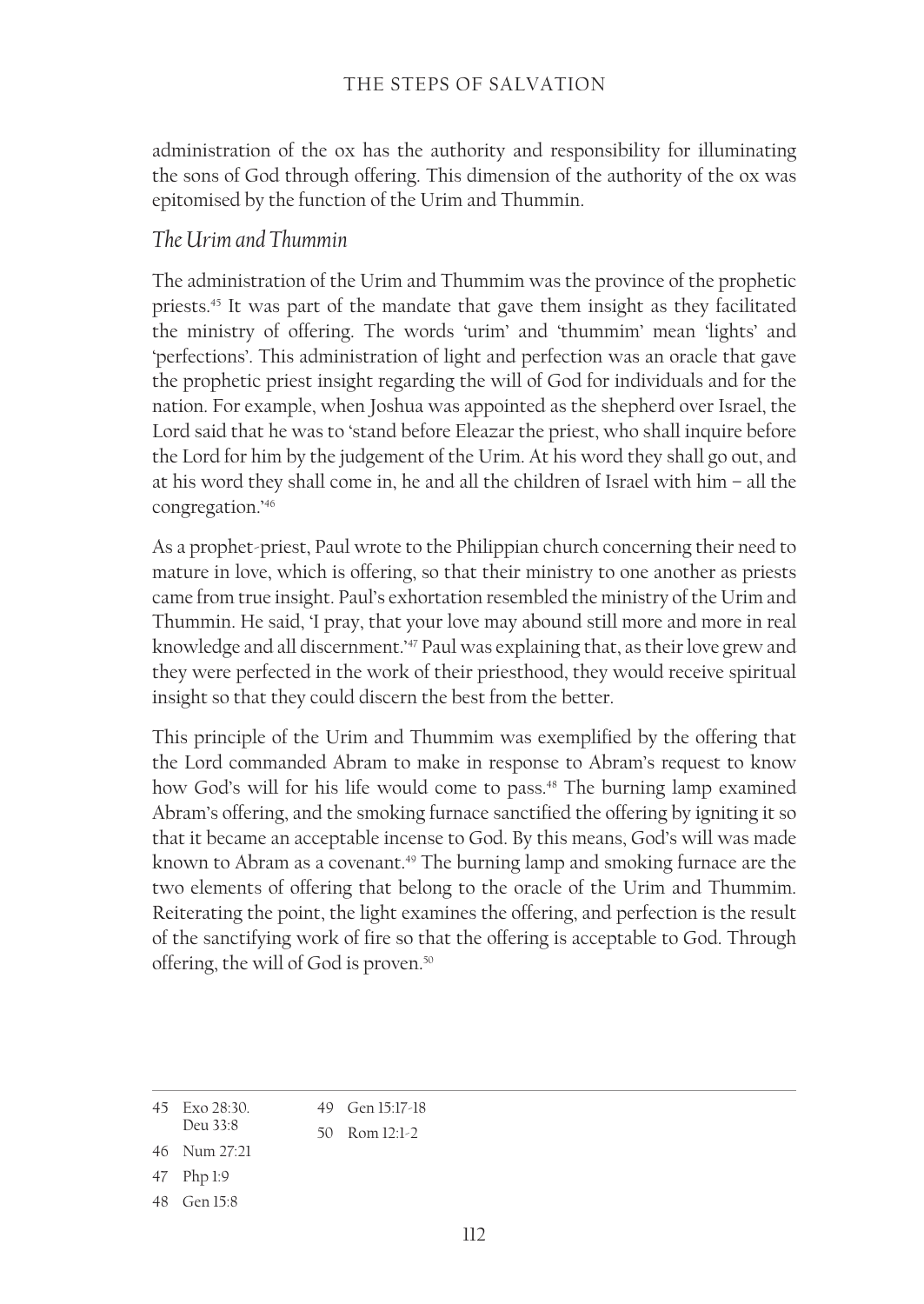# *Taking hold of the people by the heart*

The work of the prophetic priest is exemplified in the ministry of Ezekiel. Ezekiel introduced himself by writing, 'The word of the Lord came expressly to *Ezekiel the priest*, son of Buzi, in the land of the Chaldeans by the river Chebar; and there the *hand of the Lord came upon him'*. 51 In his writings, Ezekiel noted an interaction between himself and a particular group of elders in Israel. The Lord revealed to Ezekiel that these elders *had set up idols in their hearts,* which they had placed before their faces, causing them to stumble in iniquity.<sup>52</sup>

'Idols in the heart' are the identity definitions that people create, hold onto and pursue for themselves. They may even claim that these images are the will of God for their lives. 'Putting an image before their face' means that they are expecting everyone to accept and interact with them according to that image. It is a rejection of the word of their name and of the Father who named them. When a person turns their heart away from receiving and obeying the word of God, they are turning to idolatry.

In response, the Lord declared, 'Any man of the house of Israel who sets up his idols in his heart, puts right before his face the stumbling block of his iniquity, and then comes to the prophet, I the Lord will be brought to give him an answer in the matter in view of the multitude of his idols, *in order to lay hold of the hearts of the house of Israel who are estranged from Me through all their idols*.'53 In order to lay hold of the hearts of the people regarding the multitude of their idols, the Lord said that He, Himself, would answer them. This is a key for us to understand.

Through the prophetic priest, the Lord called the children of Israel to repent and turn away from their idols, and to turn their faces away from all their abominations.54 A warning accompanied this word of deliverance. The Lord declared that He would destroy the prophet who accommodated those people who had set the idols of their heart before their face and before the face of the messenger. Both the person presenting themselves and the prophet who received them would be destroyed by God. For what purpose? So that Israel would be the people of God and that He would be their God.<sup>55</sup> That is, so that God's covenant purpose would come to pass.

<sup>51</sup> Eze 1:3 55 Eze 14:10-12

<sup>52</sup> Eze 14:2-3

<sup>53</sup> Eze 14:4-5

<sup>54</sup> Eze 14:6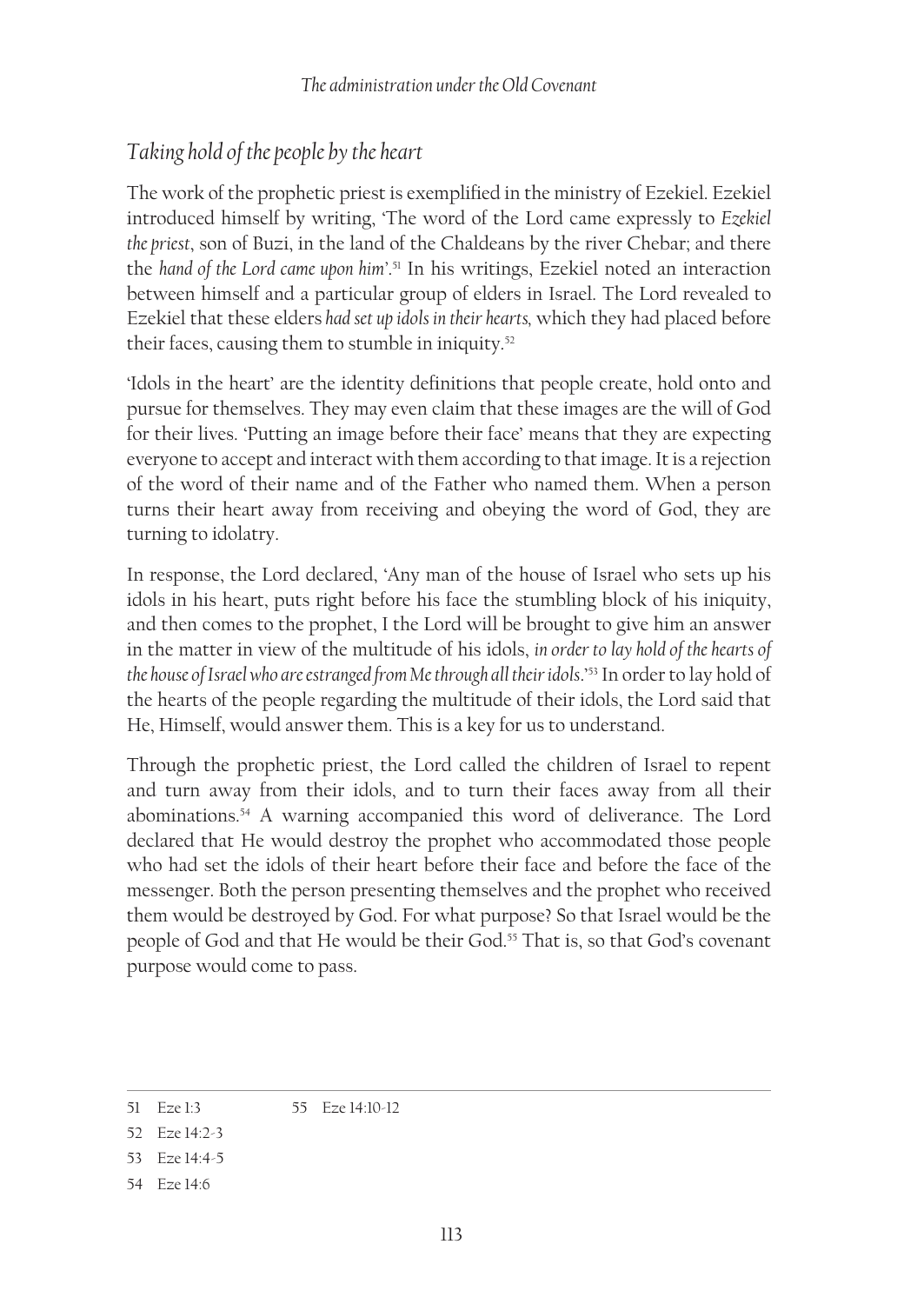# **The face of the eagle – the ministry of the evangelist in Christ's administration**

The administration of the face of the eagle was established when Yahweh asked Moses to gather seventy men of the elders of Israel to Him. These were men whom *Moses knew to be elders and overseers of the people*. We note that Paul and Barnabas, as New Testament apostles, also appointed elders in every church that they established.<sup>56</sup> These appointments were made with a clear understanding of the qualification of elders.<sup>57</sup>

Moses brought the men to the tabernacle, where they were to *stand with Moses*. The Lord then came down to *speak to Moses*. He took of the Spirit that was upon Moses and placed the same Spirit upon the seventy elders. The Scriptures record that, when the Spirit rested upon them, they prophesised; although they never did so again.58

The Lord said to Moses that these seventy elders were to bear the burden of the people with him.59 To 'bear the burden' means that they were to 'carry' the people. We recall that God called Israel His firstborn son.<sup>60</sup> He said that He had brought them to Himself by carrying them on the wings of an eagle.<sup>61</sup> By receiving of the Spirit that was upon Moses, the elders were receiving the capacity to carry and nurture the firstborn nation. This was to be through the ministry of fatherhood and motherhood.

# **The face of the lion – the ministry of the apostle in Christ's administration**

The administration of the face of the lion was established when Joshua was appointed as the shepherd of the nation of Israel to 'go out before them and go in before them' and 'lead them out and bring them in'.62

It was Yahweh who set Joshua apart for the work of this administration. As we have been considering, the face of the lion is the administration of grace that is Spirit. The Lord identified Joshua as a man in whom was the Spirit.<sup>63</sup> This was the same Spirit that was upon Moses. We could liken the fellowship of Moses and Joshua to being in one Spirit.

|                                                                  | 60 $Fx_0 4.22$ |
|------------------------------------------------------------------|----------------|
|                                                                  | $61$ $Exo19:4$ |
|                                                                  | 62 Num 27:17   |
|                                                                  | 63 Num 27:18   |
| 56 Act $14.23$<br>57 Tit 1:5-9<br>58 Num $11:25$<br>59 Num 11:17 |                |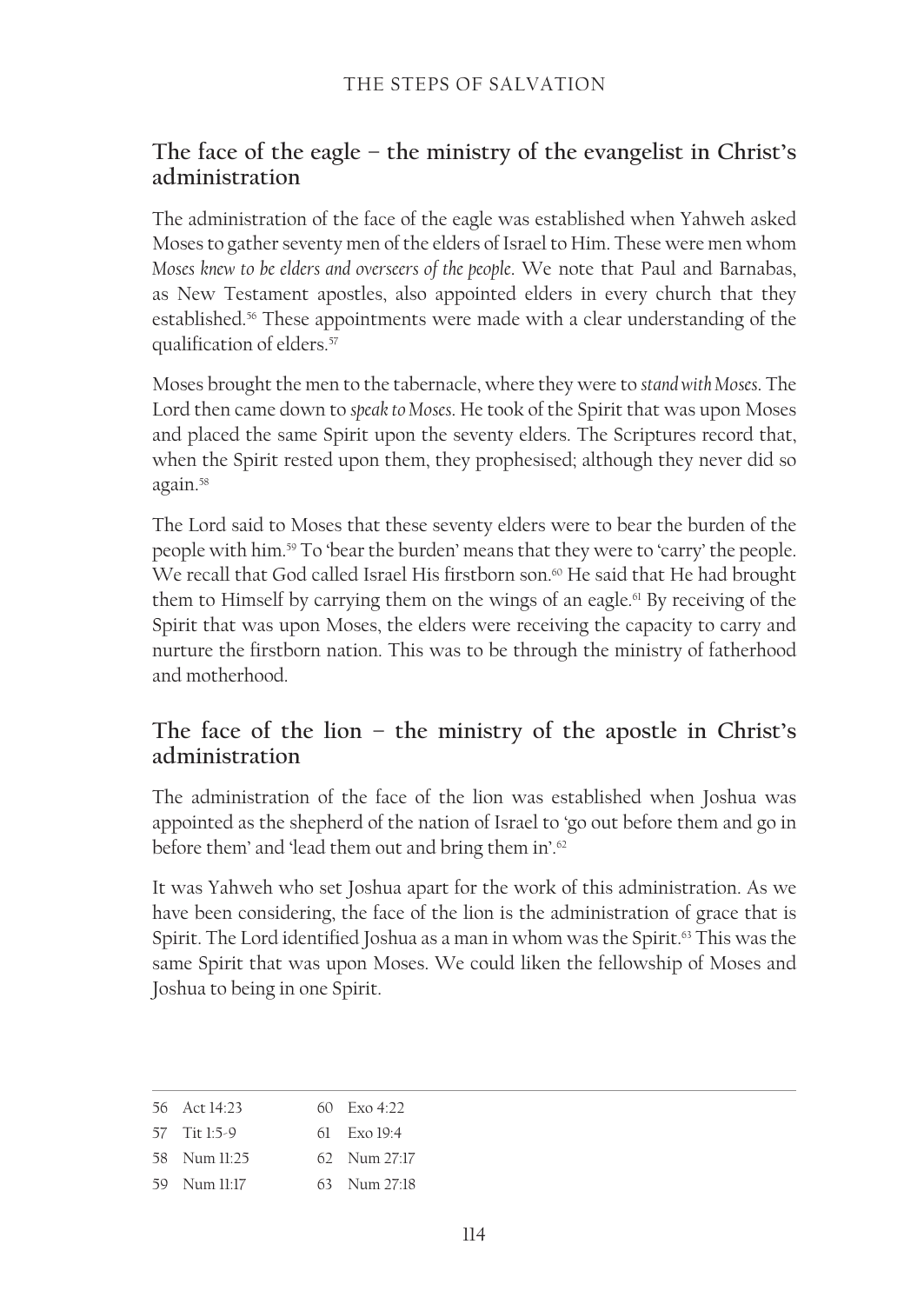Indeed, across the course of Israel's wilderness journey, Joshua showed himself to be a faithful servant of Moses. When the Lord called Moses to go up to Mount Sinai to receive the law, Joshua went with him.<sup>64</sup> Furthermore, when Moses spoke to Yahweh at the doorway of the tent of meeting, Joshua was also in the tent. After Moses returned from the tent to the camp, 'his servant Joshua, the son of Nun, a young man, would not depart from the tent'.65

Regarding Joshua's appointment to the administration of the lion, Yahweh directed Moses, saying, '*Lay your hand on him*; and have him *stand before Eleazar the priest and before all the congregation*, and *commission him in their sight*. "You shall put some of *your authority* [lit: majesty] on him, in order that all the congregation of the sons of Israel may *obey him*".'66

King David epitomised the face of the lion in the administration under the Old Covenant. The Lord anointed David and appointed him to be commander over His people. He said that David was a man after His own heart.<sup>67</sup> David, the shepherd of Israel, established administrations within the nation of Israel for worship, teaching, and the maintenance of the house of the Lord.<sup>68</sup> Furthermore, we note that David, as the face of the lion in Israel, was able to function in relation to the other administrations of grace. This was particularly notable in relation to the face of the ox. David worshipped before the Lord in a linen ephod and penned his prophetic psalms, foretelling the ministry of the Son of God.

# **The face of the man – the ministry of the teacher in Christ's administration**

Moses taught the Israelites with the authority of the face of the man. He called *the whole of Israel* to learn from him. He said, '*Now, O Israel, listen* to the statutes and the judgements which *I am teaching you* to perform, so that you may live and go in and take possession of the land which the Lord, the God of your fathers, is giving you.'69 *Every person* was being called to discipleship through the teaching of Moses. This was for the purpose that they would take heed to themselves, walk in the fear of the Lord, keep His covenant, and keep themselves from idols.

Moses encouraged the people to teach the word that they were receiving from him to their children and grandchildren.<sup>70</sup> This was according to the instruction of the Lord, who said, 'Gather the people to Me, and I will let them hear My words, that *they may learn to fear Me* all the days they live on the earth, and that they *may* 

| 64 Exo 24:13 | 68 ICh 23:3-5 |
|--------------|---------------|
|              |               |

65 Exo 33:11 69 Deu 4:1

```
67 1Sa 13:14
```
<sup>66</sup> Num 27:18-20 70 Deu 4:9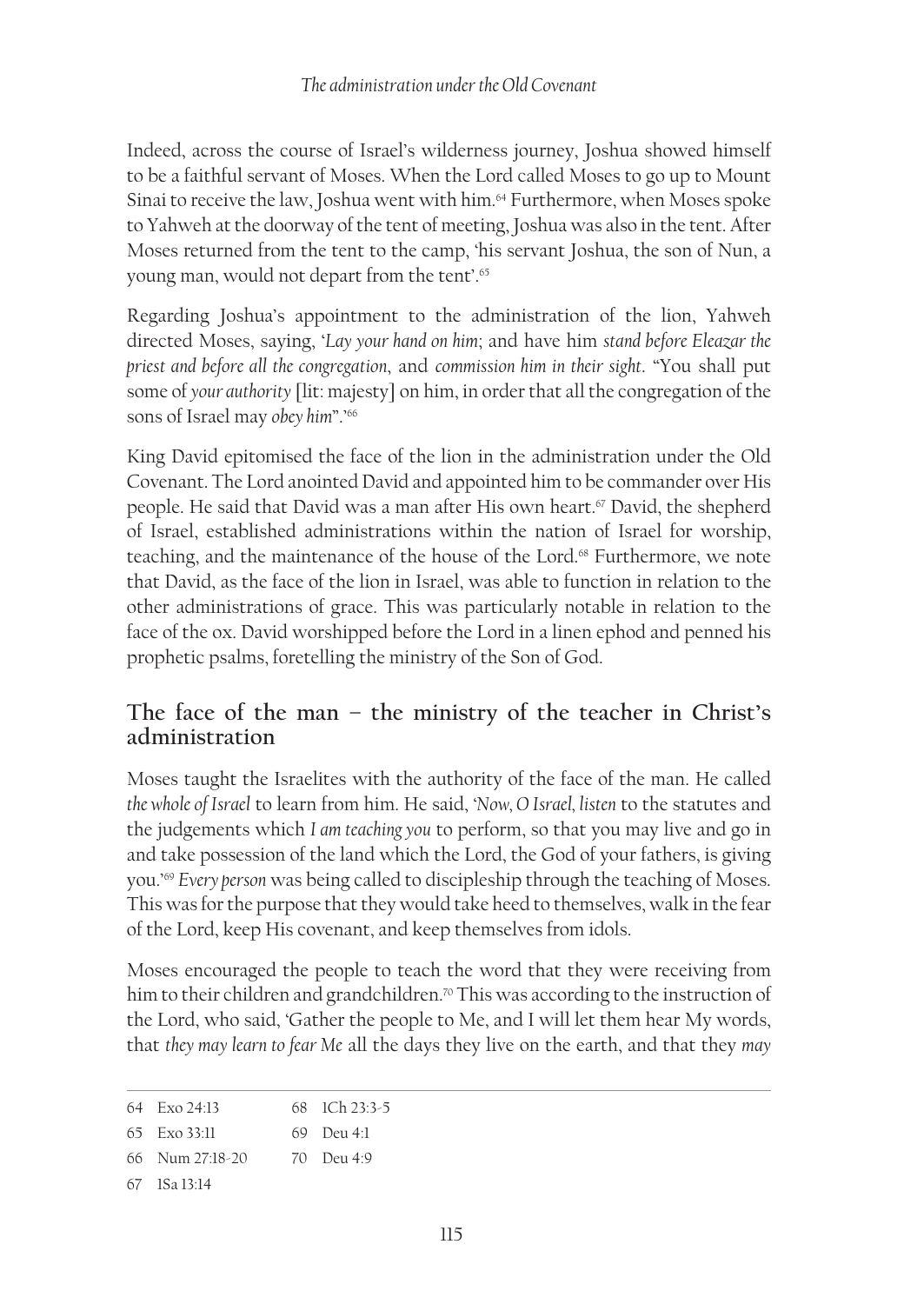*teach their children*.'71 Importantly, we note that households were to teach the *steps of salvation* that the children of Israel experienced throughout the course of their journey from Egypt to the promised land.<sup>72</sup>

Inherent in the Lord's command was the instruction to teach the word 'house to house'. We note this in the words of Moses, who said, 'These words, which I am commanding you today, shall be on your heart. You shall teach them diligently to your sons and shall talk of them when you sit in your house and when you walk by the way and when you lie down and when you rise up. You shall bind them as a sign on your hand and they shall be as frontals on your forehead. You shall write them on the doorposts of your house and on your gates.'73

The appointment of the Levites to teach the law to the children of Israel was the second dimension of the administration of the face of the man that Moses established. Through a prophetic blessing, Moses said of the tribe of Levi, 'They have observed Your word and kept Your covenant. *They shall teach Jacob Your judgements, and Israel Your law*.'74

Teaching was part of the responsibility of the priests, who were the sons of Aaron.75 However, it was also a work that was given to the broader tribe of Levi. Following the incident of the golden calf, the Lord replaced the firstborn of every house with the tribe of Levi. They were set apart by the Lord for the service of the sanctuary.<sup>76</sup> We note that, in the New Covenant, the role of the Levite has been returned to the head of every household among God's firstborn people.

The responsibility for teaching was formalised as part of the Levitical service under the kingship of David. He allocated the men of the tribe into four classes – those who were to oversee the work of the house of the Lord; officers and judges; gatekeepers; musicians to praise the Lord with instruments.<sup> $\pi$ </sup> The officers and judges were particularly responsible for teaching the law to the nation of Israel.

This work of teaching was crucial during the reign of the great reformer, King Jehoshaphat. In the third year of his reign, he sent his officials to teach in the cities of Judah. With them, he sent a group of Levites and two priests. 'They taught in Judah, having the book of the law of the Lord with them; and they went throughout all the cities of Judah and taught among the people. Now [the fear] of the Lord fell on all the kingdoms of the lands which were around Judah, so that they did not make war against Jehoshaphat.'78

| 71 Deu 4:10    | 75 Lev 10:6-11 |
|----------------|----------------|
| 72 Deu 6:20-25 | 76 Num 3:6-12  |
| 73 Deu 6:6-9   | 77 ICh 23:3-5  |

<sup>74</sup> Deu 33:9-10 78 2Ch 17:9-10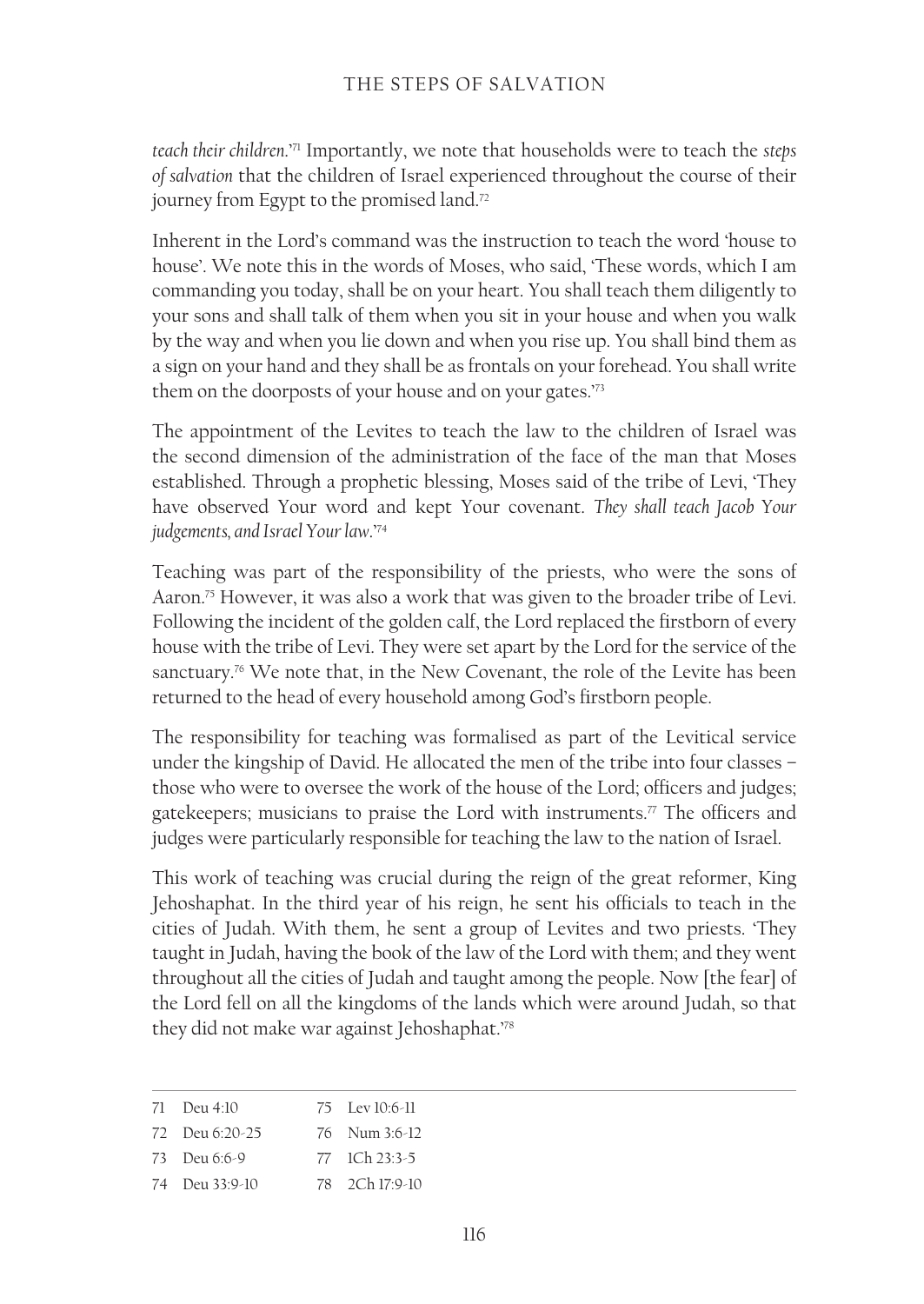# CHAPTER 8 The mode of Christ's administration

The apostle Paul summarised the gospel that he had received from the Father as 'Christ in you, the hope of glory'.1 Through Paul's gospel, a person could be born of God and then joined to a process through which Christ would be formed in them. Paul had not received this understanding from men. He had received it through a revelation of Jesus Christ.<sup>2</sup> God the Father had called Paul 'through His grace'. He made it clear to Paul that it was His desire and pleasure to reveal His Son in him. This was so that Paul could preach and reveal Christ to the Gentiles.<sup>3</sup>

Paul was startled by this revelation. As a result, he went away to Arabia. After he was resolved and converted in relation to God's call upon his life, he returned once more to Damascus. Then, after three years, he went up to Jerusalem and stayed with the apostle Peter for fifteen days. There he shared with Peter and with James, the Lord's brother, the content of the gospel that he had received.

<sup>1</sup> Col 1:27

<sup>2</sup> Gal 1:12

<sup>3</sup> Gal 1:15-16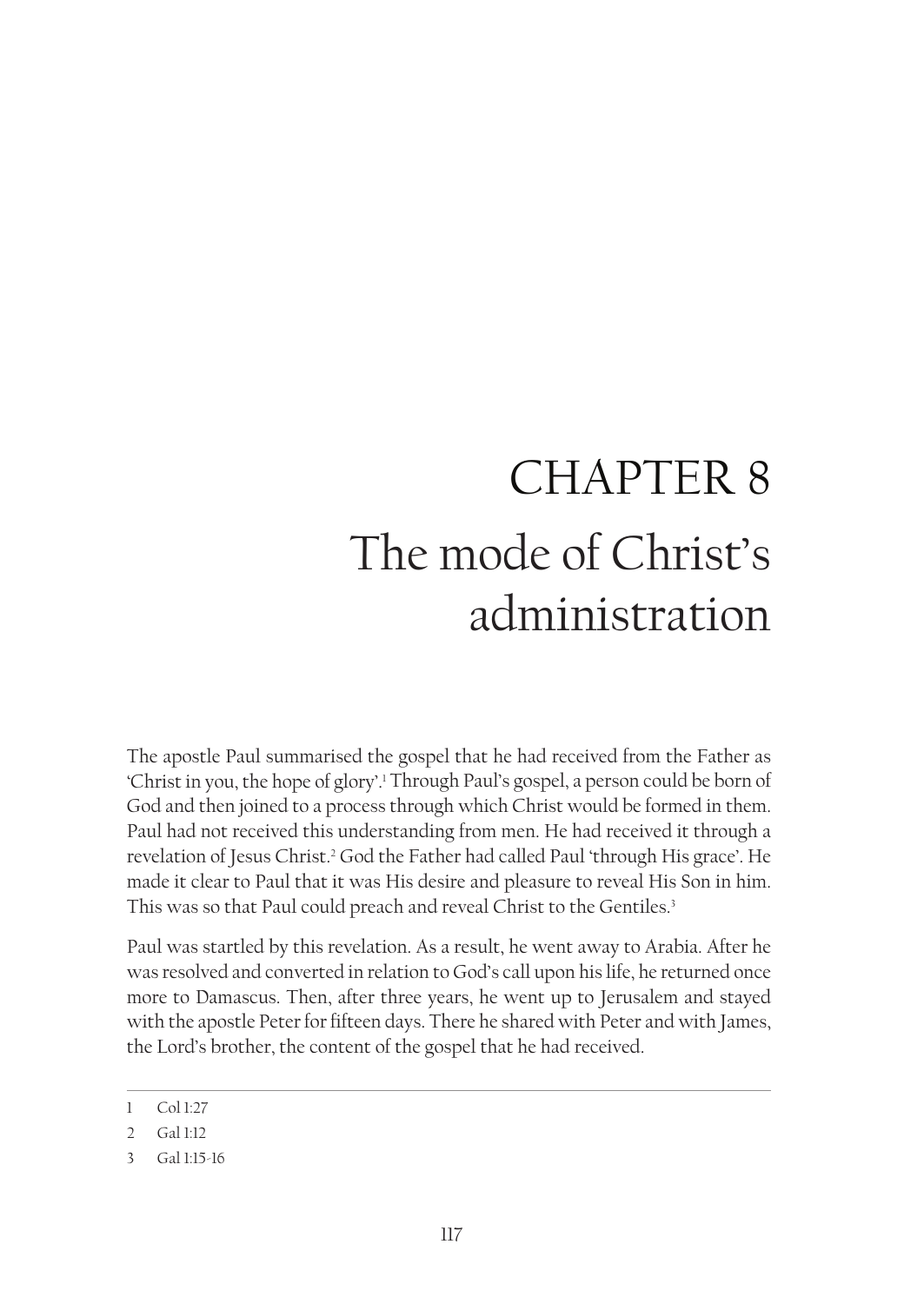After this, Paul went preaching *his gospel* in the regions of Syria and Cilicia. The impact of his ministry was that believers were born of God and joined to a process through which Christ would be formed in them. Christ was being revealed in Paul, and Paul was speaking in Christ. Those around him who witnessed his ministry were glorifying God in him.4

# **Paul's ministry to the Corinthians**

The proof that Christ was speaking in a disciple-messenger became an issue in the early church. Some in the Corinthian church began to challenge Paul, demanding that he prove that Christ was speaking to them through him.<sup>5</sup> Paul told the Corinthians that he was not just another instructor. He had been sent to them as a father in Christ Jesus. Although *Christ was speaking in him*, Paul was also able to *speak in Christ* to them. In this particular mode of ministry, he was able to beget them through the gospel.<sup>6</sup>

In his second letter to the Corinthians, Paul also stated that he did not presume to minister outside of the sphere that God had apportioned to him. Paul and his fellow workers had been the first ministers of the gospel to the Corinthians. For this reason, they were not overextending themselves when they came again to minister to the Christians at Corinth.7

Paul explained to the Corinthians how a son of God who is in Christ speaks and ministers as one of His disciple-messengers. In summary, they are to minister in the same manner as Christ did when He was on the earth. The full expression of Christ's ministry had been revealed from the last Passover meal until He proclaimed His work finished, just before He died on the cross. Jesus instructed His disciples, throughout the church age, to take up their cross, follow His example of ministry, and follow Him in the way of the cross that He has established.<sup>8</sup> They would be effective ministers of His life if they continued in the fellowship of His sufferings.

# **A thorn in the flesh**

Paul spoke of his own ministry profile as a messenger of Christ, and how he was personally connected to Christ's weakness and dying. Because of his participation in the fellowship of Christ's sufferings, he was also connected to the power of God that sustained Christ and raised Him from the dead. To understand the mode

<sup>4</sup> Gal 1:11-24 8 Luk 9:23-24

<sup>5</sup> 2Co 13:3

<sup>6</sup> 1Co 4:15

<sup>7</sup> 2Co 10:13-18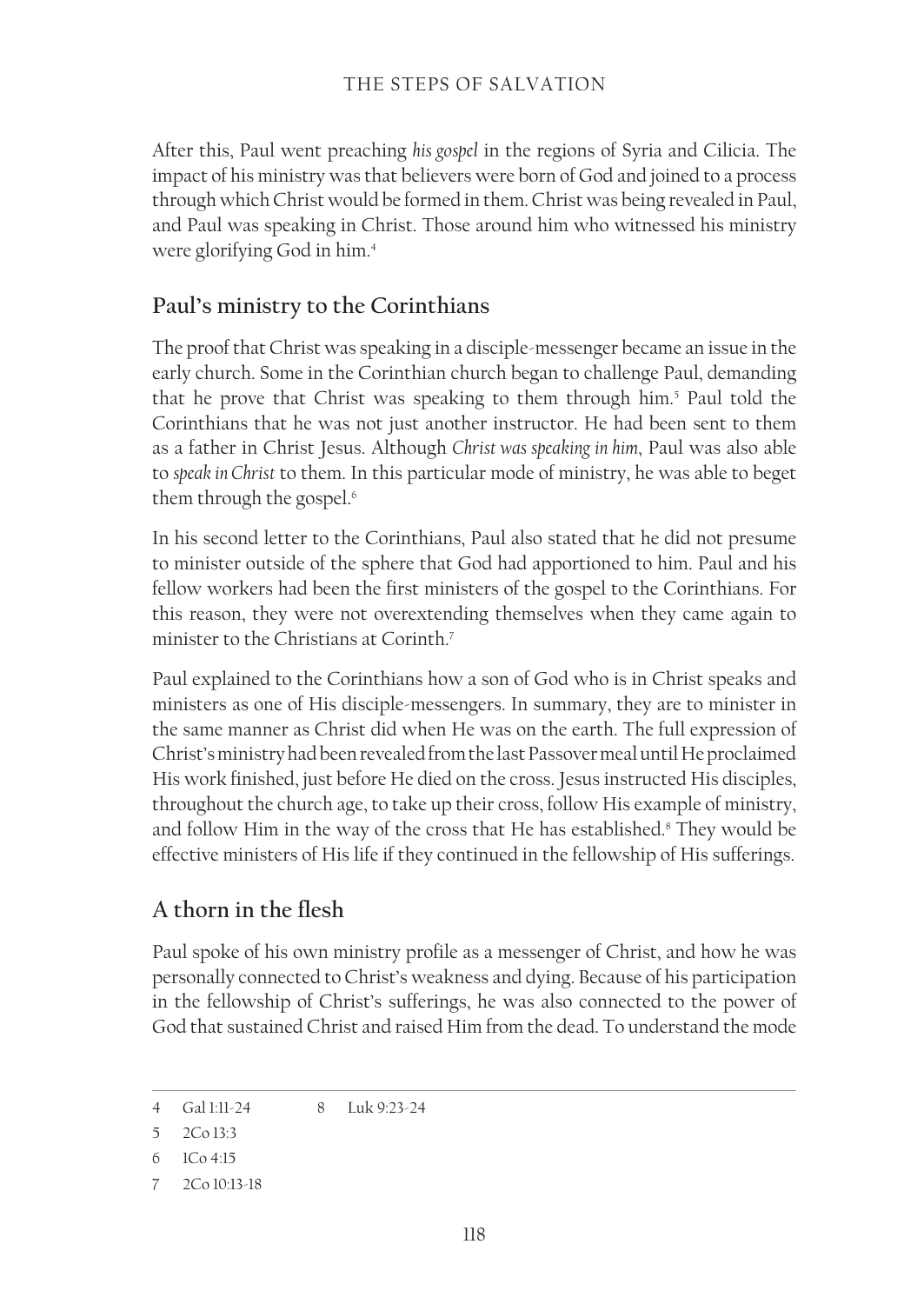and outcome of this ministry, it is helpful to consider the lessons that Paul learnt through the thorn in the flesh that he received from the Lord.<sup>9</sup>

The Lord taught Paul that weakness was necessary in his life to protect him from pride. Before Paul became an apostle of Christ, motivated by love, he was known as Saul. The familiar spirit of envy that motivated Saul caused him to persecute and kill the members of the newly formed Christian church. This spirit took hold of Saul because he participated in sympathy, as an onlooker, in the death of Stephen, one of the seven deacons appointed by the apostles to take care of the needs of the early church.10

Following Paul's conversion, the familiar spirit of envy then turned on him because he had persecuted the church.<sup>11</sup> This spirit, which he once had used to persecute others, had now turned on him through those who persecuted him. He called this persecuting spirit 'a thorn in my flesh'.12 Paul acknowledged that the Lord had given it to him so that he would remain weak, instead of being lifted up in pride. The Lord's power would be perfected in his weakness. Paul then would be able to overcome the persecuting spirit of envy by the power of God.

The Lord made it clear to Paul that he must only minister from grace, and that the grace of God would be sufficient for Paul's effective ministry as a messenger of Christ. Further to this, Christ showed Paul that it must be the same for him as it was for Christ – power is perfected in weakness.<sup>13</sup>

When Paul was weak, sinful passions and ambitions that were aroused by the law remained dead within him.<sup>14</sup> In faith, he relied totally upon the grace of God. He was dead, through weakness, to the attitudes that had formerly bound him and motivated him. He was no longer motivated by pride and other associated spiritual malignancies. Accordingly, Paul was able to serve God in the newness of the Spirit and not in the oldness of the letter.15

This was the same process that God introduced to the first man, Adam. Because Adam had heeded and obeyed the voice of Eve after she had been deceived by the voice of Satan, *God cursed the ground for his sake*. 16 Adam, in his mandate over creation, was afflicted with rebellion in nature that warred against his headship. He was constantly undermined in his toil, and humiliated by nature as he was extended to physical exhaustion in his efforts to grow his food.17 He could only find relief and blessing through offering as he laboured according to his sanctification.

| 9 $2Co12:7$                    | $12 \quad 2Co\ 12:7$ | 16 Gen 3:17   |
|--------------------------------|----------------------|---------------|
| 10 Act 7:58-8:3                | $13 - 2C_0 12.9$     | $17$ Gen 5:29 |
| $11 \quad$ Gal 1.13            | $14$ IPe 4.1         |               |
| $100159-10$<br>Act $26.9 - 11$ | $15$ Rom $7:5-6$     |               |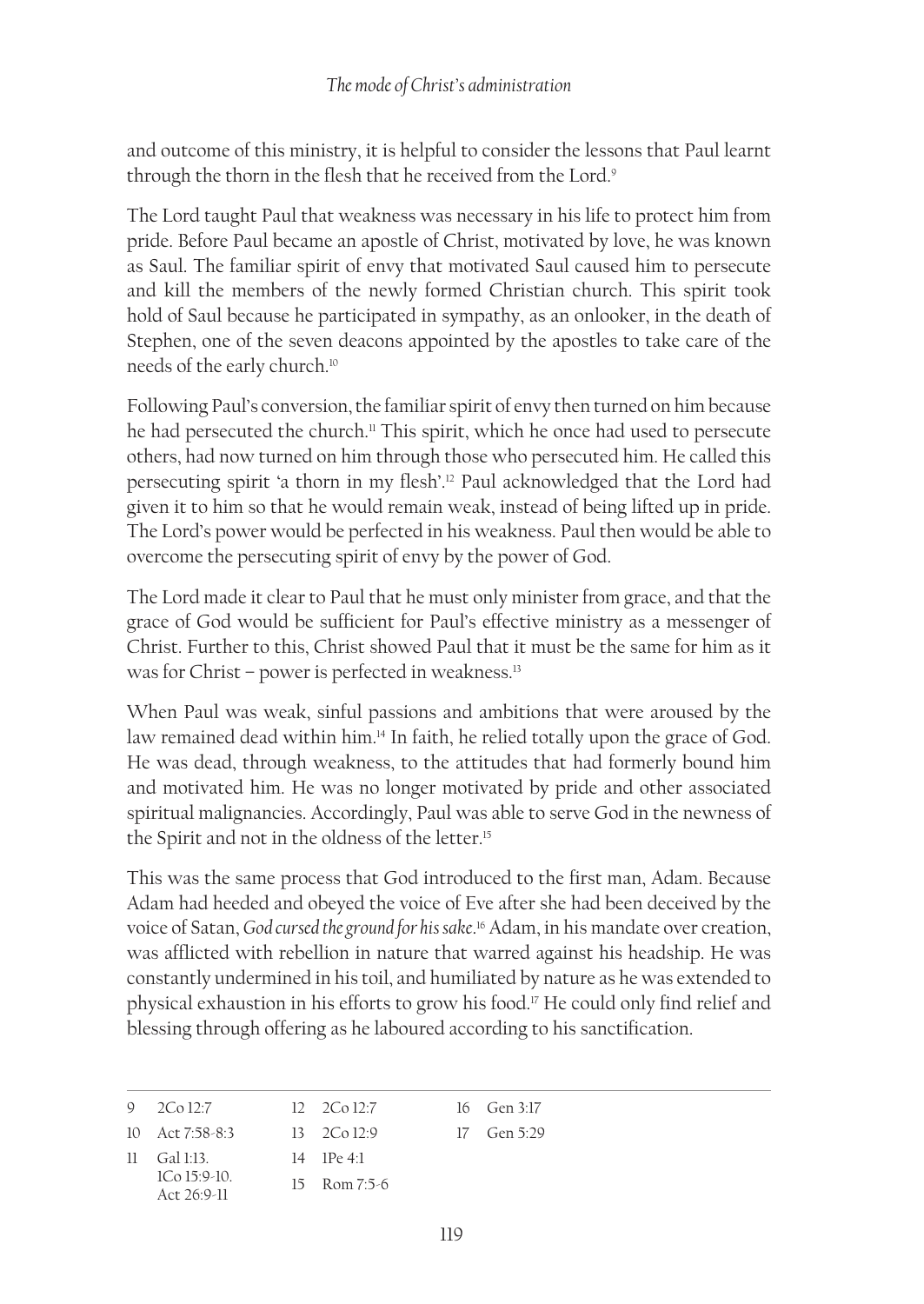#### THE STEPS OF SALVATION

For Adam, his kingly work had become a demanding toil. The ground brought forth thorns and thistles as, in the sweat of his face, he laboured for bread. The work to which Paul was called was also characterised by 'thorny' experiences. Paul explained that his 'thorn in the flesh' was sent by God to buffet him. As we noted above, the thorn was a spirit of envy from Satan that incited many to persecute Paul.18 However, many of Paul's tribulations were also caused by the natural elements, as was the case for Adam. They included dangers from rivers and seas, storms, and exposure to the cold and the heat.<sup>19</sup>

#### **The effective working of the gift of grace**

Once Paul understood this principle, he committed himself to live according to the mode of Christ. He gladly boasted and ministered from weakness so that the power of Christ would rest on him.20 Christ Himself certainly ministered through Paul with signs, wonders and miracles that confirmed the preaching of the gospel of Christ.

However, because of the ministry of Christ in him, he was brought under persecution, physical abuse and much suffering. He was *made* weak through suffering. In weakness, Paul was able to speak in Christ according to his own name, by the Spirit. The secret to the success of his apostolic ministry was not the signs, wonders or miracles; it was that the power of God was being ministered from him to others as he was made weak in Christ. This is the principle of 'offering transfer'. Paul wanted the Corinthian church to understand that, as he ministered to them in this way, the life of Jesus would be transferred to those who were in need. Further, he wanted them to learn from him so that, as they followed his example of ministry, they also could successfully minister Christ's life to others.

#### **The purpose of Paul's ministry**

Paul summed up his second letter to the Corinthians by saying, 'All this time you have been thinking that we are defending ourselves to you. Actually, it is in the sight of God that we have been speaking in Christ; and all for your upbuilding, beloved.'<sup>21</sup> The emphasis here was not on Christ speaking in Paul but, rather, on Paul doing the speaking in Christ.

20 2Co 12:9

<sup>18</sup> 2Co 12:7

<sup>19</sup> 2Co 11:25-27

<sup>21</sup> 2Co 12:19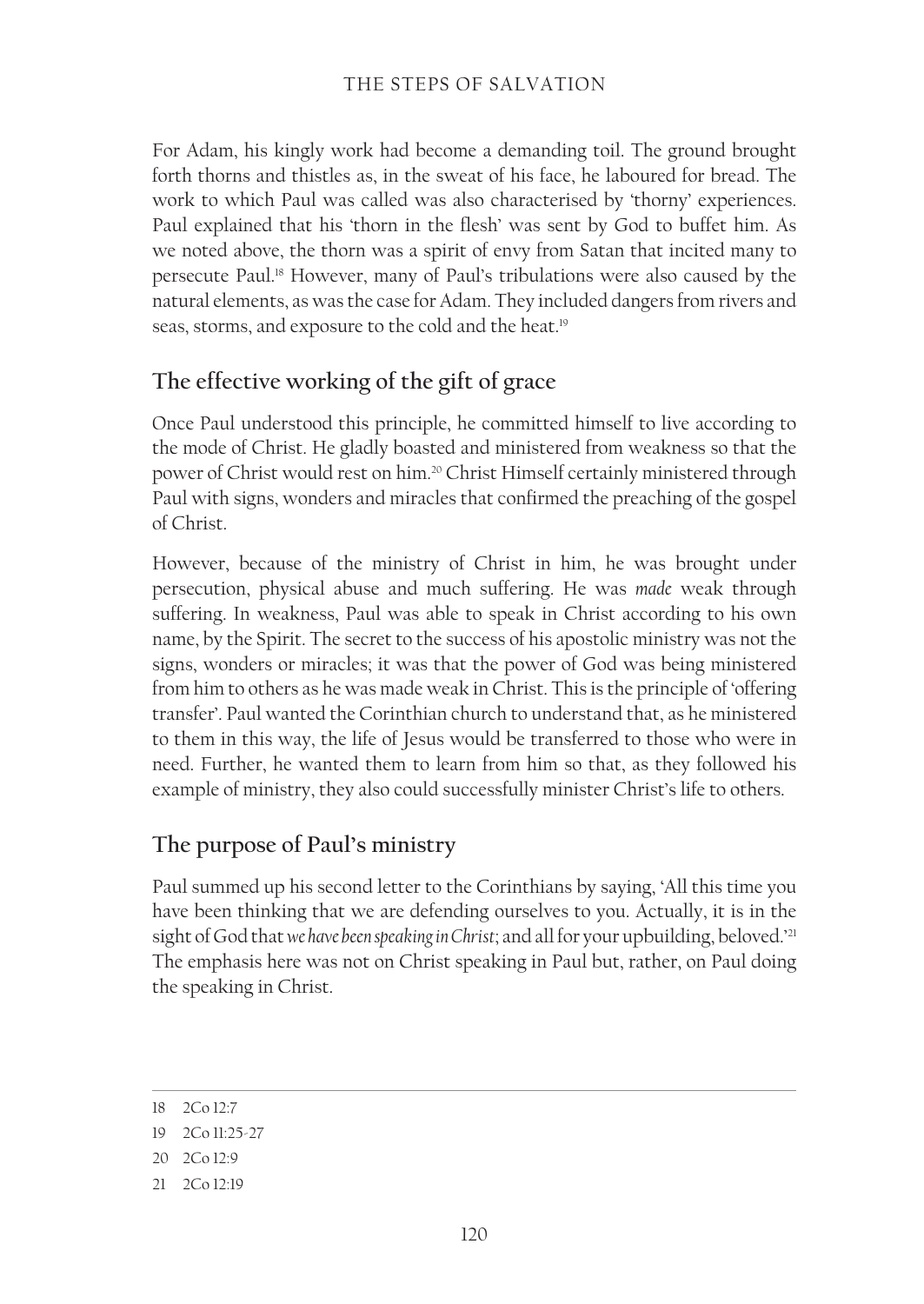Paul was speaking in Christ to those whom Christ had asked Paul to address in the church. That is, those who were in conflict with one another: the jealous; the angry; the argumentative; the slanderers; the gossips; the arrogant; those causing disturbances; the impure; the immoral; and the sensuous.<sup>22</sup> Paul explained that, as he spoke to them in Christ, deliverance could come to those who received his word.

Paul's ministry became effective toward the Corinthians as he was humbled among them, and mistreated by some of them. This mistreatment became part of his suffering travail, in the Spirit, for them.<sup>23</sup> Paul's travail was part of his participation in the fellowship of Christ's sufferings by which he was made weak. As he suffered because of their mistreatment, Paul was dying with Christ for those who were struggling in their sin and rebellion. To those who received Paul's ministry as he spoke to them in the weakness of Christ, the power of God became mighty in them and brought deliverance to them.24 Paul, also, was personally receiving the life of Christ that was sustaining him as he participated in the dying and the living of the Lord Jesus Christ.

Reiterating the principle: Paul said to the Corinthians that he was again *weak in Christ*. This meant that God would humiliate him among them, and that he would mourn over those who had sinned. He would be despised by some, given over to humiliation and rejection, and even appear to fail as he interfaced with the problems that were besetting the Corinthian church. Yet, through Christ in him, as Paul himself joined Christ's offering, God would be directing the power of God toward those in need. As the power of God became operative through offering, then deliverance and change were accomplished in people's lives. Paul, and those ministering with him, then experienced resurrection power and life within *their own* lives. This life was given to them, personally, and it was also given to those who were receiving their ministry. In his letter to the Galatians, Paul described this ministry as his travail through which Christ was formed in others.<sup>25</sup>

# **How are we speaking?**

Through our consideration of the apostolic call and ministry of Paul, we can identify two different *modes* of speaking, or ministry, in the church. The Scriptures, in fact, identify four different *bases* from which a Christian may speak. Recognising the differences between these modes of speaking is important in maintaining our

<sup>22</sup> 2Co 12:20-21

<sup>23</sup> 2Co 12:21

<sup>24</sup> 2Co 13:3-4

<sup>25</sup> Gal 4:19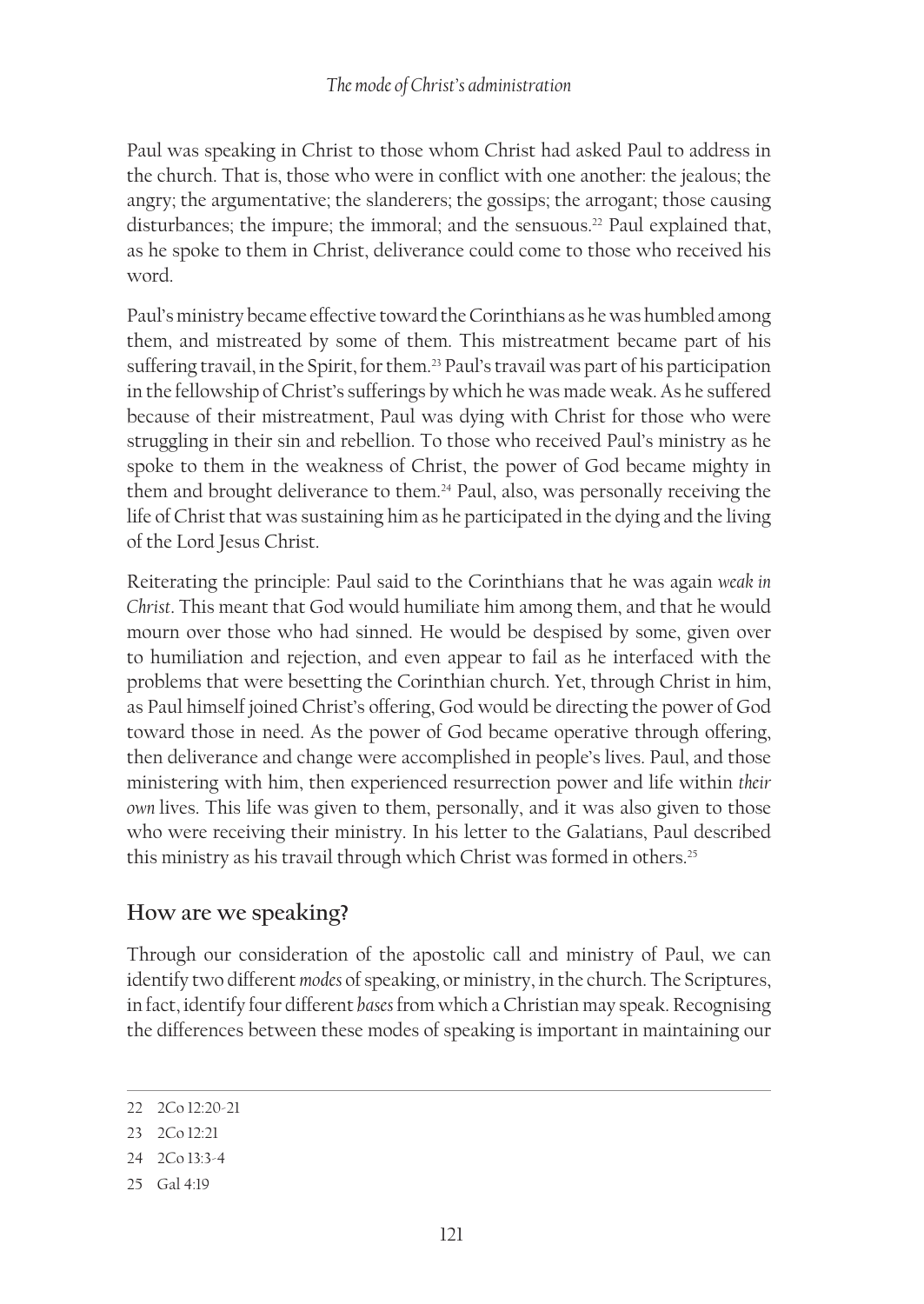sanctification as sons of God, and ensuring that we are ministers of the Spirit rather than ministers of sin or of wickedness.

#### *Speaking on behalf of Christ*

A person may speak on behalf of Christ. Paul wrote to the Christians in Corinth, saying, 'We are ambassadors for Christ, as though God [the Father] were making an appeal through us; we beg you *on behalf of Christ*, be reconciled to God.'26 We also recall that Paul qualified his comments regarding divorce 'as his own', rather than as the Lord's.<sup>27</sup> Although it was his opinion on the matter, Paul was confident to make these assertions, testifying, 'I also have the Spirit of God.'28 It was clear that Paul was speaking from the basis of his *sanctification*.

Many people *presume* to speak on behalf of Christ, having experienced, in only a preliminary measure, regeneration and renewing by the Holy Spirit. This is the mode of many commentators who speak from the basis of their natural intellect and theological opinions. However, unlike Paul, they are neither spiritual nor joined to the fellowship of Christ's offering. Consequently, their ministry has no power, and their hearers receive no illumination.

As Paul demonstrated, there is validity in speaking on behalf of Christ. However, the efficacy of this ministry will depend upon a person's ongoing participation in the offering of Christ. Even in the example highlighted above, Paul testified that He was speaking on behalf of Christ because it was the Father who was entreating Paul's hearers through him. In this regard, his words were not merely theological opinions regarding the concepts of reconciliation or redemption. They *were the ministry of reconciliation* that enables a person to be born of God and joined to the fellowship of the body of Christ.

#### *Christ Himself speaking and ministering through us in power*

Once a person has been born of the Spirit, each Person of the Godhead is able to speak through them. This is because the Holy Spirit, the Spirit of the Father and the Spirit of Christ are dwelling within them.

Christ Himself is able to speak and minister in power through a son of God. The gift is Christ Himself. As they speak, Christ is giving the gift of His own grace to another through them.

<sup>26</sup> 2Co 5:20

<sup>27</sup> 1Co 7:12

<sup>28</sup> 1Co 7:40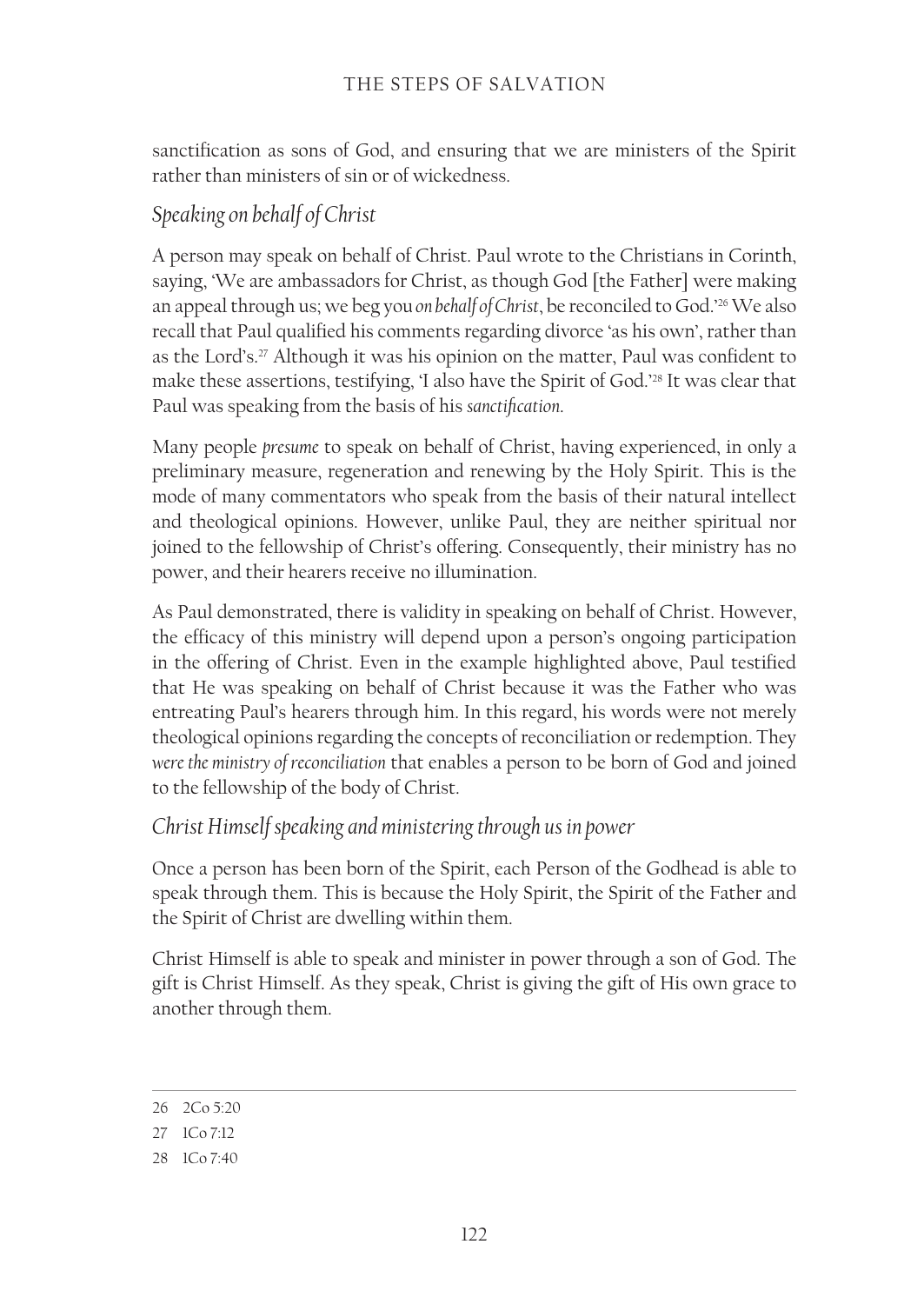This mode of speaking also applies to the Spirit of the Father. We recall the words of Jesus, who said, 'But when they deliver you up, do not worry about how or what you should speak. For it will be given to you in that hour what you should speak; *for it is not you who speak, but the Spirit of your Father who speaks in you*.'29

Likewise, the Holy Spirit speaks through believers according to the gifts of the Spirit. For example, in Antioch, as the church fasted and prayed together, '*The Holy Spirit said*, "Set apart for Me Barnabas and Saul for the work to which I have called them".'30

Paul summarised this mode as 'speaking by the Spirit of God'.<sup>31</sup> He further explained that 'there are diversities of gifts, but the same [Holy] Spirit. There are differences of ministries, but the same Lord [Christ]. And there are diversities of activities, but it is the same God [the Father] who works all in all. But the manifestation of the Spirit is given to each one for the profit of all.'<sup>32</sup>

The Father, Son and Holy Spirit are able to speak through a person, even if that person does not join or honour the offering of Christ through baptism and ongoing participation in the communion. Jesus was speaking of people like this when He warned that 'many will say to Me in that day, "Lord, Lord, have we not prophesied in Your name, cast out demons in Your name, and done many wonders in Your name?" And then I will declare to them, "I never knew you; depart from Me, you who practise lawlessness!" ' 33

Importantly, while these people will perform many wonders in Christ's name, Christ will not be formed in their hearers through their ministry. Furthermore, their hearers will not know deliverance from the other law or from their besetting sin. This is because God's life can only be transferred to another person through offering, and the body of sin can only be removed by joining the circumcision of Christ.

#### *Speaking as a son of God, in Christ*

When a person who has been born of the Spirit is baptised into the death, burial and resurrection of Jesus Christ, their own sonship is hidden with Christ in the house of the Father, in heaven. They are made members of Christ's corporate body on earth, and receive a share in the life and nature of Christ. The Son, the Father, and the Holy Spirit continue to speak through them as they accept their sanctification to be a particular and unique member of Christ's body.

32 1Co 12:4-7

<sup>29</sup> Mat 10:19-20 33 Mat 7:22-23

<sup>30</sup> Act 13:2

<sup>31</sup> 1Co 12:3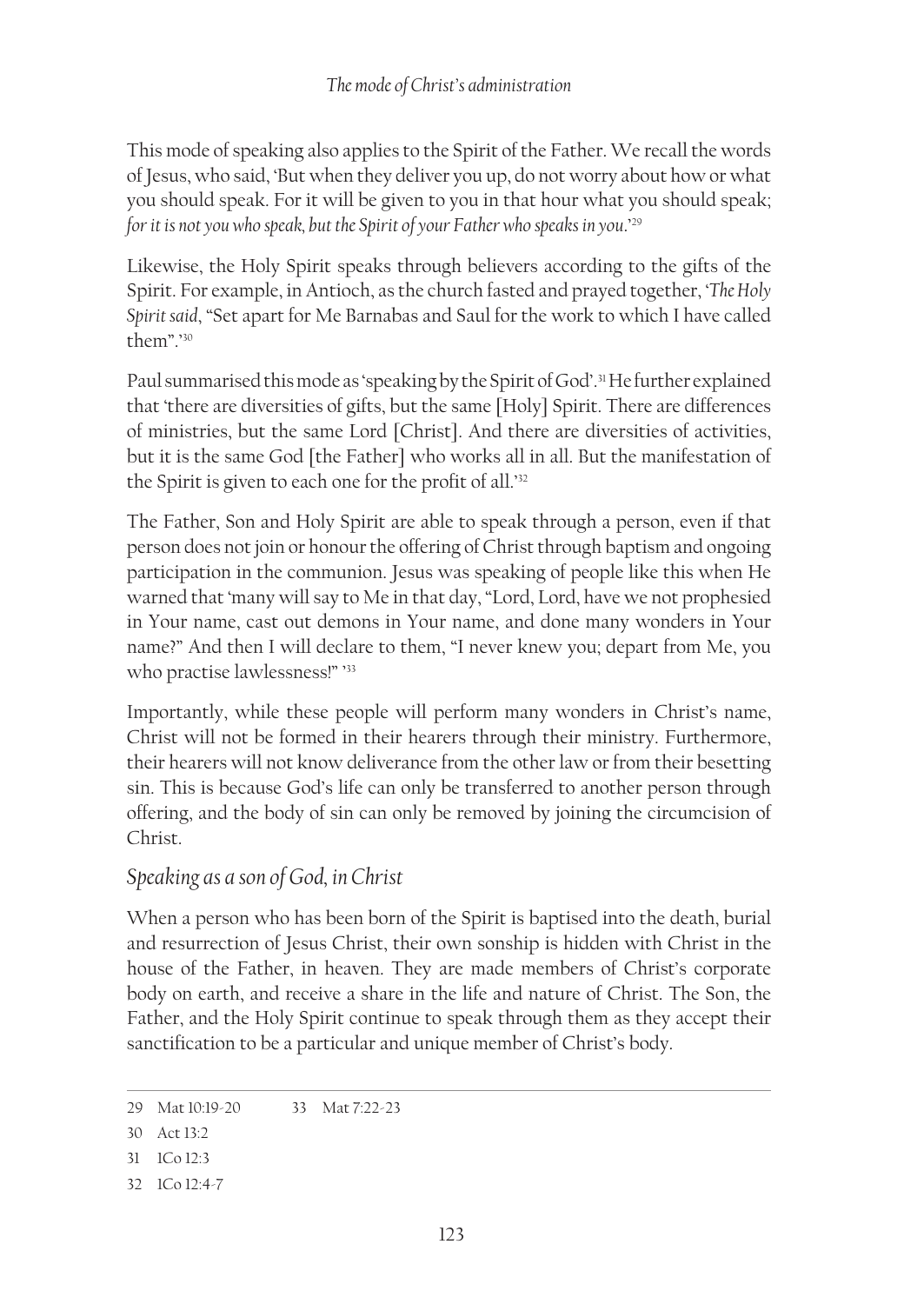#### THE STEPS OF SALVATION

Through His parables, Jesus taught that each slave in His house receives one mina, as well as a measure of talent that is given to them according to their ability.<sup>34</sup> The authority of Christ speaking through a person according to gift could be likened to the mina. This distinguishes it from a talent, which Jesus used to describe His own life and nature. His slaves are to multiply the talent that they receive from Christ. It matures and increases in them as they maintain their fellowship in the offering of Christ through suffering. By this means, they accrue for themselves an eternal reward.

Having joined the fellowship of Christ's offering by baptism, and then continuing to participate in His offering by eating and drinking of Christ's body and blood, a son of God is able to *speak and minister in Christ according to their sanctified name*. In this regard, they speak and minister by the Holy Spirit, with the life and divine nature of Christ. This is how they multiply their 'talent'. The Holy Spirit is given to them as the pledge of their eternal inheritance as a son of God. This means that He is the expression of their sonship. Furthermore, in the fellowship of Christ's offering, they are joined to the weakness of Christ where they have access to His life and are able to transfer it to others.

Amplifying what we introduced earlier, it is evident that Paul's ministry was not based merely on Christ speaking through him. If this were so, his ministry would have been no different from the ministry mode of many in Corinth. It was a church that Paul described as lacking in no gift.<sup>35</sup> However, the endemic carnality and widespread sinful activities of those in the congregation demonstrated the inadequacy of a ministry that was based solely on the exercise of spiritual gifts.

Paul explained to the Corinthians that he was speaking to them *in Christ*. This was in contrast to Christ speaking *through him*. 36 Paul's mode was to come among them in weakness. He expected to be humiliated and mistreated by some of them. By this means, he was joining the offering and suffering of Christ and ministering in weakness as Christ had done. As part of this fellowship in Christ's offering, Paul committed himself to mourn and travail for the many who had sinned. This mourning and travail was the travail 'of the Spirit', to which Paul was joined as he maintained his participation in the prayer meeting of the Father, Son and Holy Spirit.<sup>37</sup>

Because Paul was weak in Christ through humiliation, much labour and suffering, Christ was mighty toward Paul's hearers and in his hearers.<sup>38</sup> The life and power

34 Luk 19:13. Mat 25:15 38 2Co 13:3

<sup>35</sup> 1Co 1:7

<sup>36</sup> 2Co 12:19

<sup>37</sup> Rom 8:26-28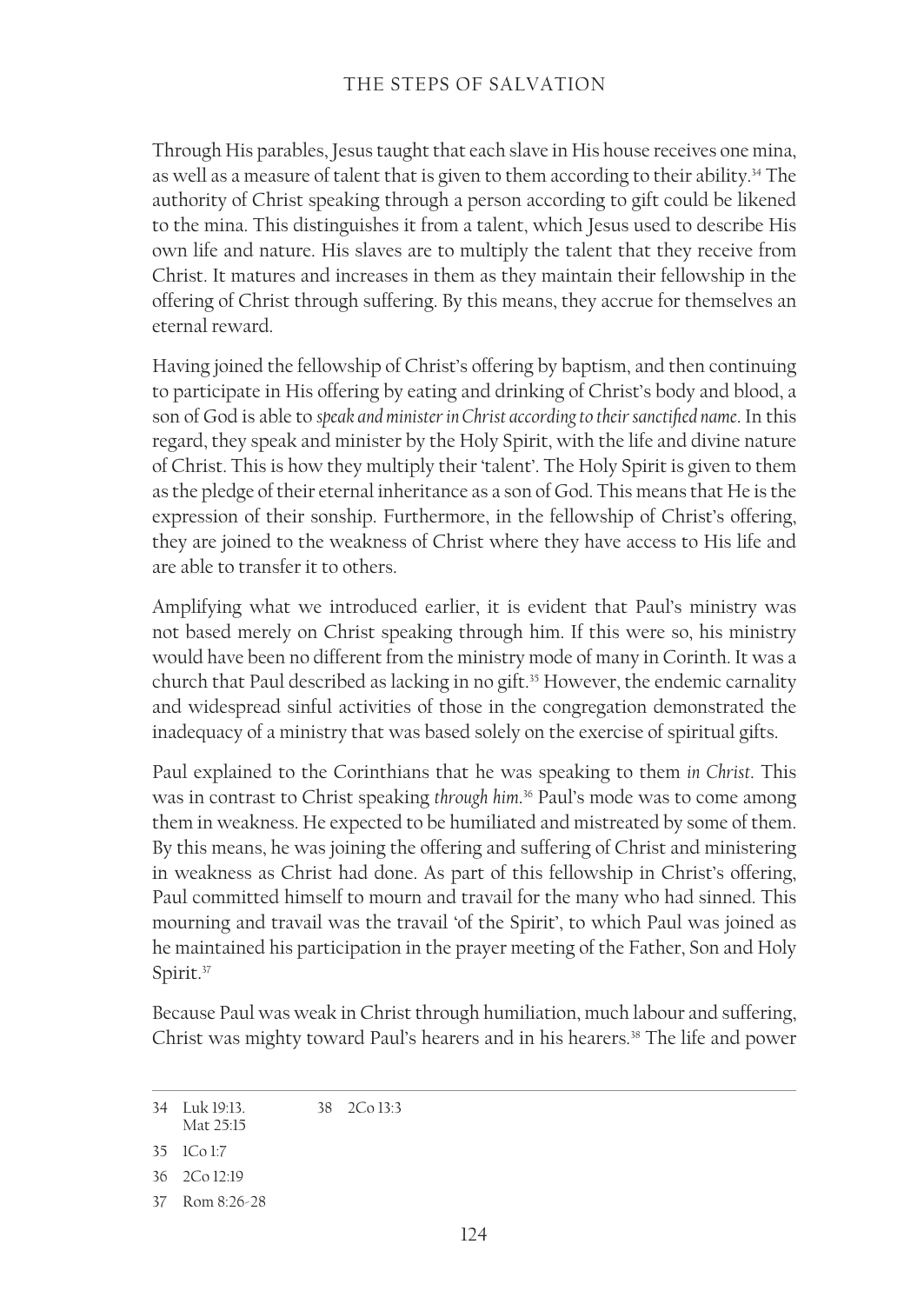of God was being ministered to them as Paul filled up what was lacking in the sufferings of Christ for their sake. By this means, Christ was being formed in them.39 This is the principle of 'offering transfer'. More specifically, as Paul died with them through the suffering that he experienced at their hands, they were able to receive Christ's life from him and come back from the death of sin with him. In other words, because Paul's offering was working in Christ, he was being raised with those who were receiving the life of Christ through Paul's fellowship in the offering of Christ.

This effective working of Paul's ministry in the lives of his hearers was the proof that Christ was speaking to the Corinthians through him. It was not merely his capacity to exercise spiritual gifts among them. Paul's mode among them demonstrated that he had been sent to them as a father in Christ Jesus, and that he had begotten them through this travailing process as he preached the word of God to them 40

Challenging the Corinthian congregation, Paul said that if they claimed that they were born of God, and that Christ also lived within their hearts, they should live and minister in the same mode that he did. He wrote, 'Test yourselves to see if you are in the faith; examine yourselves! Or do you not recognise this about yourselves, that Jesus Christ is in you – unless indeed you fail the test? But I trust that you will realise that we ourselves do not fail the test.'41

Paul asked the whole Corinthian congregation to live by the same faith and mode that he had received from Christ. This was so that Christ could speak and minister through them and direct the power of God toward others. He wanted them to understand the true secret of ministry: as Christ ministered the power of God to others through them, then they also would be sustained in their weakness and be able to minister as sons of God and as members of the body of Christ. The same is so for us. It is only as we live this way that we pass the test that demonstrates that Christ is living in us as sons of God and that we are in Christ, ministering as members of His body.

# *Speaking from the basis of carnality*

The fourth mode of speaking that a person may adopt in the church is to speak from the basis of their own carnality. In this regard, Paul warned his readers about false teachers who presumed to minister the word from the basis of their self-defined

<sup>39</sup> Col 1:24. Gal 4:19

<sup>40</sup> 1Co 4:15

<sup>41</sup> 2Co 13:5-6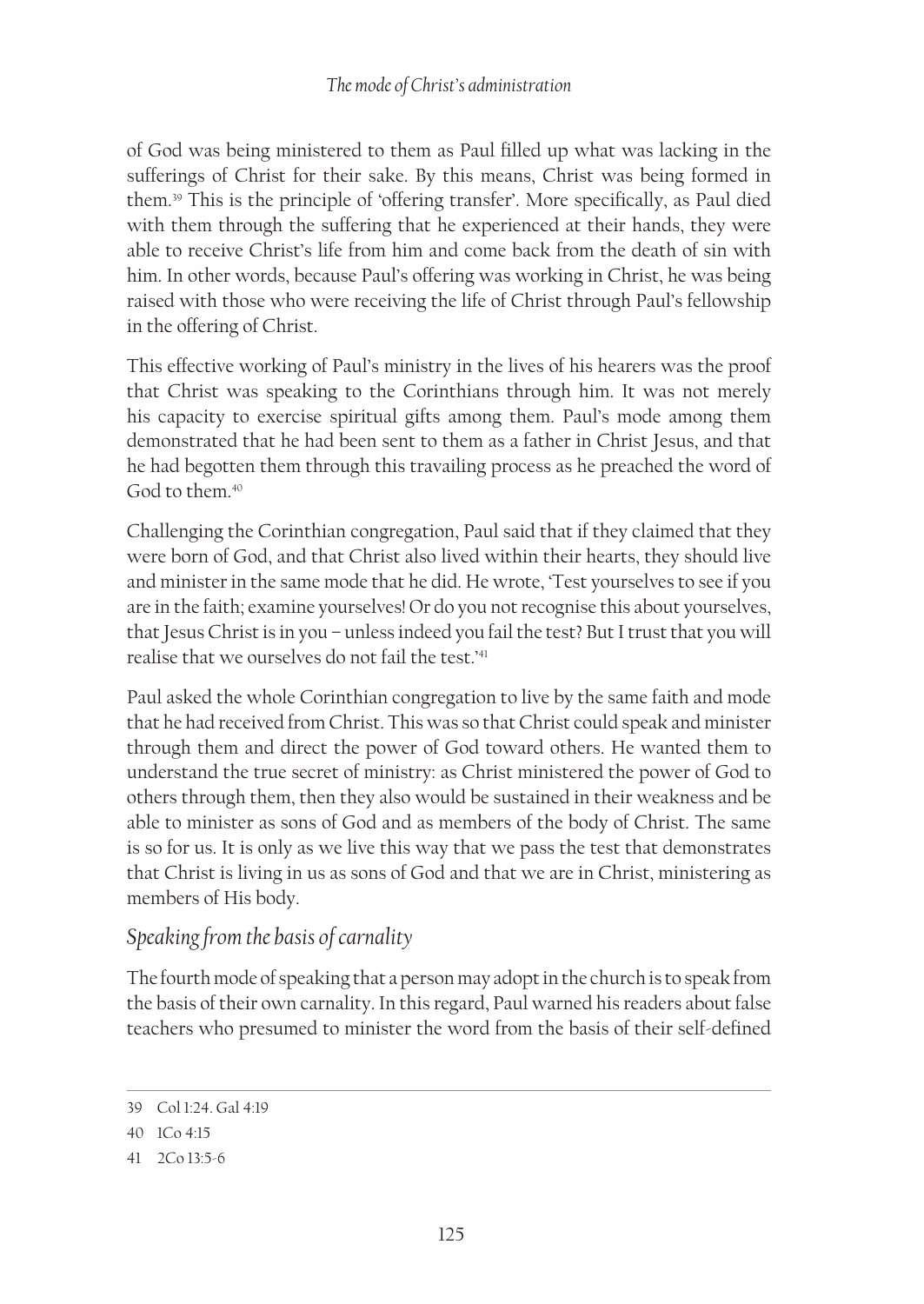projections. He said that these people taught strange doctrines that deviated from the truth that had been delivered to the churches through the ascension gift graces of Christ. He said that they wanted to be teachers of the Law, even though they did not understand what they were saying nor the matters about which they made confident assertions.<sup>42</sup>

Jude described such ministers as 'sensual persons, who cause divisions, *not having*  t*he* Spirit'.<sup>43</sup> Their words have no power to effect change in the life of their hearers.<sup>44</sup> Consequently, those who receive and promote their teaching become deceived, and cheat themselves of the faith of the Son of God.45

# **The fellowship of the word**

Having considered the way in which the word of Christ is to be ministered, it is important to understand how a person is equipped with the gospel of sonship so that they can speak it with boldness. The first point to note is that a believer is able to *speak* the gospel because they have *received* the gospel. As Paul noted, ' "The word is near you, in your mouth and in your heart" (that is, the word of faith which we preach).<sup>146</sup> The word remains in a person's mouth and in their heart, as long as they, in love, remain connected to those who preach the word.

Christ has committed His word, which is from the Father, to a fellowship of overseers, elders, deacons and firstfruits brethren, called a 'presbytery'. The apostle John explained that, from this fellowship, presbyters declare what they have seen and heard concerning the word of life. Those who receive their message have the word in their mouth and in their heart, and are able to join the fellowship from which the word is proceeding. Significantly, this fellowship is with the Father and His Son.47

There are two competing ways of relating and functioning within the presbytery. One is the way of the Spirit; the other is of the flesh. These two opposing cultural ways impact upon the ministry of the word of God in the church and from the church.

#### **A fellowship in the light**

A presbytery that functions by the Spirit is a true fellowship in the light. In this fellowship, presbyters receive the graced messengers of Christ and the word that

42 1Ti 1:3-7 46 Rom 10:8

43 Jud 1:19 47 1Jn 1:1-3

44 Col 2:23

45 Eph 5:6. Col 2:8. 1Ti 6:21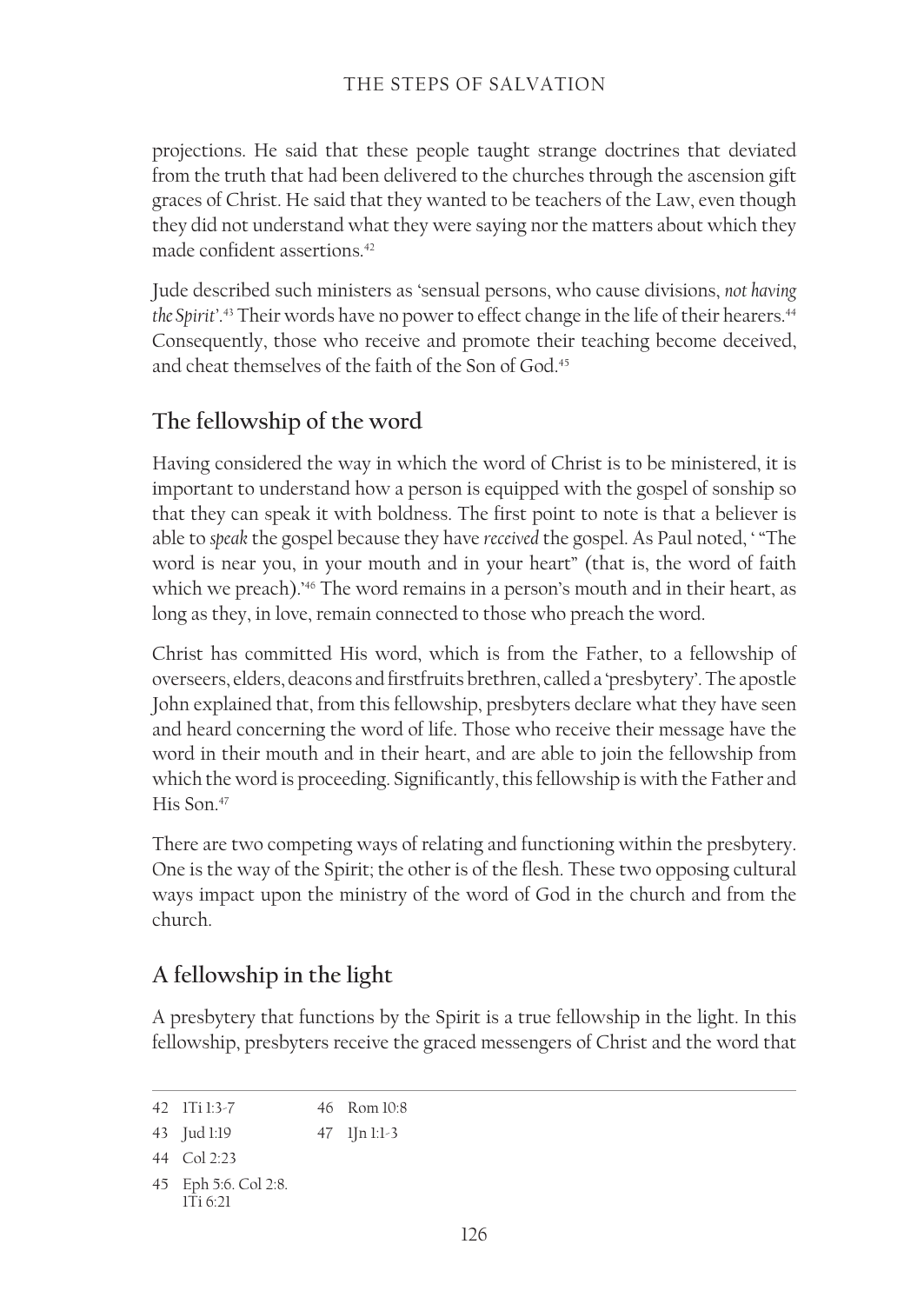they are laying down to the presbytery in offering. *This is because the presbyters are poor in spirit*. Consequently, they meet the word in repentance as they turn from their theological reasoning based on intellectualism, and from their self-definition. They receive the word with meekness as those who are yoked with Christ and learning from Him.48 That is, they are able to be taught, or discipled, under the lordship of Christ that is operative in the presbytery through the four ministry graces of the apostle, prophet, teacher and evangelist.

The evidence of this spiritual demeanour is that they are doers of the word and not hearers only. For this reason, they are not deceived, or in darkness, but are full of illumination.49 Before they proclaim what they have received in fellowship from the ascension gift messengers, they first communicate what they have understood to the presbytery. They are then given to their work of ministry by the presbytery. Their ministry is defined by their sanctification. Their gift, through illumination, has made room for them.<sup>50</sup> Their ministry is now a true expression of their name (i.e. who they really are).

As those who have been addressed by Christ and illuminated by the Spirit, they are able to speak according to their sanctified name as an elder or as a firstfruits leader like Stephanas.<sup>51</sup> In the same manner as Paul, they are able to travail for others so that Christ is formed in them.52 This is the way of weakness, which is fundamental to the fellowship of Christ's offering. As they are speaking in Christ, He is mighty in power toward those who receive their ministry.<sup>53</sup>

A person who attempts to minister the word of God, without receiving it by offering, is either seeking to reveal themselves or merely restating what was laid down in the presbytery. Paul described these forms of ministry as 'peddling the word of God'.54 People who peddle the word of God are ministering for their own benefit and validity. Jude described people who minister this way as, among other things, 'Clouds without water'.55 Their teaching does not bring the blessing of rest or refreshing to the sheep of the Lord's pasture.<sup>56</sup> This approach to ministry in the church is an example of *collegiality*.

# **Collegiality**

In contrast to fellowship in the light, the collegial mode is a carnal approach to Christ's administration. Collegiality refers to every form of engagement and expression within the presbytery that is not from the basis of *offering*. While there

| 48 Mat $11.28 - 30$   | 52 Gal 4:19 | 56 Psa 133.3  |
|-----------------------|-------------|---------------|
| 49 <b>Jas</b> 1:21-25 | 53 2Co 13:3 | $Isa 28:9-12$ |
| $50$ Pro 18:16        | 54 2Co 2:17 |               |
| 51 ICo 16:15          | 55 Jud 1:12 |               |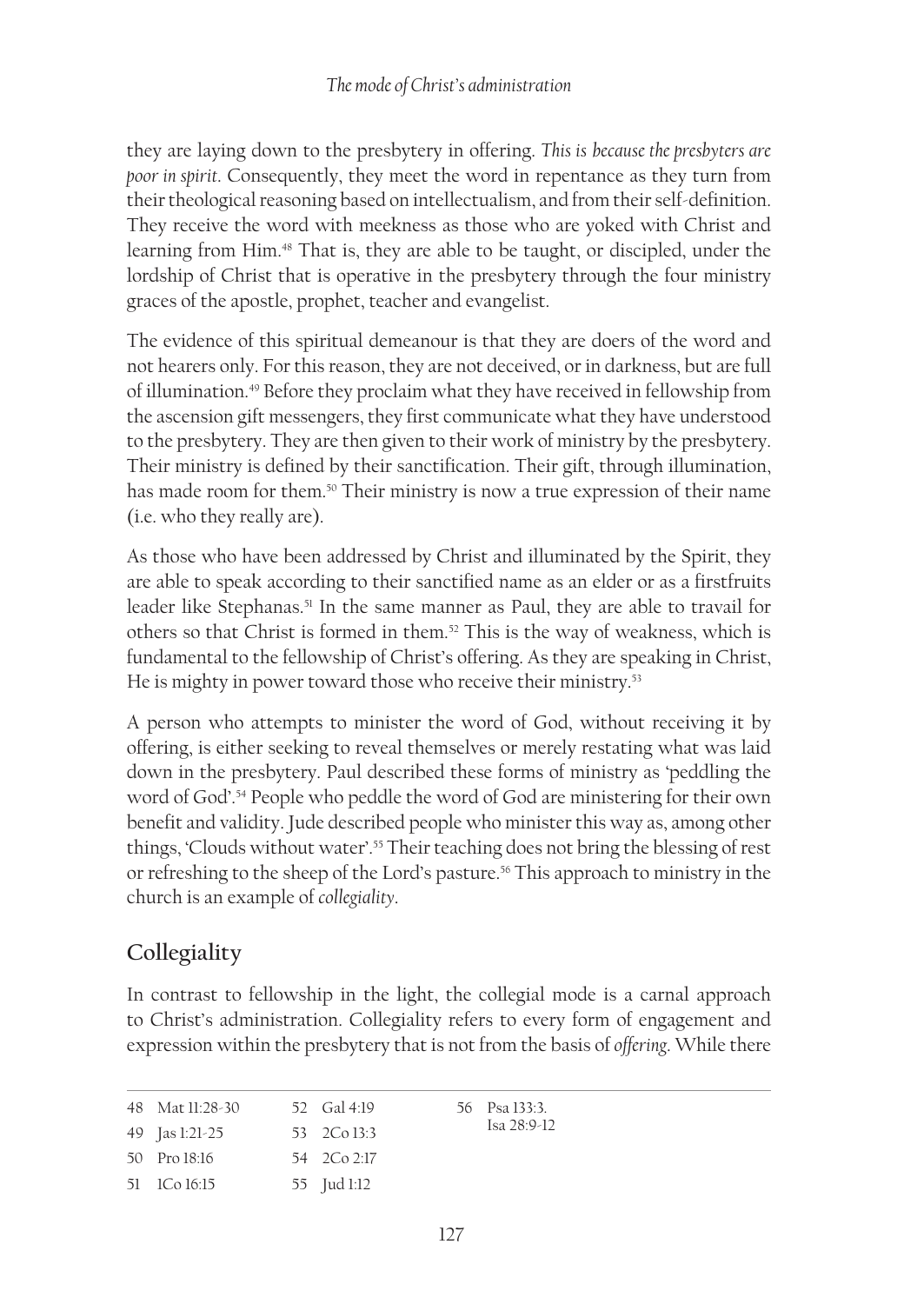are several different expressions of collegiality, those who operate in this mode have one thing in common - they measure themselves against the ascensiongraced messengers, rather than receiving the illumination that is coming from the hand of Christ. Let us consider some examples of collegiality that may operate within the presbytery.

A common form of collegiality is demonstrated by those who view themselves and their own ministry expression as equal to the word that is being ministered in the presbytery by those with ascension gift grace from Christ. While they may not be questioning the value of what is being ministered by ascension-graced brethren, they view these ministers and their word as comparable to their own ministry capacities and inspirations. They consider the word that is laid down through offering by ascension gift messengers as simply another ministry initiative that is being voiced among equals or colleagues. In this regard, they neither recognise, nor accept, that the grace of God is being ministered from the hand of Christ to them by their brethren. They therefore receive no illumination or instruction from Christ as it is being expressed by ascension gift messengers in the midst of the presbytery.

There are those in the presbytery who view the word as a resource from which they can profit. That is, they become empowered by the word or their association with the messenger, and presume to use the word that is being laid down through offering to service their own endeavours. They profess that their endeavours are for the advancement of the kingdom; however, their motives are corrupt and selfcentred. Their motives are based in the pursuit of power, influence and wealth.

Collegiality is evident when those with theological training and qualifications preference the science of linguistic interpretation over illumination that comes by the Spirit, as the authority of the Scriptures. They subject Christ's messengers and their word to theological and linguistic scrutiny. What is deemed to be acceptable is then selectively appropriated to their own ministry initiatives. In this way, the grace of the messenger is being misappropriated to their own agenda. They presume to preach because of their theological qualification, but the content of their message is that which they have selected from the word of Christ's messengers. They do this because their own spiritual sight is limited.

Collegiality is also demonstrated in the mode of those who creep into the fellowship of presbytery, 'unnoticed'. They often cleave, with deceit and flattery, to the graced messengers.<sup>57</sup> This is because they seek to take the grace of God

<sup>57</sup> Dan 11:34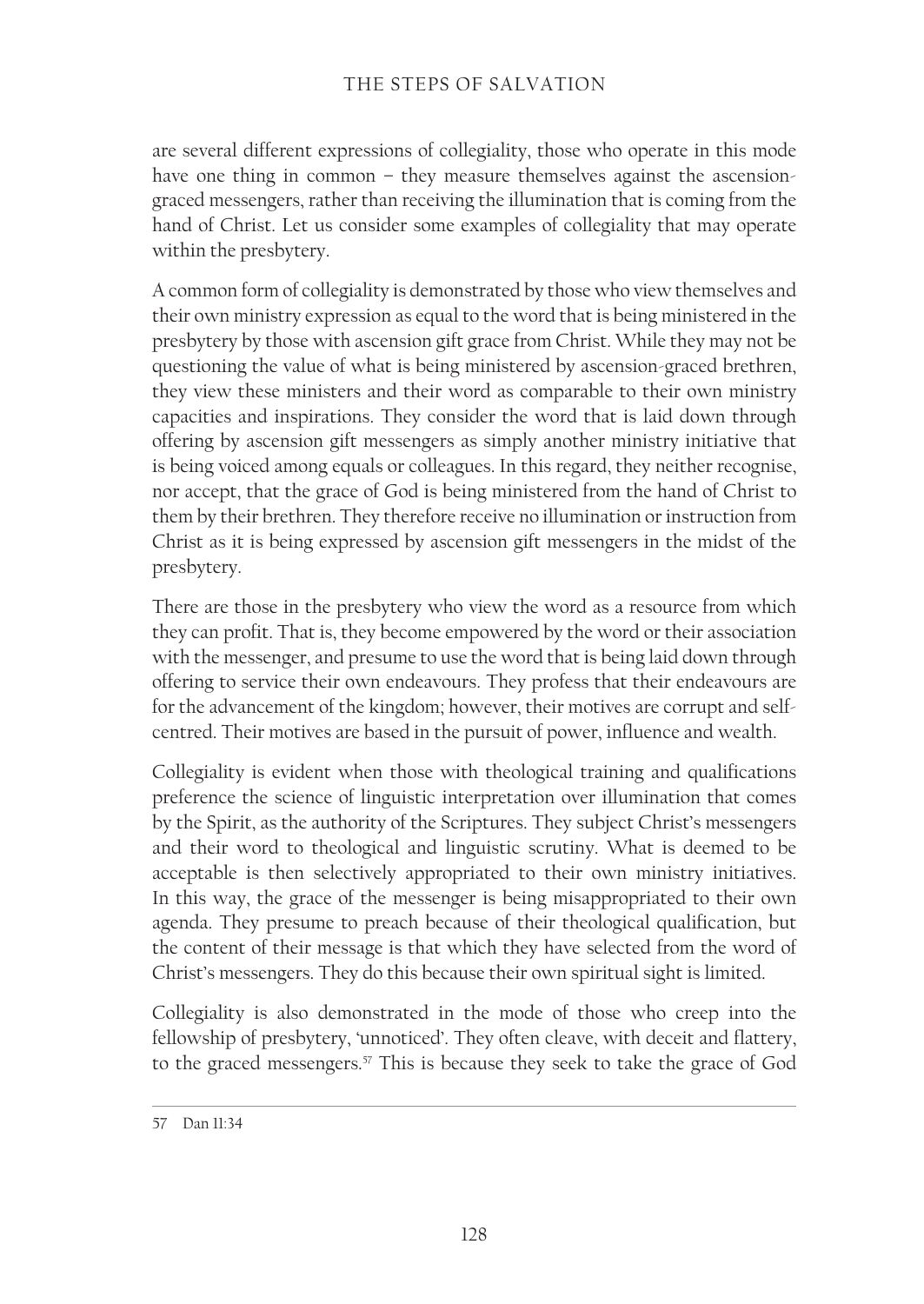to themselves and to use the people of the congregation as a resource for their own agendas. Jude said that these people are 'marked out for this condemnation, ungodly men, who *turn the grace of our God into lewdness* ['filthy through mixture'] and deny the only Lord God and our Lord Jesus Christ'.58 These men promote alternative gospels to the gospel of sonship. Paul said that men like this 'profess to know God, but in works they deny Him, being abominable, disobedient, and disqualified for every good work'.<sup>59</sup> The apostle Peter described these people as 'false teachers among you, who will secretly bring in destructive heresies, even denying the Lord who bought them'.<sup>60</sup>

# **The need for fellowship**

We are not to function by appropriating, for our own benefit, the resource of blessing that God gives to us. In other words, we must not treat the word as merely theological content that we can draw upon to service our own ministry endeavours as elders or as members of the body of Christ. This kind of trading springs from the desire of the other law within us, and will corrupt us.

Regarding this matter, we recall that when Cain met Abel in the field, he did not join him in the fellowship of offering. That is, he had not come to receive a lamb for an offering from his brother. Rather, Cain competed against Abel for the resource of an offering and, consequently, destroyed his brother.

Cain's desire to have what he wanted overcame his capacity to see his need for fellowship with his brother, and for the fellowship of prayer. In this regard, the apostle James wrote, 'Where do wars and fights come from among you? Do they not come from your desires for pleasure that war in your members? You lust and do not have. You murder and covet and cannot obtain. You fight and war. Yet you do not have because you do not ask. You ask and do not receive, because you ask amiss, that you may spend it on your pleasures.'61

The 'collegial model', and the 'first love fellowship model' that was exemplified in Ephesus, are not compatible, in the same way that flesh must not take priority over the Holy Spirit. However, it is not possible to escape from the collegial model unless sanctification, offering and fellowship are understood. To whatever degree the collegial approach of an individual overrides fellowship, to the same degree offering and sanctification will be violated.

60 2Pe 2:1

<sup>58</sup> Jud 1:4

<sup>59</sup> Tit 1:16

<sup>61</sup> Jas 4:1-3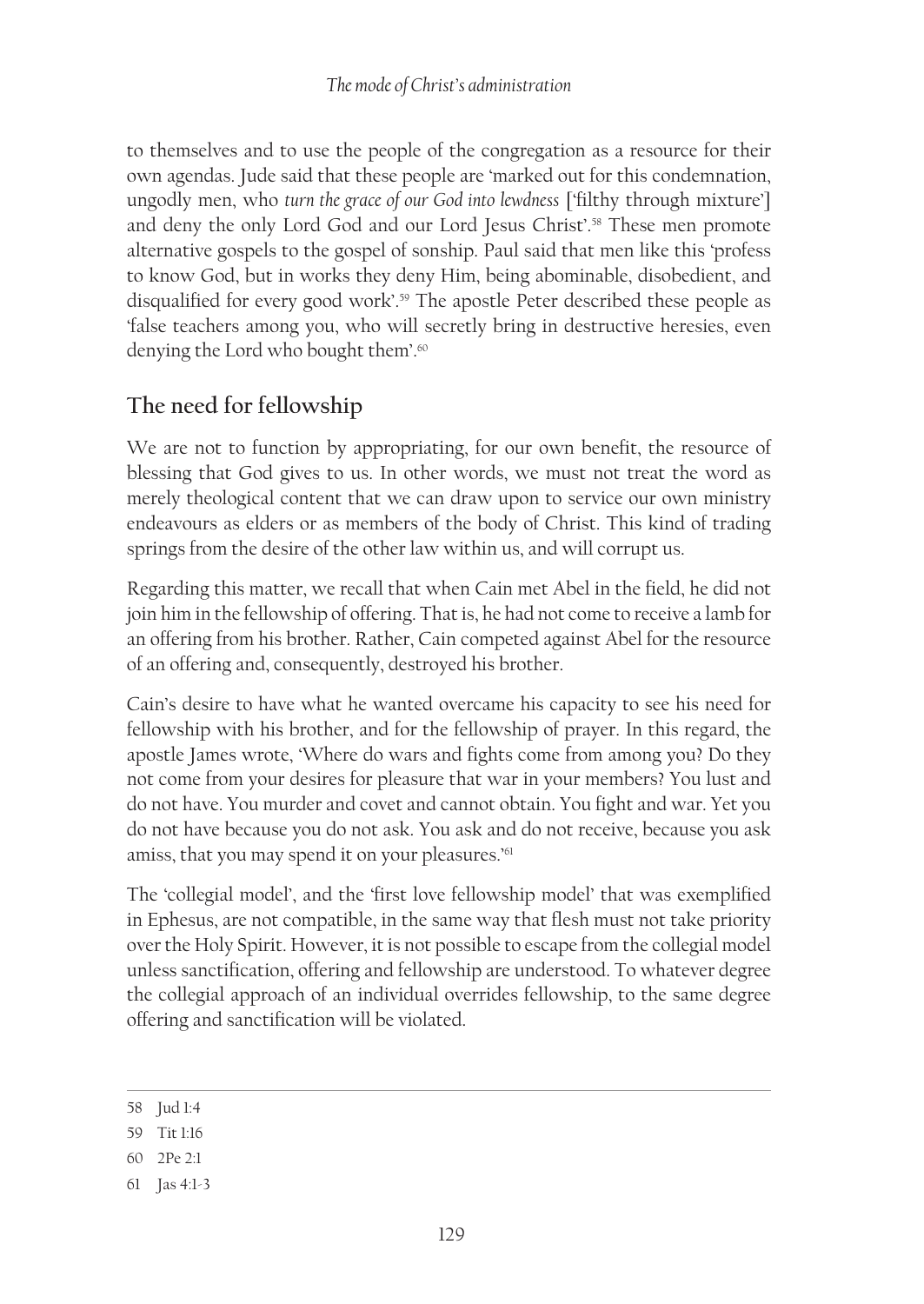#### THE STEPS OF SALVATION

Christ, speaking by gift within a ministry-graced person, is the *catalyst* for fellowship. The individual, in sanctification, speaking in Christ by the Holy Spirit, is the *expression* of first love fellowship. This expression then becomes offering as each person lays down their life to see others receive and reveal the life of Christ as their own. These elements are essential to a presbytery administration. Without Christ speaking among the brethren, there is no presbytery. Unless, from the presbytery, brethren speak in Christ, there is no expression of fellowship.

By offering through fellowship, the grace of others is multiplied and revealed. As the church functions this way, it makes increase of itself and begins to grow. Offering is the means by which the life of Jesus is multiplied and transferred to another to become their life. Offering is never for the purpose of serving another person's self-centred agenda.

# **The implications of refusing those who speak the word of grace**

Just as it is important to consider the mode in which the grace of God is ministered to others, it is equally important to consider how we ourselves receive the word of grace. If we are not receiving grace as it is ministered from Christ's administration, we will have no capacity to live as a Christian in this world. Neither will we be effective ministers of the grace of God to others.

When a person is struggling in their Christian pilgrimage, it is because they have not availed themselves of the grace of God in one or all of its four expressions. This will be either because it was not made available to them as the light of the word of grace from the presbytery, or because the grace of God was refused by the one who is struggling.

A person falls short of the grace of God when they cease to look carefully and purposefully into the face of Christ.<sup>62</sup> They cease looking into Christ's face when they refuse to receive Christ, who is speaking to them from heaven through the four faces of His administration on earth.<sup>63</sup> A person who is falling short of the grace of God is selling their spiritual birthright as they pursue their own religious aspirations and fleshly expectations of life.64 That is, they are trading the sonship that was predestined for them, for the fleshly satisfaction of making a name for themselves. When they do this, instead of being rooted and grounded in love as a fruitful son of God, a root of bitterness will inevitably spring up in them, causing trouble, and defiling many.65

64 Heb 12:16

<sup>62</sup> Heb 12:25

<sup>63</sup> Heb 12:25

<sup>65</sup> Heb 12:15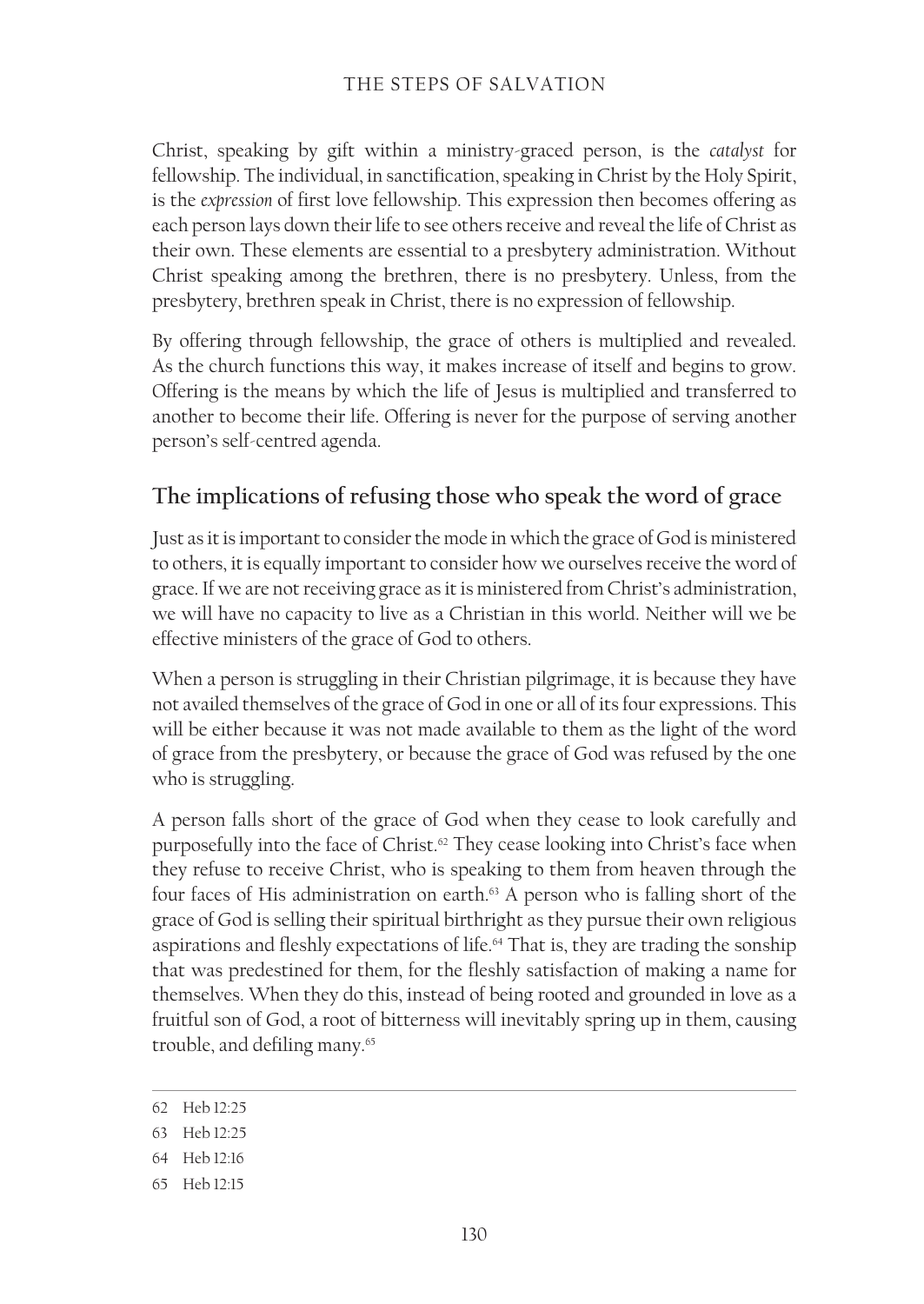Paul likened the religious mode of living that denies the necessity for receiving grace from the face of Christ to having a veil over one's own heart.<sup>66</sup> As we considered in chapter two, this veil impedes the true light that is shining upon the carnal Christian from the four faces of Christ's administration. Consequently, they become darkened in their understanding of the way of life, and fall back under the yoke of bondage to fear. $67$  They become like the children of Israel who were afraid to enter the land of promise. This land symbolises their inheritance as sons of God. Paul described the children of Israel as rebellious and having an evil heart of unbelief that departed from the living God.<sup>68</sup>

The Holy Spirit, who is the One who shines the light from Christ's face into our hearts, warns us, saying, 'Today, if you will hear His voice, do not harden your hearts as in the rebellion, in the day of trial in the wilderness, where your fathers tested Me, tried Me, and saw My works forty years. Therefore I was angry with that generation, and said, "They always go astray in their heart, and they have not known My ways." So I swore in My wrath, "They shall not enter My rest." '<sup>69</sup>

The point to understand is that a person will fall short of the grace of God when they cease receiving the word that is ministered to them through the four administrations of grace that Christ has established in His church. As a result, their capacity for Christian living will be adversely affected. Let us consider this in more detail.

#### *King/slave*

A person who defaults in relation to the face of the lion is presuming upon kingship rather than accepting the work of slavehood that is supposed to characterise their Christian life in this age. If a person refuses to be the slave of Christ in the house of the Son, they will have no resources for life. Their talents and minas will be denied them. Instead of accepting their slavehood in the house of the Son, and multiplying Christ's life through sanctified obedience, they will bury the life of Christ in the ground of their own fleshly endeavours.70 For this reason, their treasure in heaven will be limited, and their sanctification according to name will be frustrated. Their false projections of identity will serve as a deception to their own mind. That is, they will believe that their own way is the way of righteousness. Instead of receiving and walking in the illumination that the Spirit gives through the ministry of Christ's four faces, they will believe that their own religious way is light; yet it is darkness.<sup>71</sup> In this state, oppression and failure will plague their life.

<sup>66</sup> 2Co 3:16 70 Mat 25:18

<sup>67</sup> Eph 4:18. Rom 8:15 71 Mat 6:23

<sup>68</sup> Heb 3:12

<sup>69</sup> Heb 3:7-11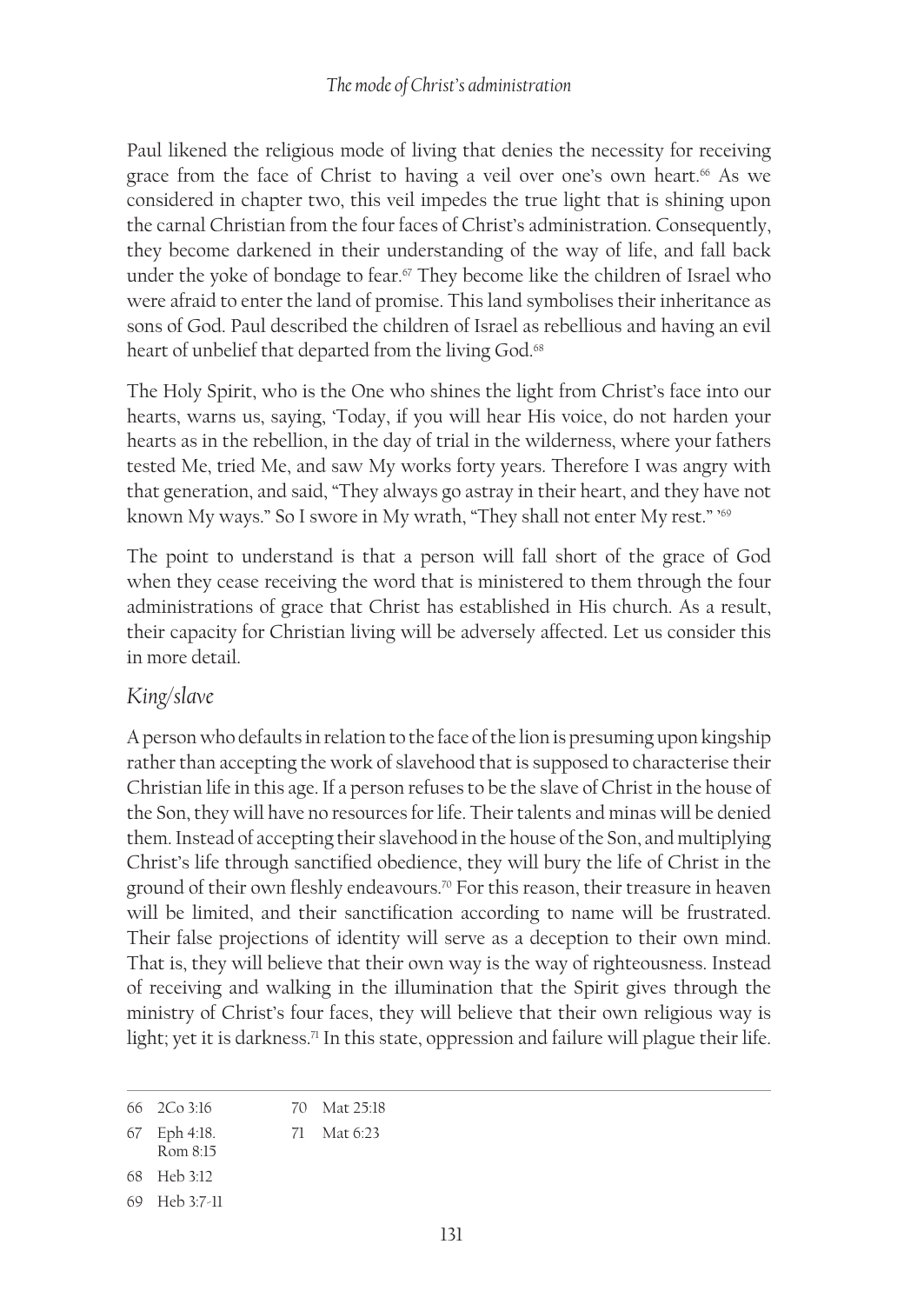Once a person has been born of the Spirit and then baptised into the death, burial and resurrection of the Lord Jesus Christ, their own sonship is to remain hidden with Christ in the house of the Father.<sup>72</sup> They are made slaves in the house of the Son. Their work on earth, as His slaves, is to reveal Christ's sonship by the Holy Spirit. By this means, a son of God accrues for themselves their eternal sonship inheritance for the new heavens and earth.

To presume upon kingship (which has been reserved for expression in the new heavens and earth) is to pursue the revelation and expression of one's own name and identity as a son of God. A person who does this is a rebellious and unbelieving Christian who has become captive to their self-definition. This grieves the Holy Spirit, whose work is to sanctify them to their true calling and sonship.<sup>73</sup> The Holy Spirit opposes this person. On account of the Holy Spirit's opposition to their fleshly motivations, this person is unable to successfully proceed in the way they have chosen.74 It is the Holy Spirit Himself who is frustrating their self-revealing endeavours.

#### *Priest/offering*

A person who refuses to receive the word of grace as it proceeds from the face of the ox is refusing to present themselves as a living sacrifice. Instead, they seek to priest, or minister, the virtues of Christ as a vicarious offering. Their view of the cross is largely limited to the price that Christ paid with His blood for their sin. Just as they seek to be blessed with the benefits of Christ's atoning work without participating in His offering and sufferings, they also minister this proposition to others.

What they fail to recognise is that Christ's passion was first the ministry of a *suffering Priest*. His confession was, 'Sacrifice and offering You did not desire, but a body You have prepared for Me. In burnt offerings and sacrifices for sin You had no pleasure. *Behold, I have come to do Your will, O God*.'75 In the garden of Gethsemane, Christ prayed to the Father, saying, 'Not My will, but Yours be done.'76 Prayer is an activity of priesthood. In obedience to the Father, Christ then priested Himself as a living sacrifice. By this means, He authored a pathway by which we could become sons of God. Moreover, He became the source of eternal salvation to all who obey Him.<sup>77</sup>

<sup>72</sup> Col 3:3 76 Luk 22:42

<sup>73</sup> Eph 4:30 77 Heb 2:10. Heb 5:9

<sup>74</sup> Gal 5:17

<sup>75</sup> Heb 10:5-7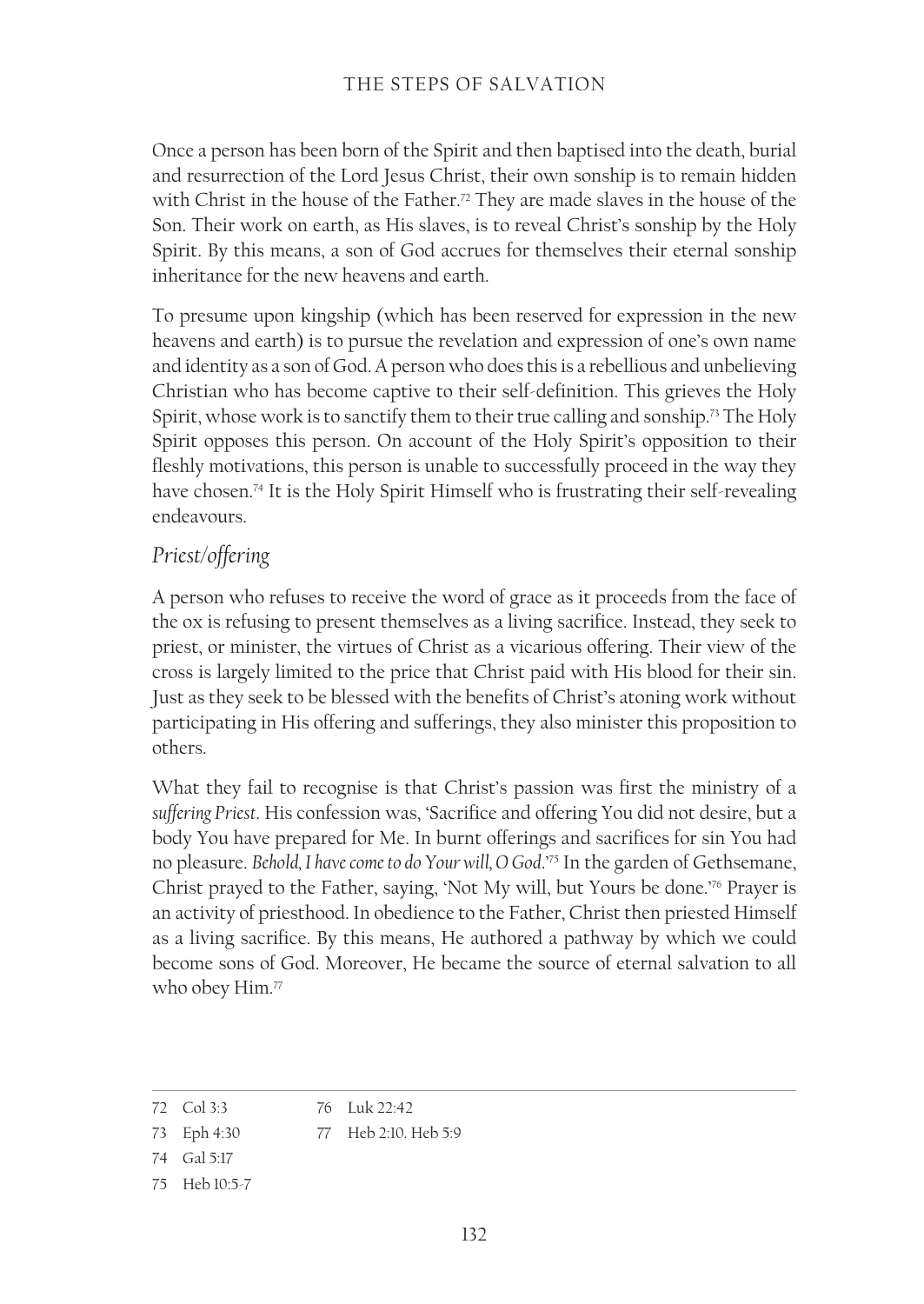The grace of life from the face of the ox is ministered to a person for the purpose of joining them to a kingdom of priests. A person who resists this grace is indisposed to receiving and doing a will that is not their own. However, grace is being given by Christ so that we are able to priest ourselves as a living sacrifice in the same manner in which He did. We must, therefore, receive a will that is not our own, and offer ourselves according to that will as one who has joined the fellowship of Christ's priesthood.78

When a person refuses to offer themselves as a living sacrifice, they have no capacity for fellowship in the body of Christ, even though they may be quite socially engaged. Because they are unwilling to walk in the light with others, the blood of Christ will not be effective in their life.<sup>79</sup> Accordingly, they will have no capacity to minister the life of the Son within the body of Christ or beyond the body of Christ. Alienation, incapacity and refusal of relationship in the fellowship of the Son and the fellowship of the body of Christ, the church, will result.

# *Discipleship*

A person who refuses to be discipled and taught is rejecting any sense of lordship that resides in the master-pupil relationship. They are their own master, their own commentator, and their own judge of their Christian pilgrimage and culture. Paul described these people as 'novices' who are puffed up in pride.<sup>80</sup> They are idolatrous people who are puffed up with *their own knowledge*. As Paul noted, 'If anyone thinks that he knows anything, he knows nothing yet as he ought to know. But if anyone loves God, this one is known by Him.'<sup>81</sup>

In contrast, a true disciple will follow their Master, doing as their Master does.<sup>82</sup> They will accept the word of instruction that comes from the lordship of Christ, which is expressed in the church through the four faces of Christ's administration. They will also accept the thorn in their flesh that He gives them as a protection against pride, which is the undoing of the carnal believer.<sup>83</sup>

# *Fatherhood*

When fatherhood is rejected, nurture and admonition do not operate in the life of a person. Fatherhood can be as kind as it likes, but the novice will mistake this kindness for approval and will take advantage of it. They will not receive the discipline and chastening of fatherhood for their correction.

| 78 Rom 12:1                                  | 82 Mat 10:24-25.           |
|----------------------------------------------|----------------------------|
| 79 IJn 1:7                                   | Luk $6:40$<br>Joh 13:13-17 |
| $80 \quad 1 \text{Ti} \; 3.6$                | 83 2Co 12:7                |
| $81 \quad 1 \quad 6 \quad 8 \cdot 2 \cdot 3$ |                            |